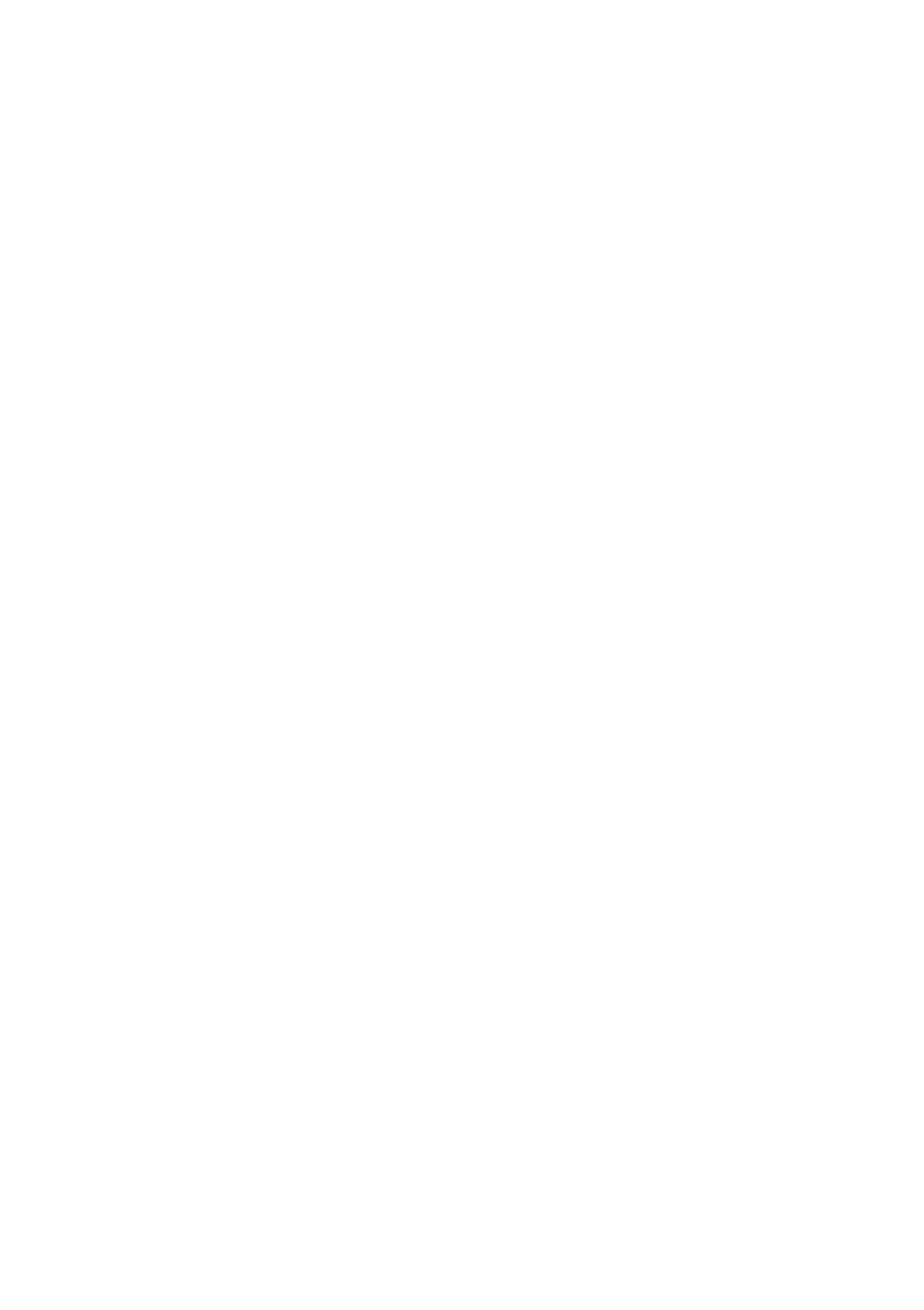## **Attention:**

The warranty statement provided with this product may not apply if you purchase your product under a **PageConnect**, **eClick**, or other written agreement or purchase plan. Please see your specific agreement or contact your Xerox Account Manager for complete details about your warranty, if any.

This warranty is only valid in the following countries

| Curacao            | Ireland         | St. Lucia            |
|--------------------|-----------------|----------------------|
| Denmark            | Italy           | St. Maarten          |
| Dominica           | Jamaica         | St. Vincent          |
| Dominican Republic | Luxembourg      | Suriname             |
| Ecuador            | The Netherlands | Sweden               |
| El Salvador        | Nicaragua       | Switzerland          |
| Finland            | Norway          | St. Vincent          |
| France             | Panama          | Trinidad             |
| Germany            | Norway          | Turks & Caicos       |
| Grenada            | Panama          | United Kingdom       |
| Guatemala          | Paraguay        | <b>United States</b> |
| Greece             | Peru            | Uruguay              |
| Guyana             | Portugal        | Venezuela            |
| Haiti              | Spain           |                      |
| Honduras           | St. Kitts       |                      |
|                    |                 |                      |

For warranties, if any, in countries not listed above, please contact your local Xerox Account Manager.

This warranty is only valid and enforceable in the country where you purchased the product; provided that, if you purchased the product in Austria, Belgium, Denmark, Finland, France, Germany, Greece, Italy, Ireland, Luxembourg, The Netherlands, Norway, Portugal, Spain, Sweden, Switzerland and United Kingdom, this warranty is valid and enforceable within those countries.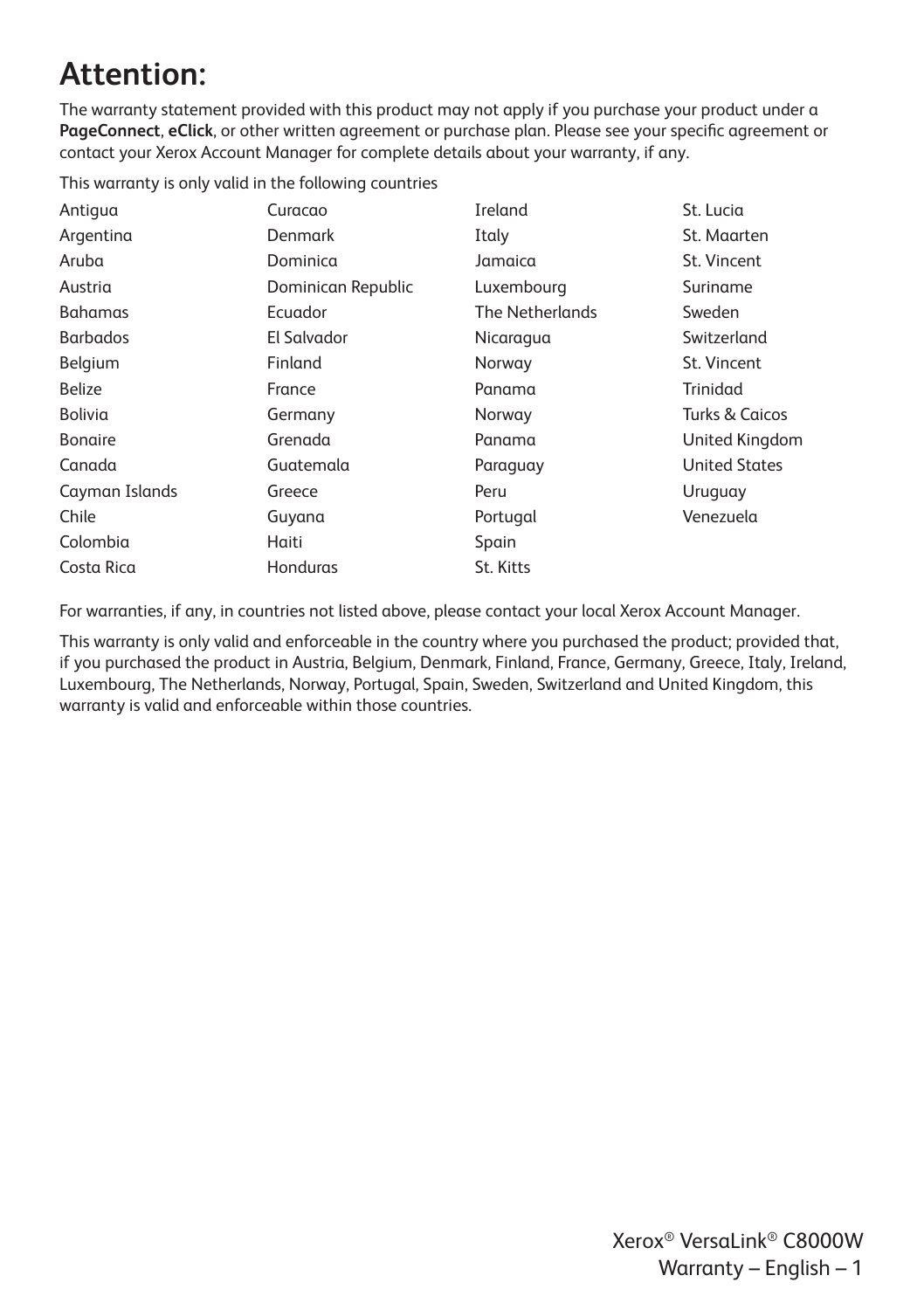#### **Product Warranty**

Xerox warrants that the **VersaLink C8000W** and their Consumables, Routine Maintenance Items, and Options/Upgrades (related items) will be free from defects in materials and workmanship for the periods set out below:

**Product**: a period of one (1) year from the date of shipment.

**Consumable** (ink and toner): until original ink or toner is consumed. (The item is not covered once the low or end of life message appears.)

**Routine Maintenance Items** (for specific examples refer to the product's documentation): the period of the remaining product warranty or 90 days from date of installation of the maintenance item, whichever is greater, except where longer periods are required by law. (These items are not covered once the end of life message appears.)

**Options/Upgrades** (such as memory, high-capacity feeder, etc.): the period of the remaining product warranty or 90 days from the date of purchase, whichever is greater, except where longer periods are required by law.

**Accessories** (such as carts, dust covers, cleaning kits, etc.): 90 days from the date of purchase except where longer periods are required by law.

If the product proves defective during the warranty period, Xerox, at its option, will:

- (1) repair the product by means of telephone support or on-site service at no charge for parts or labor,
- (2) replace the product with a new product or a comparable product of similar age, value, and/or capability, or
- (3) refund the amount paid for the product, less a reasonable allowance for usage, upon its return.

Xerox recommends the Customer first utilize support materials shipped with the product, product diagnostics, information contained on the web, and email support. If unsuccessful, to obtain service under this warranty the Customer must notify Xerox Telephone Support or its authorized service representative of the defect before the expiration of the warranty period. Customers will provide appropriate assistance to Telephone Support personnel to resolve issues.

If telephone support is unsuccessful, Xerox or its authorized service representative will provide warranty repair at Customer's site without charge as provided below.

- Service is available within the customary service area in the United States, Canada, Austria, Belgium, Finland, France, Germany, Greece, The Netherlands, Ireland, Italy, Luxembourg, Norway, Portugal, Denmark, Spain, Sweden, Switzerland, and United Kingdom for products purchased in these countries.
- Outside the above-mentioned countries, service is available within the customary service area in the country of purchase.

Xerox reserves the right to charge for service in exceptional cases.

A description of the customary on-site service area may be obtained from the local Xerox Customer Support Center or authorized Xerox distributor. On-site service is at Xerox' or its authorized service representative's sole discretion.

If the Customer's product contains features that enable Xerox or its authorized service representative to diagnose and repair problems with the product remotely, Xerox may request that the Customer allow such remote access to the product.

Xerox® VersaLink® C8000W Warranty – English – 2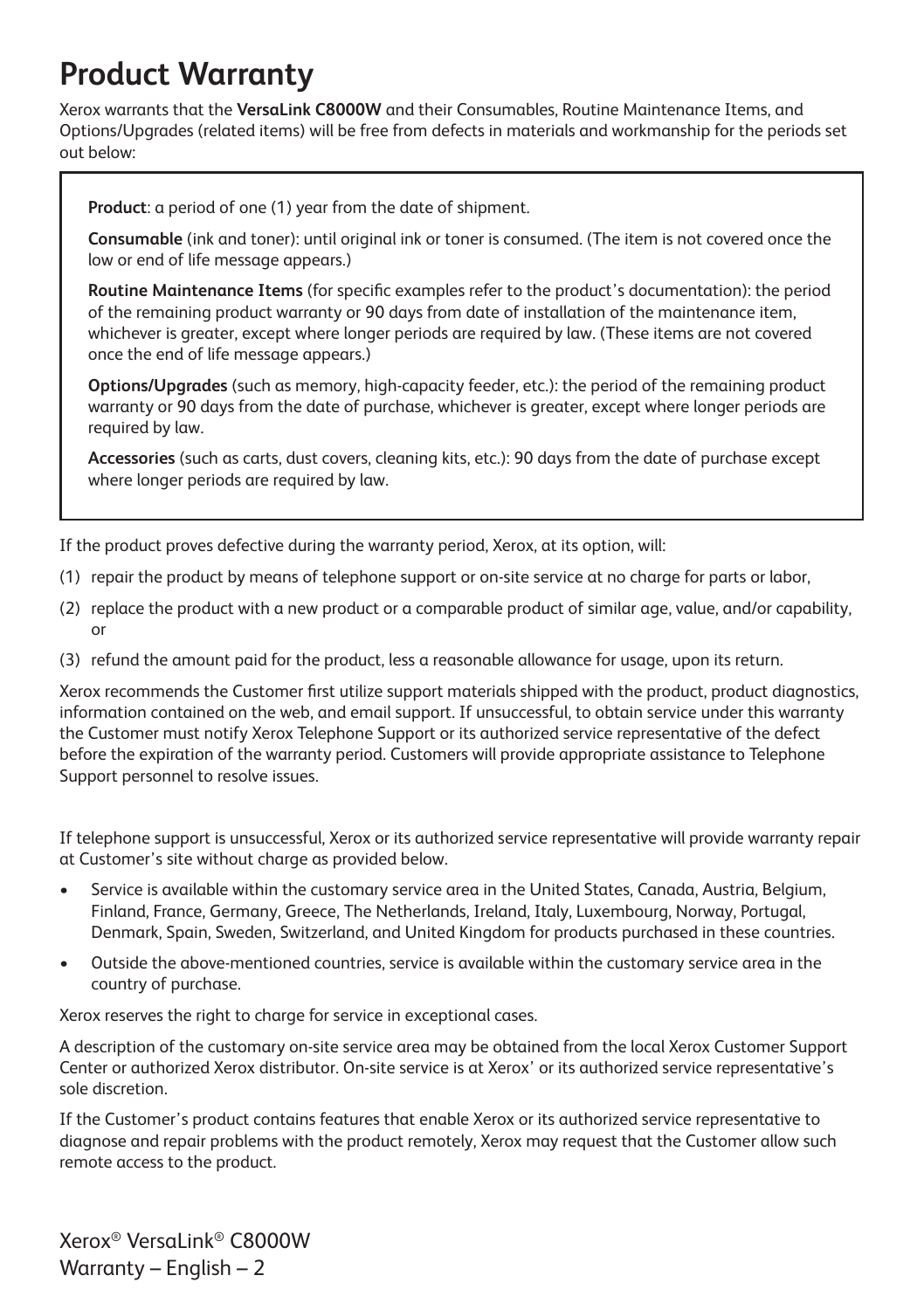In the maintenance of the product, Xerox may use new, remanufactured, or refurbished parts, assemblies, or products. All defective parts, assemblies, and products become the property of Xerox. Xerox may require the return of parts, assemblies, and products to a designated Xerox Depot or the Xerox representative from which the part, assembly, or product was originally purchased. Returns and claims will be handled according to the current Xerox procedure.

These warranties shall not apply to any defect, failure, or damage caused by improper use or inadequate or improper maintenance and care. Xerox shall not be obligated under these warranties:

- **a) to repair damage, malfunction, or degradation of performance caused by the use of non-Xerox supplies or consumables or the use of Xerox® supplies not specified for use with this product;**
- b) to repair damage resulting from attempts by personnel other than Xerox representatives to install, repair, or service the product unless directed by a Xerox representative;
- c) to repair damage, malfunction, or degradation of performance resulting from improper use or connection to incompatible equipment or memory;
- d) to repair an item that has been modified or integrated with other products when the effect of such modification or integration increases the time or difficulty of servicing the product or degrades performance or reliability;
- e) to perform product maintenance or cleaning or to repair damage, malfunction, or degradation of performance resulting from failure to perform product maintenance and cleaning as prescribed in published product materials;
- f) to repair damage, malfunction, or degradation of performance resulting from use of the product in an environment not meeting the operating specifications set forth in the product's documentation;
- g) to repair damage, malfunction, or degradation of performance resulting from failure to properly prepare and transport the product as prescribed in published product materials;
- h) to repair damage, malfunction, or degradation of performance resulting from acts of God or nature, acts of terrorism, explosion, flood, fire, war, and riots;
- i) to repair this product after it exceeds the limit of its duty cycle;
- j) to replace items that have been refilled, are used up, abused, misused, or tampered with in any way;
- k) to install replacement items that are considered customer replaceable;
- l) to support software not supplied by Xerox;
- m) to provide software or firmware updates or upgrades.

Any service identified in the above list and provided by Xerox at the Customer's request shall be invoiced to Customer at Xerox' then-current rates for parts, labor, and travel.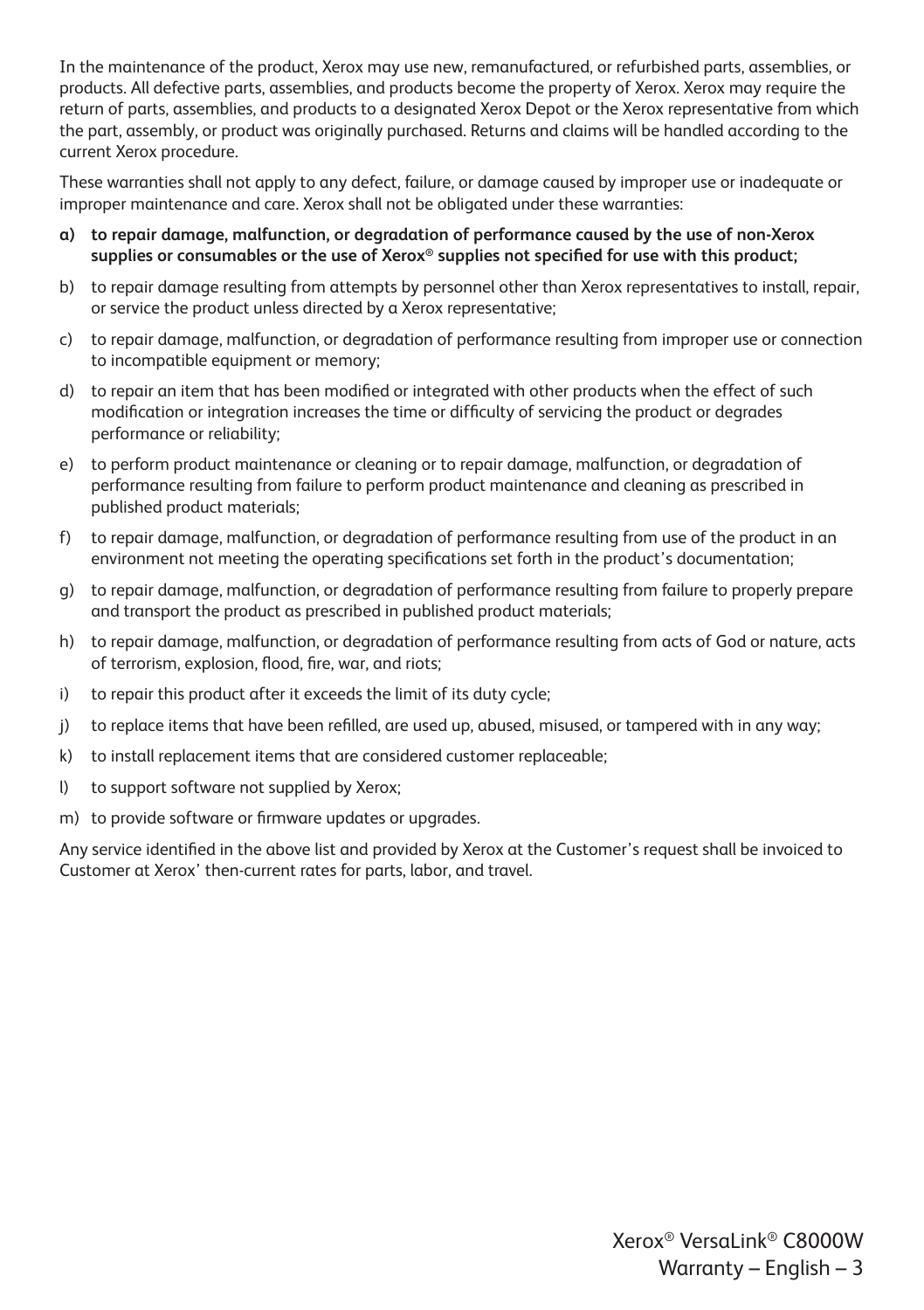THE ABOVE WARRANTIES ARE GIVEN BY XEROX WITH RESPECT TO THIS PRODUCT AND ITS RELATED ITEMS IN LIEU OF ANY OTHER WARRANTIES, EXPRESS OR IMPLIED. XEROX AND ITS VENDORS DISCLAIM ANY IMPLIED WARRANTIES OF MERCHANTABILITY OR FITNESS FOR A PARTICULAR PURPOSE OR ANY SIMILAR STANDARD IMPOSED BY APPLICABLE LEGISLATION. XEROX' RESPONSIBILITY TO REPAIR, REPLACE, OR OFFER A REFUND FOR DEFECTIVE PRODUCTS AND RELATED ITEMS IS THE SOLE AND EXCLUSIVE REMEDY PROVIDED TO THE CUSTOMER FOR BREACH OF THESE WARRANTIES.

Some states, provinces, and countries do not allow the exclusion or limitation of incidental or consequential damages or exclusions or limitations on the duration of implied warranties or conditions, so the above limitations or exclusions may not apply to you. This warranty gives you specific legal rights, and you may also have other rights that vary by state, province, or country.

TO THE EXTENT ALLOWED BY LOCAL LAW, EXCEPT FOR THE OBLIGATIONS SPECIFICALLY SET FORTH IN THIS WARRANTY STATEMENT, IN NO EVENT SHALL XEROX AND ITS VENDORS BE LIABLE FOR ANY INDIRECT, SPECIAL, INCIDENTAL OR CONSEQUENTIAL DAMAGES (INCLUDING LOSS OF PROFITS) WHETHER BASED ON CONTRACT, TORT, OR ANY OTHER LEGAL THEORY AND IRRESPECTIVE OF WHETHER XEROX OR THE VENDOR HAS ADVANCE NOTICE OF THE POSSIBILITY OF SUCH DAMAGES.

For the software warranty, see the end-user license agreement included with the software.

If you are an Australian consumer, you should be aware that the Trade Practices Act 1974 and equivalent State and Territory legislation (collectively "the Acts") contain special provisions designed to protect Australian consumers. Nothing in any Fuji Xerox warranty material excludes or limits the application of any provision of any of the Acts, where to do so would contravene the Acts or cause any part of this warranty to be void. In this warranty material, an implied condition or warranty, the exclusion of which from a contract with a "Consumer" (as defined in the Acts) would contravene any provision of the Acts or cause any part or all of this warranty to be void, is called a "Non-excludable Condition." To the full extent permitted by law, Fuji Xerox' sole and total liability to the customer for a breach of any Non-excludable Condition (including for any consequential loss suffered by the customer) is limited, except as otherwise stated herein, to (at Fuji Xerox' option) replacing or repairing the goods, or resupplying, or paying the cost of the resupply of, the services, in respect of which the breach occurred. Subject to the above, all conditions and warranties which would or might otherwise be implied in a Consumer contract, whether by operation of statute, inference from circumstances, industry practice or otherwise, are excluded.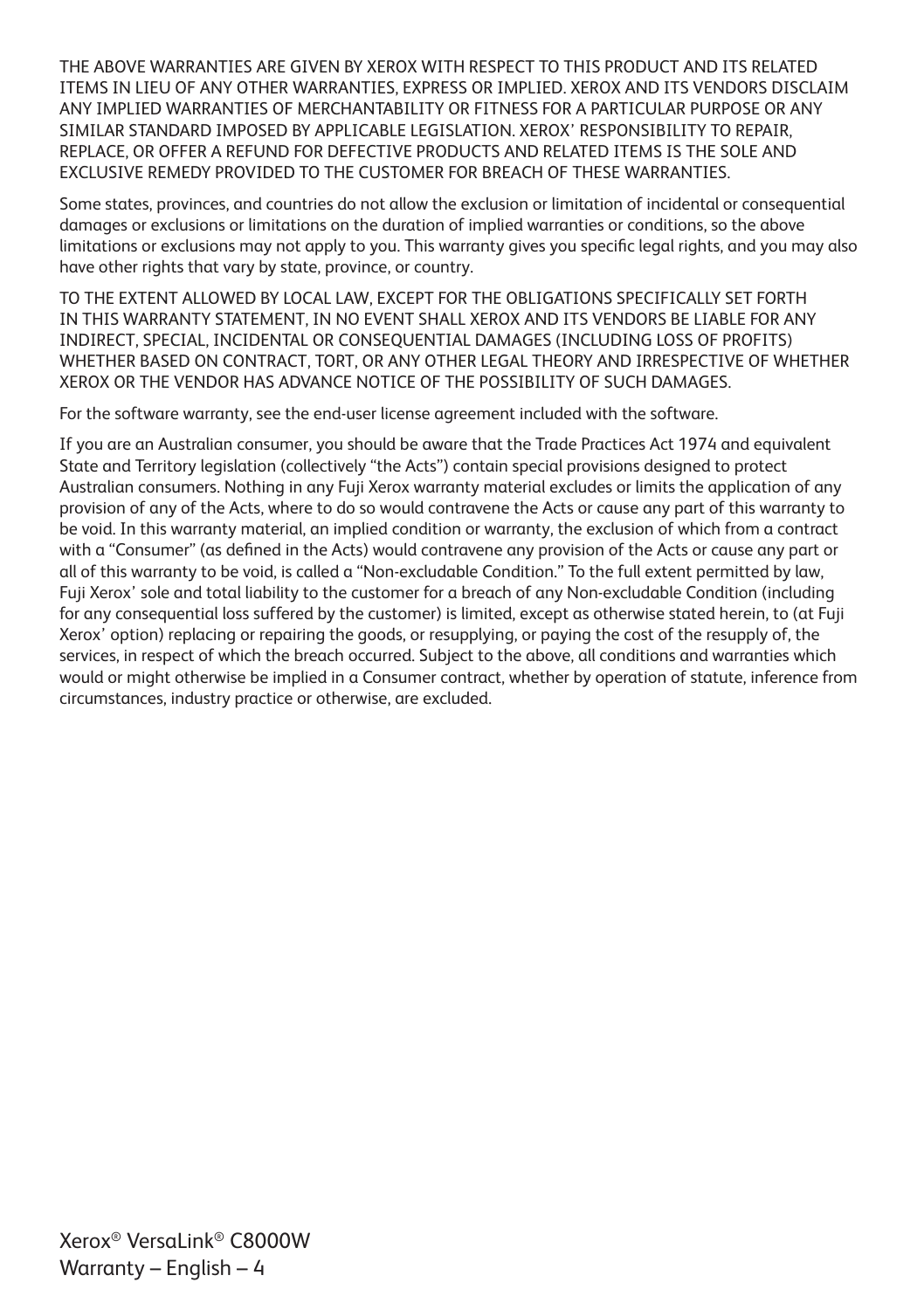## **Attention :**

La garantie qui accompagne ce produit peut ne pas s'appliquer si vous avez acquis ce dernier dans le cadre d'un contrat **PageConnect**, **eClick**, ou autre accord ou plan d'achat écrit. Reportez-vous à votre contrat spécifique ou contactez votre responsable de compte client Xerox pour plus de détails sur la garantie, le cas échéant.

Cette garantie est uniquement valable dans les pays suivants :

| Allemagne      | Costa Rica      | Haiti                   | Portugal               |
|----------------|-----------------|-------------------------|------------------------|
| Antigua        | Curacao         | Honduras                | République dominicaine |
| Argentine      | <b>Danemark</b> | Iles Caïmans            | Royaume-Uni            |
| Aruba          | Dominique       | Iles Turques-et-Caïques | Saint-Christophe       |
| Autriche       | Equateur        | Irlande                 | Saint-Martin           |
| <b>Bahamas</b> | El Salvador     | Italie                  | Saint-Vincent          |
| <b>Barbade</b> | Espagne         | Jamaïque                | Sainte-Lucie           |
| Belgique       | Etats-Unis      | Luxembourg              | Suède                  |
| Bélize         | Finlande        | Nicaragua               | Suisse                 |
| <b>Bolivie</b> | France          | Norvège                 | Surinam                |
| <b>Bonaire</b> | Grèce           | Panama                  | Trinidad               |
| Canada         | Grenade         | Paraguay                | Uruguay                |
| Chili          | Guatemala       | Pays-Bas                | Venezuela              |
| Colombie       | Guyane          | Pérou                   |                        |

Pour les garanties dans les pays non répertoriés ci-dessus, veuillez contacter votre responsable de compte client Xerox.

Cette garantie n'est valide et applicable que dans le pays d'achat du produit ; dans la mesure où, si vous avez acheté ce produit en Autriche, en Belgique, au Danemark, en Finlande, en France, en Allemagne, en Grèce, en Italie, en Irlande, au Luxembourg, aux Pays-Bas, en Norvège, au Portugal, en Espagne, en Suède, en Suisse ou au Royaume-Uni, cette garantie est valide et applicable dans ces pays.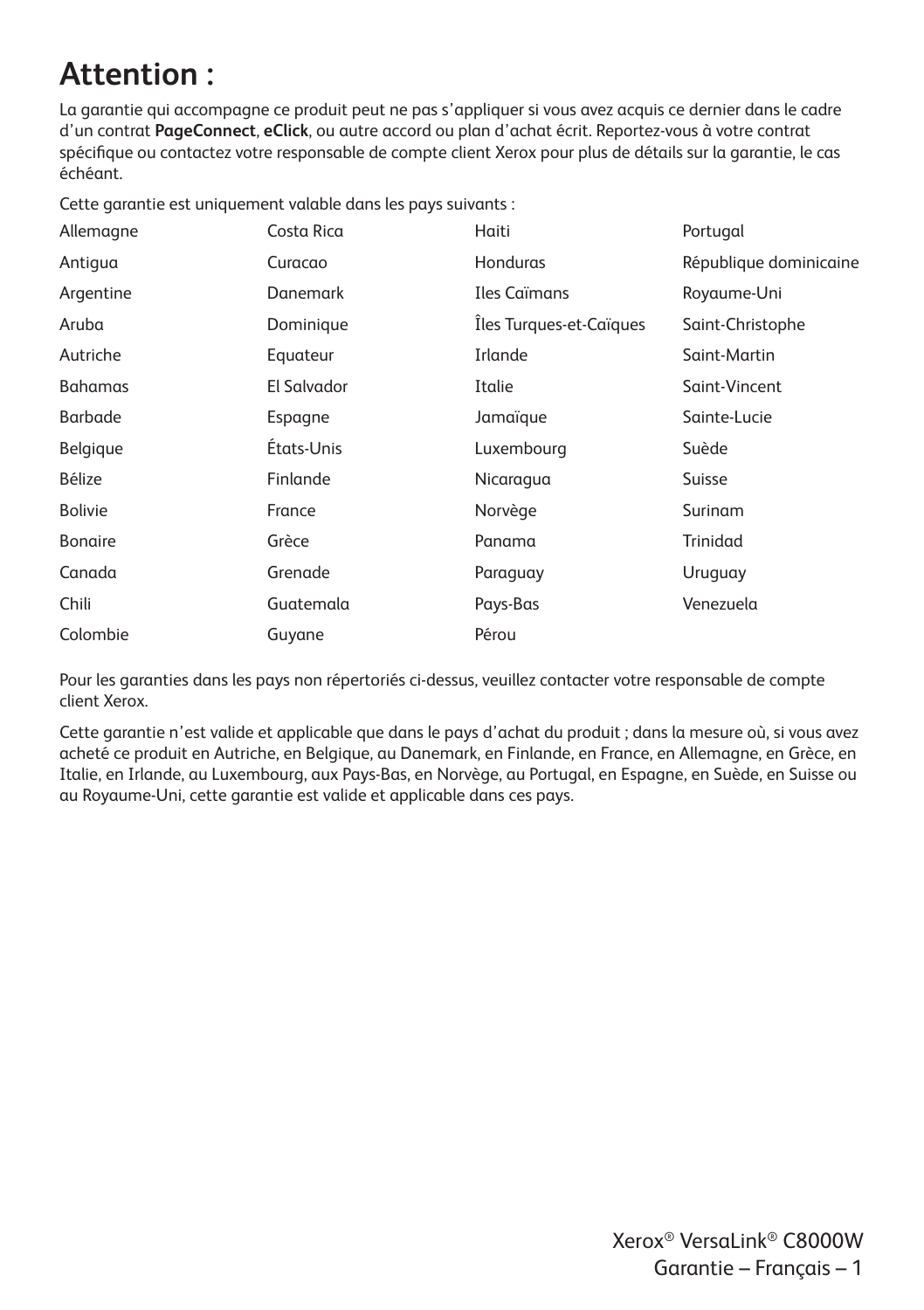## **Garantie du produit**

Xerox garantit le **VersaLink C8000W**, ses consommables, ses éléments de maintenance courante et ses options/mises à niveau (éléments associés) contre tout vice de matériau et de fabrication pendant les périodes définies ci-dessous :

**Produit** : période d'un (1) an à compter de la date de livraison.

**Consommable** (encre et toner) : jusqu'à épuisement de l'encre ou du toner d'origine. (Ces éléments ne sont plus couverts une fois que le message « fin de vie » s'affiche.)

**Eléments de maintenance courante** (pour voir des exemples spécifiques, reportez-vous à la documentation du produit) : reste de la période de garantie ou 90 jours à compter de la date d'installation, selon la période la plus longue, sauf si des périodes plus longues sont requises par la loi. (Ces éléments ne sont plus couverts une fois que le message « fin de vie » s'affiche.)

**Options/mises à niveau** (telles que la mémoire, le chargeur grande capacité, etc.) : reste de la période de garantie ou 90 jours à compter de la date d'achat, selon la période la plus longue, sauf si des périodes plus longues sont requises par la loi.

**Accessoires** (tels que chariots, couvertures anti-poussière, kits de nettoyage, etc.) : 90 jours à compter de la date d'achat, sauf si des périodes plus longues sont requises par la loi.

En cas de défectuosité du produit pendant sa période de garantie, Xerox s'engage à accomplir l'une des trois actions suivantes :

- (1) réparer le produit sur site ou par l'intermédiaire du support téléphonique sans facturer les pièces ni la main-d'œuvre ;
- (2) remplacer le produit par un produit neuf ou un produit comparable de même âge, valeur et/ou capacité, ou
- (3) rembourser le montant du produit renvoyé, en déduisant une part raisonnable correspondant à son utilisation.

Xerox recommande au Client de se reporter en premier recours à la documentation d'assistance fournie avec le produit, aux fonctions de diagnostics, aux informations disponibles sur le Web et à l'assistance par courrier électronique. En cas d'échec, pour obtenir une assistance dans le cadre de cette garantie, le Client doit signaler le problème à l'assistance téléphonique Xerox ou à son représentant agréé avant l'expiration de la garantie. Le Client s'engage à coopérer avec le personnel d'assistance téléphonique afin de l'aider à résoudre le problème rencontré.

En cas d'échec du support téléphonique, Xerox ou son représentant habilité effectuera la réparation sans frais dans le cadre de cette garantie sur le site du client, comme précisé ci dessous.

- Une assistance est disponible dans les zones de service courantes des pays suivants et pour les produits acquis dans ces derniers : Allemagne, Autriche, Belgique, Canada, Danemark, Espagne, États-Unis, Finlande, France, Grèce, Irlande, Italie, Luxembourg, Norvège, Pays-Bas, Portugal, Royaume-Uni, Suède et Suisse.
- En dehors des pays susmentionnés, il convient de s'adresser aux zones de service habituelles du pays d'achat.

Xerox se réserve le droit de facturer des services dans des cas exceptionnels.

Xerox® VersaLink® C8000W Garantie – Français – 2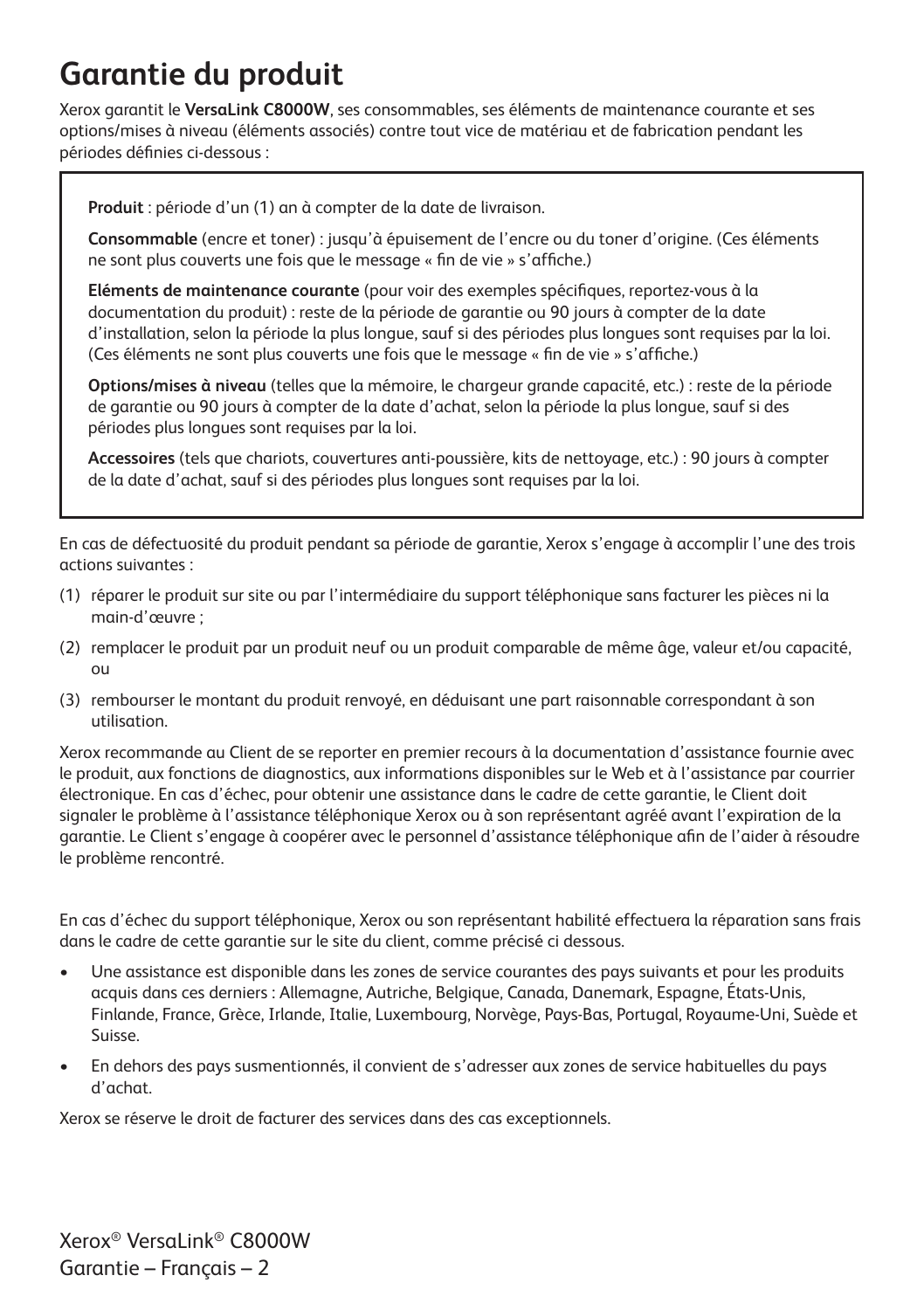Vous pouvez obtenir une liste descriptive de ces zones de service sur site auprès du Centre de support clientèle Xerox ou du distributeur Xerox habilité. L'intervention sur site reste à la seule discrétion de Xerox ou son représentant habilité.

Si le produit acheté par le Client contient des fonctions permettant à Xerox ou à son représentant agréé de diagnostiquer et réparer des problèmes à distance, Xerox peut demander au Client d'autoriser un accès à distance au produit.

Pour réparer le produit, Xerox peut utiliser des pièces, des ensembles ou des produits neufs, refabriqués ou remis à neuf. La totalité des pièces et produits défectueux devient la propriété exclusive de Xerox. Xerox se réserve le droit de demander au Client de renvoyer les pièces et les produits à un atelier Xerox désigné ou au représentant Xerox auprès de qui la pièce ou le produit a été acheté. Les retours et les réclamations seront gérés selon la procédure actuelle de Xerox.

Ces conditions de garantie ne couvrent pas les défauts, pannes ou dommages résultant d'une utilisation impropre ou d'un entretien et d'une maintenance inadéquats. Xerox n'est pas tenu dans ces conditions de :

- **a) réparer les dommages, les dysfonctionnements ou une diminution des performances résultant de l'utilisation de consommables ou d'accessoires de marque autre que Xerox® ou l'utilisation de consommables Xerox non recommandés pour ce produit ;**
- b) réparer des dommages résultant d'une installation, d'une réparation ou d'une intervention sur le produit par des personnes indépendantes de Xerox, à moins qu'elles en aient été chargées par un représentant de Xerox ;
- c) réparer les dommages, les dysfonctionnements ou les diminutions des performances résultant d'une utilisation impropre ou de la connexion à un équipement ou une mémoire incompatible ;
- d) réparer un élément qui a été modifié ou intégré à d'autres produits si une telle modification ou intégration a pour effet d'augmenter la durée ou le niveau d'intervention sur le produit ou en diminue les performances ou la fiabilité ;
- e) effectuer une maintenance ou un nettoyage du produit ou réparer des dommages, des dysfonctionnements ou une diminution des performances résultant du non-respect des cycles de maintenance et de nettoyage prescrits dans la documentation du produit ;
- f) réparer des dommages, des dysfonctionnements ou une diminution des performances résultant de l'utilisation du produit dans un environnement ne répondant pas aux spécifications énoncées dans la documentation du produit ;
- g) réparer des dommages, des dysfonctionnements ou une diminution des performances résultant d'un transport non conforme aux instructions présentées dans la documentation du produit ;
- h) réparer des dommages, dysfonctionnements ou une diminution des performances résultant de catastrophes naturelles, d'actes de terrorisme, d'une explosion, d'une inondation, d'un incendie, d'une guerre ou d'une émeute ;
- i) réparer le produit lorsque le volume mensuel est dépassé ;
- j) remplacer les éléments qui sont usés ou ont été réapprovisionnés, utilisés de manière excessive ou incorrecte, ou altérés de quelque façon que ce soit ;
- k) installer des éléments de rechange considérés comme des éléments remplaçables par le Client ;
- l) apporter une assistance pour les logiciels non fournis par Xerox ;
- m) fournir des mises à jour ou des mises à niveau pour les logiciels ou progiciels.

Tout service figurant dans la liste ci-dessus et fourni par Xerox à la demande du Client lui sera facturé aux tarifs applicables pour les pièces, la main-d'œuvre et les déplacements.

> Xerox® VersaLink® C8000W Garantie – Français – 3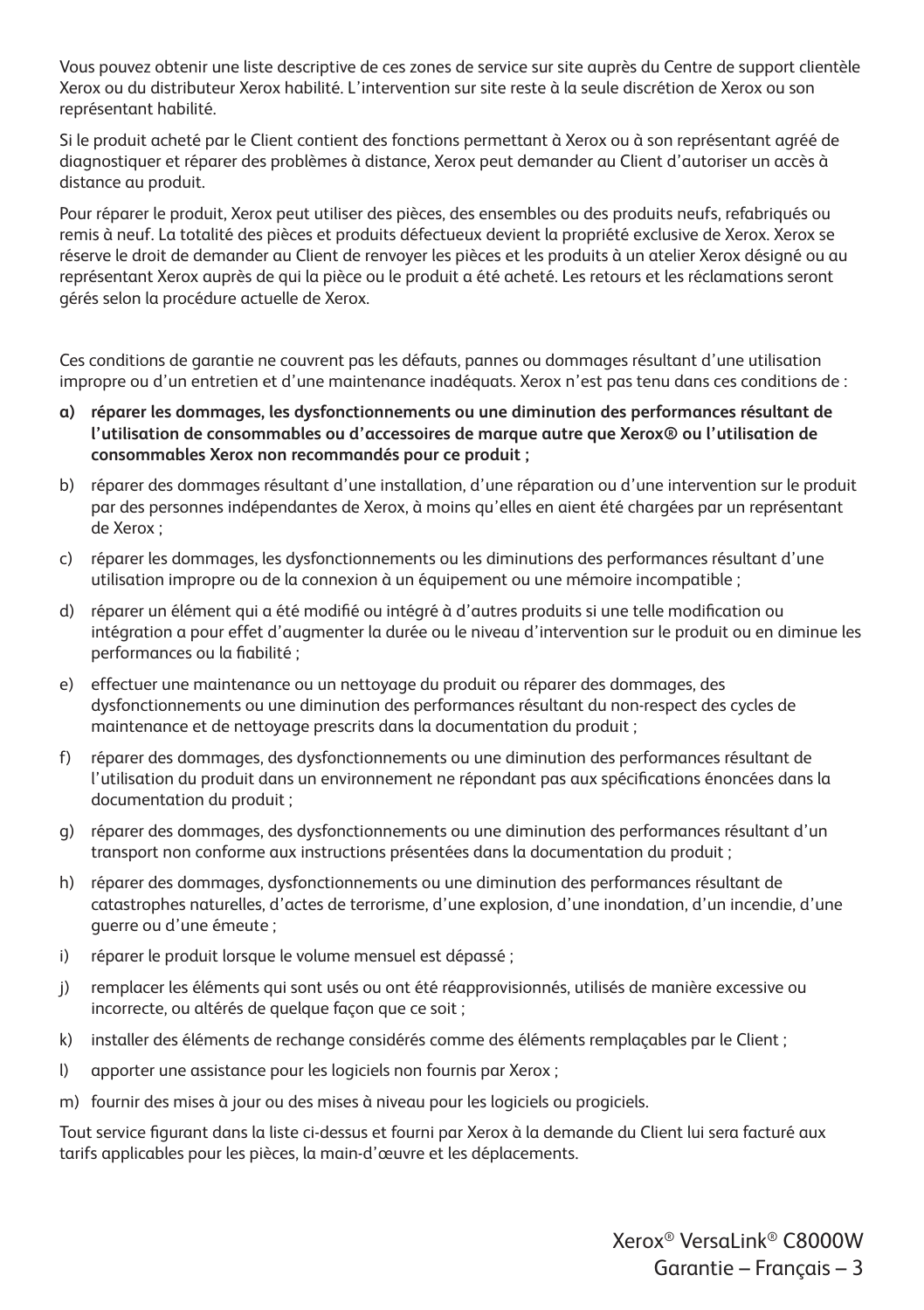XEROX N'ACCORDE AUCUNE AUTRE GARANTIE, EXPRESSE OU IMPLICITE, QUANT À CE PRODUIT ET À SES ÉLÉMENTS ASSOCIÉS. XEROX ET SES FOURNISSEURS N'ASSUMENT AUCUNE GARANTIE IMPLICITE QUANT À LA VALIDITE MARCHANDE DU PRODUIT ET À SON ADAPTATION À UN USAGE PARTICULIER, OU À UNE NORME SIMILAIRE IMPOSÉE PAR LA LOI EN VIGUEUR. L'ENGAGEMENT DE XEROX À RÉPARER, REMPLACER OU REMBOURSER LES PRODUITS ET ÉLÉMENTS ASSOCIÉS DÉFECTUEUX EST LE SEUL RECOURS FOURNI AU CLIENT EN CAS DE RÉSILIATION DE CES GARANTIES.

Certains États, provinces ou pays n'autorisant pas l'exclusion ou la limitation de dommages accidentels ou directs ni les exclusions ou limitations des garanties implicites ou des conditions, ces limitations ou exclusions peuvent ne pas s'appliquer à vous. Avec cette garantie, vous disposez de droits légaux spécifiques auxquels peuvent s'ajouter d'autres droits variant selon l'état, la province ou le pays.

DANS LE CADRE DE LA LÉGISLATION LOCALE, À L'EXCEPTION DES OBLIGATIONS EXPRESSÉMENT DÉFINIES DANS LA PRÉSENTE DÉCLARATION DE GARANTIE, XEROX ET SES FOURNISSEURS NE POURRONT EN AUCUN CAS ÊTRE TENUS RESPONSABLES DE DOMMAGES INDIRECTS, SPÉCIAUX, FORTUITS OU CONSÉCUTIFS (NOTAMMENT LES PERTES DE PROFIT), QUE CE SOIT SUR LA BASE D'UN CONTRAT, D'UN ACTE DÉLICTUEL OU DE TOUT AUTRE PRINCIPE JURIDIQUE, MÊME SI XEROX OU LE FOURNISSEUR AVAIT ÉTÉ AVERTI DE LA POSSIBILITÉ DE TELS DOMMAGES.

Pour la garantie logicielle, veuillez consulter le contrat de licence concédé à l'utilisateur final fourni avec le logiciel.

Si vous êtes un consommateur australien, sachez que la loi sur les pratiques commerciales de 1974 et la législation équivalente au niveau des états et des territoires (appelées collectivement « Lois ») prévoient des clauses particulières destinées à protéger les consommateurs australiens. Aucun élément du contrat de garantie Fuji Xerox ne peut exclure ou limiter l'application d'une disposition quelconque de ces « Lois » et, le cas échéant, enfreindrait les « Lois » ou entraînerait l'annulation d'une partie de la garantie. Dans ce document de garantie, une condition ou une garantie implicite définie dans un contrat avec un « Consommateur » (tel que le définissent les « Lois »), dont l'exclusion enfreindrait une disposition des « Lois » ou entraînerait l'annulation d'une partie ou de l'intégralité de la garantie, constitue une « condition de non-exclusion ». Dans toute la mesure permise par la loi, la responsabilité unique et intégrale de Fuji Xerox envers le client en cas de rupture d'une condition de non-exclusion (y compris les pertes directes subies par le client) est limitée, sauf indication contraire indiquée dans le présent document (au gré de Fuji Xerox), au remplacement ou à la réparation des marchandises ou au renouvellement ou au règlement du coût de renouvellement des services, dans le cadre de la rupture occasionnée. Sous réserve de ce qui précède, toutes les conditions et garanties qui seraient ou pourraient être implicites dans un contrat de consommateur, par l'application d'un statut, du fait des circonstances, d'une pratique professionnelle ou autre, sont exclues.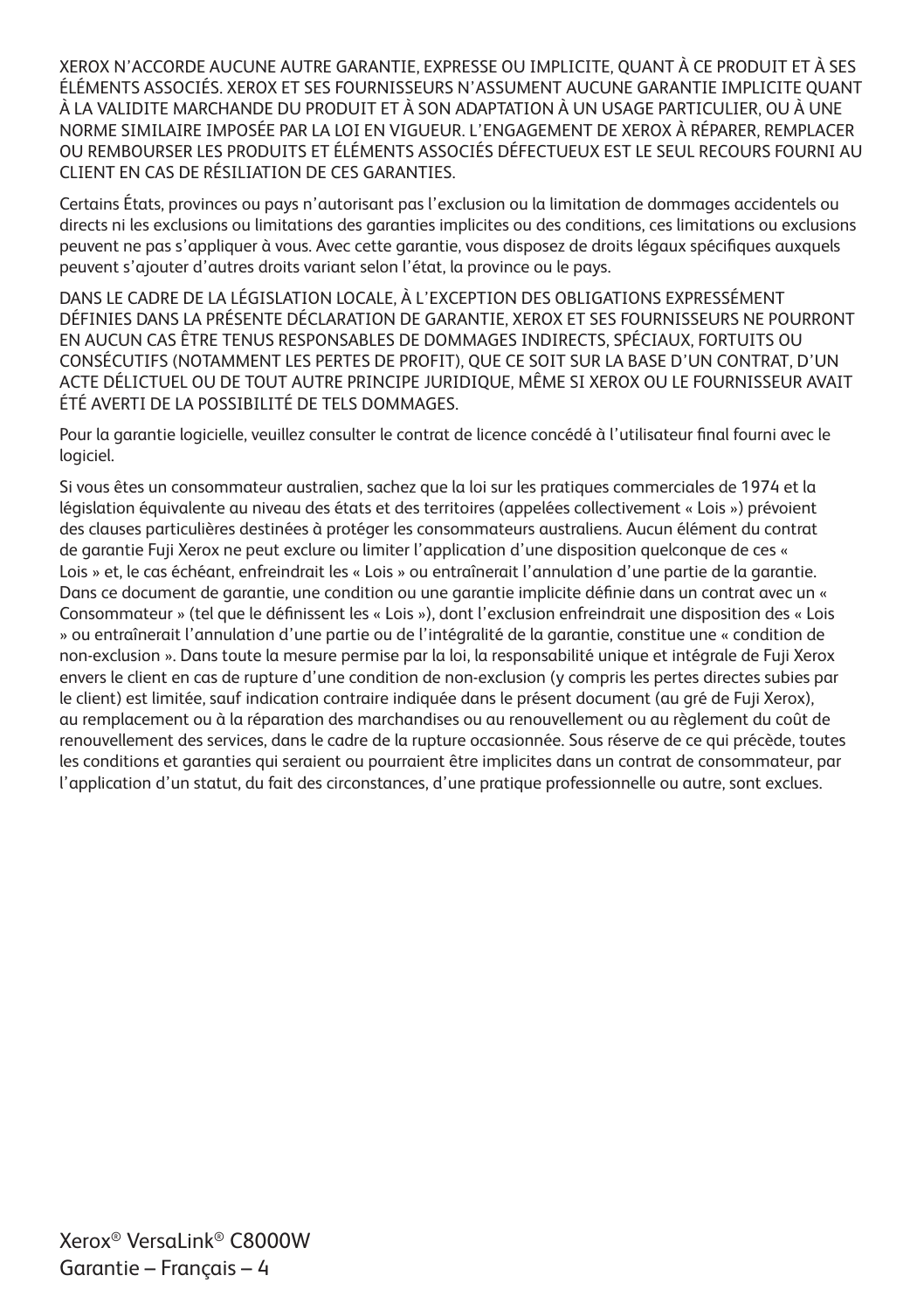## **Attenzione:**

La dichiarazione di garanzia fornita con il prodotto potrebbe non essere applicabile se si acquista il prodotto con un contratto **PageConnect, eClick** oppure altro contratto o modalità di acquisto in forma scritta. Per ulteriori informazioni sulla garanzia, se disponibili, vedere il contratto specifico oppure rivolgersi all'account manager Xerox.

La presente garanzia è valida solo nei seguenti Paesi:

| Antiqua         | Curacao     | Honduras              | <b>Saint Kitts</b>    |
|-----------------|-------------|-----------------------|-----------------------|
| Argentina       | Danimarca   | Irlanda               | Saint Lucia           |
| Aruba           | Dominica    | Isole Cayman          | Saint Maarten         |
| Austria         | Ecuador     | Italia                | <b>Saint Vincent</b>  |
| <b>Bahamas</b>  | El Salvador | Lussemburgo           | Spagna                |
| <b>Barbados</b> | Finlandia   | Nicaragua             | Stati Uniti           |
| Belgio          | Francia     | Norvegia              | Suriname              |
| <b>Belize</b>   | Germania    | Paesi Bassi           | Svezia                |
| Bolivia         | Giamaica    | Panama                | Svizzera              |
| <b>Bongire</b>  | Grecia      | Paraguay              | Trinidad              |
| Canada          | Grenada     | Perù                  | <b>Turks e Caicos</b> |
| Cile            | Guatemala   | Portogallo            | Uruguay               |
| Colombia        | Guyana      | Regno Unito           | Venezuela             |
| Costa Rica      | Haiti       | Repubblica Dominicana |                       |

Per le garanzie nei paesi non elecati qui sopra, rivolgersi al proprio account manager Xerox locale.

La presente garanzia è valida e applicabile solo nel paese di acquisto del prodotto. Se il prodotto è stato acquistato in Austria, Belgio, Danimarca, Finlandia, Francia, Germania, Grecia, Italia, Irlanda, Lussemburgo, Paesi Bassi, Norvegia, Portogallo, Spagna, Svezia, Svizzera e Regno Unito, la presente garanzia è valida e applicabile entro i paesi.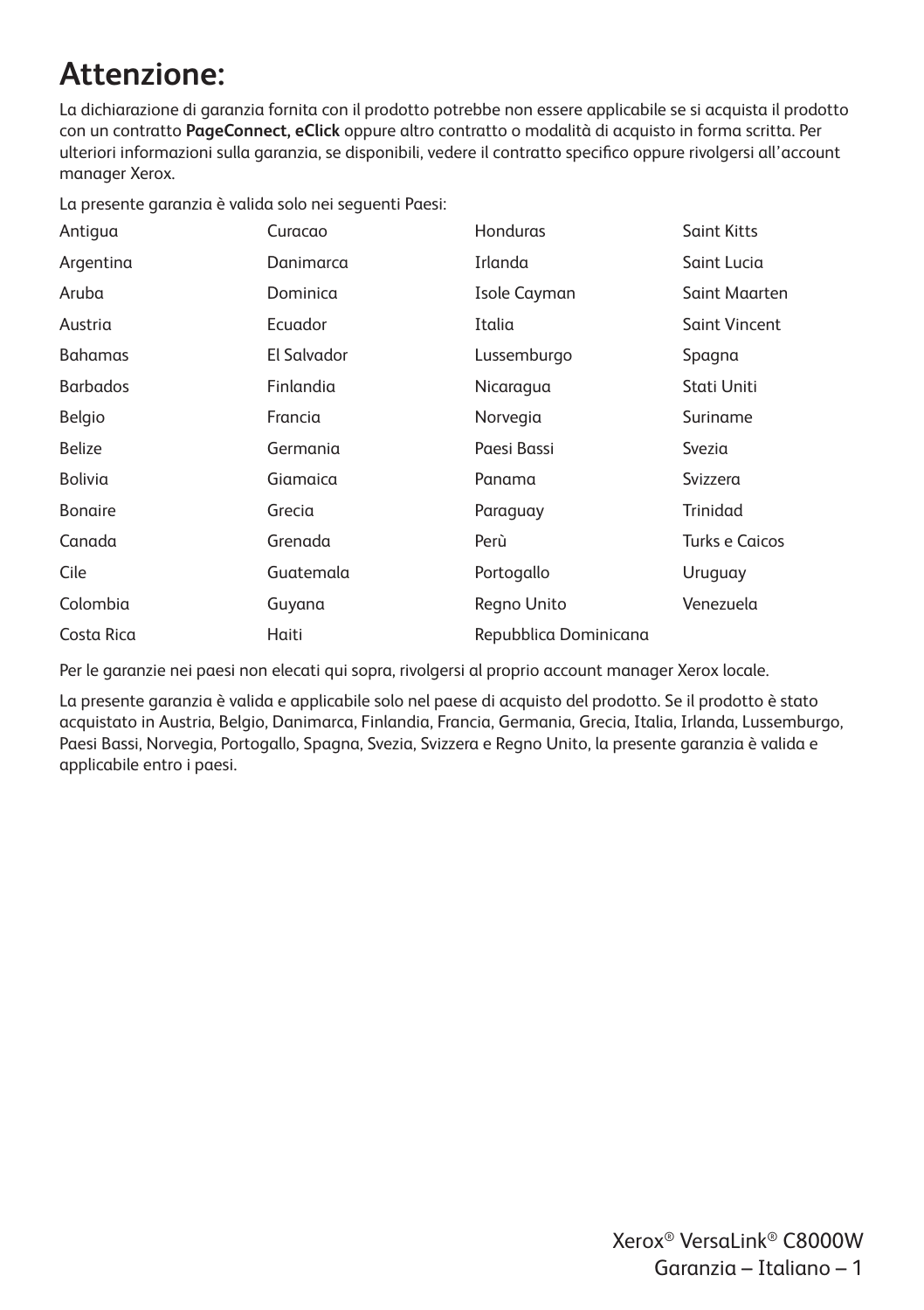## **Garanzia del prodotto**

Xerox garantisce che il **VersaLink C8000W**, i materiali di consumo, i componenti di manutenzione ordinaria, le opzioni e gli aggiornamenti (componenti correlati) sono esenti da difetti di materiale e fabbricazione per i periodi qui indicati.

**Prodotto**: un periodo di un (1) anno dalla data di spedizione.

**Materiale di consumo** (inchiostro e toner): fino all'esaurimento dell'inchiostro o del toner originali. (Tali componenti non sono più coperti da garanzia dopo la visualizzazione del messaggio "in esaurimento").

**Componenti a manutenzione ordinaria** (per esempi specifici consultare la documentazione del prodotto): il periodo più lungo tra il periodo di garanzia rimanente o 90 giorni dalla data di installazione del componente di manutenzione, salvo nei casi in cui siano previsti dalla legge periodi più lunghi (tali componenti non sono più coperti da garanzia dopo la visualizzazione del messaggio "in esaurimento").

**Opzioni/Aggiornamenti** (ad esempio memoria, alimentatore ad alta capacità, ecc.): il periodo più lungo tra il rimanente periodo di garanzia del prodotto o 90 giorni dalla data di acquisto, salvo nei casi in cui siano previsti dalla legge periodi più lunghi.

**Accessori** (ad esempio carrelli, coperture antipolvere, kit di pulizia ecc.): 90 giorni dalla data di acquisto, salvo nei casi in cui siano previsti dalla legge periodi più lunghi.

Se durante il periodo di garanzia il prodotto si dimostrerà difettoso, Xerox potrà, a propria discrezione:

- (1) riparare il prodotto tramite supporto telefonico o servizio di assistenza presso il cliente e fornire componenti e manodopera a proprie spese,
- (2) sostituire il prodotto con uno nuovo o equivalente in termini di età, valore e/o funzionalità, oppure
- (3) rimborsare l'importo pagato per il prodotto, previa deduzione di una ragionevole somma per l'uso, alla restituzione del medesimo.

Xerox consiglia ai clienti di utilizzare innanzitutto i materiali di supporto spediti insieme al prodotto, gli strumenti diagnostici, le informazioni sul Web e il supporto via e-mail. Se necessario, per ottenere l'assistenza ai sensi della garanzia, il cliente dovrà inoltrare al Servizio Supporto Tecnico telefonico Xerox o al rappresentante di assistenza autorizzato una segnalazione del difetto prima della scadenza del periodo di garanzia. Al cliente si richiede di collaborare alle richieste del personale del Servizio Supporto Tecnico telefonico per risolvere i problemi.

 Qualora il personale dell'assistenza telefonica non riuscisse a risolvere il problema, Xerox o il rappresentante autorizzato del servizio di assistenza riparerà il prodotto in garanzia direttamente presso il cliente a proprie spese come specificato di seguito.

- L'assistenza relativa ai prodotti acquistati nei seguenti Paesi è disponibile nelle aree di assistenza dei Paesi stessi: Stati Uniti, Canada, Austria, Belgio, Danimarca, Finlandia, Francia, Germania, Grecia, Paesi Bassi, Irlanda, Italia, Lussemburgo, Norvegia, Portogallo, Spagna, Svezia, Svizzera e Regno Unito.
- Al di fuori dei Paesi sopra citati, il servizio di assistenza è disponibile nelle aree di assistenza del Paese dove è stato acquistato il prodotto.

Xerox si riserva il diritto, in casi eccezionali, di addebitare i costi degli interventi di assistenza eseguiti presso il cliente.

Xerox® VersaLink® C8000W Garanzia – Italiano – 2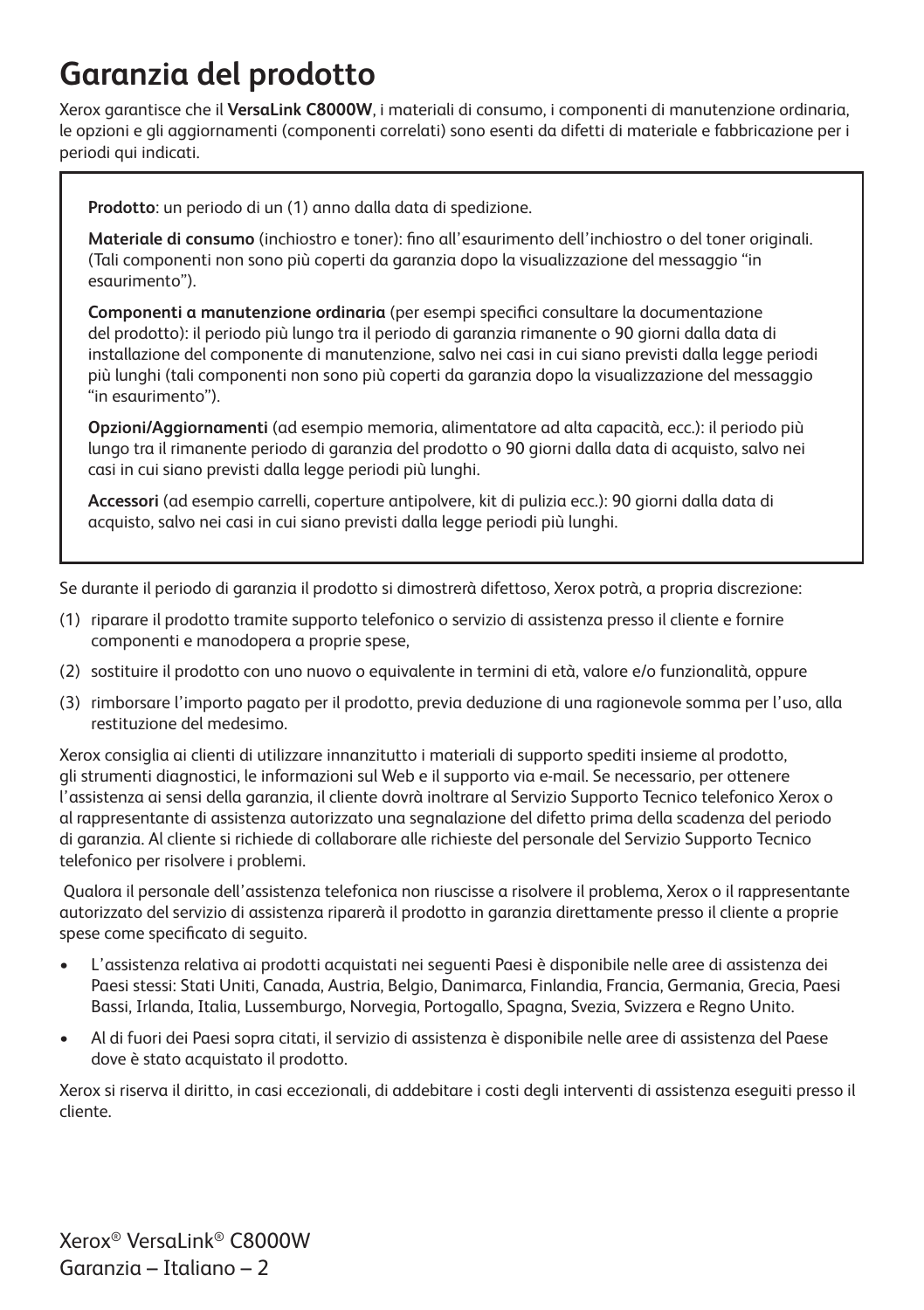Per la definizione dell'area di assistenza presso il cliente, rivolgersi al centro di assistenza clienti Xerox di zona o a un distributore Xerox autorizzato. Il servizio di assistenza presso il cliente è prestato a discrezione esclusiva di Xerox o dei suoi rappresentanti autorizzati.

Se il prodotto del cliente è corredato delle funzioni che consentono a Xerox o a un rappresentante autorizzato del servizio di assistenza di individuare e risolvere il problema a distanza, Xerox può chiedere al cliente di consentire l'accesso remoto al prodotto.

Per la manutenzione del prodotto, Xerox potrebbe utilizzare parti, unità o prodotti nuovi, rilavorati o rinnovati. Tutte le parti, le unità e i prodotti difettosi diventano di proprietà di Xerox. Xerox può richiedere la restituzione di parti, unità e prodotti a un magazzino o al rappresentante Xerox presso il quale sono state originariamente acquistate le parti, le unità e i prodotti. Le restituzioni e i reclami saranno evasi in conformità alla procedura Xerox in vigore.

Queste garanzie non coprono difetti, malfunzionamenti o danni risultanti da uso o manutenzione impropria o inadeguata da parte del cliente. Durante il periodo di garanzia, Xerox non è tenuta a fornire alcun servizio per:

- **a) riparare danni, malfunzionamenti o riduzioni di prestazioni derivanti dall'uso di forniture o materiali di consumo non Xerox o dall'uso di forniture Xerox® destinate ad altri usi;**
- b) riparare i danni risultanti da tentativi di installazione, riparazione o manutenzione del prodotto effettuati da personale non autorizzato dal rappresentante Xerox;
- c) riparare danni, malfunzionamenti o riduzioni di prestazioni risultanti da uso improprio o da connessione ad apparecchiature o memoria incompatibili;
- d) riparare un componente che è stato modificato o integrato con altri prodotti, nel caso in cui tale modifica o integrazione aumenti la durata o la difficoltà della riparazione del prodotto o ne comprometta le prestazioni o l'affidabilità;
- e) eseguire operazioni di manutenzione o di pulizia ordinarie o riparare danni, malfunzionamenti o riduzioni di prestazioni risultanti da operazioni di manutenzione o pulizia effettuate con una modalità diversa da quella indicata nei documenti pubblicati relativi ai prodotti;
- f) riparare danni, malfunzionamenti o riduzioni di prestazioni risultanti dall'uso del prodotto in un ambiente non conforme alle specifiche operative descritte nella documentazione relativa ai prodotti;
- g) riparare danni, malfunzionamenti o riduzioni di prestazioni risultanti dall'imballaggio o dal trasporto del prodotto in modo non conforme a quanto descritto nei documenti pubblicati relativi ai prodotti;
- h) riparare danni, malfunzionamenti o riduzioni di prestazioni risultanti da disastri naturali, atti di terrorismo, esplosioni, alluvioni, incendi, guerre e tumulti popolari;
- i) riparare il prodotto una volta superato il ciclo di lavorazione massimo;
- j) sostituire i componenti ricaricati, esauriti, manomessi, contraffatti o usati in modo improprio;
- k) installare componenti sostitutivi considerati sostituibili dal cliente;
- l) offrire supporto a software non fornito da Xerox;
- m) fornire aggiornamenti del software o del firmware.

Tutti i servizi identificati nel precedente elenco e forniti da Xerox su richiesta del cliente verranno fatturati al cliente alle tariffe in vigore applicate da Xerox per parti, manodopera e trasporto.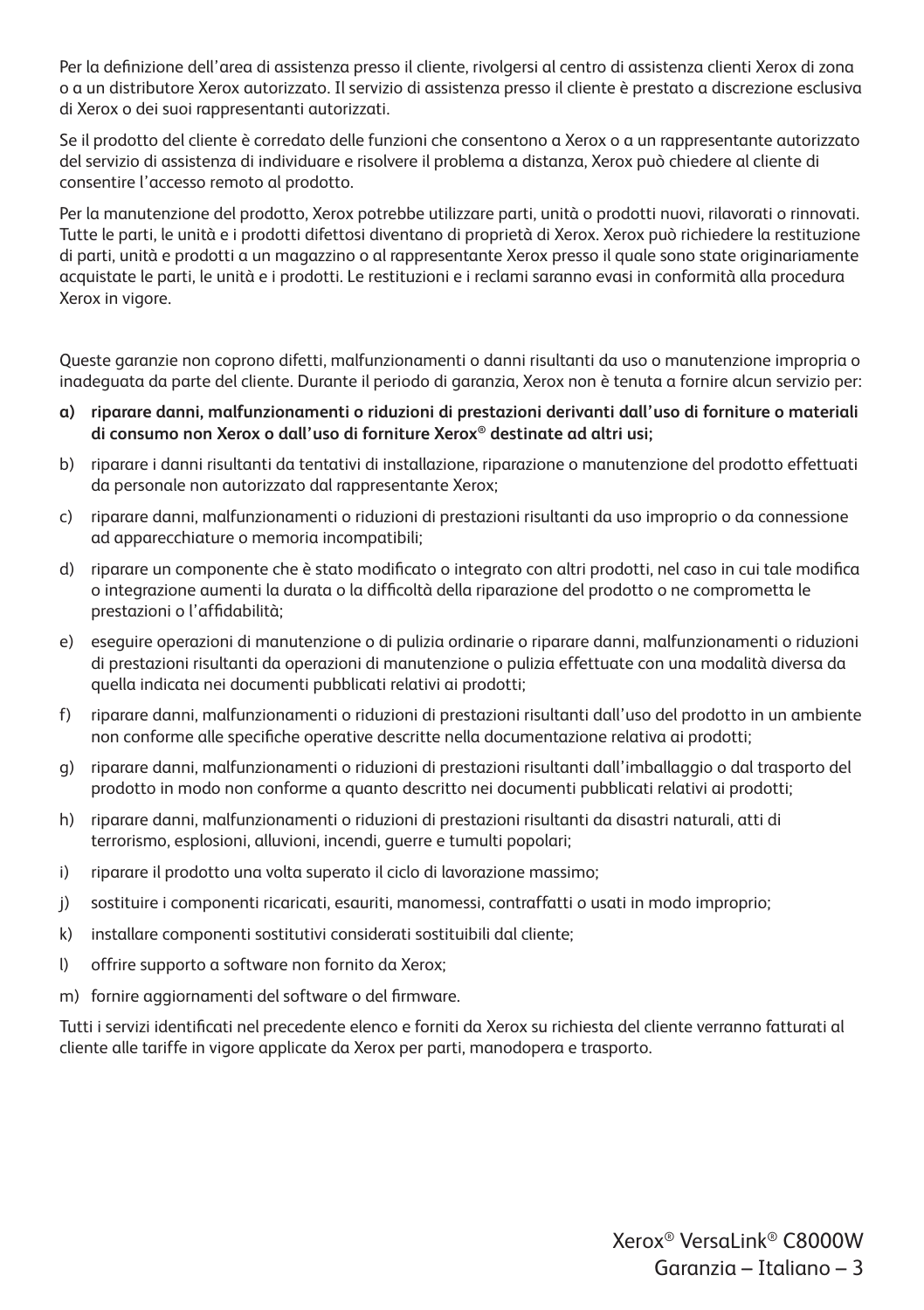LE GARANZIE DI CUI SOPRA SONO FORNITE DA XEROX IN ESCLUSIVA PER QUESTO PRODOTTO E PER I COMPONENTI CORRELATI E SOSTITUISCONO QUALSIASI ALTRA GARANZIA, ESPLICITA O IMPLICITA. XEROX E I SUOI FORNITORI NON RICONOSCONO LE GARANZIE IMPLICITE DI COMMERCIABILITÀ E IDONEITÀ PER SCOPI SPECIFICI O QUALSIASI ALTRO STANDARD ANALOGO IMPOSTO DALLA LEGISLAZIONE VIGENTE. LA VIOLAZIONE DI GARANZIA DA PARTE DI XEROX COMPORTA ESCLUSIVAMENTE LA RESPONSABILITÀ DI RIPARAZIONE, SOSTITUZIONE O RIMBORSO DEI PRODOTTI E DEI COMPONENTI CORRELATI DIFETTOSI NEI CONFRONTI DEL CLIENTE.

Poiché alcuni stati, province e Paesi non consentono l'esclusione o la limitazione di danni accidentali o consequenziali o l'esclusione o la limitazione nell'ambito del periodo di validità delle garanzie o condizioni implicite, è possibile che le suddette limitazioni o esclusioni non siano applicabili nel caso specifico. Oltre ai diritti legali specifici sanciti da questa garanzia, è possibile che l'utente possa avvalersi di ulteriori diritti che variano da Paese a Paese.

NELLA MISURA CONSENTITA DALLE LEGGI LOCALI, AD ECCEZIONE DEGLI OBBLIGHI STABILITI IN QUESTA GARANZIA, XEROX E I SUOI FORNITORI NON SARANNO IN NESSUN CASO RITENUTI RESPONSABILI PER DANNI INDIRETTI, SPECIALI, INCIDENTALI O CONSEQUENZIALI (INCLUSE PERDITE DI PROFITTO), SIANO ESSI DERIVANTI DA CONTRATTO, DA COLPA O DA QUALSIASI ALTRA TEORIA LEGALE, INDIPENDENTEMENTE DAL FATTO CHE XEROX O I SUOI FORNITORI SIANO STATI AVVISATI IN ANTICIPO DELLA POSSIBILITÀ DI TALI DANNI.

Per informazioni sulla garanzia del software, fare riferimento al contratto di licenza d'uso incluso nel software.

Si segnala agli utenti australiani che il Trade Practices Act 1974 (legge sulle procedure commerciali del 1974) e la legislazione relativa allo Stato e al Territorio (ai quali ci si riferisce collettivamente con "gli Atti") contengono disposizioni particolari che tutelano il consumatore australiano. La garanzia Fuji Xerox non esclude né limita in alcun modo l'applicazione delle disposizioni previste dagli Atti, ove ciò contravvenga agli Atti o comporti l'annullamento della garanzia. Nella presente garanzia, qualsiasi condizione o garanzia implicita la cui esclusione dal contratto con il "consumatore" (come è definito negli Atti) contravvenga le disposizioni degli Atti e causi l'annullamento di parte o dell'intera garanzia, è definita come "condizione non escludibile". Conformemente a quanto stabilito dalla legge, l'unica e totale responsabilità di Fuji Xerox nei confronti del cliente qualora non rispetti una condizione non escludibile (ivi compresa qualsiasi perdita risultante da parte del cliente) è limitata, salvo per quanto diversamente stabilito nella presente garanzia, a discrezione di Fuji Xerox, alla sostituzione o alla riparazione del prodotto, alla nuova fornitura, o al pagamento del costo della nuova fornitura, dei servizi in relazione ai quali la violazione ha avuto luogo. Conformemente a quanto sopra stabilito, qualsiasi condizione o garanzia implicita nel contratto del consumatore, in base alle disposizioni dello statuto, all'interferenza delle circostanze, alle pratiche commerciali e via di seguito, deve considerarsi esclusa.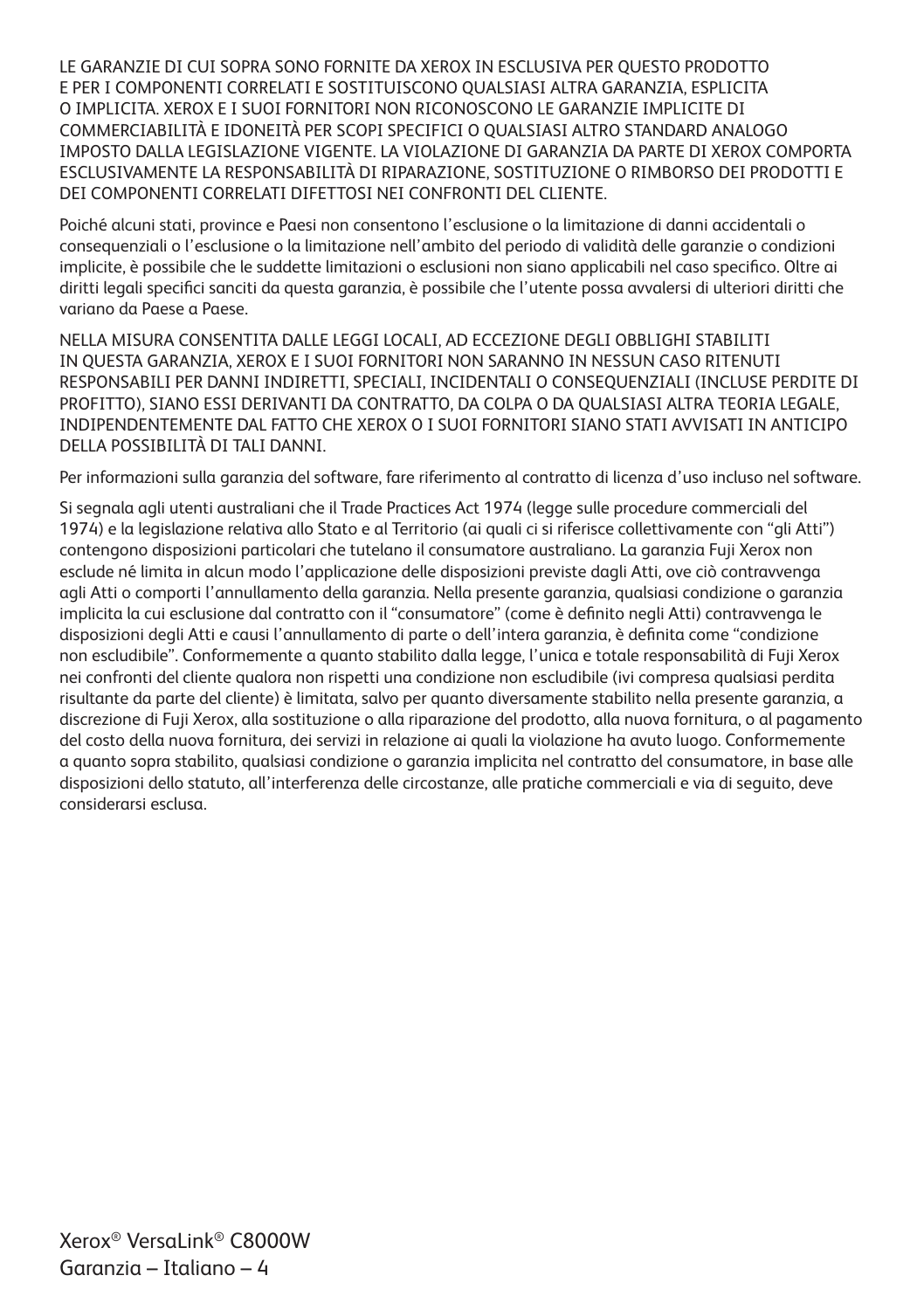# **Achtung:**

Die zum Lieferumfang dieses Produkts gehörende Garantieerklärung gilt u. U. nicht, wenn das Produkt im Rahmen eines **PageConnect-** oder eines **eClick**-Vertrags bzw. einer schriftlichen Vereinbarung oder eines Kaufmodells anderer Art erworben wurde. Nähere Informationen zum Garantieumfang sind dem jeweiligen Vertrag zu entnehmen bzw. beim Xerox-Kundenbetreuer erhältlich.

|  |  | Diese Garantie gilt nur in den folgenden Ländern: |  |
|--|--|---------------------------------------------------|--|
|  |  |                                                   |  |

| Antigua         | Deutschland    | Honduras    | Portugal                |
|-----------------|----------------|-------------|-------------------------|
| Argentinien     | Dominica       | Irland      | Schweden                |
| Aruba           | Dominikanische | Italien     | Schweiz                 |
| <b>Bahamas</b>  | Republik       | Jamaika     | Spanien                 |
| <b>Barbados</b> | Ecuador        | Kanada      | St. Kitts               |
| Belgien         | El Salvador    | Kolumbien   | St. Lucia               |
| <b>Belize</b>   | Finnland       | Luxemburg   | St. Maarten             |
| <b>Bolivien</b> | Frankreich     | Nicaragua   | St. Vincent             |
| <b>Bongire</b>  | Grenada        | Niederlande | Suriname                |
| Cayman Islands  | Griechenland   | Norwegen    | Trinidad                |
| Chile           | Großbritannien | Österreich  | <b>Turks und Caicos</b> |
| Costa Rica      | Guatemala      | Panama      | Uruguay                 |
| Curaçao         | Guyana         | Paraguay    | <b>USA</b>              |
| Dänemark        | Haiti          | Peru        | Venezuela               |

Informationen über Garantien in oben nicht aufgeführten Ländern erteilt der zuständige Xerox-Kundenbetreuer.

Diese Garantie ist nur in dem Land gültig und durchsetzbar, in dem Sie das Produkt erworben haben, und setzt für den Fall, dass Sie dieses Produkt in Österreich, Belgien, Dänemark, Finnland, Frankreich, Deutschland, Griechenland, Italien, Irland, Luxemburg, Niederlande, Norwegen, Portugal, Spanien, Schweden, Schweiz und Großbritannien erworben haben, voraus, dass diese Garantie in diesen Ländern gültig und durchsetzbar ist.

## **Produktgarantie**

Xerox garantiert, dass das **VersaLink C8000W** und die dazugehörigen Verbrauchs-materialien, Elemente zur regelmäßigen Wartung sowie Optionen/Erweiterungen (zugehörige Artikel) frei von Material- und Herstellungsfehlern sind. Die Gültigkeitsdauer dieser Garantie wird in den folgenden Absätzen festgelegt: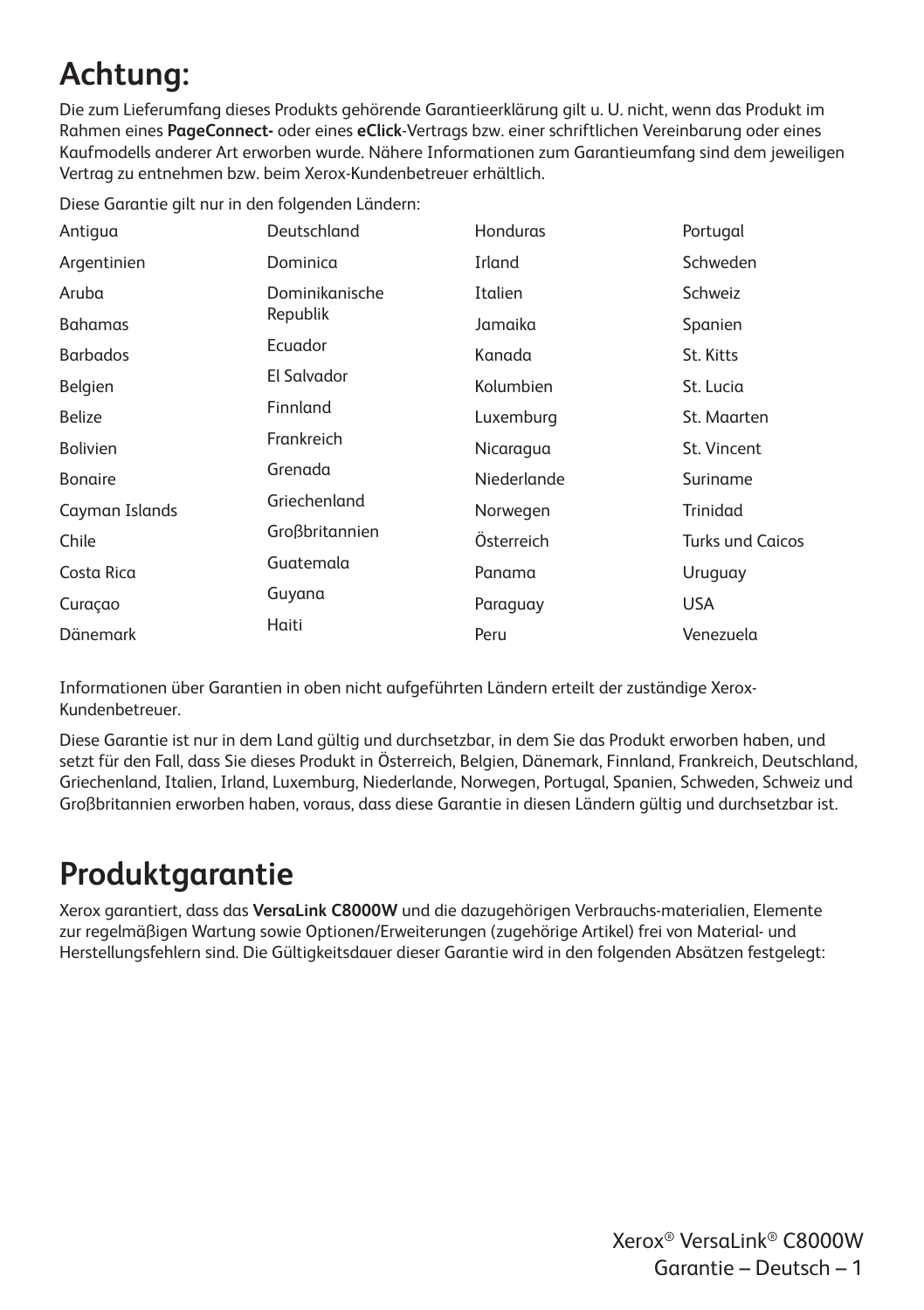**Produkt**: ein (1) Jahr ab Datum der Auslieferung.

**Verbrauchsmaterialien** (Tinte und Toner): bis die Original-Tinte bzw. der Original-Toner verbraucht ist. (Diese Artikel verlieren den Garantieschutz, wenn die Meldung erscheint, dass die Lebensdauer des Artikels fast bzw. vollständig abgelaufen ist.)

**Elemente, die regelmäßig gewartet werden müssen** (Routine Maintenance Items - RMI) (entsprechende Beispiele enthält die Dokumentation für das betreffende Produkt): für die Restlaufzeit der Produktgarantie oder 90 Tage ab dem Datum der Installation des Elementes; hier gilt jeweils der längere Zeitraum. Davon ausgenommen sind gesetzlich zugesicherte längere Garantiezeiträume. (Diese Artikel verlieren ihren Garantieschutz, wenn die Meldung erscheint, dass die Lebensdauer des Artikels abgelaufen ist.)

**Optionen/Erweiterungen** (wie z. B. Arbeitsspeicher, Hochkapazitäts-Zuführung usw.): für die Restlaufzeit der Produktgarantie oder 90 Tage ab dem Kaufdatum; hier gilt jeweils der längere Zeitraum. Davon ausgenommen sind gesetzlich zugesicherte längere Garantiezeiträume.

**Zubehör** (wie z. B. Druckerwagen, Staubschutzabdeckungen, Reinigungssets usw.): 90 Tage ab dem Kaufdatum; davon ausgenommen sind gesetzlich zugesicherte längere Garantiezeiträume.

Sollte während des Garantiezeitraums ein Fehler am Produkt auftreten, wird Xerox nach eigenem Ermessen:

- (1) das Produkt durch telefonischen Support bzw. durch den Kundendienst vor Ort reparieren, wobei keine Kosten für Ersatzteile oder Arbeitszeit in Rechnung gestellt werden.
- (2) das Produkt durch ein neues oder vergleichbares Produkt gleichen Alters, Werts und/oder Leistungsumfangs ersetzen oder
- (3) den Betrag, der für das Produkt entrichtet wurde, nach dessen Rückgabe zurückerstatten, wobei eine angemessene Summe für die bisherige Nutzung einbehalten wird

Xerox empfiehlt, zunächst das im Lieferumfang enthaltene Informationsmaterial, Produkt-diagnosen, Informationen im Internet und E-Mail-Unterstützung zu nutzen. Sollte dies nicht ausreichend sein, muss sich der Kunde zur Inanspruchnahme von Service-Leistungen im Rahmen dieser Garantie vor Ablauf des Garantiezeitraums zunächst an die Mitarbeiter des telefonischen Supports von Xerox bzw. an Mitarbeiter des autorisierten Vertreters wenden. Der Kunde erklärt sich bereit, dem telefonischen Support in angemessenem Umfang bei der Lösung des Problems zu helfen.

Wenn das Problem durch den telefonischen Support nicht gelöst werden kann, erfolgt eine Reparatur im Rahmen der Garantie durch Xerox oder den autorisierten Vertreter. Diese Reparatur findet beim Kunden statt und ist kostenlos. Die einzelnen Bedingungen sind im Folgenden aufgeführt.

- Der Kundendienst steht innerhalb der folgenden üblichen Zuständigkeitsregionen für Produkte zur Verfügung, die in den jeweiligen Ländern erworben wurden: USA, Kanada, Österreich, Belgien, Dänemark, Finnland, Frankreich, Deutschland, Griechenland, Niederlande, Irland, Italien, Luxemburg, Norwegen, Portugal, Spanien, Schweden, Schweiz und Großbritannien.
- Außerhalb der oben genannten Länder steht der Kundendienst innerhalb der üblichen Zuständigkeitsregionen in dem Land zur Verfügung, in dem das Produkt gekauft wurde.

Xerox behält sich das Recht vor, in Ausnahmefällen für den Kundendienst vor Ort eine Gebühr zu erheben.

Eine Beschreibung des üblichen Kundendienstes vor Ort erhalten Sie bei Ihrem örtlichen Xerox-Kundenunterstützungszentrum oder bei Ihrem autorisierten Xerox-Vertreter. Die Entscheidung über Service-Leistungen vor Ort wird ausschließlich von Xerox oder dem autorisierten Vertreter getroffen.

Xerox® VersaLink® C8000W Garantie – Deutsch – 2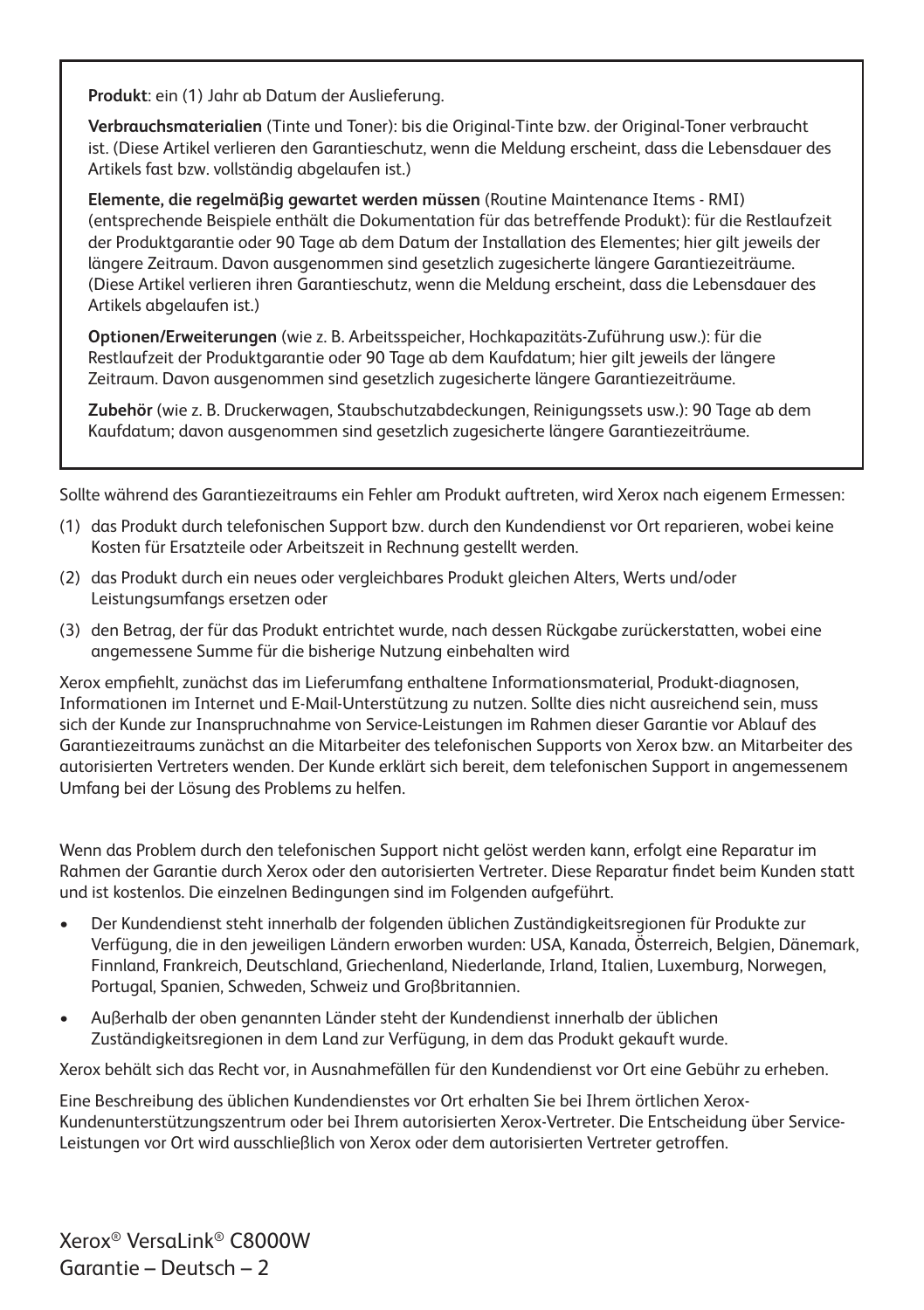Wenn das Produkt Funktionen umfasst, die es Xerox oder dem autorisierten Vertreter ermöglichen, Probleme von einem anderen Standort aus zu diagnostizieren und zu beheben, wird Xerox den Kunden evtl. auffordern, einen solchen Fernzugriff auf das Produkt zuzulassen.

Zur Wartung des Produkts kann Xerox neue, aufbereitete oder überholte Teile, Baugruppen oder Produkte einsetzen. Alle fehlerhaften Teile, Baugruppen und Produkte gehen in das Eigentum von Xerox über. Xerox kann die Rückgabe von Teilen, Baugruppen oder Produkten an eine bestimmte Xerox-Niederlassung oder an den Xerox-Vertreter, bei dem das Teil, die Baugruppe oder das Produkt gekauft wurde, verlangen. Rückgaben und Klageansprüche werden entsprechend dem derzeit gültigen Verfahren von Xerox bearbeitet.

Diese Garantie erstreckt sich nicht auf Defekte, Fehler oder Schäden, die durch unsachgemäße Benutzung oder unangemessene bzw. unsachgemäße Wartungs- und Pflegemaßnahmen entstanden sind. Für Xerox entstehen aus dieser Garantie keine rechtlich bindenden Verpflichtungen hinsichtlich:

- **a) Reparatur von Schäden, Fehlfunktionen und Leistungseinbußen, die durch die Verwendung von Zubehör oder Verbrauchsmaterialien anderer Hersteller als Xerox oder durch die Verwendung von Xerox®-Zubehör, das nicht für die Verwendung in diesem Produkt vorgesehen ist, verursacht wurden**
- b) Reparatur von Schäden, die durch Versuche, das Produkt zu installieren, zu reparieren oder zu warten, entstanden sind, wenn die ausführende Person kein Vertreter von Xerox ist und nicht auf Anweisung eines Vertreters von Xerox handelt
- c) Reparatur von Schäden, Fehlfunktionen und Leistungseinbußen, die durch unsachgemäße Benutzung oder den Anschluss an nicht kompatible Geräte oder Speichermedien entstanden sind
- d) Reparatur von Komponenten, die verändert oder in andere Produkte integriert wurden, wenn diese Veränderung bzw. Integration zur Folge hat, dass die Wartung des Produkts zeitaufwendiger oder anderweitig erschwert wird bzw. die Leistung oder die Zuverlässigkeit des Produkts verringert wird
- e) Durchführung von Maßnahmen in Bezug auf Wartung, Reinigung und Reparatur von Schäden, Fehlfunktionen und Leistungseinbußen, die durch die Unterlassung von Wartungs- und Reinigungsmaßnahmen durch den Benutzer entstanden sind, welche in den veröffentlichten Produktmaterialien vorgeschrieben werden
- f) Reparatur von Schäden, Fehlfunktionen und Leistungseinbußen, die durch die Verwendung des Produkts in einer Umgebung entstanden sind, die nicht den Betriebsspezifikationen, welche der Produktdokumentation entnommen werden können, entspricht
- g) Reparatur von Schäden, Fehlfunktionen und Leistungseinbußen, die dadurch entstanden sind, dass das Produkt nicht ordnungsgemäß, d. h. wie in der Produktdokumentation beschrieben, vorbereitet und transportiert wurde
- h) Reparatur von Schäden, Fehlfunktionen und Leistungseinbußen, die durch höhere Gewalt, Naturkatastrophen, Terrorakte, Explosionen, Überschwemmungen, Feuer, Krieg und Aufstände entstanden sind
- i) Reparatur des Produkts, nachdem das Druckvolumen überschritten wurde
- j) Austausch von Komponenten, die nachgefüllt, verbraucht, missbräuchlich verwendet oder auf irgendeine Weise manipuliert wurden
- k) Einbau von Ersatzteilen, die standardmäßig vom Kunden auszutauschen sind
- l) Support für Software, die nicht von Xerox bereitgestellt wurde
- m) Bereitstellung von Software- oder Firmware-Aktualisierungen und -Erweiterungen.

Alle in der oben stehenden Liste aufgeführten Dienstleistungen, die von Xerox auf Wunsch des Kunden erbracht wurden, werden dem Kunden zu den jeweils aktuellen Preisen von Xerox für Teile, Arbeitszeiten und Fahrtkosten in Rechnung gestellt.

> Xerox® VersaLink® C8000W Garantie – Deutsch – 3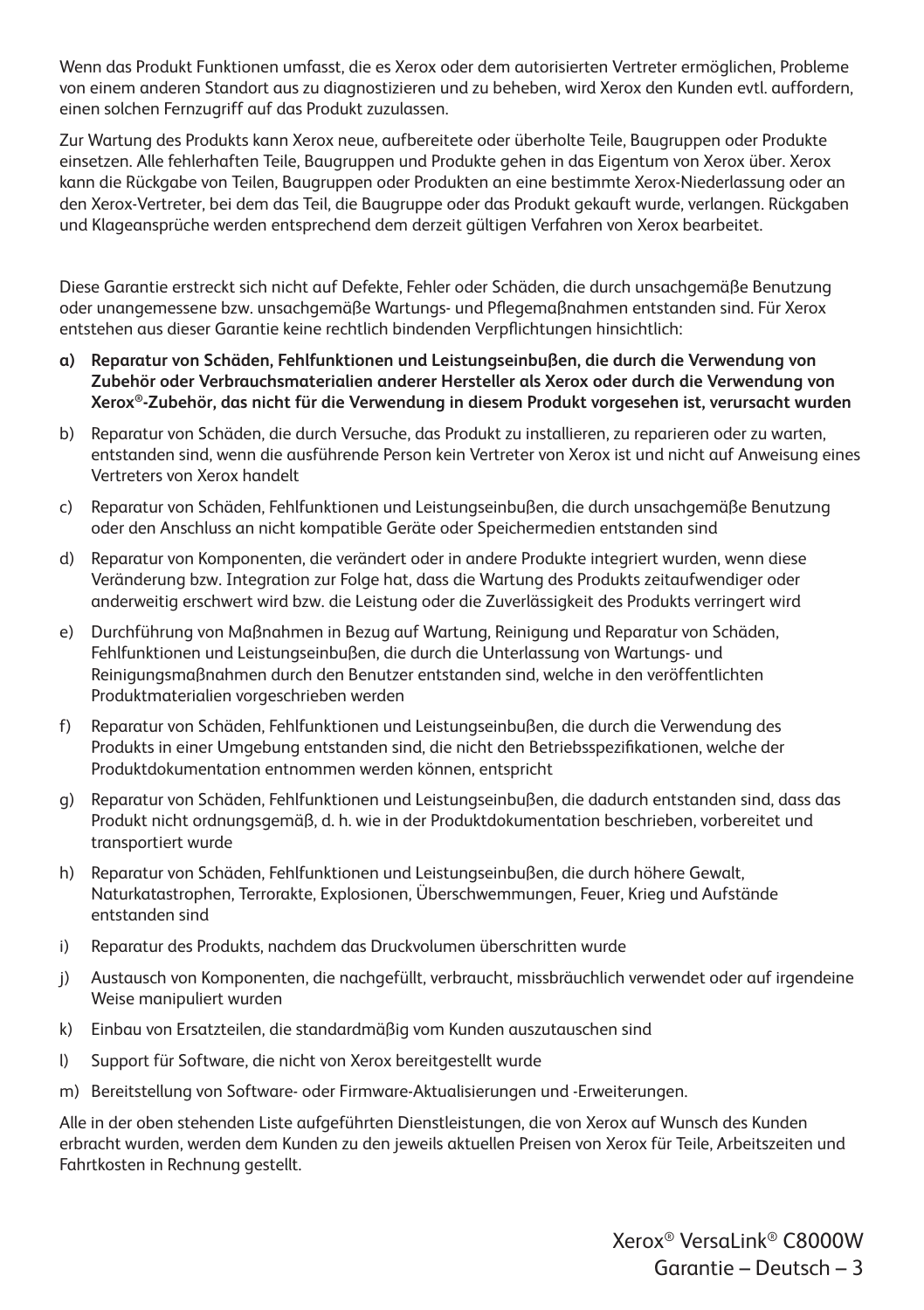DIE OBEN AUFGEFÜHRTEN GARANTIELEISTUNGEN WERDEN VON XEROX FÜR DIESES PRODUKT UND DIE DAMIT ZUSAMMENHÄNGENDEN ARTIKEL GEWÄHRT. SIE ERSETZEN ALLE ANDEREN BESTIMMUNGEN ZU AUSDRÜCKLICH GEWÄHRTEN ODER GESETZLICH VORGESEHENEN GARANTIELEISTUNGEN. XEROX UND SEINE PARTNER ÜBERNEHMEN KEINE HAFTUNG FÜR GESETZLICH VORGESEHENE GEWÄHRLEISTUNGEN BEZÜGLICH DER MARKTTAUGLICHKEIT ODER EIGNUNG FÜR EINEN BESTIMMTEN ZWECK ODER VERGLEICHBARE STANDARDS, DIE DIE ZUSTÄNDIGE RECHTSPRECHUNG VORSIEHT. DIE VON XEROX ÜBERNOMMENE VERPFLICHTUNG, BEI DEFEKTEN PRODUKTEN BZW. DAMIT ZUSAMMENHÄNGENDEN ARTIKELN EINE REPARATUR ODER EINEN AUSTAUSCH VORZUNEHMEN ODER DEN KAUFPREIS ZURÜCKZUERSTATTEN, IST DAS EINZIGE RECHTSMITTEL DES KUNDEN IM FALLE DER VERLETZUNG DIESER GARANTIEBESTIMMUNGEN.

In einigen Bundesstaaten, Provinzen und Ländern sind der Ausschluss oder die Einschränkung von beiläufig entstandenen oder Folgeschäden sowie der Ausschluss oder die Einschränkung der Frist von stillschweigend vereinbarten Garantien oder Bedingungen nicht zulässig. Die oben genannten Einschränkungen und Ausschlüsse sind daher möglicherweise nicht zutreffend. Diese Garantie gewährt Ihnen bestimmte gesetzliche Rechte. Ferner besitzen Sie möglicherweise weitere Rechte, die je nach Staat, Provinz oder Land unterschiedlich sind.

IN DEM DURCH ÖRTLICHES RECHT VORGEGEBENEN AUSMASS, MIT AUSNAHME DER AUSDRÜCKLICH IN DIESER GARANTIE FESTGELEGTEN VERPFLICHTUNGEN, ÜBERNEHMEN WEDER XEROX NOCH SEINE PARTNER SCHADENERSATZ JEGLICHER ART FÜR INDIREKTE, KONKRETE, BEILÄUFIG ENTSTANDENE ODER FOLGESCHÄDEN (EINSCHLIESSLICH GEWINNAUSFALL) BASIEREND AUF VERTRÄGEN, UNERLAUBTEN HANDLUNGEN ODER ANDEREN GESETZLICHEN VORGABEN UND UNABHÄNGIG DAVON, OB XEROX ODER DER PARTNER VON DER MÖGLICHKEIT SOLCHER SCHÄDEN VORAB INFORMIERT WURDE.

Die Garantiebestimmungen zur Software sind dem in der Software enthaltenen Lizenzvertrag für Endbenutzer zu entnehmen.

Für Kunden in Australien sei hier erwähnt, dass das Handelsgesetz (Trade Practices Act) aus dem Jahre 1974 und die gleichwertigen Rechtsbestimmungen der jeweiligen Staaten und Territorien (hier zusammenfassend "die Gesetze" genannt) besondere Bestimmungen enthalten, die den Schutz australischer Verbraucher gewährleisten sollen. Die Garantiebestimmungen von Fuji Xerox schließen die Anwendung von Bestimmungen der Gesetze nicht aus und unterwerfen sie keinerlei Einschränkungen, wenn dadurch den Gesetzen zuwidergehandelt würde bzw. Teile dieser Garantiebestimmungen unwirksam werden würden. In den vorliegenden Garantiebestimmungen werden stillschweigend vereinbarte Bedingungen und Garantien, deren Ausschluss aus einem Vertrag mit einem "Verbraucher" (im Sinne der Definition in den Gesetzen) einer Bestimmung aus den Gesetzen zuwiderhandeln oder dazu führen würde, dass die vorliegende Garantieerklärung ganz oder in Teilen unwirksam werden würde, "nicht ausschließbare Bedingungen" genannt. Im Rahmen des durch die Gesetzgebung vorgesehenen Ausmaßes beschränkt sich die Haftung durch Fuji Xerox gegenüber dem Kunden bei einer Zuwiderhandlung gegen eine nicht ausschließbare Bedingung (einschließlich durch den Kunden erlittener Folgeschäden), falls die vorliegenden Garantiebestimmungen nichts anderes vorsehen, (gemäß der Entscheidung durch Fuji Xerox) auf den Austausch bzw. die Reparatur der Waren oder die erneute Bereitstellung bzw. die Übernahme der Kosten für eine erneute Bereitstellung der Dienstleistungen, auf die sich die Zuwiderhandlung bezog. Vorbehaltlich der oben genannten Bestimmungen sind sämtliche Bedingungen und Garantien ausgeschlossen, die andernfalls in einem Endverbrauchervertrag enthalten sein würden oder könnten, ob nun kraft Gesetzes, als Folgerung aus entsprechenden Umständen, durch branchenübliche Praktiken oder auf andere Weise.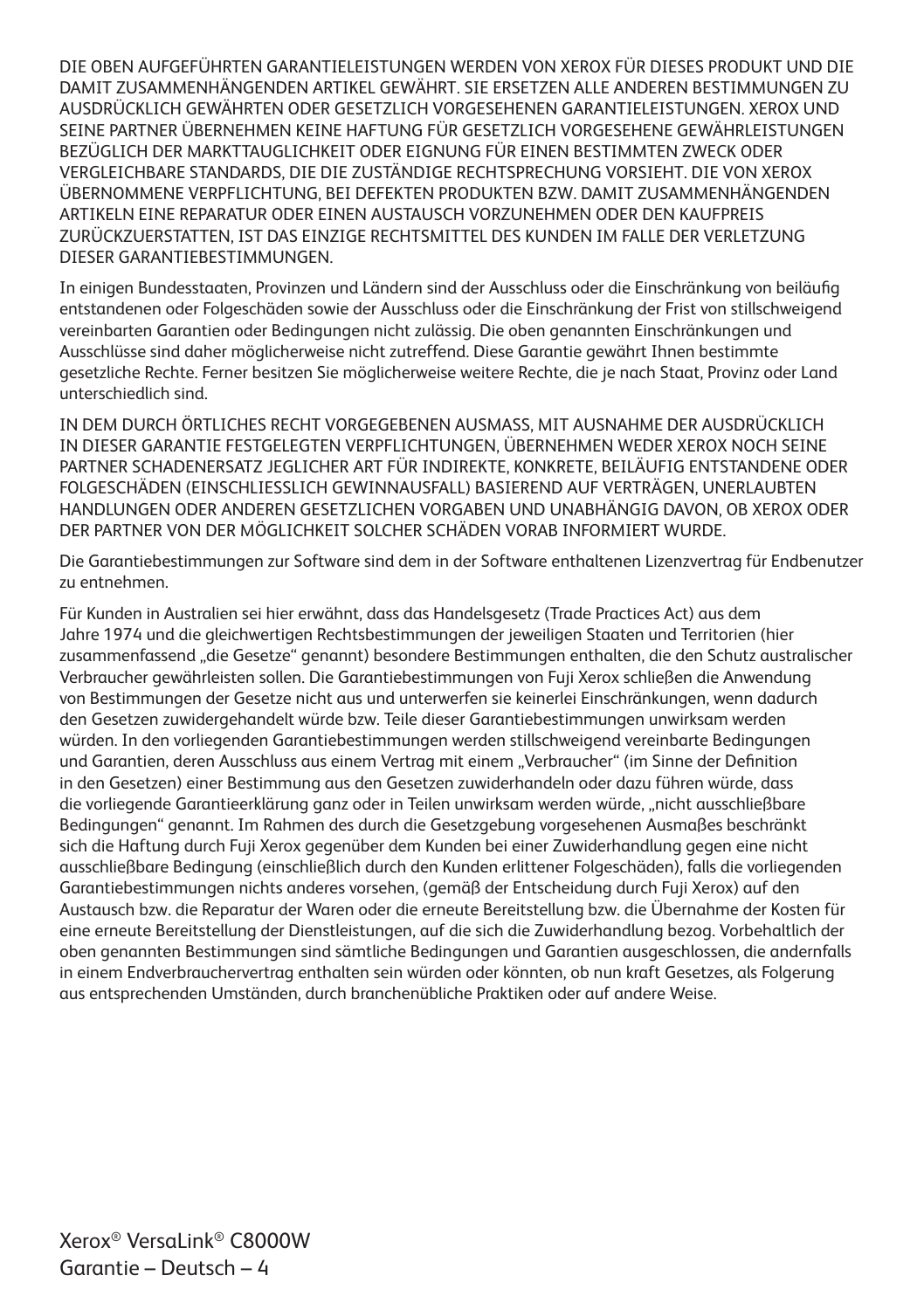## **Atención:**

La declaración de garantía incluida con este producto puede que no sea aplicable si ha adquirido el producto en virtud de un contrato **PageConnect, eClick** o cualquier otro contrato por escrito. Consulte su contrato en particular o póngase en contacto con el Administrador de cuenta de Xerox para obtener información detallada sobre su garantía, si la hay.

Esta garantía es válida en los países siguientes:

| Alemania        | Costa Rica            | Haití        | Reino Unido            |
|-----------------|-----------------------|--------------|------------------------|
| Antigua         | Curacao               | Honduras     | República Dominicana   |
| Argentina       | Dinamarca             | Irlanda      | San Cristóbal          |
| Aruba           | Dominica              | Islas Caimán | San Martín             |
| Austria         | Ecuador               | Italia       | San Vicente            |
| <b>Bahamas</b>  | El Salvador           | Jamaica      | Santa Lucía            |
| <b>Barbados</b> | España                | Luxemburgo   | Suecia                 |
| Bélgica         | <b>Estados Unidos</b> | Nicaragua    | Suiza                  |
| <b>Belice</b>   | Finlandia             | Noruega      | Surinam                |
| Bolivia         | Francia               | Países Bajos | Trinidad               |
| <b>Bonaire</b>  | Granada               | Panamá       | <b>Turcas y Caicos</b> |
| Canadá          | Grecia                | Paraguay     | Uruguay                |
| Chile           | Guatemala             | Perú         | Venezuela              |
| Colombia        | Guyana                | Portugal     |                        |

Para garantías, si las hubiera, en otros países, póngase en contacto con el responsable de su cuenta en Xerox.

La garantía es solamente válida y ejecutable en el país donde compró el producto; teniendo eso en cuenta, si compró el producto en Austria, Bélgica, Dinamarca, Finlandia, Francia, Alemania, Grecia, Italia, Irlanda, Luxemburgo, Países Bajos, Noruega, Portugal, España, Suecia, Suiza y Reino Unido, la garantía es válida y ejecutable en esos países.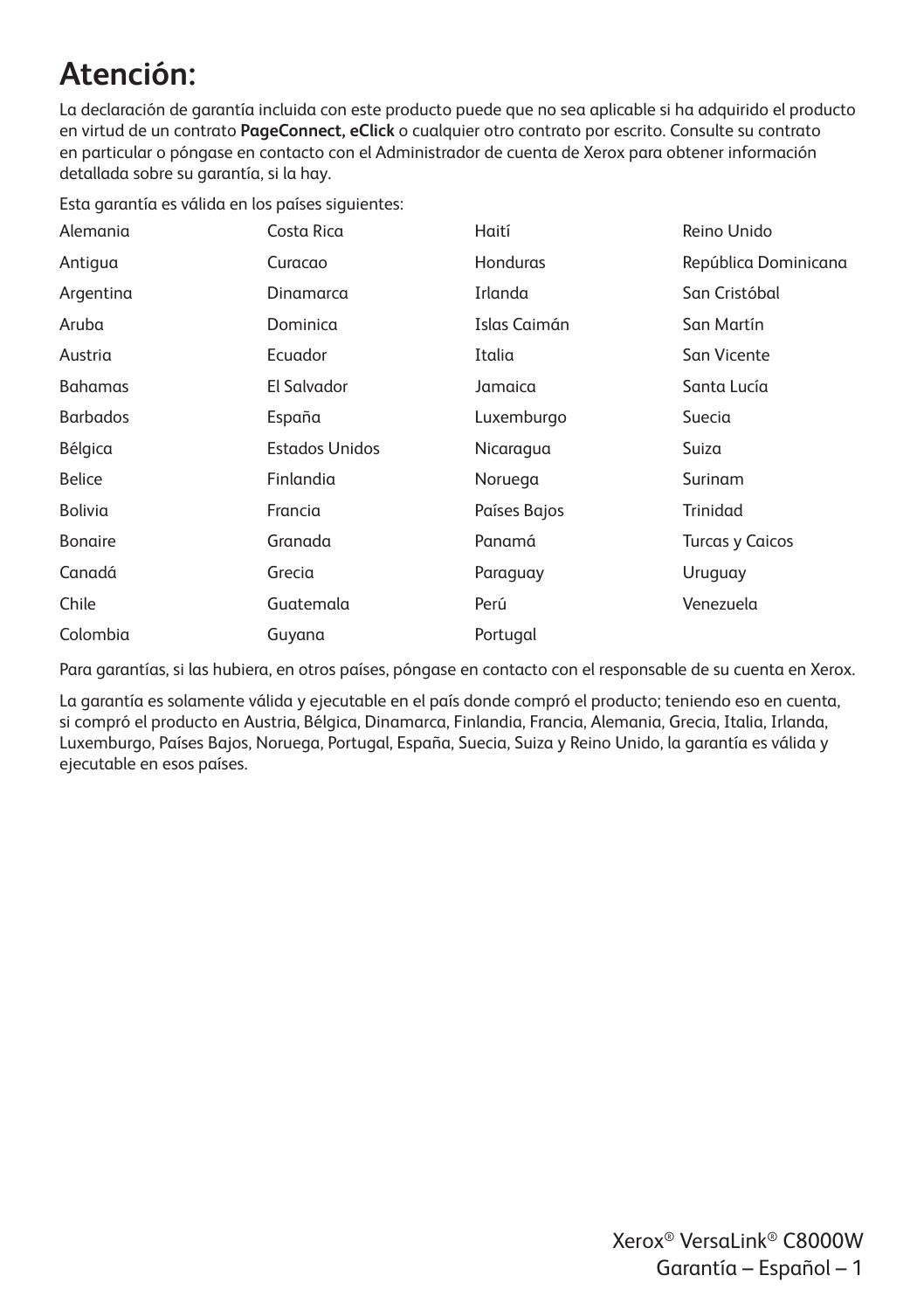## **Garantía del producto**

Xerox garantiza que el **VersaLink C8000W** y los consumibles, elementos de mantenimiento de rutina y opciones o actualizaciones (elementos relacionados) estarán libres de defectos de material y fabricación durante los periodos que se mencionan a continuación:

**Producto**: un periodo de un (1) año a partir de la fecha de envío.

**Consumibles** (tinta y tóner): hasta que se consuma la tinta o tóner originales. (Estos elementos no tienen cobertura una vez que aparezca el mensaje de fin de vida útil o de vida útil baja).

**Elementos de mantenimiento de rutina** (para ejemplos concretos, consulte la documentación del producto): el periodo de garantía restante de la impresora, o bien, 90 días desde la fecha de instalación del elemento de mantenimiento, lo que sea mayor, excepto cuando la legislación estipule periodos más largos. (Estos elementos no tienen cobertura una vez que aparezca el mensaje de fin de vida útil).

**Opciones o actualizaciones** (tales como memoria, alimentador de alta capacidad, etc.): el periodo restante de la garantía del producto o 90 días desde la fecha de la compra, lo que sea mayor, excepto cuando la legislación estipule periodos más largos.

**Accesorios** (tales como carritos, cubiertas contra el polvo, kits de limpieza, etc.): 90 días desde la fecha de compra, excepto cuando la legislación estipule periodos más largos.

Si el producto presenta algún defecto durante el período de garantía, Xerox optará por proceder de una de las siguientes formas:

- (1) reparar el producto mediante asistencia telefónica o servicio en la instalación sin cargo alguno por las piezas o la mano de obra,
- (2) sustituir el producto por un producto nuevo o equivalente de similar antigüedad, valor y/o capacidad, o
- (3) reembolsar el importe pagado por el producto, salvo una cantidad apropiada por el uso, tras su devolución.

Xerox recomienda al cliente utilizar en primer lugar los materiales de servicio técnico suministrados con el producto, los diagnósticos del producto, la información disponible en la web y el servicio técnico a través de correo electrónico. Si ello no resultara, el Cliente deberá notificar el defecto al personal de Asistencia telefónica de Xerox o a su representante de servicio autorizado antes del vencimiento del período de garantía, con el fin de obtener asistencia según lo estipulado en esta garantía. El Cliente deberá proporcionar asistencia adecuada al personal de Asistencia telefónica para resolver el problema.

Si la asistencia telefónica no resuelve el problema, Xerox o su representante de servicio autorizado llevará a cabo una reparación cubierta por la garantía en las instalaciones del Cliente sin cargo alguno, del modo en que se establece a continuación.

- El servicio técnico está disponible dentro del área habitual de servicio en Estados Unidos, Canadá, Austria, Bélgica, Finlandia, Francia, Alemania, Grecia, Países Bajos, Irlanda, Italia, Luxemburgo, Noruega, Portugal, Dinamarca, España, Suecia, Suiza y el Reino Unido para los productos adquiridos en esos países.
- Fuera de los países anteriores, el servicio está disponible en el área habitual de servicio en el país donde se ha realizado la compra.

Xerox se reserva el derecho de exigir un pago en concepto de servicio en casos excepcionales.

Xerox® VersaLink® C8000W Garantía – Español – 2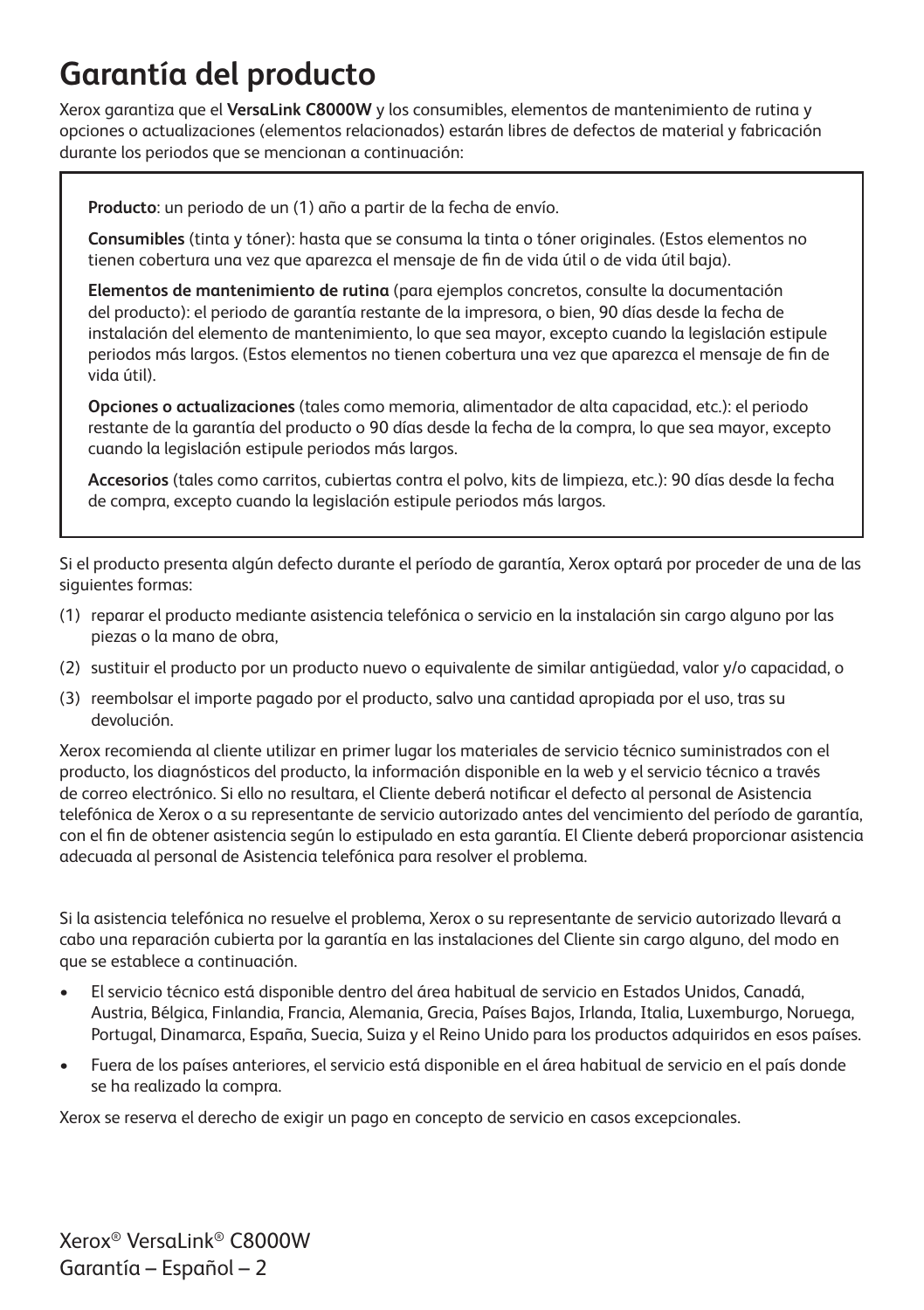Se puede obtener una descripción del área habitual de servicio a domicilio en el Centro de atención al cliente local de Xerox o del distribuidor autorizado de Xerox. El servicio a domicilio se realiza a entera discreción de Xerox o de su representante de servicio autorizado.

Si el producto del cliente dispone de funciones que permitan a Xerox o su representante de servicio al cliente diagnosticar y reparar los problemas existentes en el producto de forma remota, Xerox podrá solicitar al cliente este tipo de acceso remoto al producto.

En las operaciones de mantenimiento del producto, Xerox puede utilizar piezas, conjuntos o productos nuevos, reprocesados o renovados. Todas las piezas y unidades defectuosas pasan a ser propiedad de Xerox. Xerox puede requerir la devolución de piezas, unidades y productos a un servicio técnico de Xerox® o al representante de Xerox del cual adquirió originalmente la pieza, unidad o producto. Las devoluciones y reclamaciones se atenderán según el procedimiento actual de Xerox.

Estas garantías no serán aplicables a defectos, fallos o daños provocados por un uso indebido o un mantenimiento o cuidado inadecuado. En virtud de estas garantías, Xerox no estará obligada a:

- **a) reparar daños, errores de funcionamiento o degradaciones del rendimiento resultantes del uso de suministros o consumibles no fabricados por Xerox o del uso de suministros Xerox® no diseñados para este producto;**
- b) reparar los daños resultantes de intentos de instalar o reparar el producto o realizar el mantenimiento del mismo llevados a cabo por personas que no sean los representantes de Xerox o que no estén dirigidas por un representante de Xerox;
- c) reparar daños, errores de funcionamiento o degradaciones del rendimiento resultantes de un uso indebido o la conexión de equipos o memoria incompatibles;
- d) reparar un producto que se haya modificado o integrado con otros productos cuando el efecto de dicha modificación o integración aumente el tiempo o la dificultad de mantenimiento del producto o degrade el rendimiento o la fiabilidad;
- e) realizar el mantenimiento o la limpieza del producto, así como reparar daños, errores de funcionamiento o deterioros de rendimiento, resultantes de la no realización de los procedimientos de mantenimiento y limpieza del producto descritos en los materiales publicados para el producto;
- f) reparar daños, errores de funcionamiento o degradaciones del rendimiento resultantes del uso del producto en un entorno que no cumpla con las especificaciones de entorno indicadas en la documentación del producto;
- g) reparar daños, errores de funcionamiento o degradaciones del rendimiento resultantes de una preparación o un transporte inadecuados del producto consecuencia de no seguir las indicaciones de los materiales publicados para el producto;
- h) reparar daños, fallos o degradaciones del rendimiento por causa de fuerza mayor, desastres naturales, actos de terrorismo, explosiones, inundaciones, incendios, guerras y disturbios;
- i) reparar este producto después de superar su límite de ciclo de servicio;
- j) sustituir artículos que hayan sido rellenados, que estén consumidos o que hayan resultado dañados a causa de un uso inadecuado u otro tipo de manipulación;
- k) instalar elementos de repuesto que se consideran reemplazables por el cliente;
- l) ofrecer servicio técnico para software no suministrado por Xerox;
- m) ofrecer actualizaciones o nuevas versiones de software o firmware.

Todo servicio incluido en la lista anterior y suministrado por Xerox a petición del cliente, deberá ser facturado al cliente conforme a los precios vigentes en dicho momento que Xerox tenga establecidos para piezas, mano de obra y transporte.

> Xerox® VersaLink® C8000W Garantía – Español – 3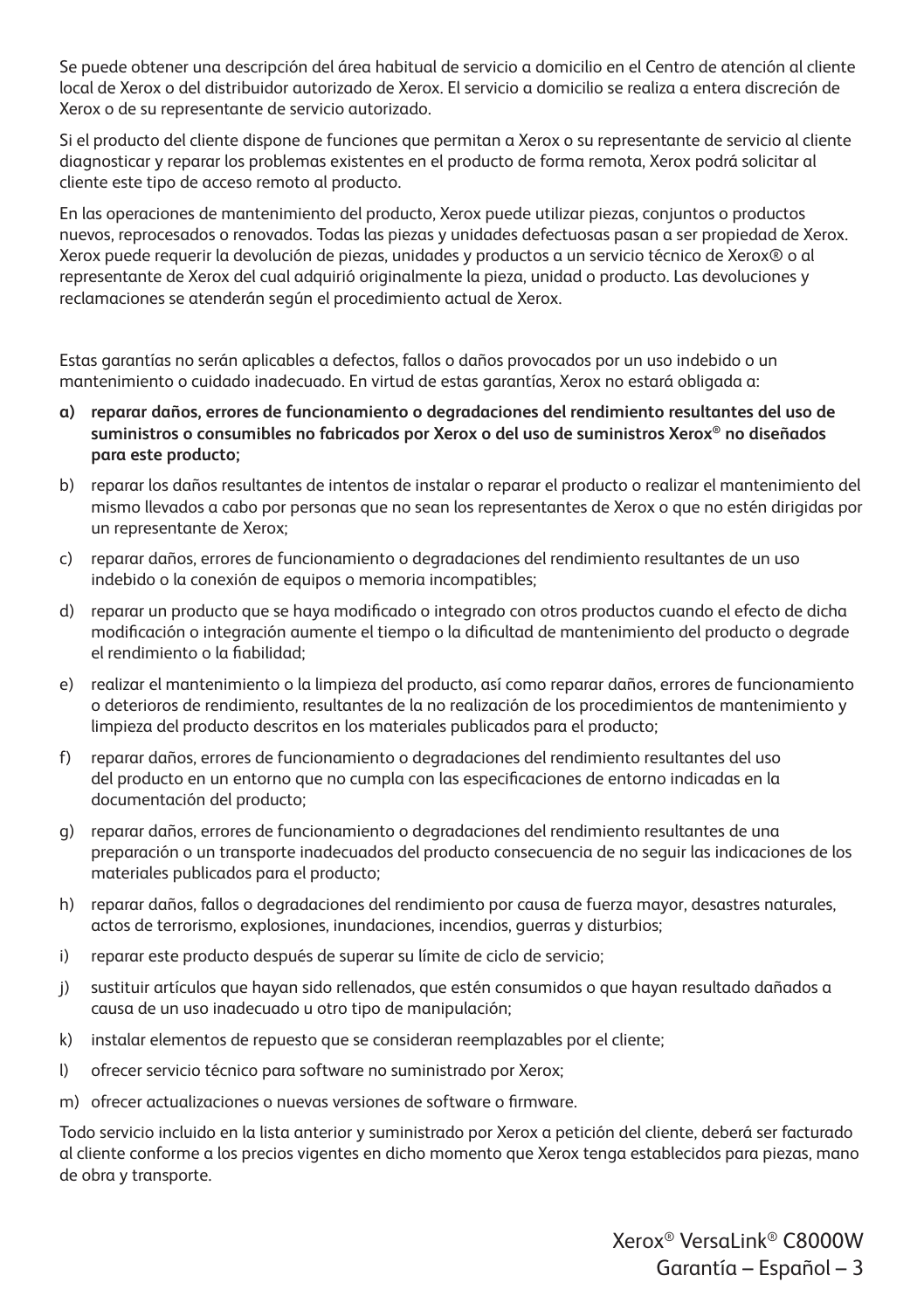XEROX CONCEDE LAS ANTEDICHAS GARANTÍAS PARA ESTE PRODUCTO Y LOS ARTÍCULOS RELACIONADOS EN SUSTITUCIÓN DE CUALQUIER OTRA GARANTÍA EXPRESA O IMPLÍCITA. XEROX Y SUS DISTRIBUIDORES EXCLUYEN TODA GARANTÍA IMPLÍCITA DE COMERCIABILIDAD, ADECUACIÓN PARA UN FIN CONCRETO O CUALQUIER OTRA NORMA SIMILAR CONTEMPLADA EN LA LEGISLACIÓN APLICABLE. LA RESPONSABILIDAD DE XEROX DE REPARAR, SUSTITUIR O REEMBOLSAR LOS PRODUCTOS DEFECTUOSOS Y LOS ARTÍCULOS RELACIONADOS ES EL ÚNICO RECURSO A DISPOSICIÓN DEL CLIENTE EN CASO DE INCUMPLIMIENTO DE ESTA GARANTÍA.

Algunos estados, provincias y países no permiten la exclusión o limitación de daños suplementarios o emergentes ni la exclusión o limitación del periodo de garantía de los supuestos recogidos en la misma, por lo que las antedichas limitaciones o exclusiones podrían no ser aplicables en su caso. Esta garantía le confiere derechos legales específicos, sin perjuicio de otros derechos aplicables según el estado, la provincia o el país de que se trate.

EN LA MEDIDA EN QUE LA LEGISLACIÓN LOCAL LO PERMITA Y SALVO EN EL CASO DE LAS OBLIGACIONES ESTIPULADAS ESPECÍFICAMENTE EN ESTA DECLARACIÓN DE GARANTÍA, XEROX Y SUS DISTRIBUIDORES NO ASUMIRÁN RESPONSABILIDAD ALGUNA POR DAÑOS INDIRECTOS, CUANTIFICABLES, SUPLEMENTARIOS O EMERGENTES (INCLUIDO EL LUCRO CESANTE), INDEPENDIENTEMENTE DE SI SE BASAN EN INCUMPLIMIENTO DE CONTRATO, AGRAVIO U OTRO CONCEPTO LEGAL Y DE SI XEROX O SU DISTRIBUIDOR HAN RECIBIDO AVISO PREVIO DE LA POSIBILIDAD DE DICHOS DAÑOS.

Para obtener información sobre la garantía del software, consulte el contrato de licencia de usuario final incluido con el software.

Si usted vive en Australia, debe tener en cuenta que la ley de prácticas comerciales (Trade Practices Act) de 1974 y la legislación de Estado y Territorio equivalente (colectivamente "las leyes") contienen disposiciones especiales destinadas a proteger a los consumidores de Australia. Lo estipulado en el material de garantía de Fuji Xerox no excluye ni limita la aplicación de aquellas disposiciones legales en que dicha actuación infringiría la legislación o provocaría la nulidad de la totalidad o parte de esta garantía. En la presente garantía, un supuesto o garantía implícita, cuya exclusión de un contrato con un "Consumidor" (tal como estipula la legislación) infringiera cualquier disposición legal o causara la nulidad de la totalidad o parte de esta garantía, se denomina un "supuesto no excluible". En la medida en que la ley lo permita y salvo que se estipule lo contrario en la presente garantía, la responsabilidad de Fuji Xerox hacia el cliente por incumplimiento de un supuesto no excluible (incluidos los daños emergentes sufridos por el cliente) estará limitada a la sustitución o reparación de los elementos, a su reposición o al pago de la reposición de los servicios respecto a los cuales se haya producido el incumplimiento (a elección de Fuji Xerox). Según lo estipulado anteriormente, quedan excluidas todas las condiciones y garantías que podrían ser implícitas en un contrato con el consumidor, ya sea por aplicación de tratados u otra legislación, inferencia por las circunstancias, práctica comercial o de otra índole.

Xerox® VersaLink® C8000W Garantía – Español – 4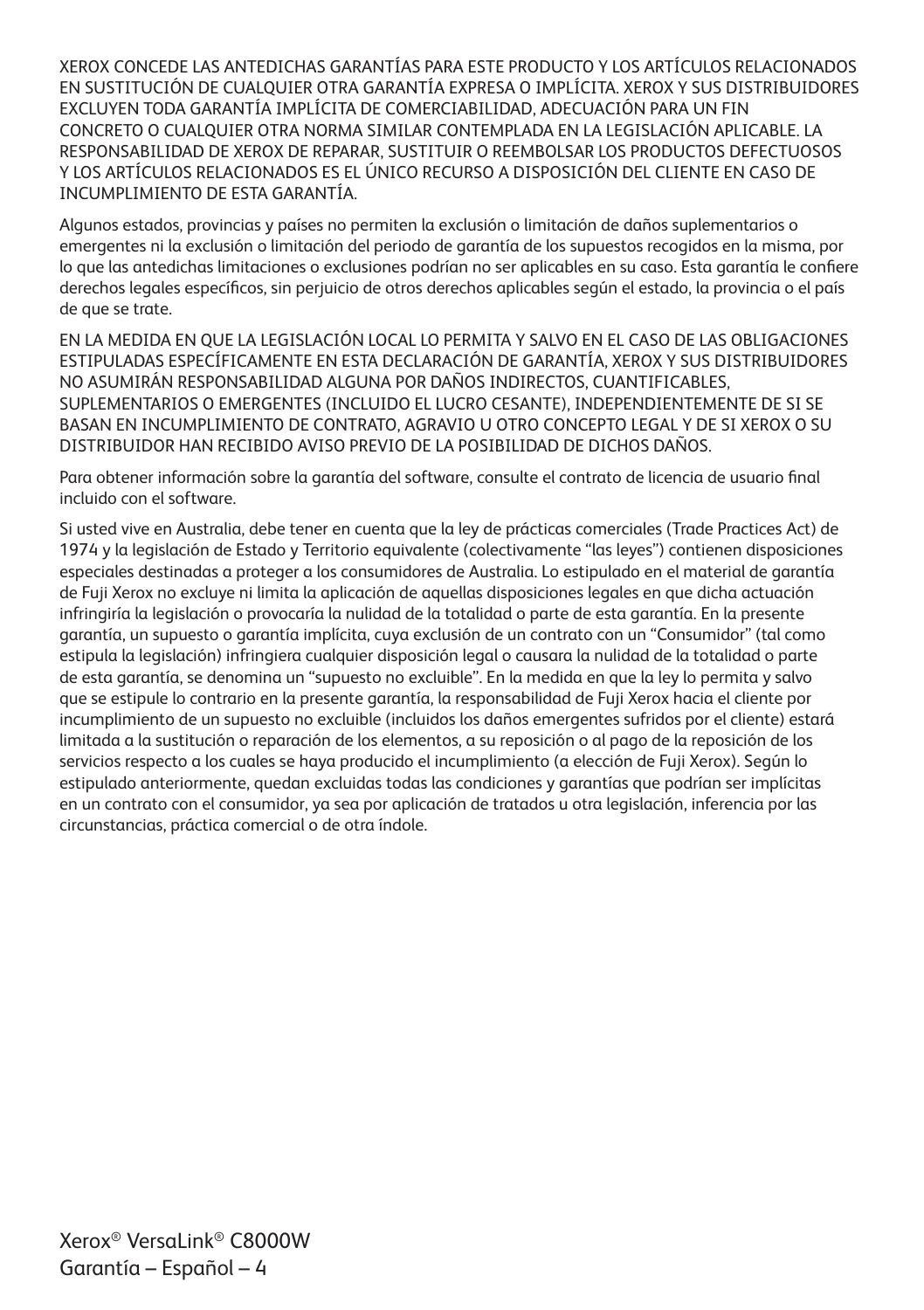# **Atenção:**

As condições de garantia deste produto não serão aplicáveis no caso de aquisição de produtos ao abrigo de um contrato **PageConnect, eClick**, ou qualquer outro plano de aquisição ou contrato, por escrito. Consulte o seu contrato específico ou contacte o seu Gestor de Conta Xerox para obter informações acerca da sua garantia, caso se aplique.

Esta garantia só válida nos seguintes países:

| Alemanha        | Costa Rica        | Guiana       | Portugal                  |
|-----------------|-------------------|--------------|---------------------------|
| Antigua         | Curacao           | Haiti        | Reino Unido               |
| Argentina       | Dinamarca         | Holanda      | República Dominicana      |
| Aruba           | Dominica          | Honduras     | St. Kitts                 |
| Austria         | El Salvador       | Ilhas Caimão | St. Lucia                 |
| <b>Bahamas</b>  | Equador           | Irlanda      | St. Maarten               |
| <b>Barbados</b> | Espanha           | Itália       | St. Vincent               |
| Bélgica         | Estados Unidos da | Jamaica      | Suécia                    |
| <b>Belize</b>   | América           | Luxemburgo   | Suíça                     |
| Bolívia         | Finlândia         | Nicarágua    | Suriname                  |
| <b>Bonaire</b>  | França            | Noruega      | Trinidad                  |
| Canadá          | Granada           | Panamá       | <b>Turks &amp; Caicos</b> |
| Chile           | Guatemala         | Paraguai     | Uruguai                   |
| Colômbia        | Grécia            | Peru         | Venezuela                 |

Para obter informações sobre garantias que existam em países que não estejam indicados acima, contacte o seu Gestor de Conta Xerox local.

Esta garantia é apenas válida e apenas estará em vigor no país onde o produto for adquirido; desde que, caso o produto tenha sido adquirido na Áustria, Bélgica, Dinamarca, Finlândia, França, Alemanha, Grécia, Itália, Irlanda, Luxemburgo, Holanda, Noruega, Portugal, Espanha, Suécia, Suíça e Reino Unido, esta garantia seja válida e exequível nesses países.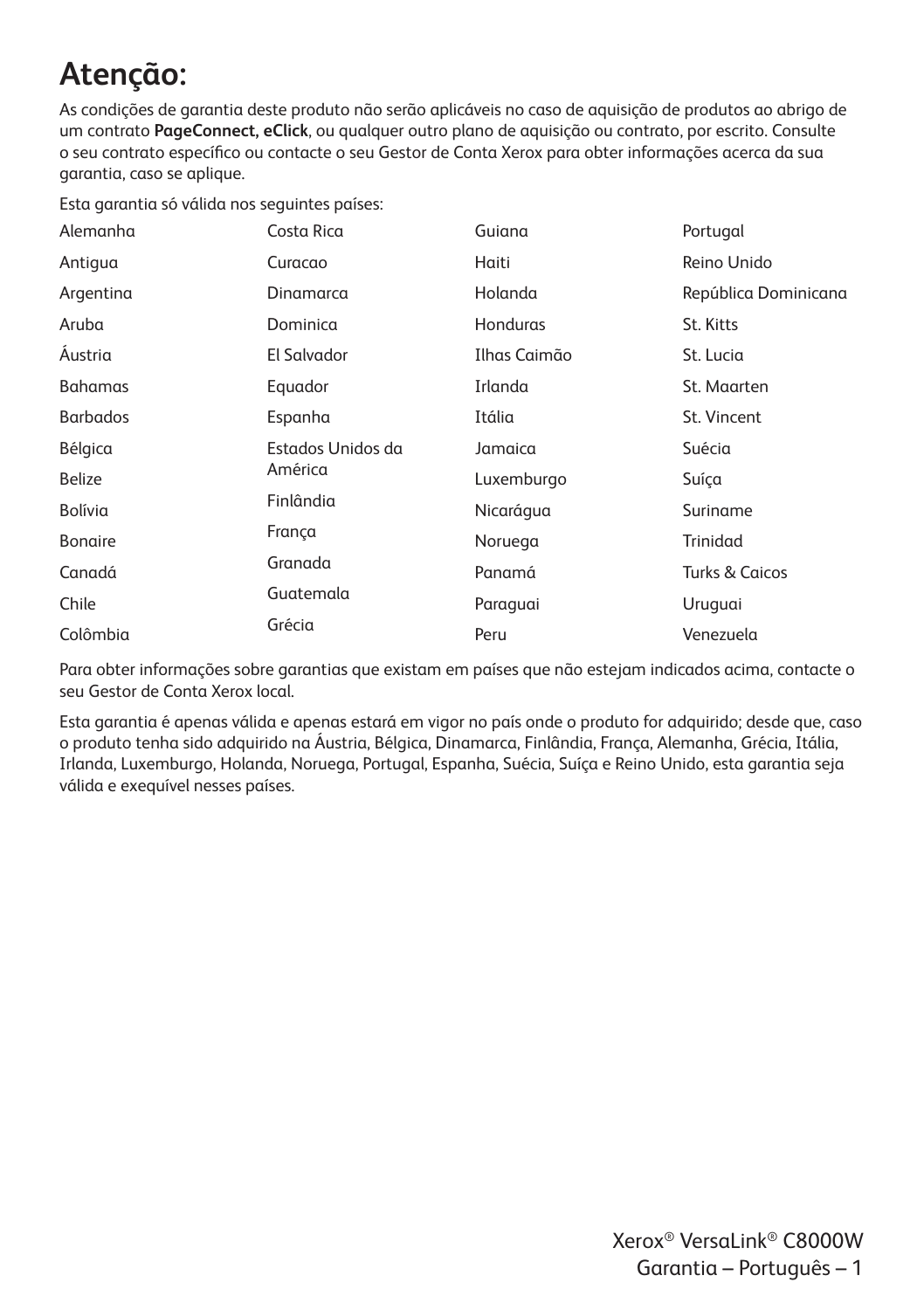#### **Garantia de Produto**

A Xerox garante que o **VersaLink C8000W** e os seus Consumíveis, componentes de manutenção de rotina e Opções/Upgrades (itens relacionados), se encontram isentos de defeitos materiais e de fabrico, nos prazos abaixo definidos:

**Produto**: um período de um (1) ano a contar da data de envio.

**Consumíveis** (tinta e toner): até que a tinta ou toner original sejam consumidos. (O item deixa de estar coberto assim que surgir a mensagem de pouco toner ou de fim de vida.)

**Componentes de manutenção de rotina** (para obter exemplos específicos, consulte a documentação do produto): o período restante de garantia do produto ou 90 dias a contar da data de instalação do componente de manutenção; aplica-se o período mais longo, excepto se forem legalmente exigidos períodos mais longos. (Estes itens deixam de estar cobertos assim que surgir a mensagem de fim de vida.)

**Opções/Upgrades** (tais como memória, alimentador de alta capacidade, etc.): o período restante de garantia do produto ou 90 dias a contar da data de compra; aplica se o período mais longo, excepto se forem legalmente exigidos períodos mais longos.

**Acessórios** (tais como carros, capas para protecção de pó, kits de limpeza, etc.): 90 dias a contar da data de compra, excepto se forem legalmente exigidos períodos mais longos.

Se o produto apresentar defeitos durante o período de garantia, a Xerox poderá, opcionalmente:

- (1) reparar o produto através de apoio telefónico ou de assistência no local, sem cobrar peças nem mão-deobra;
- (2) substituir o produto por um produto novo ou semelhante da mesma idade, valor e/ou capacidades, ou
- (3) reembolsar a quantia paga pelo produto, deduzindo uma quantia razoável referente à utilização, após a sua devolução.

A Xerox recomenda que o Cliente utilize em primeiro lugar, os materiais de apoio fornecidos com o produto, diagnósticos de produto, a consulta de informações na web e suporte via e mail. Se não conseguir solucionar o problema, e para obter assistência ao abrigo desta garantia, o Cliente deverá antes de terminado o período de garantia, comunicar o defeito ao Apoio Telefónico da Xerox ou ao seu representante de assistência técnica autorizado. Os Clientes deverão fornecer ao pessoal do Apoio Telefónico assistência adequada para solucionar as questões.

Se o apoio telefónico se revelar infrutífero, a Xerox ou o seu técnico autorizado procederão à reparação, ao abrigo da garantia nas instalações do Cliente, sem quaisquer custos, conforme referido abaixo.

- A assistência encontra-se disponível na área de assistência habitual nos Estados Unidos, Canadá, Alemanha, Áustria, Bélgica, Dinamarca, Espanha, Finlândia, França, Grécia, Irlanda, Itália, Luxemburgo, Noruega, Países Baixos, Portugal, Reino Unido, Suécia, Suíça e para produtos adquiridos nestes países.
- Fora dos países acima referidos, a assistência encontra-se disponível na área de assistência habitual do país de compra.

A Xerox reserva-se o direito de cobrar a assistência, em circunstâncias excepcionais.

Poderá obter uma descrição da área de serviço no local habitual no Centro de Suporte a Clientes Xerox local ou no distribuidor autorizado da Xerox. A assistência no local fica à consideração exclusiva da Xerox ou do seu técnico autorizado.

Xerox® VersaLink® C8000W Garantia – Português – 2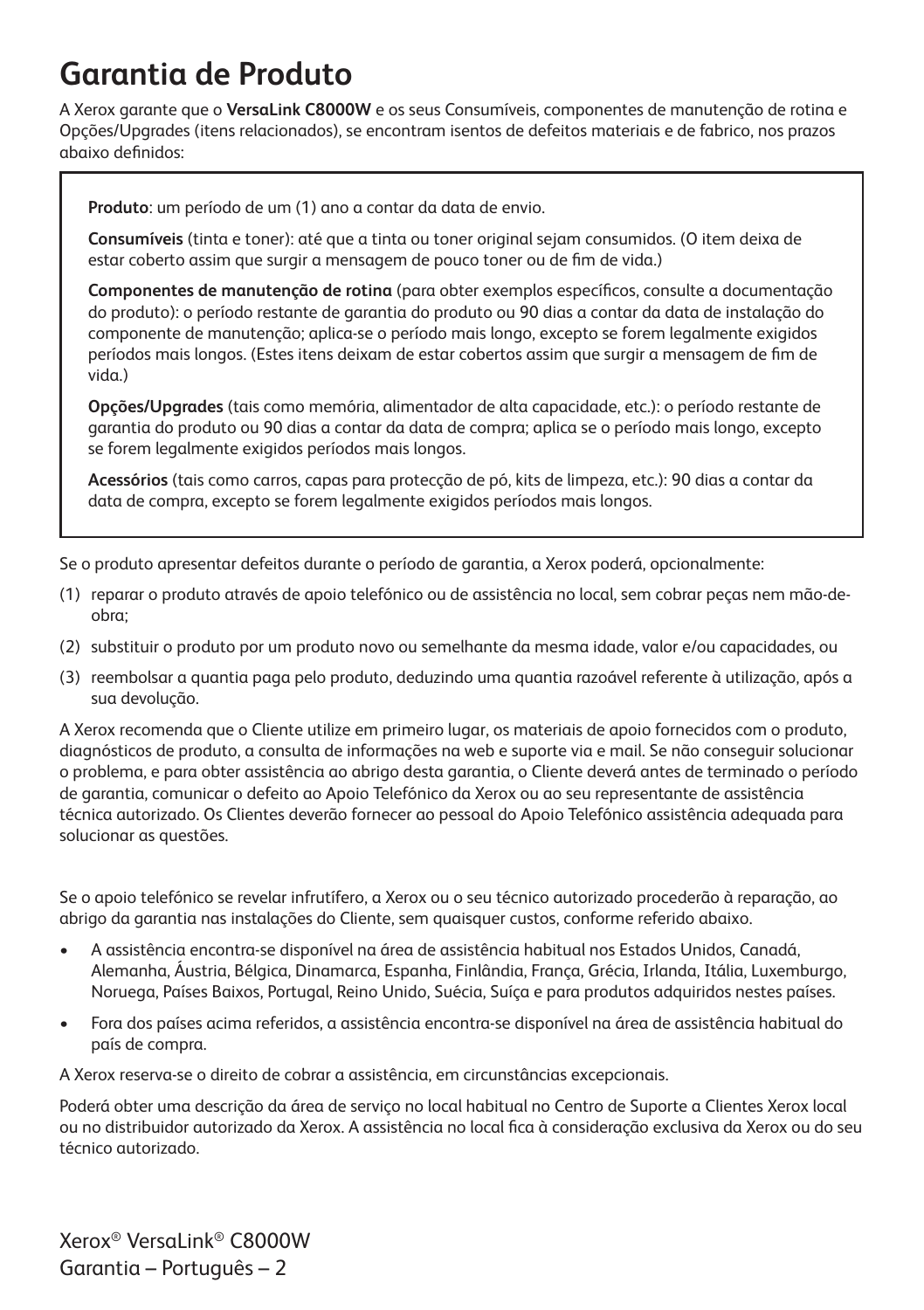Se o produto do Cliente se encontrar equipado com funções que permitam à Xerox ou ao seu técnico autorizado diagnosticar e reparar problemas com o produto de forma remota, a Xerox poderá solicitar ao Cliente o referido acesso remoto ao produto.

Nas operações de manutenção do produto, a Xerox poderá utilizar peças, unidades ou produtos novos, remanufacturados ou recondicionados. Todas as peças, unidades e produtos com defeito são propriedade da Xerox. A Xerox poderá solicitar a devolução de peças, unidades e produtos para um Depósito designado pela Xerox ou ao técnico Xerox a quem a peça, unidade ou produto foi inicialmente adquirido. As devoluções e reclamações serão geridas de acordo com o procedimento actual da Xerox.

Estas garantias não serão aplicáveis a qualquer defeito, falha ou dano provocados pela utilização imprópria ou inadequada, ou manutenção e tratamento impróprios. Ao abrigo destas garantias, a Xerox não será obrigada a:

- **a) reparar danos, avarias, ou diminuição de performance resultante da utilização de consumíveis de outros fabricantes que não a Xerox, ou da utilização de consumíveis Xerox® não especificados para utilização com este produto;**
- b) reparar danos resultantes da tentativa, efectuada por pessoal técnico não autorizado pela Xerox, para instalar, reparar, ou prestar assistência ao produto, excepto se a operação for coordenada por um técnico da Xerox;
- c) reparar danos, avarias, ou diminuição de performance resultantes da utilização ou ligação indevida a equipamento ou memória incompatível;
- d) reparar um item que tenha sido modificado ou integrado noutros produtos sempre que o efeito da referida modificação ou integração aumente o tempo ou a dificuldade de assistência ao produto, ou reduza a performance ou a fiabilidade;
- e) efectuar a manutenção ou limpeza do produto, ou reparar danos, avarias, ou diminuição de performance resultantes da ausência de realização de operações de limpeza ou manutenção do produto, tal como previsto nos materiais de produto fornecidos;
- f) reparar danos, avarias, ou diminuição de performance resultantes da utilização do produto num ambiente que não satisfaça as especificações de funcionamento definidas na documentação do produto;
- g) reparar danos, avarias, ou diminuição de performance resultante da inexistência de preparação e transporte adequado do produto, tal como indicado nos materiais de produto fornecidos;
- h) reparar danos, avarias, ou diminuição de performance resultante de casos de força maior ou forças da natureza, actos de terrorismo, explosão, inundação, incêndio, guerra e perturbações da ordem pública;
- i) reparar este produto após ter excedido o limite do seu ciclo de trabalho;
- j) substituir os itens que tenham sido reabastecidos, estejam gastos, sobreutilizados, mal utilizados ou tenham sido alterados de qualquer forma;
- k) instalar itens de substituição considerados como sendo substituíveis pelo cliente;
- l) prestar assistência a software não fornecido pela Xerox;
- m) fornecer actualizações ou upgrades de software ou de firmware.

Quaisquer pedidos de assistência abrangidos na listagem supra e prestados pela Xerox a pedido do Cliente serão facturados ao Cliente, ao preço em vigor na Xerox para peças, mão-de-obra e deslocação.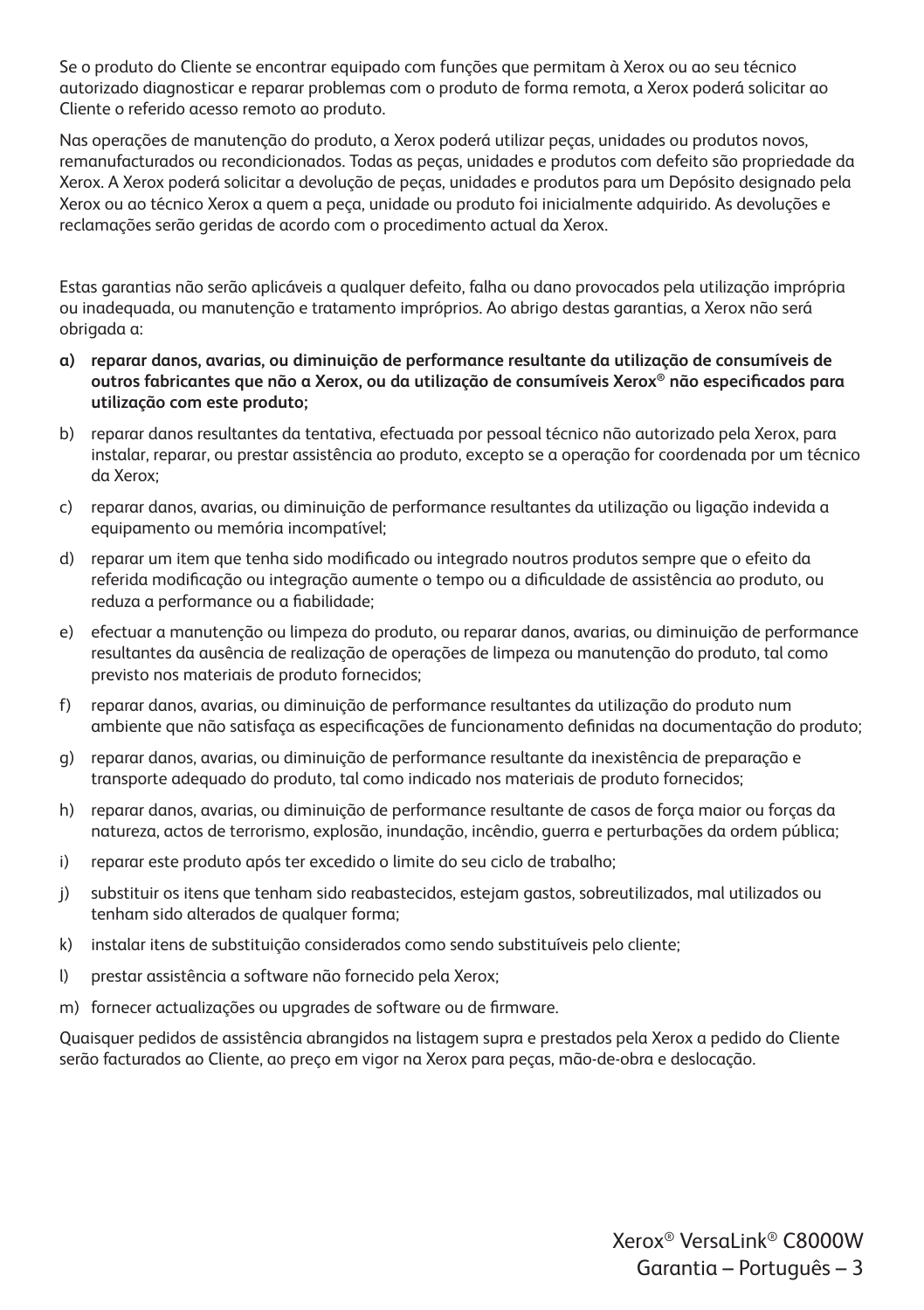AS GARANTIAS ACIMA REFERIDAS SÃO FORNECIDAS PELA XEROX RELATIVAMENTE A ESTE PRODUTO E ITENS RELACIONADOS, NÃO OBSTANTE QUAISQUER OUTRAS GARANTIAS, EXPRESSAS OU IMPLÍCITAS. A XEROX E OS SEUS FORNECEDORES RENUNCIAM QUAISQUER GARANTIAS IMPLÍCITAS DE COMPRA OU ADEQUAÇÃO A UM OBJECTIVO ESPECÍFICO OU QUALQUER OUTRO PADRÃO SEMELHANTE IMPOSTO PELA LEGISLAÇÃO EM VIGOR. NO CASO DE QUEBRA DE GARANTIA, A XEROX APENAS SERÁ RESPONSÁVEL PELA REPARAÇÃO, SUBSTITUIÇÃO OU REEMBOLSO DOS PRODUTOS DEFEITUOSOS E ITENS RELACIONADOS, SENDO ESTA A SOLUÇÃO ÚNICA E EXCLUSIVA FORNECIDA AO CLIENTE.

Alguns estados, províncias e países não permitem a exclusão ou limitação de danos acidentais ou danos provocados, ou exclusões ou limitações relativamente à duração de garantias ou condições implícitas, pelo que as limitações ou exclusões supra poderão não ser aplicáveis. Esta garantia fornece ao cliente direitos legais específicos, podendo este também dispor de outros direitos que variam de acordo com o estado, província ou país.

AO ABRIGO DA LEGISLAÇÃO LOCAL, À EXCEPÇÃO DAS OBRIGAÇÕES ESPECIFICAMENTE REFERIDAS NESTAS CONDIÇÕES DE GARANTIA, EM CIRCUNSTÂNCIA ALGUMA PODERÃO A XEROX E OS SEUS FORNECEDORES SER RESPONSABILIZADOS POR QUAISQUER DANOS INDIRECTOS, ESPECIAIS, ACIDENTAIS OU POR ELE ORIGINADOS (INCLUINDO PERDA DE LUCROS), SEJA BASEADO EM CONTRATOS, DIREITO PENAL, OU QUALQUER OUTRA MATÉRIA LEGAL, E INDEPENDENTEMENTE DE A XEROX OU O FORNECEDOR POSSUÍREM CONHECIMENTO ANTECIPADO DA POSSIBILIDADE DE OCORRÊNCIA DE TAIS DANOS.

Relativamente à garantia de software, deverá consultar o contrato de licença de utilizador final fornecido com o software.

No caso de ser um cliente Australiano, deverá ter em atenção que a Legislação de Práticas Comerciais de 1974 e a legislação estatal e territorial equivalente (designadas colectivamente como "as Leis") contêm provisões especiais concebidas para proteger os consumidores australianos. Nada em nenhum do material de garantia Fuji Xerox exclui ou limita a aplicação de qualquer provisão de qualquer uma das Leis, uma vez que tal contrariaria as Leis ou determinaria a nulidade de qualquer parte desta garantia. Neste material de garantia, uma condição ou garantia implícita, cuja exclusão de um contrato com um "Consumidor" (tal como definido nas Leis) contrariaria qualquer disposição das Leis ou daria origem à nulidade, em todo ou em parte, desta garantia, designa-se "Condição não excluível." Em toda a sua aplicabilidade permitida por lei, a responsabilidade exclusiva e total da Fuji Xerox para com o cliente relativamente à quebra de qualquer Condição não excluível (incluindo quaisquer perdas resultantes sofridas pelo cliente) é limitada, excepto se declaração expressa em contrário, à substituição ou reparação dos bens (conforme a opção da Fuji Xerox), ou novo fornecimento, ou pagamento das despesas de novo fornecimento, da assistência, relativamente ao qual a quebra tenha ocorrido. Face ao exposto, encontram-se excluídas todas as condições e garantias que de outra forma estariam ou poderiam estar implícitas num contrato de Consumidor, seja por lei em vigor, inferência por força das circunstâncias, prática do sector ou outras.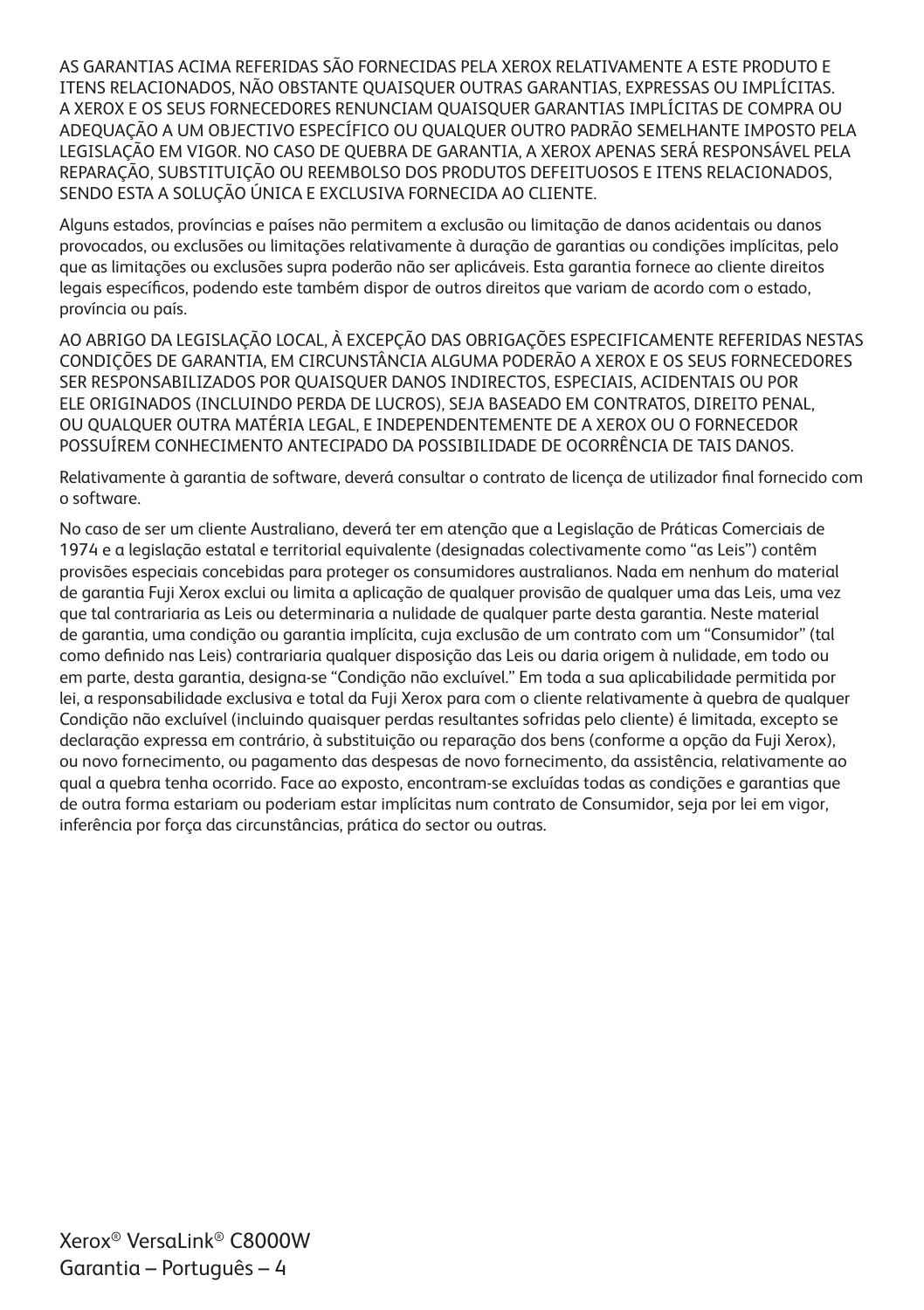## **Let op:**

De garantieverklaring die bij dit product is meegeleverd, is mogelijk niet van toepassing als u het product hebt aangeschaft op basis van een **PageConnect**- of **eClick**-overeenkomst of een andere schriftelijke overeenkomst of inkoopplan. Raadpleeg uw eigen overeenkomst of neem contact op met uw Xerox-accountmanager voor de volledige gegevens die betrekking hebben op uw garantie, indien van toepassing.

Deze garantie is alleen van kracht in de volgende landen:

| Antigua         | Denemarken             | <b>Ierland</b>  | St. Kitts                |
|-----------------|------------------------|-----------------|--------------------------|
| Argentinië      | Dominica               | Italië          | St. Lucia                |
| Aruba           | Dominicaanse republiek | Jamaica         | St. Maarten              |
| Bahama's        | Duitsland              | Kaaimaneilanden | St. Vincent              |
| <b>Barbados</b> | El Salvador            | Luxemburg       | Suriname                 |
| België          | Equador                | Nederland       | Trinidad                 |
| <b>Belize</b>   | Finland                | Nicaragua       | Turks- en Caicoseilanden |
| Bolivia         | Frankrijk              | Noorwegen       | Uruguay                  |
| <b>Bongire</b>  | Grenada                | Oostenrijk      | Venezuela                |
| Canada          | Griekenland            | Panama          | Verenigd Koninkrijk      |
| Chili           | Guatemala              | Paraguay        | Verenigde Staten         |
| Colombia        | Guyana                 | Peru            | Zweden                   |
| Costa Rica      | Haïti                  | Portugal        | Zwitserland              |
| Curaçao         | Honduras               | Spanje          |                          |

Voor eventuele garanties in landen die niet hierboven staan vermeld, neemt u contact op met uw plaatselijke Xerox-accountmanager.

Deze garantie is alleen geldig en uitvoerbaar in het land waarin u het product heeft aangeschaft, op voorwaarde dat, indien u het product heeft aangeschaft in Oostenrijk, België, Denemarken, Finland, Frankrijk, Duitsland, Griekenland, Italië, Ierland, Luxemburg, Nederland, Noorwegen, Portugal, Spanje, Zweden, Zwitserland en het Verenigd Koninkrijk, deze garantie geldig en uitvoerbaar is in deze landen.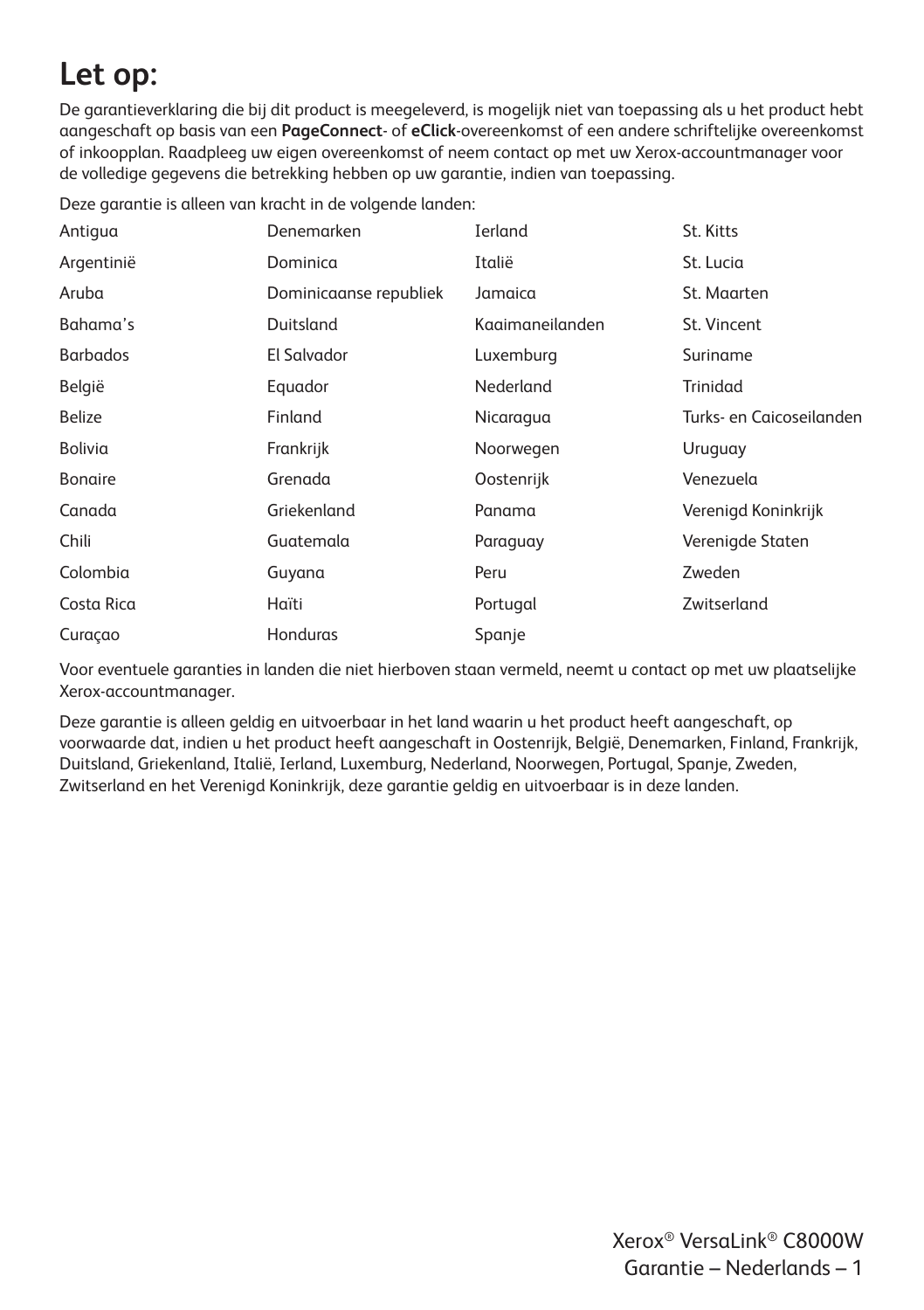## **Productgarantie**

Xerox garandeert dat er zich bij het **VersaLink C8000W** en de bijbehorende verbruiksartikelen, routineonderhouditems en opties/upgrades (verwante artikelen) geen materiaal- en/of fabricagefouten zullen voordoen gedurende de hieronder uiteengezette periodes:

**Product**: een periode van één (1) jaar vanaf de datum van verzending.

**Verbruiksartikelen** (inkt en toner): totdat de oorspronkelijke toner of inkt is verbruikt. (Dit artikel wordt niet meer door de garantie gedekt nadat er een bericht is weergegeven dat het artikel bijna op is of dat de levensduur bijna is verstreken.)

**Items voor routineonderhoud** (raadpleeg de productdocumentatie voor specifieke voorbeelden): de periode van de resterende productgarantie of tot 90 dagen na de installatiedatum, afhankelijk van welke periode het langst is, behalve waar langere perioden wettelijk vereist zijn. (Deze artikelen worden niet meer door de garantie gedekt nadat er een bericht is weergegeven waarin wordt gemeld dat de levensduur bijna is verstreken.)

**Opties/upgrades** (bijvoorbeeld: geheugen, grote invoerlade, etc.): de periode van de resterende productgarantie of tot 90 dagen na de aankoopdatum, afhankelijk van welke periode het langst is, behalve waar langere perioden wettelijk vereist zijn.

**Accessoires** (bijvoorbeeld: karren, stofkappen, reinigingssets, etc.): tot 90 dagen na de aankoopdatum, behalve waar langere perioden wettelijk vereist zijn.

Indien het product tijdens de garantieperiode gebreken vertoont, kan Xerox naar eigen discretie ervoor kiezen om:

- (1) het product te repareren door middel van telefonische ondersteuning of door service ter plaatse zonder kosten voor onderdelen of arbeid te berekenen,
- (2) het product te vervangen door een nieuw product of een vergelijkbaar product dat even oud is, dezelfde waarde heeft en/of dezelfde capaciteit heeft, of
- (3) bij retournering de aankoopprijs van het product terug te betalen, na aftrek van een redelijk bedrag voor het gebruik.

De klant wordt door Xerox aangeraden eerst gebruik te maken van de bijgevoegde hulpmiddelen, de diagnostische functies van het product, de informatie die op het internet te vinden is, en ondersteuning via e-mail. Indien het probleem niet op deze manier kan worden verholpen, moet de klant voordat de garantieperiode is verlopen de telefonische helpdesk van Xerox of de door Xerox erkende servicevertegenwoordiger laten weten dat het product defect is. Bij het oplossen van problemen moeten klanten zich behulpzaam opstellen tegenover de medewerkers van de telefonische helpdesk.

 Als het probleem niet kan worden verholpen via telefonische ondersteuning, zal het defecte product door Xerox of door de gemachtigde servicevertegenwoordiger van Xerox kosteloos worden gerepareerd op het adres van de klant, zoals hieronder wordt aangegeven, mits deze reparatie onder de garantie valt.

- Service is beschikbaar binnen de gebruikelijke servicegebieden in de Verenigde Staten, Canada, Oostenrijk, België, Denemarken, Finland, Frankrijk, Duitsland, Griekenland, Nederland, Ierland, Italië, Luxemburg, Noorwegen, Portugal, Spanje, Zweden, Zwitserland en het Verenigd Koninkrijk voor producten die in deze landen zijn gekocht.
- Buiten de bovengenoemde landen is service beschikbaar in het gebruikelijke servicegebied van het land waar het product is aangeschaft.

Xerox behoudt zich het recht voor in uitzonderlijke gevallen kosten in rekening te brengen voor service ter plaatse.

Xerox® VersaLink® C8000W Garantie – Nederlands – 2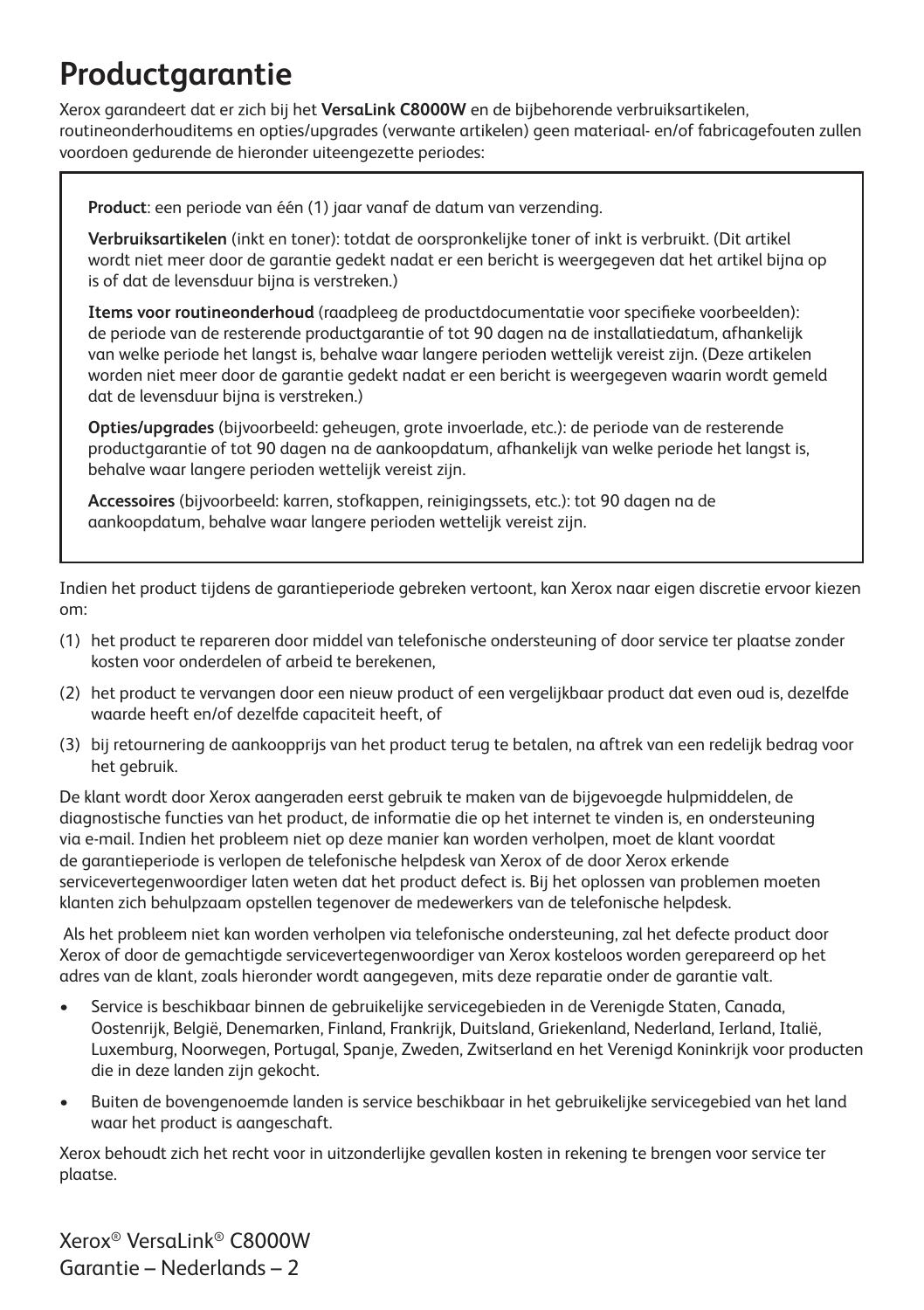Een beschrijving van het gebruikelijke gebied voor service ter plaatse kunt u opvragen bij het plaatselijke Xerox-klantenondersteuningscenter of bij een gemachtigde Xerox-leverancier. Of service ter plaatse wordt verleend, is uitsluitend afhankelijk van het oordeel van Xerox of de gemachtigde Xeroxservicevertegenwoordiger.

Indien het product van de klant is voorzien van functies waarmee Xerox of de door Xerox erkende dealer vanaf een externe locatie problemen kan vaststellen en verhelpen, kan Xerox de klant verzoeken om externe toegang tot het product te verlenen.

Xerox kan bij onderhoud aan het product nieuwe, gereviseerde of gerenoveerde onderdelen en producten gebruiken. Alle defecte onderdelen en producten worden eigendom van Xerox. Xerox kan eisen dat de defecte onderdelen en producten worden geretourneerd naar een daartoe aangewezen Xerox-inzamelpunt of naar de Xerox-servicevertegenwoordiger van wie het onderdeel of het product oorspronkelijk was gekocht. Retourneringen en claims worden in overeenstemming met de toepasselijke Xerox-procedure behandeld.

Deze garantiebepalingen gelden niet voor defecten, storingen en beschadigingen die zijn veroorzaakt door onjuist gebruik of door onjuist of onvoldoende onderhoud. Op grond van deze bepalingen is Xerox niet verplicht om:

- **a) schade, gebrekkig functioneren of verminderde prestaties te herstellen die het gevolg zijn van het gebruik van niet-Xerox®-verbruiksartikelen of het gebruik van verbruiksartikelen die niet bedoeld zijn voor dit product;**
- b) schade te repareren die het gevolg is van pogingen van ander personeel dan Xerox-vertegenwoordigers om het product te installeren, te repareren of te onderhouden, behalve als dat gebeurt op aanwijzing van een Xerox-vertegenwoordiger;
- c) schade, gebrekkig functioneren of verminderde prestaties te herstellen die het gevolg zijn van oneigenlijk gebruik of van aansluiting op incompatibele apparatuur of geheugen;
- d) een onderdeel te repareren dat is gewijzigd of geïntegreerd met andere producten, wanneer deze wijziging of integratie als gevolg heeft dat het extra tijd of moeite kost om het product te repareren of dat de prestaties en de betrouwbaarheid van het product nadelig worden beïnvloed;
- e) een onderhouds- of reinigingsbeurt aan het product uit te voeren of om schade, gebrekkig functioneren of verminderde prestaties te herstellen als gevolg van het nalaten van onderhoud of reiniging van het product, zoals voorgeschreven in de producthandleidingen;
- f) schade, gebrekkig functioneren of vermindering van prestaties te herstellen als gevolg van het gebruik van het product in een omgeving die niet voldoet aan de in de productdocumentatie opgegeven bedrijfsspecificaties;
- g) schade, gebrekkig functioneren of vermindering van prestaties te herstellen als gevolg van het niet voorbereiden en transporteren van het product zoals voorgeschreven in de producthandleidingen;
- h) schade, gebrekkig functioneren of vermindering van de prestaties te herstellen die het gevolg zijn van overmacht, natuurverschijnselen, terrorisme, explosies, overstromingen, brand, oorlog of rellen;
- i) dit product te repareren nadat de limiet van de bedrijfscyclus van het product is bereikt;
- j) artikelen te vervangen die zijn bijgevuld, verbruikt, misbruikt of op welke wijze dan ook verkeerd zijn behandeld;
- k) vervangende onderdelen te installeren die door de gebruiker kunnen worden vervangen;
- l) software te ondersteunen die niet door Xerox is geleverd;
- m) updates en upgrades voor software of firmware te leveren.

Alle serviceverlening die hierboven wordt omschreven en die door Xerox op verzoek van de klant wordt geleverd, zal aan de klant worden doorberekend op basis van de op dat moment bij Xerox geldende tarieven voor onderdelen, manuren en reiskosten.

> Xerox® VersaLink® C8000W Garantie – Nederlands – 3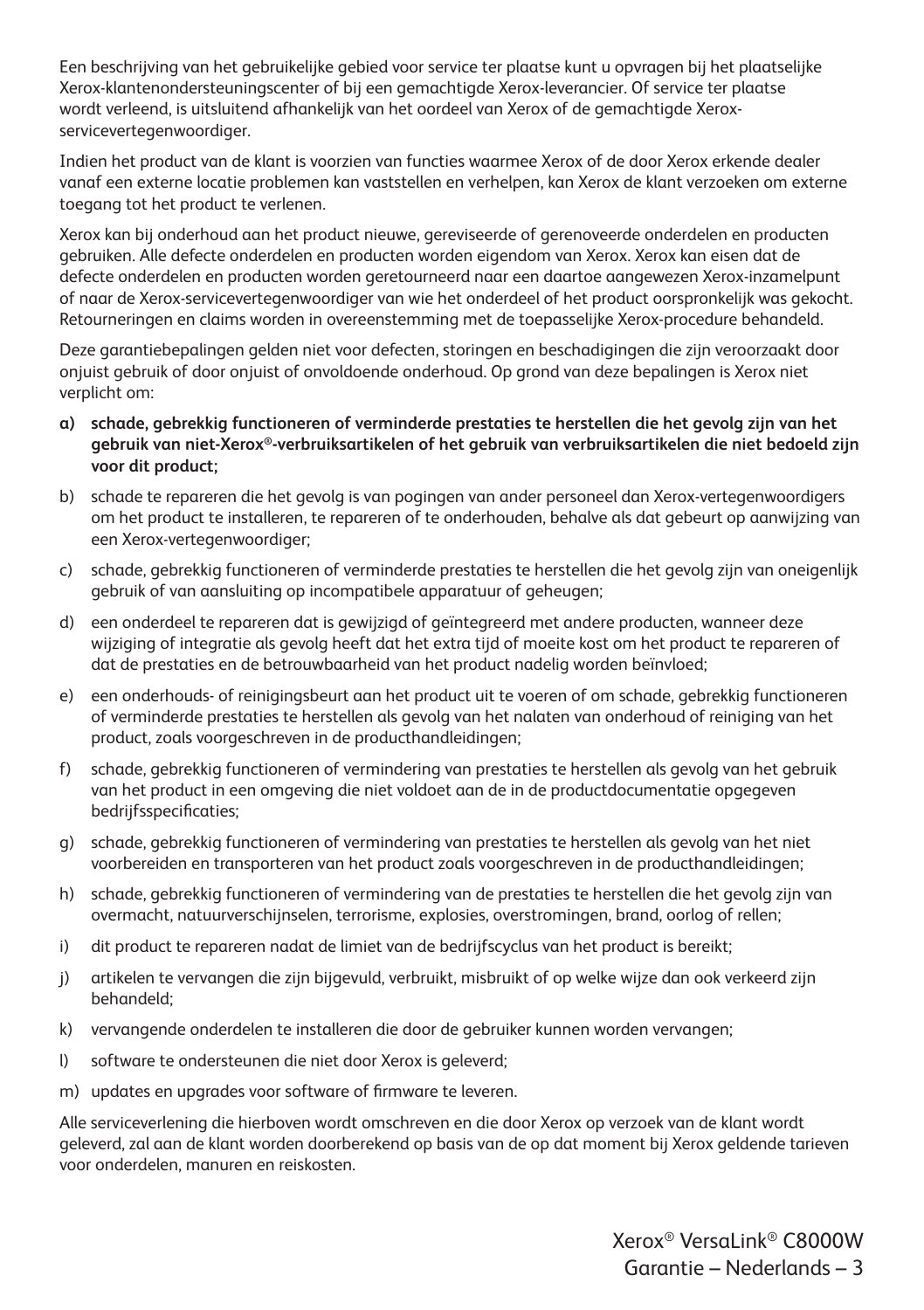BOVENSTAANDE GARANTIES WORDEN DOOR XEROX VERLEEND VOOR DIT PRODUCT EN VERWANTE ARTIKELEN IN PLAATS VAN ENIGE ANDERE EXPLICIETE OF IMPLICIETE GARANTIE. XEROX EN HAAR LEVERANCIERS WIJZEN ALLE IMPLICIETE GARANTIES MET BETREKKING TOT DE VERKOOPBAARHEID EN GESCHIKTHEID VAN HET PRODUCT VOOR EEN BEPAALD DOEL EN VAN WILLEKEURIGE VERGELIJKBARE WETTELIJK OPGELEGDE NORMEN AF. DE VERANTWOORDELIJKHEID VAN XEROX VOOR HET REPAREREN, VERVANGEN OF AANBIEDEN VAN RESTITUTIE VOOR DEFECTE PRODUCTEN EN VERWANTE ARTIKELEN IS HET ENIGE EN EXCLUSIEVE VERHAAL DAT DE KLANT WORDT GEBODEN BIJ EEN INBREUK OP DEZE **GARANTIF** 

In sommige staten, provincies en landen is het niet toegestaan incidentele schade of gevolg-schade uit te sluiten of beperkingen op te leggen aan de duur van impliciete garanties of voorwaarden. Daarom zijn bovenstaande beperkingen of uitzonderingen mogelijk niet op u van toepassing. Deze garantie geeft u specifieke wettelijke rechten. Mogelijk heeft u ook nog andere rechten; deze kunnen per staat, provincie of land verschillen.

IN GEEN GEVAL, VOOR ZOVER IS TOEGESTAAN DOOR LOKALE WETGEVING, BEHALVE TEN AANZIEN VAN DE VERPLICHTINGEN DIE SPECIAAL IN DEZE GARANTIEVERKLARING WORDEN VERMELD, ZIJN XEROX EN HAAR LEVERANCIERS NIET AANSPRAKELIJK VOOR ENIGE INDIRECTE, SPECIALE OF INCIDENTELE SCHADE OF GEVOLGSCHADE (INCLUSIEF GEDERFDE WINSTEN), OF DEZE SCHADE NU IS GEBASEERD OP EEN CONTRACT, EEN ONRECHTMATIGE DAAD OF ENIGE ANDERE WETTELIJKE THEORIE EN ONGEACHT OF XEROX OF DE LEVERANCIER VOORAF OP DE HOOGTE WERD GESTELD VAN DE MOGELIJKHEID VAN EVENTUELE SCHADE.

Voor de softwaregarantie dient u de bij de software meegeleverde licentieovereenkomst te raadplegen.

Als u een Australische gebruiker bent, moet u weten dat de Trade Practices Act 1974 en de vergelijkbare staats- en territoriumwetgeving (samen 'the Acts' genoemd) speciale bepalingen bevatten ter bescherming van Australische consumenten. Niets in enig Fuji Xerox-garantiemateriaal sluit de toepassing uit of beperkt de toepassing van een bepaling van de Acts als dit in strijd zou zijn met de Acts of als dit ertoe zou leiden dat enig deel van deze garantie ongeldig zou worden. In dit garantiemateriaal wordt een impliciete voorwaarde of garantie waarvan de uitsluiting van een contract met een 'Consument' (zoals gedefinieerd in de Acts) in strijd zou zijn met een van de bepalingen van de Acts of als dit ertoe zou leiden dat enig deel van deze garantie of deze hele garantie nietig zou zijn, een 'Niet-uitsluitbare voorwaarde' genoemd. Voor zover wettelijk toegestaan, is de enige en totale aansprakelijkheid van Fuji Xerox ten opzichte van de klant vanwege inbreuk op een niet-uitsluitbare voorwaarde (met inbegrip van gevolgschade voor de klant), behalve waar hierin anders is aangegeven, beperkt tot (ter keuze van Fuji Xerox) het vervangen of repareren van de goederen of het opnieuw leveren van het product of het betalen van de kosten van nieuwe levering van de diensten waar de inbreuk is opgetreden. Met inachtneming van het bovenstaande zijn alle voorwaarden en garanties die in andere gevallen impliciet in een consumentencontract zouden zijn opgenomen of kunnen zijn opgenomen, uitgesloten, zowel op basis van uitvoering van wettelijke bepalingen, afleiding uit omstandigheden, branchepraktijk of anderszins.

Xerox® VersaLink® C8000W Garantie – Nederlands – 4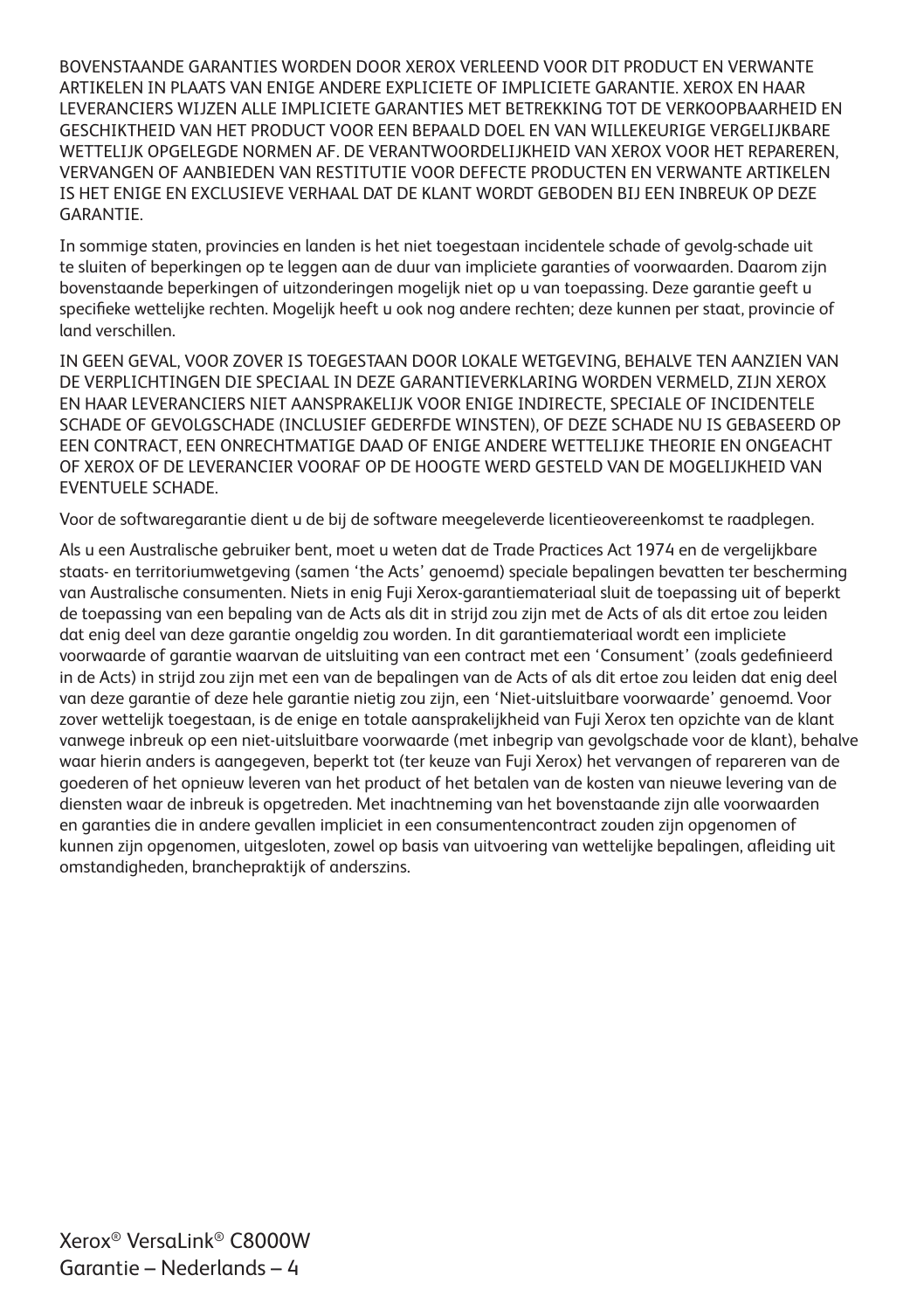## **Observera:**

Det kan hända att den garanti som medföljer denna produkt inte gäller om du har köpt den med ett **PageConnect** eller **eClick**, eller annat skriftligt avtal eller inköpsplan. Fullständig information om eventuell garanti finns i det aktuella avtalet, men du kan också få den från Xerox kundtjänstchef.

Denna garanti gäller endast i följande länder:

| Antigua         | Danmark      | Italien       | St. Lucia                 |
|-----------------|--------------|---------------|---------------------------|
| Argentina       | Dominica     | Jamaica       | St. Maarten               |
| Aruba           | Dominikanska | Kanada        | St. Vincent               |
| <b>Bahamas</b>  | republiken   | Luxemburg     | Storbritannien            |
| <b>Barbados</b> | Ecuador      | Nederländerna | Surinam                   |
| Belgien         | El Salvador  | Nicaragua     | Sverige                   |
| <b>Belize</b>   | Finland      | Norge         | Trinidad                  |
| Bolivia         | Frankrike    | Panama        | <b>Turks &amp; Caicos</b> |
| <b>Bonaire</b>  | Grekland     | Paraguay      | Tyskland                  |
| Cayman-öarna    | Grenada      | Peru          | Uruguay                   |
| Chile           | Guatemala    | Portugal      | <b>USA</b>                |
| Colombia        | Guyana       | Schweiz       | Venezuela                 |
| Costa Rica      | Haiti        | Spanien       | Österrike                 |
| Curaçao         | Honduras     | St. Kitts     |                           |
|                 | Irland       |               |                           |

Beträffande eventuella garantier i länder som inte förtecknas ovan, kontakta Xerox lokala kundtjänstchef.

Denna garanti är giltig och möjlig att hävda i det land där du köpte produkten. Detta förutsätter att, om du köpte produkten i något av länderna Belgien, Danmark, Finland, Frankrike, Grekland, Irland, Italien, Luxemburg, Nederländerna, Norge, Portugal, Schweiz, Spanien, Sverige, Storbritannien, Tyskland och Österrike, denna garanti är giltig och är möjlig att hävda i landet i fråga.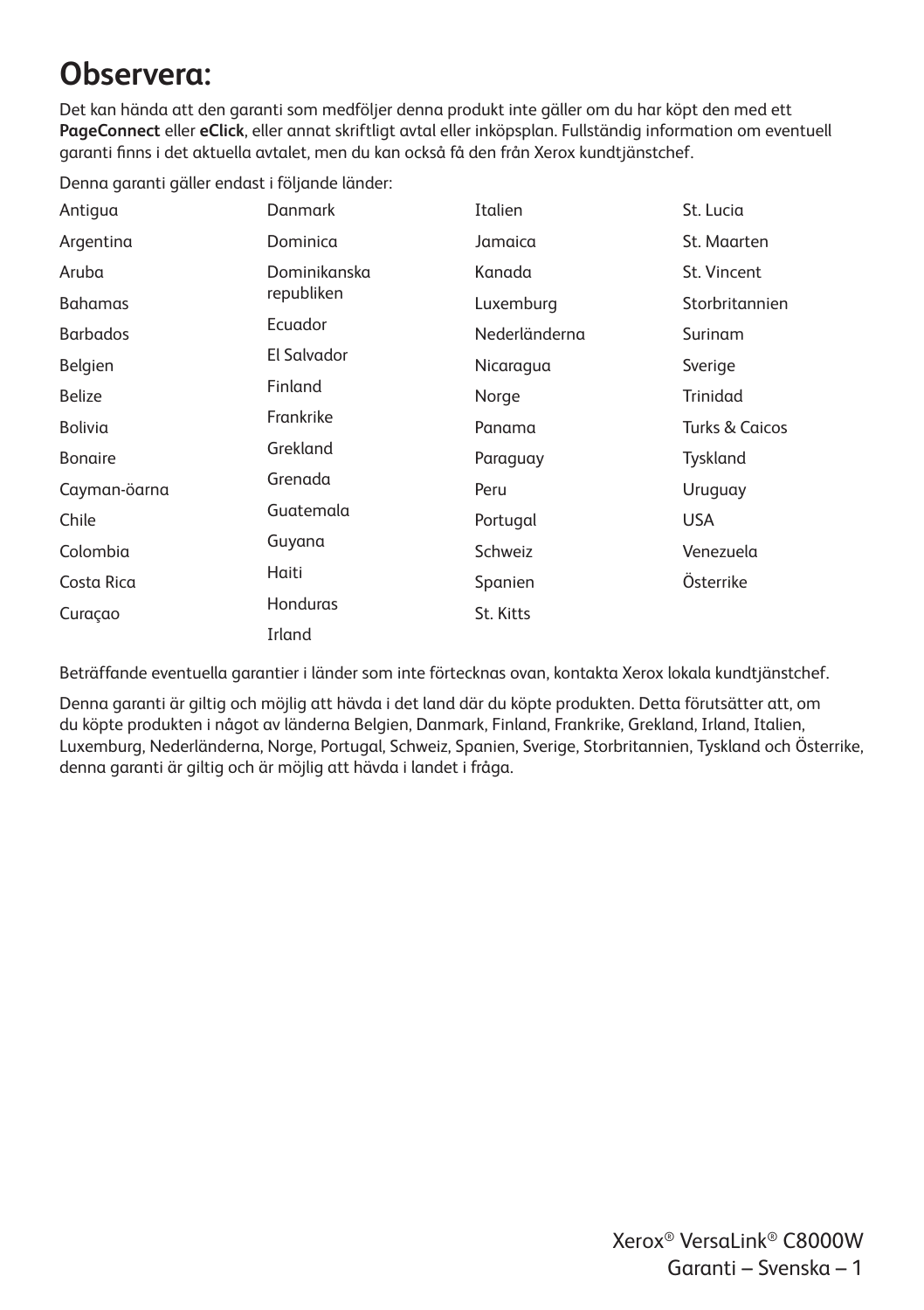## **Produktgaranti**

Xerox garanterar att **VersaLink C8000W** och dess förbrukningsmaterial, artiklar som kräver regelbundet underhåll samt tillvalsutrustning/uppgraderingar (tillhörande artiklar) är fria från fel avseende material och utförande under de perioder som fastställs nedan:

**Produkt**: en period om ett (1) år från leveransdatum.

**Förbrukningsvara** (bläck och toner): tills ursprungligt bläck eller toner har förbrukats. (Dessa artiklar omfattas inte av garanti efter det att meddelande om att artikeln är förbrukad eller nästan förbrukad har visats.)

**Artiklar som kräver regelbundet underhåll** (exempel finns i produktdokumentationen): återstående produktgarantiperiod eller 90 dagar från installationsdatum, beroende på vilken period som är längst, utom där längre perioder föreskrivs i lag. (Dessa artiklar omfattas inte av garanti efter det att meddelande om att artikeln är förbrukad har visats.)

**Tillvalsutrustning/uppgraderingar** (till exempel minne, stormagasin, osv.): återstående produktgarantiperiod eller 90 dagar från inköpsdatum, beroende på vilken period som är längst, utom där längre perioder föreskrivs i lag.

**Tillbehör** (till exempel vagnar, dammskydd, rengöringsartiklar, osv.): 90 dagar från inköpsdatum, utom där längre perioder föreskrivs i lag.

Om fel uppstår under garantiperioden åtar sig Xerox, efter eget gottfinnande, att:

- (1) reparera produkten med hjälp av telefonstöd eller på platsen utan kostnad för reservdelar och arbete
- (2) byta ut produkten mot en ny produkt eller en jämförbar produkt av liknande ålder, värde och/eller kapacitet, eller
- (3) återbetala det belopp som betalats för produkten, reducerat med ett rimligt belopp för den tid som produkten har använts, när den returneras.

Xerox rekommenderar att kunden först använder de supportmaterial som levererades tillsammans med produkten, produktdiagnostik, information som finns på Internet och support genom e post. Om problemet kvarstår måste kunden, för att denna garanti ska ge rätt till service, underrätta Xerox telefonsupport eller en auktoriserad servicerepresentant om felet före garantiperiodens utgång. Kunden ska förse telefonsupportpersonalen med lämplig information för att lösa föreliggande problem.

Om telefonstödet inte lyckas erbjuder Xerox eller dess auktoriserade representant garantireparation på plats hos kunden utan kostnad enligt nedan.

- Service kan erhållas inom serviceområdet för produkter som köpts i USA, Kanada, Österrike, Belgien, Danmark, Finland, Frankrike, Tyskland, Grekland, Nederländerna, Irland, Italien, Luxemburg, Norge, Portugal, Spanien, Sverige, Schweiz och Storbritannien.
- Utanför ovanstående länder kan service erhållas inom serviceområdet för produkter som köpts i det aktuella landet.

Xerox förbehåller sig rätten att ta ut en avgift för service i undantagsfall.

En beskrivning av det vanliga serviceområdet för service på plats kan erhållas från Xerox kundtjänst eller den lokala auktoriserade Xerox-distributören. Beslut om service på platsen fattas uteslutande av Xerox eller dess servicerepresentant.

Xerox® VersaLink® C8000W Garanti – Svenska – 2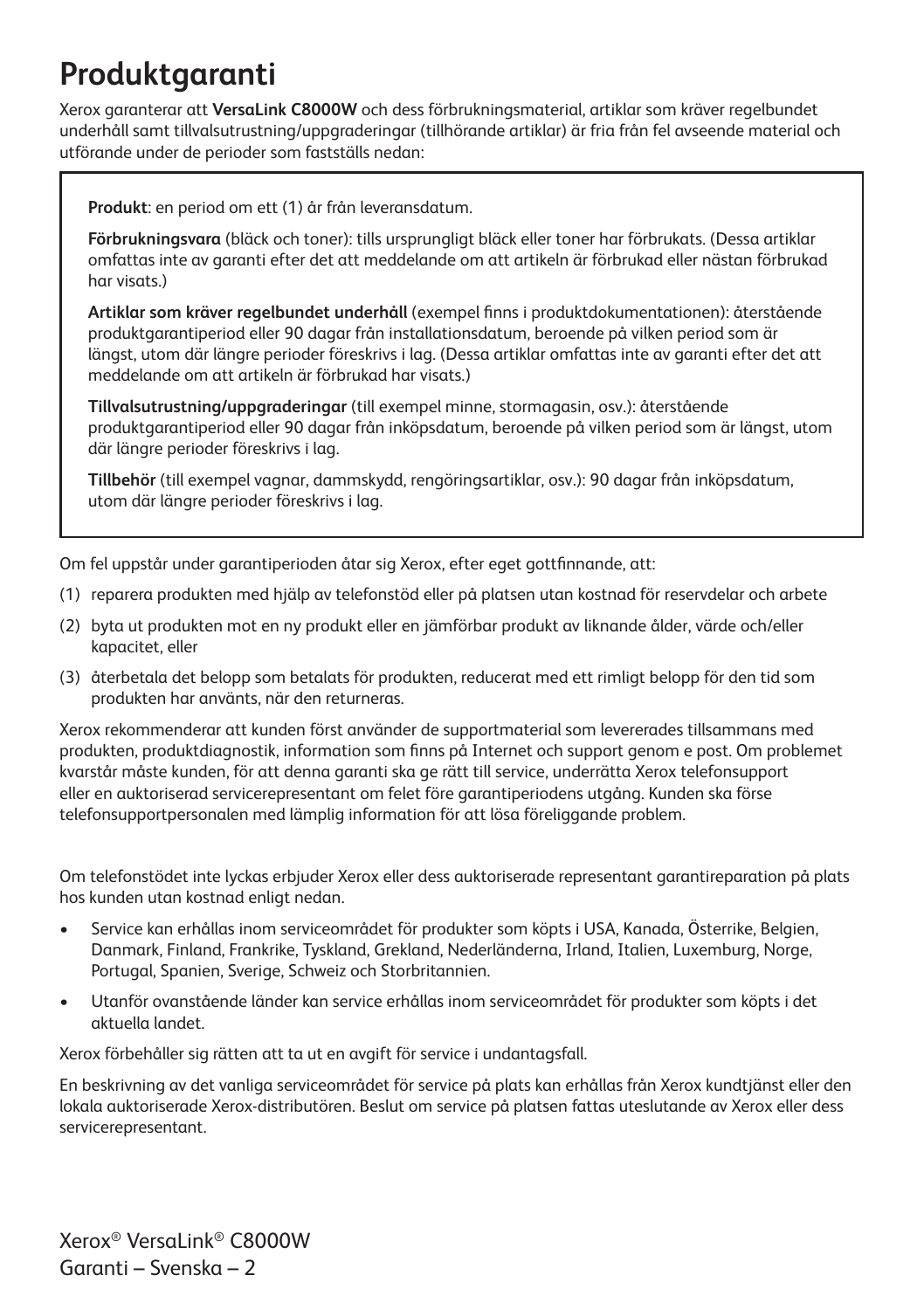Om kundens produkt omfattar funktioner som gör det möjligt för Xerox eller dess auktoriserade servicerepresentant att diagnostisera och åtgärda problem med produkten via en fjärranslutning, har Xerox rätt att kräva att kunden ger sådan åtkomst till produkten.

Vid underhåll av produkten kan Xerox använda nya, nytillverkade eller reparerade delar och produkter. Alla defekta delar och produkter tillhör Xerox. Xerox kan begära att dessa delar och produkter returneras till en utsedd Xerox-depå eller till den Xerox-representant från vilken delen eller produkten ursprungligen var inköpt. Ersättning och skadeståndskrav hanteras enligt gällande Xerox-rutin.

Dessa garantier gäller inte defekter, fel och skador som orsakats av felaktig användning eller felaktigt eller bristande underhåll och skötsel. Xerox är under dessa garantivillkor inte skyldigt att:

- **a) reparera skador, fel eller prestandaförsämring som orsakats av tillbehör eller förbrukningsvaror som inte kommer från Xerox eller av användning av Xerox®-tillbehör som inte har specificerats för användning med denna produkt;**
- b) reparera skador som orsakats av att annan personal än Xerox-representanter har försökt att installera, reparera eller ge service på produkten, utom vid handledning av en Xerox-representant;
- c) reparera skador, fel eller prestandaförsämring som orsakats av felaktig användning eller anslutning till inkompatibel utrustning eller minne;
- d) reparera en artikel som har modifierats eller integrerats med andra produkter när effekten av sådan modifikation eller integration ökar tid eller svårighet att underhålla produkten eller försämrar prestandan eller tillförlitlighet;
- e) utföra underhåll eller rengöring av produkten eller åtgärda skador, fel eller prestandaförsämring som orsakats av att kunden underlåtit att utföra sådant underhåll och sådan rengöring av produkten som föreskrivs i publicerat material om denna;
- f) åtgärda skador, fel eller prestandaförsämring som orsakats av användning av produkten i en omgivning som inte uppfyller de driftspecifikationer som anges i dokumentationen om produkten;
- g) reparera skador, fel eller prestandaförsämring som orsakats av försummelse att korrekt förbereda och transportera produkten såsom det anges i publicerat produktmaterial;
- h) reparera skador, fel eller prestandaförsämring som orsakats av naturkatastrof, terrorism, explosion, översvämning, brand, krig eller upplopp;
- i) reparera produkten när dess maximala kapacitet har överskridits;
- j) ersätta artiklar som har fyllts på, förbrukats, missbrukats eller manipulerats på något sätt;
- k) installera ersättningsartiklar som kan bytas ut av kunden;
- l) ge support på programvara som inte har levererats av Xerox;
- m) förse kunden med uppdateringar eller uppgraderingar av (fast) programvara.

Tjänster som återfinns i ovanstående lista och som utförs av Xerox på kundens begäran kommer att faktureras kunden enligt Xerox gällande taxa för reservdelar, arbete och resor.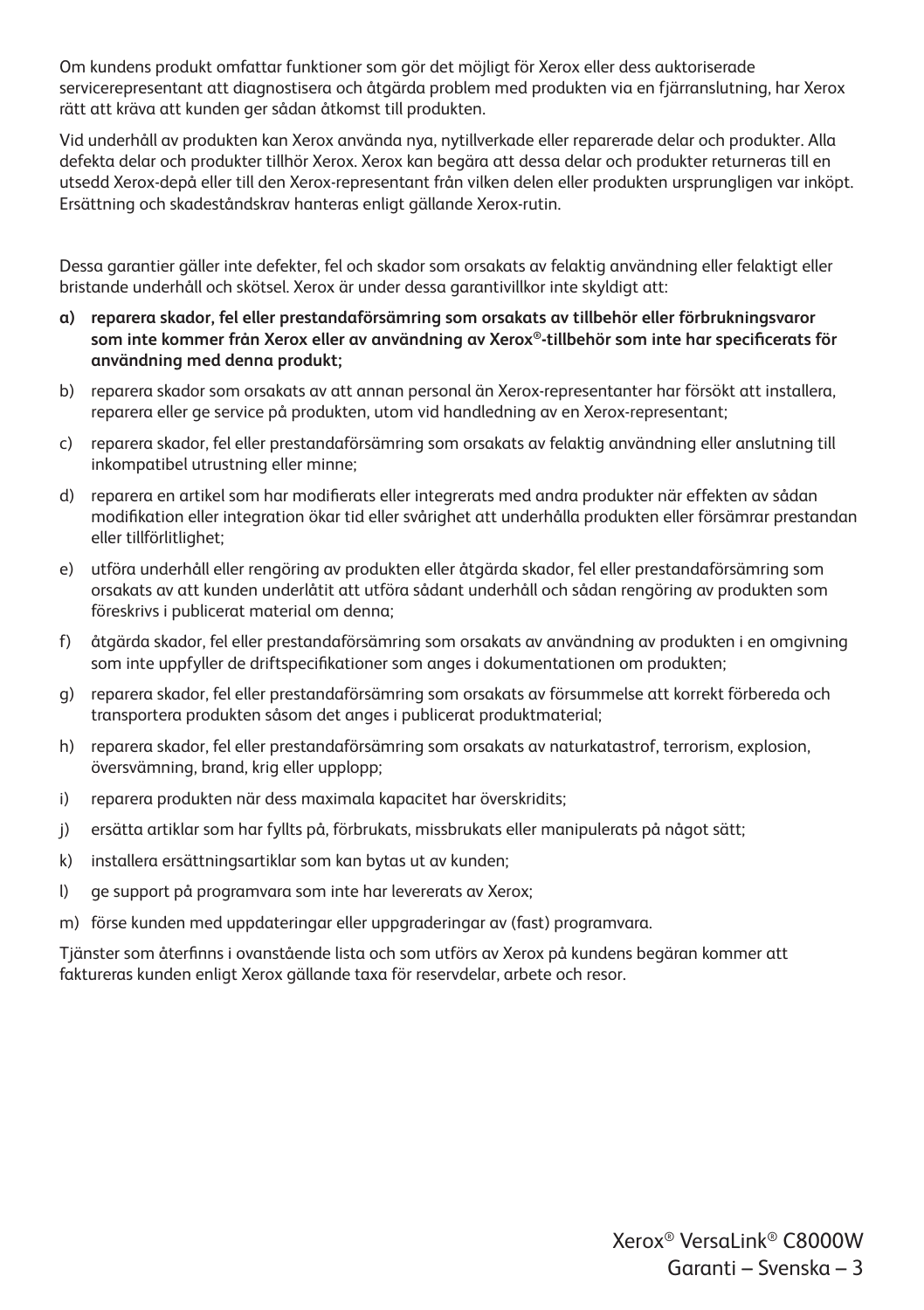OVANSTÅENDE GARANTIER LÄMNAS AV XEROX AVSEENDE DENNA PRODUKT OCH DESS TILLHÖRANDE ARTIKLAR I STÄLLET FÖR ÖVRIGA GARANTIER, UTTRYCKLIGA ELLER UNDERFÖRSTÅDDA. XEROX OCH DESS ÅTERFÖRSÄLJARE FRÅNSÄGER SIG ALLA UNDERFÖRSTÅDDA GARANTIER OM SÄLJBARHET ELLER LÄMPLIGHET FÖR ETT VISST ÄNDAMÅL ELLER LIKNANDE STANDARD SOM PÅBJUDS AV TILLÄMPLIG LAGSTIFTNING. XEROX ANSVAR FÖR ATT REPARERA, ERSÄTTA ELLER ERBJUDA ERSÄTTNING FÖR FELAKTIGA PRODUKTER OCH TILLHÖRANDE ARTIKLAR ÄR DEN ENDA ÅTGÄRD SOM ERBJUDS KUNDEN VID BROTT MOT DESSA GARANTIVILLKOR.

Vissa delstater, regioner och länder tillåter inte undantag eller begränsningar av indirekt skada eller följdskada eller undantag eller begränsningar av garantiers eller villkors giltighetstid, i vilket fall ovanstående begränsningar eller undantag inte omfattar dig. Denna garanti ger dig specifika, juridiska rättigheter. Det kan även hända att du har andra rättigheter som skiljer sig åt mellan delstater, regioner eller länder.

I DEN OMFATTNING SOM TILLÅTS AV LOKAL LAGSTIFTNING KAN XEROX OCH DESS ÅTERFÖRSÄLJARE INTE I NÅGOT FALL - UTOM FÖR DE ÅTAGANDEN SOM UTTRYCKLIGEN ANGES I DETTA GARANTIDOKUMENT - STÄLLAS TILL SVARS FÖR INDIREKT SKADA, SÄRSKILD SKADA ELLER FÖLJDSKADA (INKLUSIVE INTÄKTSFÖRLUST) AV NÅGOT SLAG, OAVSETT OM KRAVET BASERAS PÅ KONTRAKTSVILLKOR, ÅTALBAR HANDLING ELLER ANNAN LAGTEORI OCH OAVSETT OM XEROX ELLER ÅTERFÖRSÄLJAREN I FÖRVÄG HAR UNDERRÄTTATS OM ATT RISK FÖR SÅDANA SKADOR FÖRELIGGER.

Information om programvarugaranti finns i licensavtalet för slutanvändare som medföljer programvaran.

Om du är en australiensisk kund bör du känna till att Trade Practices Act 1974 och motsvarande delstatsoch territorielagstiftning (kallas gemensamt "Besluten") innehåller särskilda bestämmelser som utformats för att skydda australiensiska konsumenter. Ingenting i något garantidokument från Fuji Xerox utesluter eller begränsar tillämpningen av något villkor i något av Besluten, eftersom detta skulle strida mot Besluten eller göra alla delar av denna garanti ogiltiga. I detta garantidokument kallas ett underförstått villkor eller en underförstådd garanti, som genom att undantas från ett kontrakt med en "konsument" (se definition i Besluten) strider mot något av villkoren i Besluten eller orsakar att delar av eller hela garantin blir ogiltig, för ett "villkor som ej kan undantas". I den utsträckning som lagen tillåter är Fuji Xerox enda och totala skyldighet gentemot kunden vid brott mot ett "villkor som ej kan undantas" (inklusive eventuell följdskada som kunden lider) begränsad, utom där annat anges i detta dokument, till att (enligt Fuji Xerox gottfinnande) byta ut eller reparera produkten, eller tillhandahålla ny produkt eller betala kostnaden för att tillhandahålla nya tjänster, med avseende på vilka brottet uppstod. I enlighet med ovanstående exkluderas alla villkor och garantier som kan eller skulle kunna underförstås i ett kontrakt med en konsument, oavsett om det sker genom lagstiftning, som en följd av omständigheterna, enligt branschpraxis eller på annat sätt.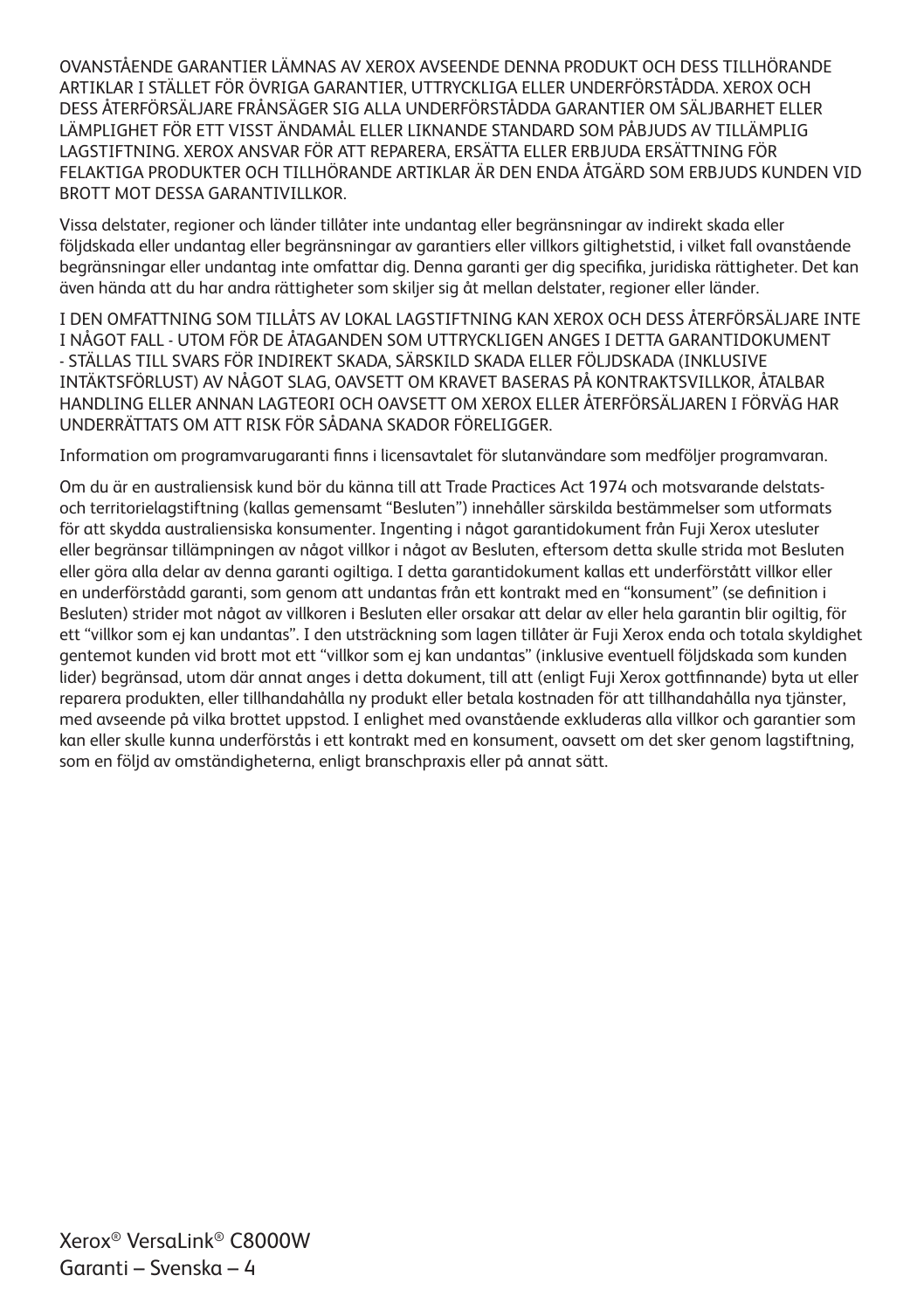## **Bemærk:**

Garantien, som leveres sammen med dette produkt, er ikke gældende, hvis du køber produktet ifølge en **PageConnect, eClick** eller anden skriftlig aftale eller købskontrakt. Læs din specifikke aftale eller kontakt din Xerox-konteringsadministrator for flere oplysninger om din garanti.

Denne garanti er kun gyldig i følgende lande:

| Antiqua         | Curacao               | Honduras   | St. Lucia                 |
|-----------------|-----------------------|------------|---------------------------|
| Argentina       | Danmark               | Irland     | St. Maarten               |
| Aruba           | Dominica              | Italien    | St. Vincent               |
| Bahama          | Dominikanske republik | Jamaica    | Storbritannien            |
| <b>Barbados</b> | Ecuador               | Luxembourg | Suriname                  |
| Belgien         | El Salvador           | Nicaragua  | Sverige                   |
| <b>Belize</b>   | Finland               | Norge      | Trinidad                  |
| Bolivia         | Frankrig              | Panama     | <b>Turks &amp; Caicos</b> |
| <b>Bonaire</b>  | Grenada               | Paraguay   | Tyskland                  |
| Canada          | Grækenland            | Peru       | Uruguay                   |
| Cayman Islands  | Guatemala             | Portugal   | <b>USA</b>                |
| Chile           | Guyana                | Schweiz    | Venezuela                 |
| Colombia        | Haiti                 | Spanien    | Østrig                    |
| Costa Rica      | Holland               | St. Kitts  |                           |

Kontakt din lokale Xerox kontoadministrator for eventuelle garantier i ovenstående lande.

Denne garanti er kun gyldig i det land, hvor du har købt produktet, forudsat at hvis du købte det i Østrig, Belgien, Danmark, Finland, Frankrig, Tyskland, Grækenland, Italien, Irland, Luxembourg, Holland, Norge, Portugal, Spanien, Sverige, Schweiz eller Storbritannien er denne garanti gyldig og kan håndhæves i disse lande.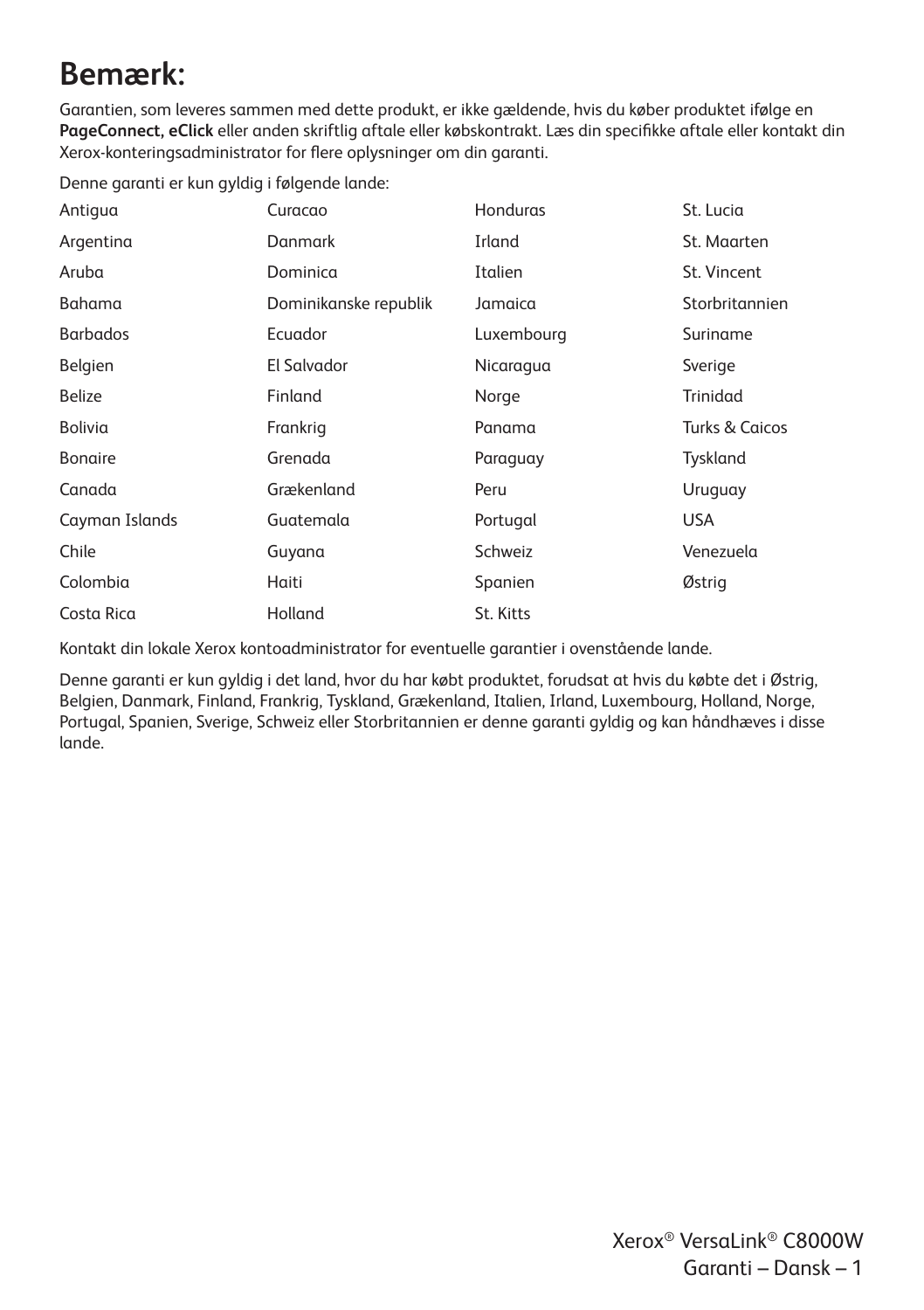## **Produktgaranti**

Xerox garanterer, at **VersaLink C8000W** og alle dens forbrugsstoffer, rutinevedlige-holdelsesdele og tilbehør/ opgraderinger (relaterede dele) leveres defektfri i nedenstående perioder:

**Produktet**: En periode på 1år fra leveringsdatoen.

**Forbrugsstoffer** (blæk og toner): Indtil originalblæk eller -toner er opbrugt. (Elementet er ikke dækket, når meddelelsen om lav toner eller udskiftning af toner vises).

**Rutinevedligeholdelsesdele** (se betjeningsvejledningen for specifikke eksempler): Perioden for den resterende produktgaranti eller 90 dage efter installationsdatoen (den som er længst), undtagen hvor længere perioder er påkrævet ifølge lovgivning (dækkes ikke, når meddelelsen om endt levetid vises).

**Tilbehør/opgraderinger** (f.eks. hukommelse, stort magasin (HCF), etc.): Perioden for den resterende produktgaranti eller 90 dage efter købsdato (den som er længst), undtagen hvor længere perioder er påkrævet ifølge lovgivning.

**Tilbehør** (f.eks. rengøringsenheder, kabinet, etc.): 90 dage fra købsdatoen undtagen, hvor længere perioder er påkrævet ifølge lovgivningen.

Hvis produktet bliver defekt i garantiperioeden, vil Xerox enten:

- (1) reparere produktet gratis via telefonisk support eller service på stedet
- (2) erstatte produktet med et nyt produkt eller et tilsvarende produkt med samme levetid, værdi og/eller kapacitet eller
- (3) refundere købsprisen minus et rimeligt beløb for anvendelse, når produktet returneres.

Xerox anbefaler, at kunden først anvender de materialer, som leveres sammen med produktet, udfører produktdiagnostics, ser information på webstedet og evt. support via e-mail. Hvis dette ikke er muligt, skal kunden (for at sikre service ifølge denne garanti) ringe til Xerox Telephone Support eller en af Xeroxs autoriserede servicerepræsentanter for at gøre dem opmærksomme på defekten, før garantien udløber. Kunden skal give den nødvendige hjælp og assistance til Telephone Support-personalet for at prøve at løse problemet.

Hvis Telephone Support-personalet ikke kan løse problemet, udfører Xerox eller en af deres autoriserede servicerepræsentanter gratis en garantireparation hos kunden.

- Denne service er tilgængelig i USA, Canada, Østrig, Belgien, Danmark, Finland, Frankrig, Tyskland, Grækenland, Holland, Irland, Italien, Luxembourg, Norge, Portugal, Spanien, Sverige, Schweiz og Storbritannien for produkter, som er købt i disse lande.
- Uden for landene nævnt ovenfor er denne service tilgængelig inden for de almindelige serviceområder i købslandet.

Xerox forbeholder sig ret til at kræve betaling for "på-stedet"-service i usædvanlige tilfælde.

Nærmere beskrivelse af almindelige "på-stedet"-serviceområder oplyses af det lokale Xerox Customer Support-center eller en autoriseret Xerox-distributør. Denne form for service bestemmes af Xerox eller deres autoriserede servicerepræsentanter.

Hvis kundens produkt indeholder funktioner, som giver Xerox eller deres autoriserede service-repræsentanter mulighed for at diagnosticere og reparere produktet eksternt, kan Xerox bede kunden, om tilladelse til sådan ekstern adgang til produktet.

Xerox® VersaLink® C8000W Garanti – Dansk – 2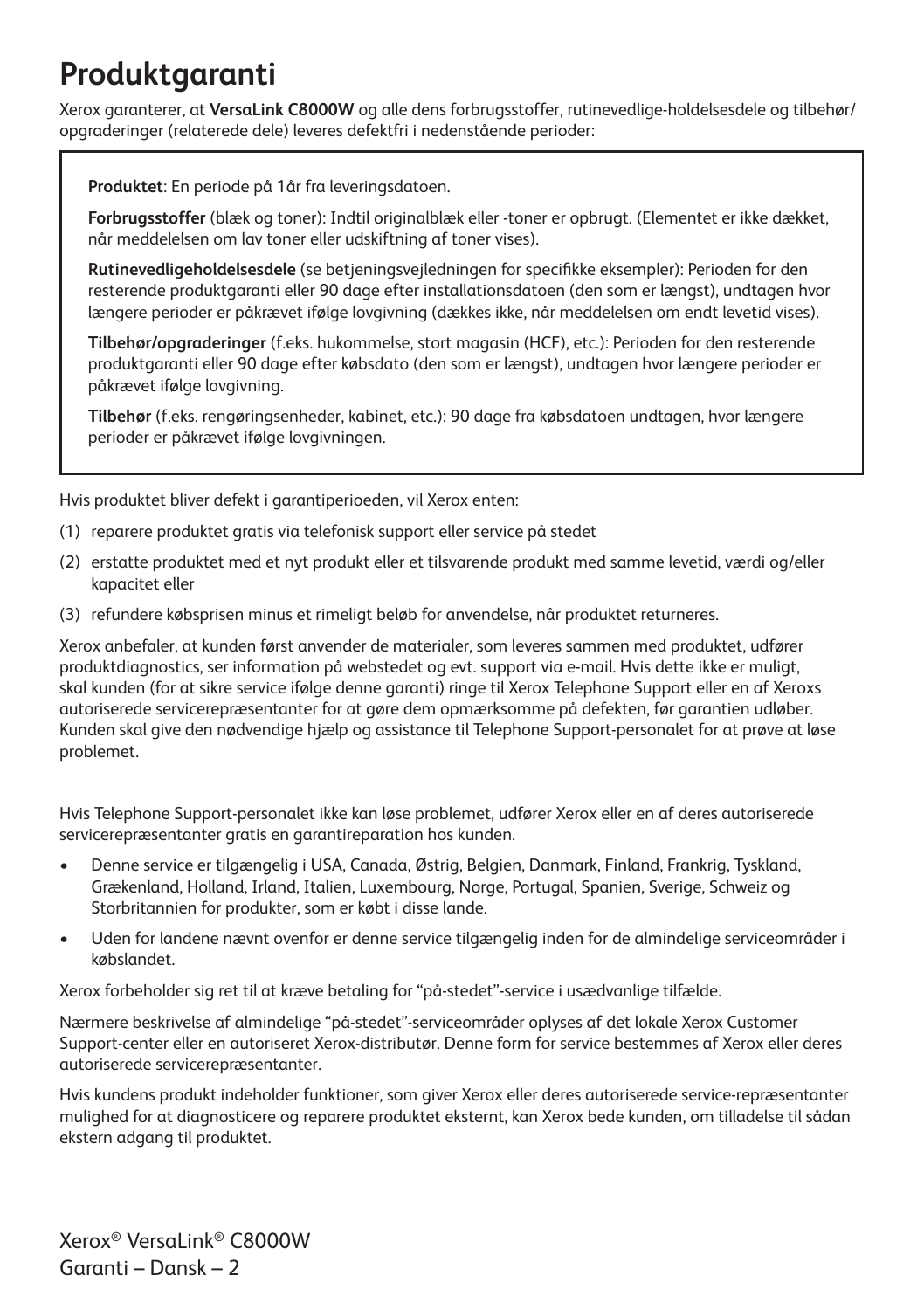I forbindelse med vedligeholdelse af produktet kan Xerox anvende nye eller dele, som svarer til nye dele, komponenter eller produkter. Alle defekte dele, komponenter og produkter bliver Xeroxs ejendom. Xerox kan kræve, at visse dele eller komponenter returneres til et angivet Xerox-depot eller den Xerox-repræsentant, hvor delen, komponenten eller produktet blev købt. Returnering og krav håndteres i overensstemmelse med den aktuelle Xerox-procedure.

Disse garantier gælder ikke for defekter, fejl eller skader, som skyldes ukorrekt anvendelse eller vedligeholdelse. Xerox er ikke forpligtet til at udføre følgende garantier:

- **a) At reparere skader, fejl eller forringelse af ydeevne, som skyldes anvendelse af ikke-Xeroxforbrugsstoffer eller anvendelse af Xerox-forbrugsstoffer, som ikke er angivet til brug i dette produkt;**
- b) At reparere skader, som skyldes forsøg af andet personale end Xerox-personale eller Xeroxrepræsentanter på at installere, reparere eller servicere produktet, medmindre det angives direkte af en Xerox-repræsentant;
- c) At reparere skader, fejl eller forringelse af ydeevne, som skyldes ukorrekt anvendelse eller tilslutning til ukompatibelt udstyr eller hukommelse;
- d) At reparere en del, som er blevet ændret eller integreret med andre produkter, hvis resultatet af sådan ændring eller integration gør serviceringen af produktet sværere og tager længere tid eller forringer produktets ydeevne eller driftskapacitet;
- e) At udføre produktvedligeholdelse eller rengøring eller reparere skader, fejl eller forringelse af ydeevne, som skyldes manglende vedligeholdelse og rengøring som beskrevet i betjeningsvejledningen eller anden kundedokumentation;
- f) At reparere skader, fejl eller forringelse af ydeevne, som skyldes anvendelse af produktet i et miljø, som ikke overholder de driftsspecifikationer, der er beskrevet i produktdokumentationen;
- g) At reparere skader, fejl eller forringelse af ydeevne, som skyldes fejl på at klargøre og transportere produktet korrekt, som beskrevet i produktdokumentationen;
- h) At reparere skader, fejl eller forringelse af ydeevne, som skyldes naturfænomener, terrorisme, eksplosioner, oversvømmelse, brand, krig og optøjer;
- i) At reparere dette produkt efter endt levetid;
- j) At erstatte dele som er blevet fyldt op eller brugt op eller som er blevet brugt ukorrekt eller ændret;
- k) At installere erstatningsdele, som anses for værende brugerudskiftelige;
- l) At understøtte software, som ikke leveres af Xerox;
- m) At levere software- eller firmwareopdateringer eller -opgraderinger.

Enhver service, som er beskrevet i ovenstående liste og som leveres af Xerox på kundens anmodning, faktureres af Xerox ifølge de gældende priser for de relevante komponenter, arbejdstid og transport.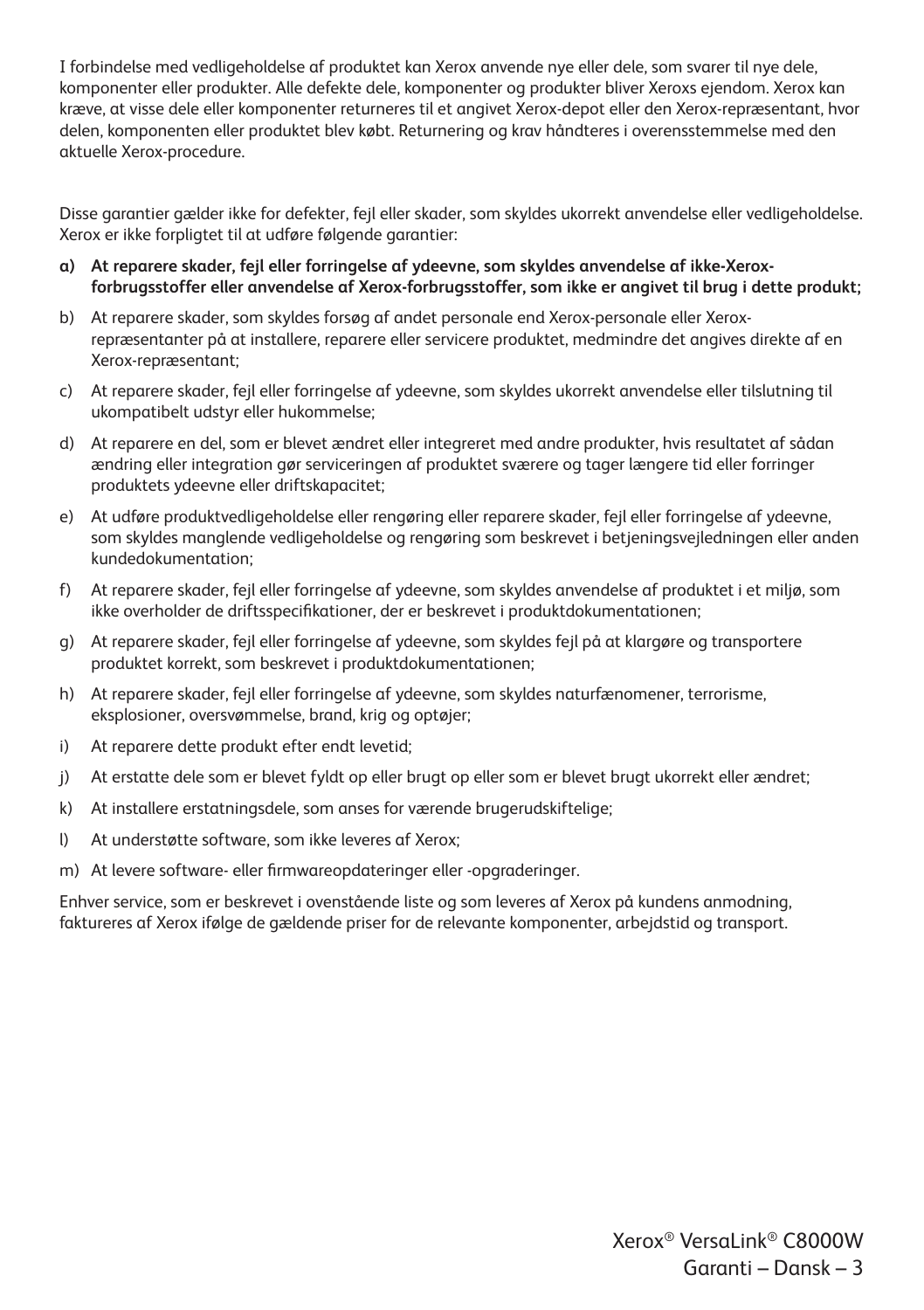OVENSTÅENDE GARANTIER GIVES AF XEROX FOR DETTE PRODUKT OG RELATEREDE DELE I STEDET FOR ANDRE GARANTIER DET VÆRENDE ENTEN DIREKTE ELLER INDIREKTE. XEROX OG DERES SÆLGERE FRASIGER SIG ETHVERT ANSVAR FOR GARANTIER FOR BRUGBARHED TIL ET BESTEMT FORMÅL ELLER LIGNENDE STANDARDER IFØLGE GÆLDENDE LOVGIVNING. XEROXS ANSVAR FOR AT REPARERE, ERSTATTE ELLER REFUNDERE DEFEKTE PRODUKTER ELLER RELATEREDE DELE ER DEN ENESTE RET, SOM GIVES TIL KUNDER, DER IKKE OVERHOLDER DISSE GARANTIER.

Visse stater, områder eller lande tillader ikke ekskludering eller begrænsning af hændelige eller påfølgende skader eller ekskludering eller begrænsning af varighed for garantier eller forhold, så ovenstående ekskluderinger eller begrænsninger gælder måske ikke for dig. Denne garanti giver dig specifikke juridiske rettigheder og du har måske også andre rettigheder gældende for din region, område eller land.

I DEN GRAD SOM DET ER TILLADT IFØLGE LOKAL LOVGIVNING, BORTSET FRA DE FORPLIGTELSER SOM ER BESKREVET I DENNE GARANTI, ER HVERKEN XEROX ELLER DERES FORHANDLERE PÅ NOGEN MÅDE ANSVARLIGE FOR INDIREKTE, SPECIELLE, HÆNDELIGE ELLER PÅFØLGENDE SKADER (INKL. TAB AF PROFIT) UANSET OM DET ER BASERET PÅ KONTRAKT, SVIE OG SMERTE ELLER ANDEN JURIDISK TEORI OG UANSET OM XEROX ELLER DERES FORHANDLERE HAVDE FORUDGÅENDE KENDSKAB TIL MULIGHED FOR SÅDANNE **SKADER** 

For oplysninger om softwaregaranti skal du se slutbrugeraftalen, som leveres sammen med softwaren.

Hvis du er en australsk forbruger, bør du være opmærksom på, at Trade Practices Act 1974 og tilsvarende stat og regional lovgivning (omtales i det følgende som "the Acts") indeholder specielle provisioner, som er designet til at beskytte australske forbrugere. Der er intet i Fuji Xeroxs garantier, som ekskluderer eller begrænser applikation af dele i "the Acts", hvor dette overtræder "the Acts" eller gør dele af nærværende garanti ugyldig. I denne garanti vil en indforstået begrænsning eller garanti, hvis eksklusion fra en kontrakt med en "Kunde" (som angivet i "the Acts") tilsidesætter provisioner i "the Acts" eller betyder, at dele af eller hele garantien bliver ugyldig, kaldes for en "ikke-ekskluderbar betingelse". I den grad som det er lovligt, er Fuji Xeroxs eneste ansvar til kunden for overtrædelse af en "ikke-ekskluderbar betingelse" (inkl. påfølgende tab, som kunden måtte lide) begrænset, bortset fra ovenstående forhold, at enten (afgøres af Fuji Xerox) erstatte eller reparere produktet eller levere et tilsvarende produkt eller betale omkostningerne for levering af service på basis af hvilken overtrædelse, der er begået. På basis af ovenstående ekskluderes alle forhold og garantier, som enten ville eller kunne være inkluderet i en kundekontakt.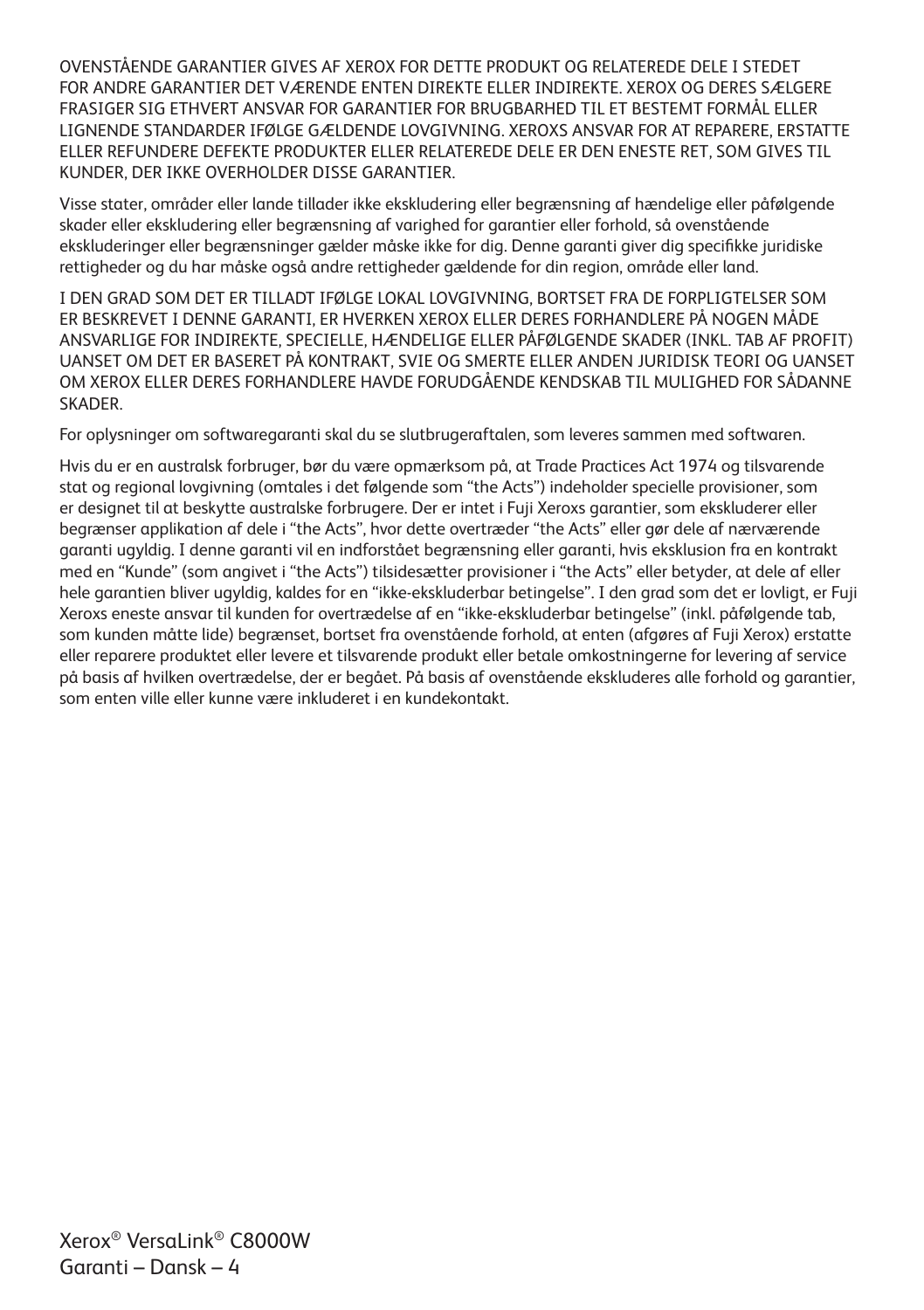# **Προσοχή:**

Η δήλωση εγγύησης που συνοδεύει το προϊόν αυτό δεν ισχύει σε περίπτωση που αγοράσατε το προϊόν στο πλαίσιο ενός **PageConnect, eClick** ή κάποιας άλλης έγγραφης συμφωνίας ή αγοραστικού προγράμματος. Για λεπτομέρειες σχετικά με την εγγύησή σας, παρακαλείστε να ανατρέξετε στην εν λόγω συμφωνία ή να επικοινωνήσετε με τον Υπεύθυνο Λογαριασμών Πελατών της Xerox, εφόσον ισχύει κάτι τέτοιο.

|  |  |  | Η παρούσα εγγύηση ισχύει αποκλειστικά στις παρακάτω χώρες: |  |
|--|--|--|------------------------------------------------------------|--|
|  |  |  |                                                            |  |

| Αγία Λουκία     | Γουατεμάλα            | Ιταλία       | Ολλανδία         |
|-----------------|-----------------------|--------------|------------------|
| Άγιος Βικέντιος | Γουιάνα               | Καναδάς      | Ονδούρα          |
| Άγιος Κιτς      | Γρενάδα               | Κολομβία     | Ουρουγουάη       |
| Άγιος Μαρτίνος  | Δανία                 | Κόστα Ρίκα   | Παναμάς          |
| Αϊτή            | Δομινικανή Δημοκρατία | Κουρακάο     | Παραγουάη        |
| Αργεντινή       | Ελ Σαλβαδόρ           | Λουξεμβούργο | Περού            |
| Αρούμπα         | Ελλάδα                | Μπαρμπάντος  | Πορτογαλία       |
| Αντίγκουα       | Ελβετία               | Μπαχάμες     | Σουηδία          |
| Αυστρία         | Ηνωμένες Πολιτείες    | Μπελίζ       | Σουρινάμ         |
| Βενεζουέλα      | Ηνωμένο Βασίλειο      | Μποναίρ      | Τερκς και Κάικος |
| Βέλγιο          | Φινλανδία             | Νικαράγουα   | Τρινιντάντ       |
| Βολιβία         | Ιρλανδία              | Νησιά Κέυμαν | Τζαμάϊκα         |
| Γαλλία          | Ισημερινός            | Νορβηγία     | Χιλή             |
| Γερμανία        | Ισπανία               | Ντομίνικα    |                  |

Για εγγυήσεις, εάν υπάρχουν, σε χώρες που δεν αναφέρονται παραπάνω, συμβουλευτείτε τον τοπικό Υπεύθυνο Λογαριασμού της Xerox.

Η παρούσα εγγύηση ισχύει και είναι εφαρμόσιμη μόνο εντός της χώρας που αγοράσατε το προϊόν, με την προϋπόθεση, εάν αγοράσατε το προϊόν στην Αυστρία, το Βέλγιο, τη Δανία, τη Φινλανδία, τη Γαλλία, τη Γερμανία, την Ελλάδα, την Ιταλία, την Ιρλανδία, το Λουξεμβούργο, την Ολλανδία, τη Νορβηγία, την Πορτογαλία, την Ισπανία, τη Σουηδία, την Ελβετία και το Ηνωμένο Βασίλειο, ότι η παρούσα εγγύηση είναι έγκυρη και εφαρμόσιμη εντός αυτών των χωρών.

## **Εγγύηση προϊόντος**

Η Xerox εγγυάται ότι το **VersaLink C8000W**, καθώς και τα Αναλώσιμά του, τα Προϊόντα Τακτικής Συντήρησης και οι Επιλογές/Αναβαθμίσεις (σχετικά εξαρτήματα) δεν θα φέρουν ελαττώματα στα υλικά και την ποιότητα κατασκευής τους για τις περιόδους που προσδιορίζονται παρακάτω: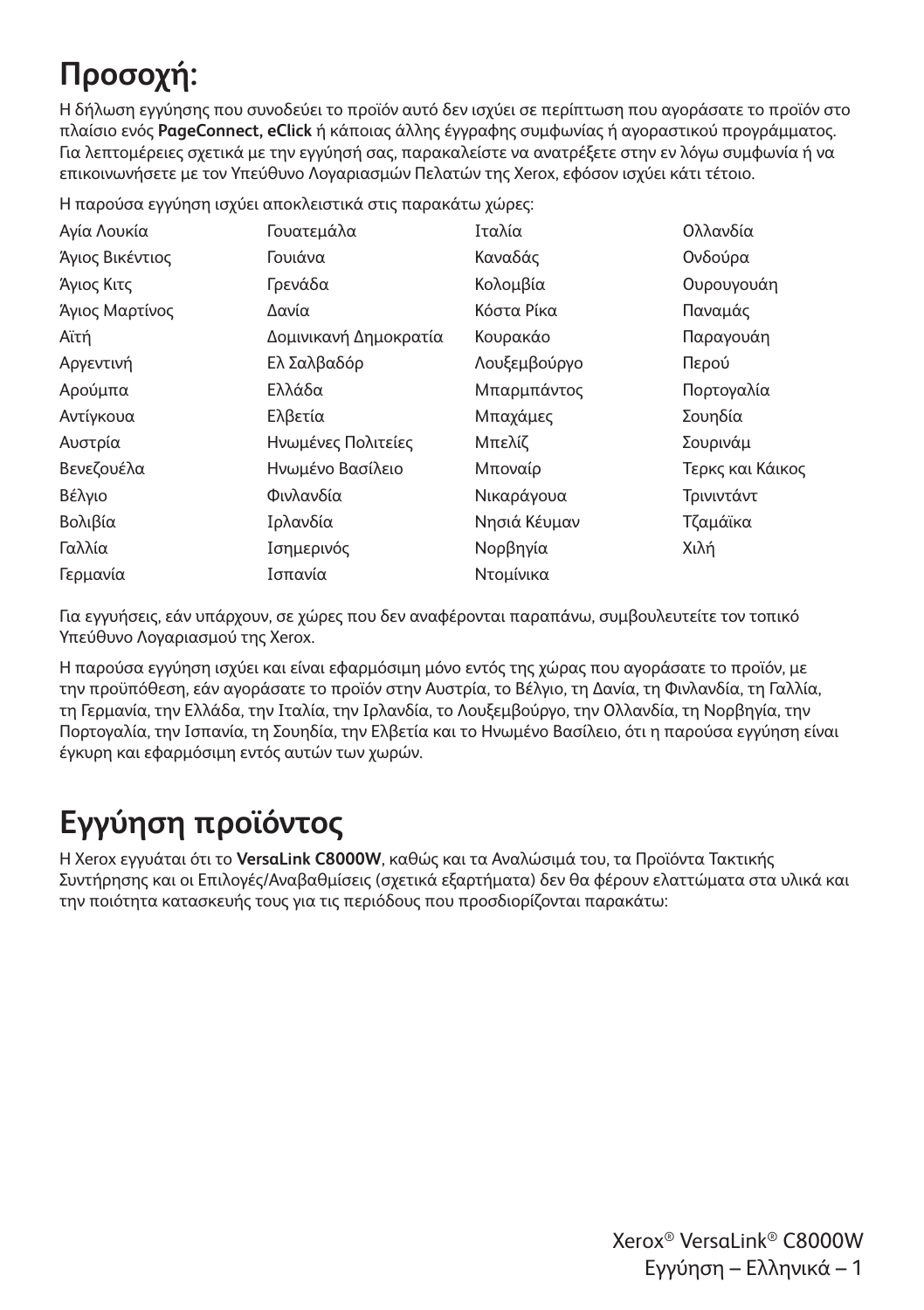**Προϊόν**: για χρονικό διάστημα ενός (1) έτους από την ημερομηνία αποστολής.

**Αναλώσιμα** (μελάνι και γραφίτης): μέχρι την κατανάλωση του αρχικού μελανιού ή γραφίτη. (Το εξάρτημα δεν καλύπτεται αφότου εμφανιστεί το μήνυμα χαμηλής στάθμης ή τέλους διάρκειας ζωής.)

**Προϊόντα τακτικής συντήρησης** (για συγκεκριμένα παραδείγματα ανατρέξτε στα συνοδευτικά έντυπα του προϊόντος): για την εναπομείνασα περίοδο ισχύος της εγγύησης του προϊόντος ή για 90 ημέρες από την ημερομηνία αγοράς, όποια είναι μεγαλύτερη, εκτός των περιπτώσεων όπου απαιτούνται μεγαλύτερα χρονικά διαστήματα βάσει νομοθεσίας. (Τα εξαρτήματα αυτά δεν καλύπτονται αφότου εμφανιστεί το μήνυμα τέλους διάρκειας ζωής.)

**Επιλογές/Αναβαθμίσεις** (όπως μνήμη, τροφοδότης υψηλής χωρητικότητας, κ.τ.λ.): για την εναπομείνασα περίοδο ισχύος της εγγύησης του προϊόντος ή για 90 ημέρες από την ημερομηνία αγοράς, όποια είναι μεγαλύτερη, εκτός των περιπτώσεων όπου απαιτούνται μεγαλύτερα χρονικά διαστήματα βάσει νομοθεσίας.

**Εξαρτήματα** (όπως βάσεις, καλύμματα προστασίας από τη σκόνη, κιτ καθαρισμού, κλπ.): 90 ημέρες από την ημερομηνία αγοράς εκτός των περιπτώσεων όπου απαιτούνται μεγαλύτερα χρονικά διαστήματα βάσει νομοθεσίας.

Εάν το προϊόν αποδειχθεί ελαττωματικό κατά τη διάρκεια ισχύος της εγγύησης, η Xerox, κατ' επιλογή της:

- (1) θα επισκευάσει το προϊόν μέσω τηλεφωνικής υποστήριξης ή σέρβις στο χώρο του πελάτη (on-site), χωρίς χρέωση για ανταλλακτικά ή εργατικά,
- (2) θα αντικαταστήσει το προϊόν με ένα νέο ή παρόμοιο προϊόν που μπορεί να έχει παρόμοια ημερομηνία κατασκευής, αξία ή δυνατότητες ή
- (3) θα επιστρέψει το ποσό που πληρώθηκε για την αγορά του προϊόντος, μειωμένο κατά εύλογο ποσοστό λόγω χρήσης ως την επιστροφή του.

Η Xerox συνιστά στον πελάτη να χρησιμοποιήσει αρχικά το υλικό υποστήριξης που αποστέλλεται μαζί με αυτό το προϊόν, τη διαγνωστική διαδικασία για το προϊόν, τις πληροφορίες που παρέχονται στο διαδίκτυο, και την υποστήριξη μέσω email. Εάν δεν εξασφαλιστεί το επιθυμητό αποτέλεσμα, προκειμένου να μπορέσει να χρησιμοποιήσει την τεχνική υποστήριξη που καλύπτεται από την παρούσα εγγύηση, ο πελάτης πρέπει να επικοινωνήσει με το Κέντρο Τηλεφωνικής Υποστήριξης της Xerox ή τον εξουσιοδοτημένο τεχνικό αντιπρόσωπο αυτής σχετικά με το ελάττωμα, πριν από τη λήξη της περιόδου εγγύησης. Για την επίλυση των προβλημάτων τους, οι πελάτες θα πρέπει να συνεργάζονται με το προσωπικό του Κέντρου Τηλεφωνικής Υποστήριξης.

Εάν δεν εξασφαλιστεί το επιθυμητό αποτέλεσμα μέσω του Κέντρου Τηλεφωνικής Υποστήριξης, η Xerox ή ο εξουσιοδοτημένος τεχνικός αντιπρόσωπος αυτής θα επισκευάσουν, στο πλαίσιο της εγγύησης, το προϊόν στο χώρο του Πελάτη χωρίς χρέωση, όπως περιγράφεται στη συνέχεια.

- Το σέρβις είναι διαθέσιμο εντός της καθιερωμένης περιοχής σέρβις στις Ηνωμένες Πολιτείες, τον Καναδά, την Αυστρία, το Βέλγιο, τη Δανία, τη Φινλανδία, τη Γαλλία, τη Γερμανία, την Ελλάδα, την Ολλανδία, την Ιρλανδία, την Ιταλία, τη Λουξεμβούργο, τη Νορβηγία, την Πορτογαλία, την Ισπανία, τη Σουηδία, την Ελβετία και το Ηνωμένο Βασίλειο για προϊόντα που έχουν αγοραστεί σε αυτές τις χώρες.
- Για τις χώρες που δεν αναφέρονται παραπάνω, το σέρβις διατίθεται εντός της καθιερωμένης περιοχής σέρβις της χώρας όπου έγινε η αγορά.

Σε εξαιρετικές περιπτώσεις, η Xerox διατηρεί το δικαίωμα να χρεώνει τον πελάτη για σέρβις που διεξάγεται στο χώρο του.

Xerox® VersaLink® C8000W Εγγύηση – Ελληνικά – 2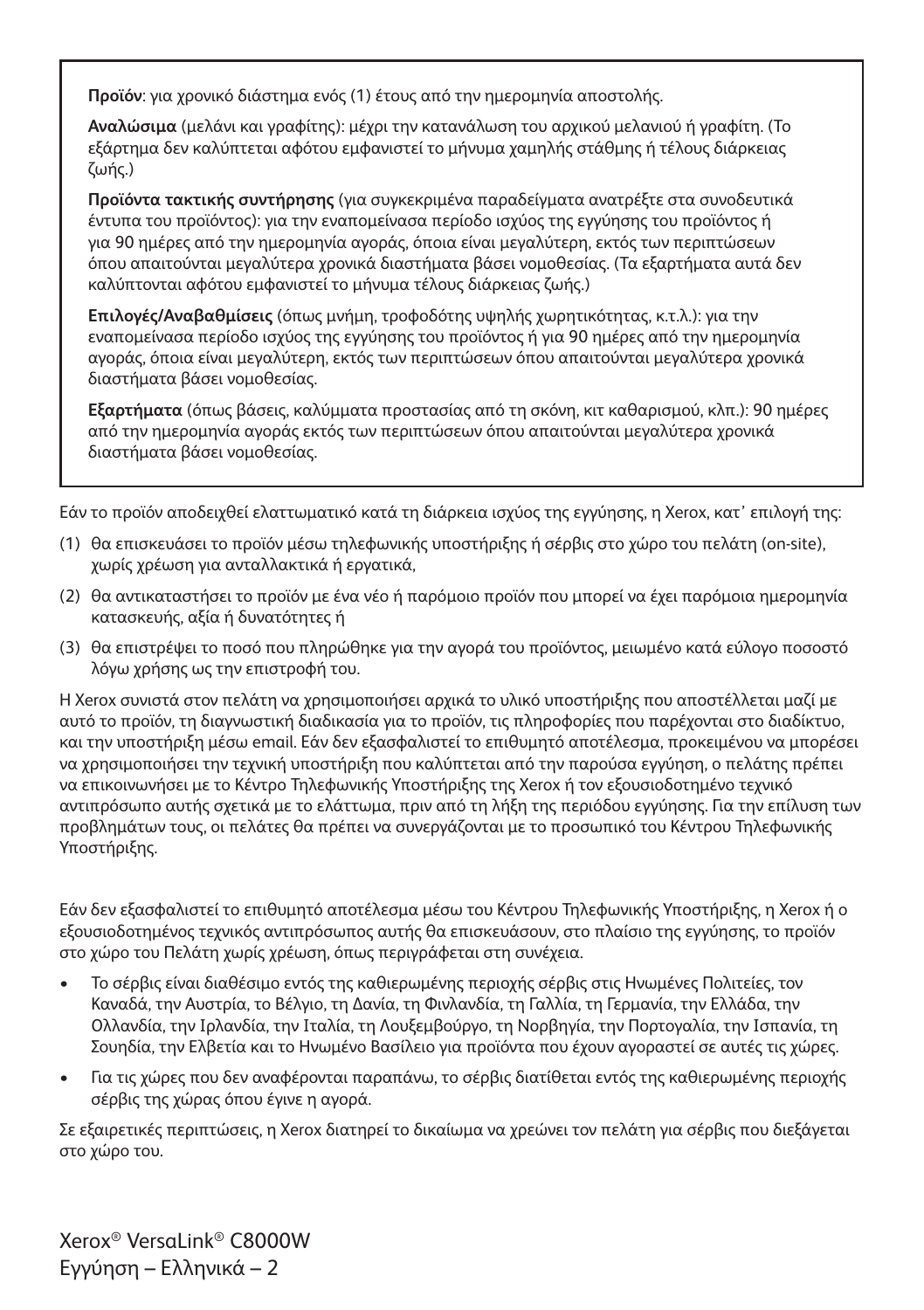Για την περιγραφή της καθιερωμένης περιοχής σέρβις, απευθυνθείτε στο τοπικό Κέντρο Εξυπηρέτησης Πελατών της Xerox ή σε εξουσιοδοτημένο διανομέα αυτής. Η διεξαγωγή σέρβις στο χώρο του πελάτη έγκειται στην αποκλειστική κρίση της Xerox ή του εξουσιοδοτημένου τεχνικού αντιπροσώπου αυτής.

Εάν το προϊόν του πελάτη περιέχει λειτουργίες που καθιστούν δυνατή τη διάγνωση και επισκευή των προβλημάτων του προϊόντος εξ' αποστάσεως από τη Xerox ή τον εξουσιοδοτημένο τεχνικό αντιπρόσωπο αυτής, η Xerox μπορεί να ζητήσει από τον πελάτη να της παρέχει απομακρυσμένη πρόσβαση στο προϊόν.

Κατά τη συντήρηση του προϊόντος, η Xerox μπορεί να χρησιμοποιήσει καινούρια, ανακατασκευασμένα ή ανακαινισμένα τμήματα, διατάξεις ή προϊόντα. Όλα τα ελαττωματικά εξαρτήματα, διατάξεις ή προϊόντα περιέρχονται στην ιδιοκτησία της Xerox. Η Xerox έχει το δικαίωμα να απαιτήσει την επιστροφή εξαρτημάτων, διατάξεων και προϊόντων σε καθορισμένη Αποθήκη της Xerox ή στον αντιπρόσωπο της Xerox από τον οποίο αγοράστηκε αρχικά το εξάρτημα, η διάταξη ή το προϊόν. Τυχόν επιστροφές και προσφυγές θα διαχειρίζονται σύμφωνα με τις τρέχουσες διαδικασίες της Xerox.

Οι εγγυήσεις αυτές δεν ισχύουν για οποιαδήποτε βλάβη, ελάττωμα ή ζημιά προκληθεί από ακατάλληλη χρήση ή εσφαλμένη ή ανεπαρκή συντήρηση ή φροντίδα. Η Xerox δεν δεσμεύεται βάσει αυτών των εγγυήσεων:

- **a) να επισκευάσει ζημιά, δυσλειτουργία ή μείωση της απόδοσης που οφείλονται σε χρήση εξαρτημάτων ή αναλωσίμων άλλων από αυτά της Xerox ή σε χρήση εξαρτημάτων της Xerox® τα οποία δεν είναι σχεδιασμένα για το συγκεκριμένο προϊόν.**
- b) να επισκευάσει ζημιές που προκύπτουν από προσπάθειες προσωπικού άλλου από το εξουσιοδοτημένο προσωπικό της Xerox να εγκαταστήσει, να επισκευάσει ή να συντηρήσει το προϊόν, εκτός και εάν ακολούθησε εντολές αντιπροσώπου της Xerox.
- c) να επισκευάσει ζημιά, δυσλειτουργία, ή μείωση της απόδοσης η οποία οφείλεται σε εσφαλμένη χρήση ή σύνδεση με ασύμβατο εξοπλισμό ή μνήμη.
- d) να επισκευάσει προϊόν το οποίο τροποποιήθηκε ή χρησιμοποιήθηκε σε άλλα προϊόντα, όταν το αποτέλεσμα τέτοιας τροποποίησης ή χρήσης αυξάνει τη δυσκολία ή το χρόνο που απαιτείται για τη συντήρηση του προϊόντος ή έχει προκαλέσει μείωση στην απόδοση ή την αξιοπιστία.
- e) να διεξάγει συντήρηση ή καθαρισμό του προϊόντος ή να επισκευάσει ζημιά, δυσλειτουργία ή μείωση της απόδοσης που οφείλονται σε αποτυχία διεξαγωγής συντήρησης και καθαρισμού του προϊόντος, όπως περιγράφεται στα σχετικά έντυπα του προϊόντος.
- f) να επισκευάσει ζημιά, δυσλειτουργία ή μείωση της απόδοσης που οφείλονται σε χρήση του προϊόντος σε περιβάλλον που δεν πληροί τις προδιαγραφές λειτουργίας που παρατίθενται στα συνοδευτικά έντυπα του προϊόντος.
- g) να επισκευάσει ζημιά, δυσλειτουργία ή μείωση της απόδοσης που οφείλονται σε αποτυχία σωστής επισκευής και μεταφοράς του προϊόντος όπως περιγράφεται στα σχετικά με το προϊόν έντυπα.
- h) να επισκευάσει ζημιά, δυσλειτουργία ή μείωση της απόδοσης που οφείλονται σε θεομηνίες, φυσικά φαινόμενα, τρομοκρατικές ενέργειες, εκρήξεις, πλημμύρες, πυρκαγιές, πολέμους και αναταραχές.
- i) να επισκευάσει αυτό το προϊόν αφού υπερβεί το όριο του κύκλου λειτουργίας του.
- j) να αντικαταστήσει εξαρτήματα τα οποία έχουν αναγομωθεί, χρησιμοποιηθεί εσφαλμένα, είναι κακομεταχειρισμένα, τελειωμένα, ή έχουν υποστεί οποιουδήποτε είδους επέμβαση.
- k) να αντικαταστήσει εξαρτήματα που πρέπει να αντικαθίστανται από τον πελάτη.
- l) να υποστηρίζει λογισμικό που δεν παρέχεται από τη Xerox.
- m) να παρέχει λογισμικό ή ενημερώσεις υλικολογισμικού ή αναβαθμίσεις.

Όλες οι υπηρεσίες που περιλαμβάνονται στην ανωτέρω λίστα και παρέχονται από τη Xerox κατόπιν αιτήματος του πελάτη θα τιμολογούνται στον πελάτη, σύμφωνα με τις ισχύουσες τιμές των εξαρτημάτων, εργασιών και μεταφορών της Xerox.

> Xerox® VersaLink® C8000W Εγγύηση – Ελληνικά – 3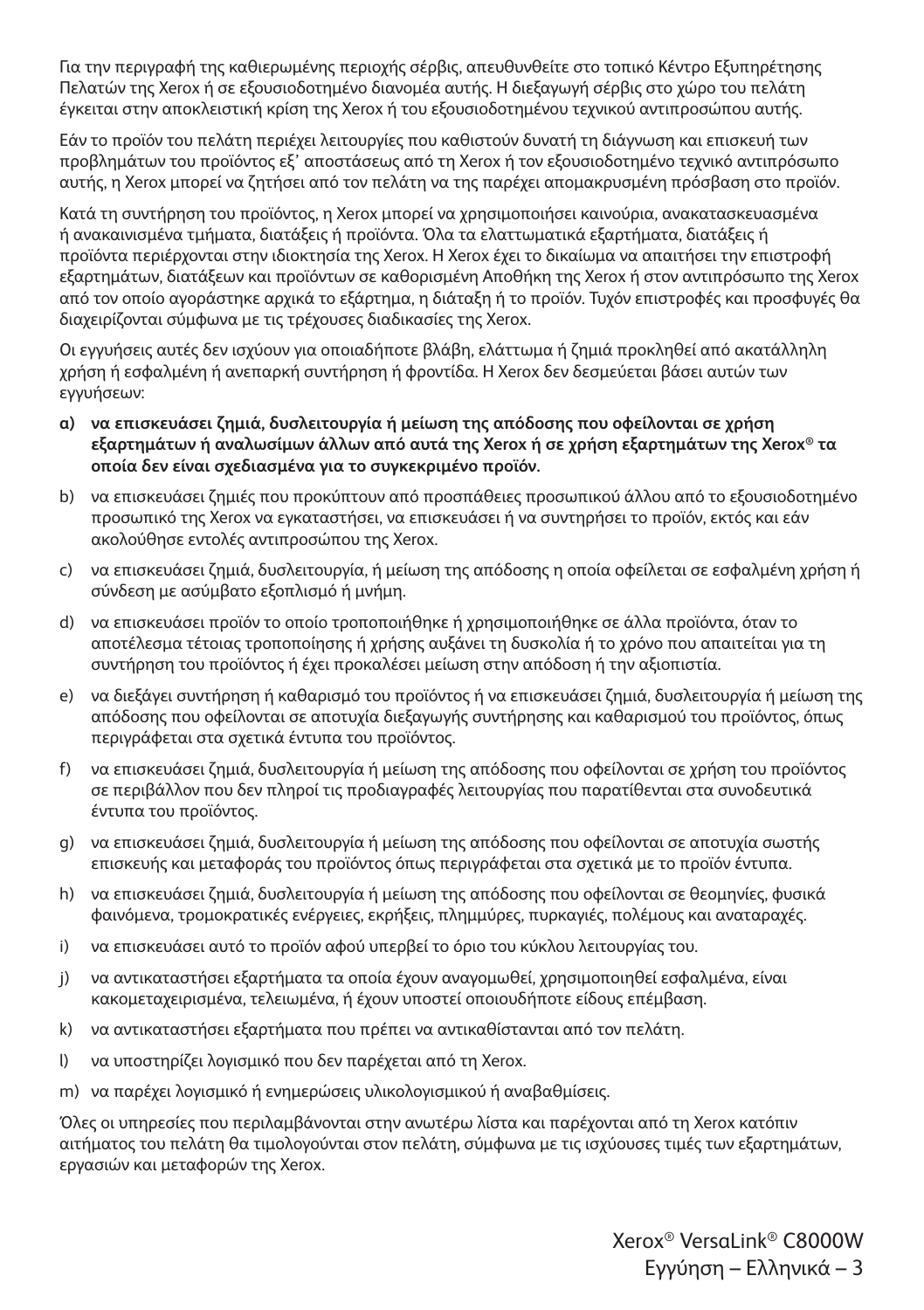ΟΙ ΠΑΡΑΠΑΝΩ ΕΓΓΥΗΣΕΙΣ ΔΙΝΟΝΤΑΙ ΑΠΟ ΤΗ XEROX ΓΙΑ ΤΟ ΠΡΟΪΟΝ ΚΑΙ ΤΑ ΣΧΕΤΙΚΑ ΥΛΙΚΑ ΚΑΙ ΑΝΤΙΚΑΘΙΣΤΟΥΝ ΟΠΟΙΕΣΔΗΠΟΤΕ ΕΧΟΥΝ ΚΑΘΟΡΙΣΤΕΙ Ή ΙΣΧΥΟΥΝ ΕΩΣ ΤΩΡΑ. Η XEROX ΚΑΙ ΟΙ ΠΩΛΗΤΕΣ ΤΗΣ ΚΑΤΑΡΓΟΥΝ ΚΑΘΕ ΙΣΧΥΟΥΣΑ ΕΓΓΥΗΣΗ ΕΜΠΟΡΕΥΣΙΜΟΤΗΤΑΣ Ή ΚΑΛΗΣ ΛΕΙΤΟΥΡΓΙΑΣ ΓΙΑ ΕΙΔΙΚΟ ΣΚΟΠΟ Ή ΟΠΟΙΟΔΗΠΟΤΕ ΑΛΛΟ ΠΑΡΟΜΟΙΟ ΜΕΤΡΟ ΕΠΙΒΑΛΛΕΤΑΙ ΑΠΟ ΤΗΝ ΙΣΧΥΟΥΣΑ ΝΟΜΟΘΕΣΙΑ. Η ΕΥΘΥΝΗ ΤΗΣ XEROX ΓΙΑ ΕΠΙΣΚΕΥΗ, ΑΝΤΙΚΑΤΑΣΤΑΣΗ Ή ΕΠΙΣΤΡΟΦΗ ΧΡΗΜΑΤΩΝ ΓΙΑ ΕΛΑΤΤΩΜΑΤΙΚΑ ΠΡΟΪΟΝΤΑ ΚΑΙ ΣΧΕΤΙΚΑ ΥΛΙΚΑ, ΑΠΟΤΕΛΕΙ ΤΗ ΜΟΝΑΔΙΚΗ ΚΑΙ ΑΠΟΚΛΕΙΣΤΙΚΗ ΑΠΟΚΑΤΑΣΤΑΣΗ ΠΟΥ ΠΑΡΕΧΕΙ Η XEROX ΣΤΟΝ ΠΕΛΑΤΗ ΓΙΑ ΑΘΕΤΗΣΗ ΑΥΤΩΝ ΤΩΝ ΕΓΓΥΗΣΕΩΝ.

Ορισμένες πολιτείες, επαρχίες και χώρες δεν επιτρέπουν την εξαίρεση ή τον περιορισμό των τυχαίων ή επακόλουθων ζημιών ή εξαιρέσεις ή περιορισμούς στη διάρκεια των ισχυουσών εγγυήσεων, άρα οι παραπάνω περιορισμοί ή εξαιρέσεις ενδέχεται να μην ισχύουν για εσάς. Η παρούσα εγγύηση σας προσδίδει συγκεκριμένα νομικά δικαιώματα, παράλληλα με τα άλλα δικαιώματα που ενδεχομένως έχετε, αναλόγως της πολιτείας, επαρχίας ή χώρας στην οποία διαμένετε.

ΣΥΜΦΩΝΑ ΜΕ ΤΙΣ ΤΟΠΙΚΕΣ ΝΟΜΟΘΕΣΙΕΣ, ΕΚΤΟΣ ΑΠΟ ΤΙΣ ΥΠΟΧΡΕΩΣΕΙΣ ΠΟΥ ΟΡΙΖΟΝΤΑΙ ΑΠΟ ΤΗΝ ΠΑΡΟΥΣΑ ΕΓΓΥΗΣΗ, ΣΕ ΚΑΜΙΑ ΠΕΡΙΠΤΩΣΗ Η XEROX ΚΑΙ ΟΙ ΠΩΛΗΤΕΣ ΤΗΣ ΔΕΝ ΦΕΡΟΥΝ ΟΙΑΔΗΠΟΤΕ ΕΥΘΥΝΗ ΓΙΑ ΟΙΑΔΗΠΟΤΕ ΕΜΜΕΣΗ, ΕΙΔΙΚΗ, ΤΥΧΑΙΑ Ή ΕΠΑΚΟΛΟΥΘΗ ΖΗΜΙΑ (ΣΥΜΠΕΡΙΛΑΜΒΑΝΟΜΕΝΗΣ ΚΑΙ ΤΗΣ ΑΠΩΛΕΙΑΣ ΚΕΡΔΩΝ), ΕΙΤΕ ΒΑΣΙΖΕΤΑΙ ΣΕ ΣΥΜΒΟΛΑΙΟ, ΔΙΚΑΙΟ ΠΕΡΙ ΑΔΙΚΟΠΡΑΞΙΩΝ Ή ΟΠΟΙΑΔΗΠΟΤΕ ΑΛΛΗ ΝΟΜΙΚΗ ΘΕΩΡΙΑ, ΑΝΕΞΑΡΤΗΤΩΣ ΕΑΝ Η XEROX Ή ΟΙ ΠΩΛΗΤΕΣ ΤΗΣ ΕΧΟΥΝ ΕΝΗΜΕΡΩΘΕΙ ΕΚ ΤΩΝ ΠΡΟΤΕΡΩΝ ΓΙΑ ΤΟ ΕΝΔΕΧΟΜΕΝΟ ΤΕΤΟΙΑΣ ΖΗΜΙΑΣ.

Για την εγγύηση του λογισμικού, παρακαλείσθε να διαβάσετε την άδεια τελικού χρήστη που συνοδεύει το λογισμικό.

Σε περίπτωση που είσαστε Αυστραλός καταναλωτής, πρέπει να γνωρίζετε ότι ο Νόμος του 1974 περί Πρακτικών του Εμπορίου και η αντίστοιχη κρατική νομοθεσία και νομοθεσία Επικρατείας (συλλογικά "οι Νόμοι") περιέχουν ειδικές διατάξεις που σχεδιάστηκαν για την προστασία των Αυστραλών καταναλωτών. Σε κανένα υλικό που καλύπτεται από την εγγύηση της Fuji Xerox δεν υπάρχει κάτι που να εξαιρεί ή να περιορίζει την εφαρμογή οιασδήποτε διάταξης, καθώς κάτι τέτοιο αντίκειται στους Νόμους ή καθιστά άκυρο κάποιο τμήμα της παρούσας εγγύησης. Στο παρόν υλικό που καλύπτεται από εγγύηση, μια σιωπηρή προϋπόθεση ή εγγύηση, η μη συμπερίληψη της οποίας σε μία σύμβαση με έναν "Καταναλωτή" (όπως ορίζεται στους Νόμους) αντίκειται σε οιαδήποτε διάταξη των Νόμων ή καθιστά άκυρο κάποιο τμήμα ή το σύνολο της παρούσας εγγύησης, ονομάζεται "Μη εξαιρέσιμη προϋπόθεση". Στο μέγιστο βαθμό που επιτρέπει το εφαρμοστέο δίκαιο, η αποκλειστική και ολική ευθύνη της Fuji Xerox απέναντι στον πελάτη για καταστρατήγηση οιασδήποτε Μη εξαιρέσιμης προϋπόθεσης (συμπεριλαμβανομένης κάθε επακόλουθης ζημιάς που υπέστη ο πελάτης) περιορίζεται, εκτός κι αν ορίζεται διαφορετικά στην παρούσα εγγύηση, (κατά την επιλογή της Fuji Xerox) στην αντικατάσταση ή επισκευή των αγαθών ή τον επανεφοδιασμό, ή την καταβολή του κόστους του επανεφοδιασμού, των υπηρεσιών, σε σχέση με τα οποία σημειώθηκε η καταστρατήγηση. Σύμφωνα με τα παραπάνω, όλες οι προϋποθέσεις και εγγυήσεις που θα μπορούσαν άλλως να υπονοηθούν σε μια σύμβαση πελάτη, είτε δυνάμει νομοθετήματος, είτε από έμμεσα συμπεράσματα (μέσω περιστάσεων), είτε από την τακτική της βιομηχανίας, είτε άλλως, εξαιρούνται.

Xerox® VersaLink® C8000W Εγγύηση – Ελληνικά – 4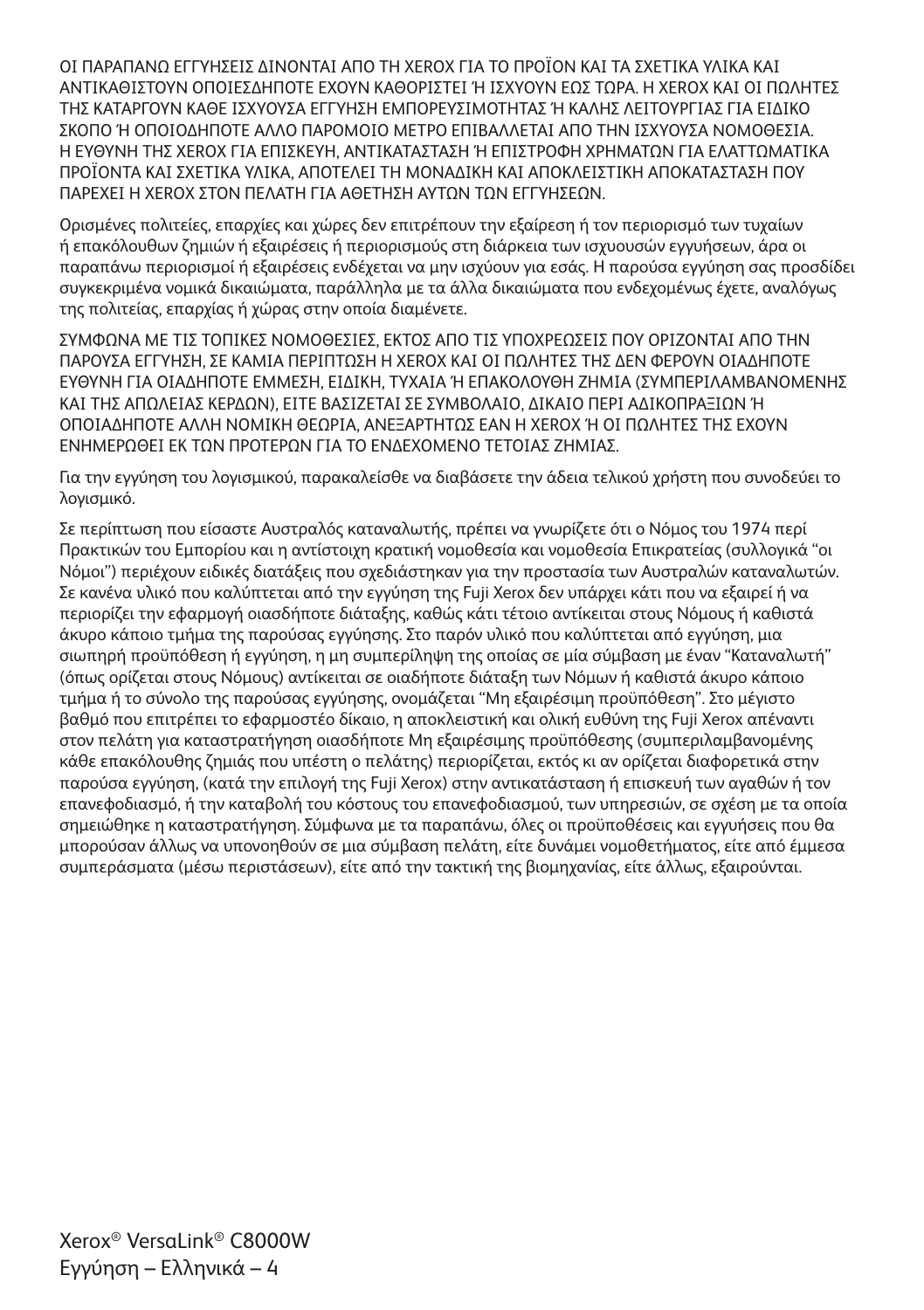#### **Esta garantia é valida apenas no Brasil**

### **Termo De Garantia**

#### **1. Prazo E Condições Gerais**

Este equipamento da marca Xerox® possui garantia de 90 (noventa) dias a contar da aquisição pelo consumidor final.

Esta garantia funcionará contra eventuais defeitos de projeto, fabricação, montagem, ou quaisquer outros vícios de qualidade que o tornem impróprio ou inadequado ao uso regular.

Eventual custo pertinente ao envio do equipamento para Assistência Técnica Autorizada Xerox será de responsabilidade do consumidor.

Para a comprovação do prazo de garantia, o consumidor deverá apresentar este Termo de Garantia e a 1ª via da nota fiscal de compra, ou outro documento fiscal equivalente, desde que identifique o equipamento e a data da compra.

A Xerox não será responsável por indenização superior ao preço da compra do equipamento.

As peças substituídas em função desta garantia se tornarão propriedade da empresa que realizar o conserto.

Correrão por conta do proprietário as despesas referentes a itens de manutenção normal.

É de responsabilidade do usuário a instalação do equipamento.

#### **2. Condições Específicas Da Garantia**

A Xerox não será responsável por qualquer obrigação ou condição não prevista neste termo, restringindo-se necessariamente a garantia legal.

A Xerox não terá qualquer responsabilidade comercial em eventual relação contratual pertinente a extensão da garantia ou atividade semelhante do consumidor final com o serviço de Assistência Técnica Autorizada Xerox.

#### **3. Consertos Em Garantia**

O atendimento da garantia ocorrerá através da rede de Assistência Técnica Autorizada Xerox. Nas operações de manutenção do produto, a Xerox poderá utilizar peças, montagens ou serviços novos, remanufacturados ou recondicionados. Todas as peças, unidades e produtos com defeito são propriedade da Xerox. A Xerox poderá solicitar a devolução de peças, unidades e produtos para um Depósito designado pela Xerox ou ao técnico Xerox a quem o componente, unidade ou produto foi inicialmente adquirido. As devoluções e reclamações serão geridas de acordo com o procedimento actual da Xerox.

> Xerox® VersaLink® C8000W Garantia – Português (Brasil) – 1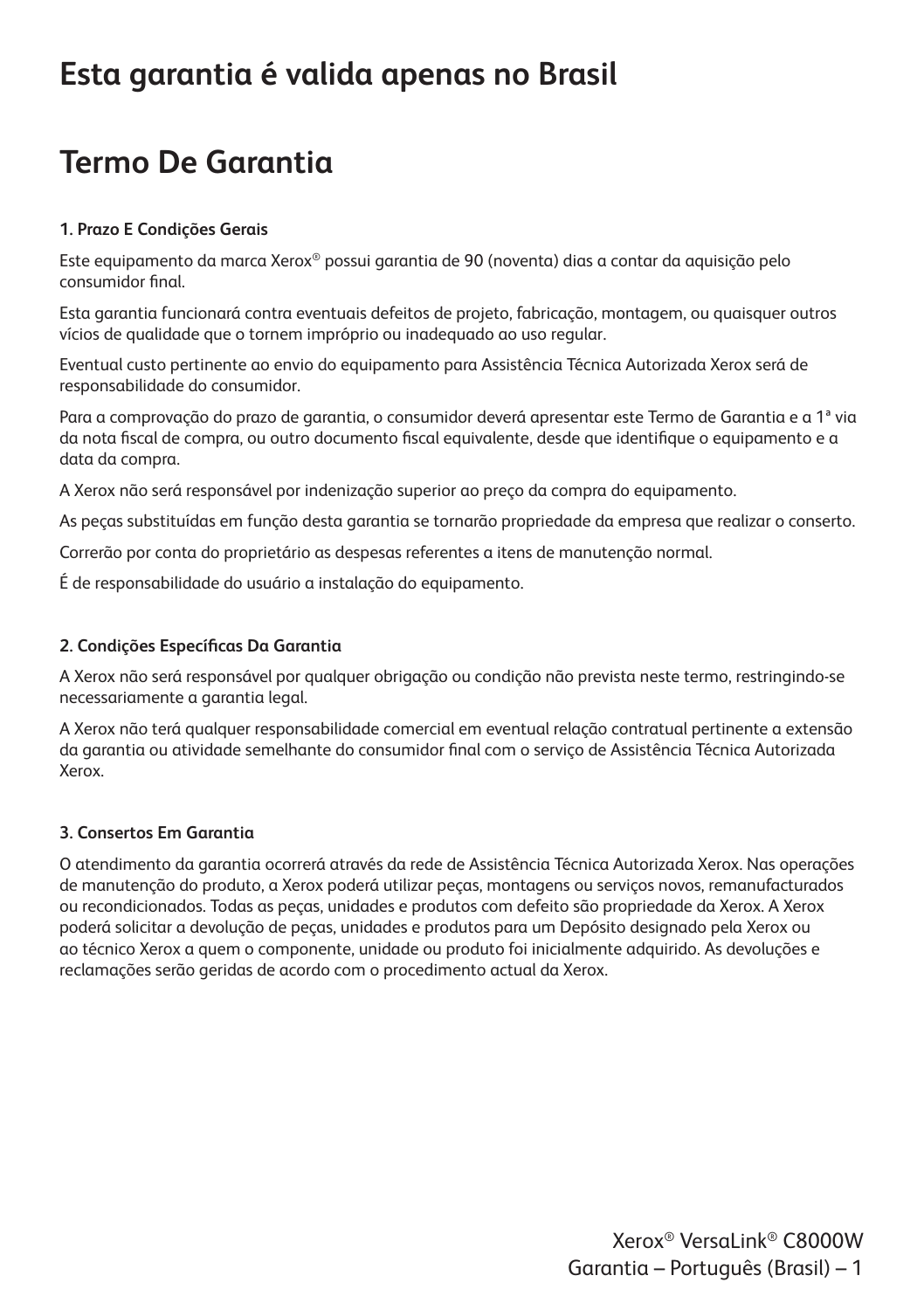#### **4. Exclusão De Garantia**

A garantida não cobre:

- **a) Dano, defeito ou degradação de desempenho causado pelo uso de equipamentos de impressão ou de suprimentos ou de consumíveis não garantidos pelos seus fornecedores, ou impróprios ao equipamento, ou inadequados para o seu respectivo modelo;**
- b) Defeitos, falhas ou danos causados no equipamento em decorrência de uso indevido, má utilização ou por manutenção e cuidados impróprios ou inadequados;
- c) Substituição de cartucho/cilindro de toner;
- d) Defeitos ou danos resultantes do uso anormal do equipamento pelo cliente, como superfícies plásticas e outras peças expostas externamente arranhadas, trincadas ou quebradas, limpeza em desacordo ao manual de instruções, bem como derramamento de alimentos líquidos de qualquer natureza;
- e) Dano resultante de tentativas feitas por terceiros não autorizados pela Xerox para instalar, consertar ou fazer a manutenção do equipamento;
- f) Quebra ou danos não foram constatados no ato da aquisição (gabinete, cabos, cartuchos/cilindros de impressão, acessórios etc.);
- g) Equipamentos que tenham tido o número de série removido, adulterado ou tornado ilegível;
- h) Defeitos e danos causados por agentes naturais (enchente, maresia, descarga elétrica e outros);
- i) Defeitos causados por desgaste natural das peças, acessórios, insumos e partes;
- j) Conserto ou substituição de item do equipamento que tenha sido modificado ou integrado a outros equipamentos;
- l) Quando o consumidor final, por si só, efetuar a manutenção preventiva ou consertar dano, defeito ou degradação de desempenho resultante da não realização da manutenção e limpeza obrigatórias a serem executadas diretamente pelo consumidor usuário, conforme prescrito no manual de instrução;
- m) Quando o consumidor final, por si só, consertar dano, defeito ou degradação de desempenho resultante do uso do equipamento em um ambiente que não atenda as especificações operacionais descritas no manual de instrução, incluído a sua submissão a ciclos de trabalho acima de sua capacidade;
- n) Quando o consumidor final, por si só, consertar dano, defeito ou degradação de desempenho resultante da falha no preparo e transporte adequado do equipamento, conforme descrito no manual de instruções;
- o) Defeito ou degradação de desempenho resultante de caso fortuito ou de força maior, tal como definido na legislação brasileira.

Para solicitação de Atendimento em Garantia

Telefone - 11 6764 6415

Xerox Comércio E Indústria Ltda.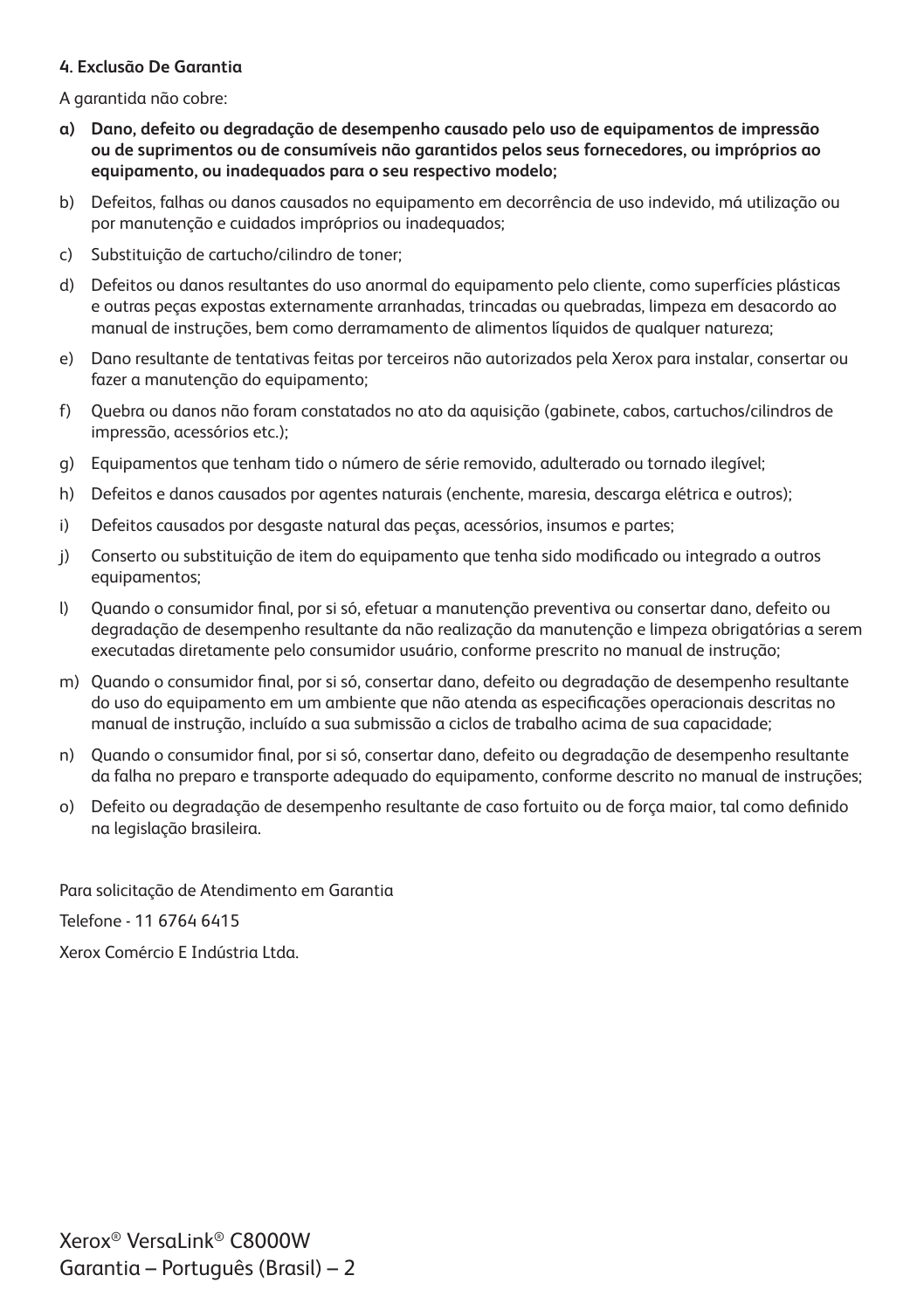#### **Гарантия и ее продление**

Компания Xerox предоставляет на оборудование стандартную гарантию, покрывающую производственные дефекты. Гарантия Xerox распространяется на оборудование, ввезенное на территорию РФ лицами и организациями, прямо уполномоченными Xerox. В иных случаях ввоза оборудования в РФ гарантийные обязательства несет продавец оборудования.

Для оборудования для малого и среднего офиса и персональных продуктов и для младших моделей оборудования средней и высокой производительности, для которых предусмотрен или допускается самостоятельный запуск в эксплуатацию заказчиком, стандартная гарантия Xerox предоставляется на 12 месяцев с даты продажи первому конечному заказчику.

Для оборудования средней и высокой производительности и широкоформатных систем, для которых предоставление гарантии Xerox обусловлено требованием запуска в эксплуатацию специалистом авторизованной Xerox сервисной организации, обученным и сертифицированным Xerox на обслуживание и ремонт соответствующей модели оборудования, гарантия Xerox предоставляется на 12 месяцев с даты первого запуска. Сама услуга авторизованной сервисной авторизации по запуску в эксплуатацию такого оборудования бесплатна для заказчика, хотя если место установки оборудования удалено от города базирования авторищованной сервисной организации, последняя вправе потребовать от заказчика возмещения затрат, связанных с командированием своего специалиста для установки оборудования.

Действие гарантии прекращается ранее указанного срока по истечении 18 месяцев с даты поставки оборудования заказчику или в случае изготовления количества отпечатков, превышающего гарантийный объем печати, если таковой предусмотрен для оборудования.

#### **Условия предоставления гарантии:**

Гарантия предусматривает ремонт оборудования авторизованной сервисной организацией за счет Xerox при наличии неисправностей, возникших по вине производителя (гарантийный ремонт).

Гарантия покрывает части и материалы, необходимые для восстановления работоспособности оборудования, а также трудозатраты по ремонту при условии, что авторизованная сервисная организация подтверждает наличие производственного дефекта и правильность использования оборудования согласно рекомендациям Xerox и соответствие его прочим условиям гарантии Xerox. Xerox не предоставляет гарантию на срок службы расходных материалов, а также ресурсных частей и элементов, т.к. он в определяющей степени зависит от условий эксплуатации оборудования, от характеристик используемой заказчиком бумаги и от параметров изготавливаемых отпечатков. Под расходными материалами понимаются чернила, картриджи с чернилами, тонер, тонер-картриджи, носитель, фоторецепторы, копи- и принт-картриджи, фьюзерное масло, печатающие головки струйных принтеров, сборники отработанного тонера и иные сопутствующие товарные позиции, которые Xerox продает для Оборудования. Под ресурсными частями и элементами понимаются любые части и элементы, срок службы которых зависит от объема копирования/печати и которые в соответствии с технической документацией производителя оборудования подлежат обязательной замене после изготовления определенного количества копий/отпечатков (например, изделия из резины, нагревательные и прижимные валы, ножи очистки, ремни, фильтры и т.п.).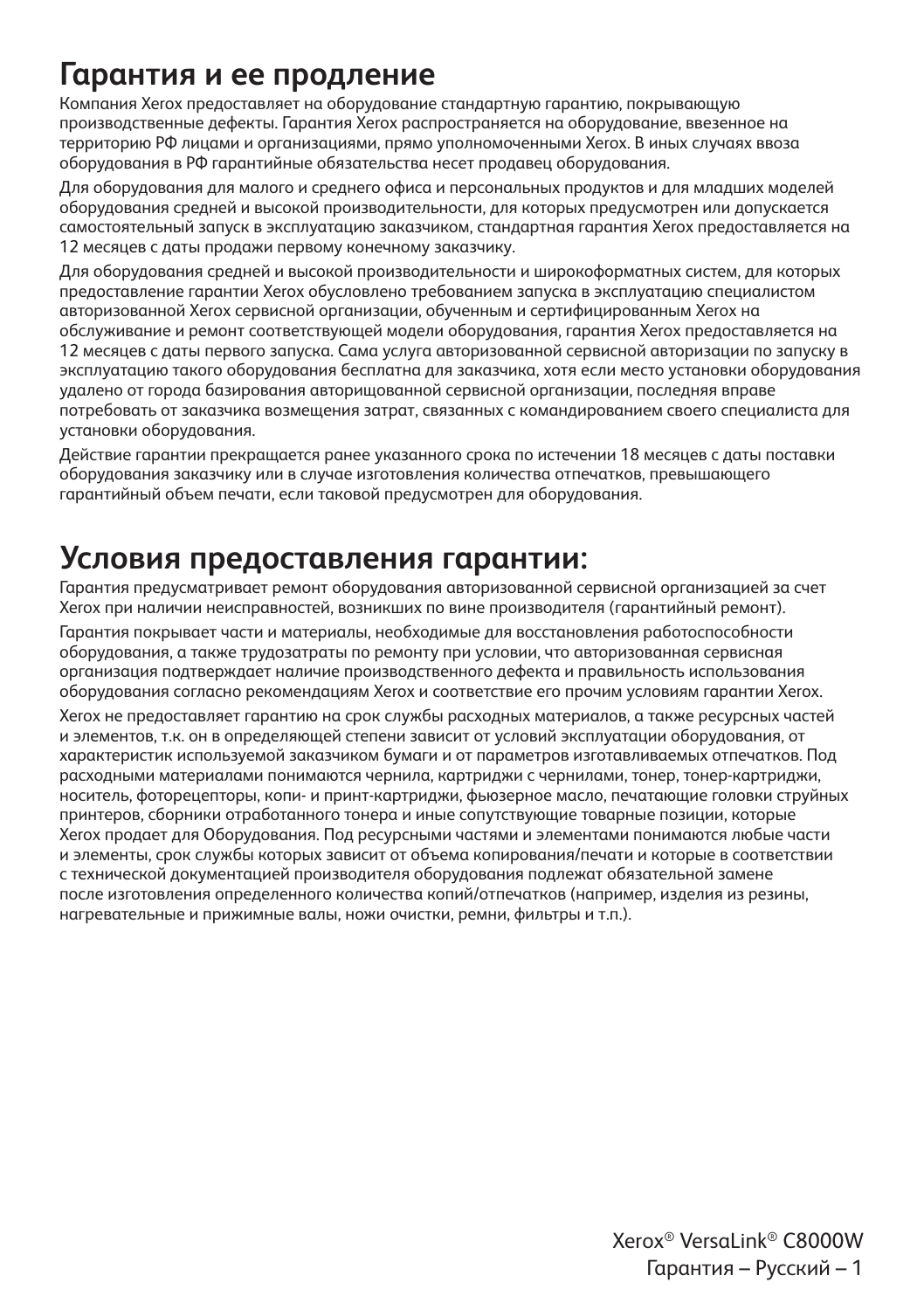#### **Гарантийные условия:**

- 1. От Заказчика может потребоваться предоставить подтверждение покупки.
- 2. Гарантия не покрывает возможного ущерба от потери прибыли, утраты данных и иных прямых или косвенных потерь, связанных с неисправностью Оборудования.
- 3. Авторизованная сервисная организация вправе взимать с заказчика плату за запчасти и материалы и за обслуживание, если работа выполняется не в связи с производственным дефектом.
- 4. Все замененные по гарантии детали являются собственностью XEROX и после их замены изымаются авторизованной сервисной организацией на ответственное хранение в течение 12 месяцев. В течение указанного периода эти детали подлежат возврату в Xerox по первому требованию.

#### **Гарантия не распространяется на следующие случаи:**

- A. Ненадлежащее обращение с оборудованием и неправильное его использование.
- B. Вмешательство лиц, не уполномоченных Xerox проводить техническое обслуживание и ремонт оборудования.
- C. Повреждение в результаты особых обстоятельств, таких как взрывы, военные действия или беспорядки.
- D. Падение оборудования и/или удары по нему.
- E. Подключение оборудования к неподходящим системам электроснабжения, броски или падение напряжения в электрической системе, подключение оборудования без отдельной линии заземления, электрические неисправности на объекте клиента. Повреждение от неправильно работающих регуляторов напряжения или ИБП.
- F. Работа оборудования с превышением рекомендованного для него объема нагрузки.
- G. Использование в качестве опоры для установки другого оборудования или предметов.
- H. Обновление и настройки драйвера принтера
- I. Настройки программного обеспечения в сетевой среде заказчика.
- J. Действия, выполняемые пользователем, описание которых приведено в Руководствах и Инструкциях, поставляемых вместе с Оборудованием (например, замена расходных материалов, пользовательские настройки режимов работы, устранение застреваний бумаги и т.п.).
- K. Периодическая очистка, регулировка и настройка оборудования и его узлов (профилактические работы, цветовая калибровка), замена ресурсных деталей.
- L. Проблемы, возникшие вследствие использования деталей и расходных материалов других производителей (произведенных не под маркой Xerox).
- M. Неисправности, полученные в процессе транспортировки.
- N. Приобретение оборудования через каналы, не уполномоченные компанией Xerox для данного региона.
- O. Удаление или изменение логотипов, или наклеек с серийным номером.
- P. Повреждения, отказы и неисправности в результате невыполнения периодического обслуживания, а также в результате ненадлежащего обслуживания, ненадлежащего обращения с оборудованием или неправильного его использования, ненадлежащей установки и в целом по причинам небрежности, некомпетентности владельца, сотрудников или иных лиц, получивших доступ к оборудованию.

Xerox® VersaLink® C8000W Гарантия – Русский – 2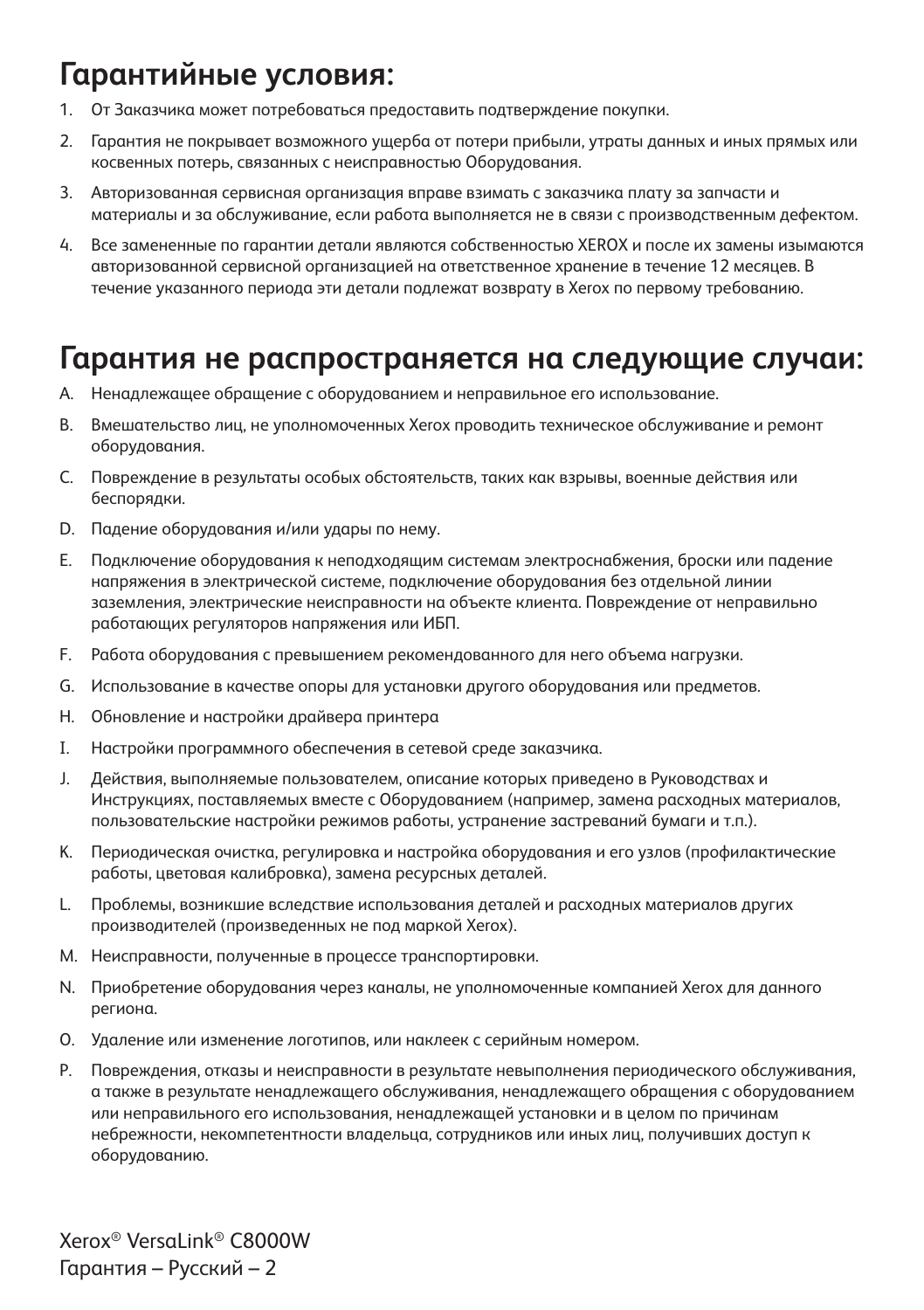- Q. Повреждения или неисправности в результате природных катаклизмов, таких как пожары, наводнения, гроза, колебание мощности и в целом из-за случайных событий, неконтролируемых производителем.
- R. Повреждения или неисправности в результате взаимодействия с продуктами других брендов, вследствие неисправностей электрической сети, проблем с сетью у клиента или из-за обслуживания, предоставляемого организациями и лицами, не уполномоченными компанией Xerox.
- S. Распаковка, запуск в эксплуатацию, эксплуатация оборудования или выполнение иных операций без учета рекомендаций компании Xerox, с нарушением инструкций, содержащихся в руководстве пользователя или другой документации, предоставленной вместе с оборудованием.
- T. Эксплуатация оборудования в среде или условиях, не соответствующих техническим требованиям и рекомендациям производителя.
- U. Подключение оборудования к сторонними устройствам или системам, не совместимым со стандартами портов или интерфейсами оборудования Xerox.
- V. Неисправности, вызванные насекомыми, грызунами и другими животными.
- W. Истечение гарантийного периода.

#### **Возможности продления гарантии**

Компания Xerox предоставляет заказчикам возможности для расширения периода гарантийной защиты своего оборудования:

- Продление стандартной гарантии за дополнительную плату. Для этого следует обратиться к Региональному представителю Xerox, причем сделать это необходимо на этапе продажи оборудования (или, во всяком случае, до истечения действия стандартной гарантии).
- Дополнительные два года бесплатного ремонта оборудования при условии использования в нём исключительно оригинальных расходных материалов Xerox. Данное предложение доступно для владельцев оборудования для малого и среднего офиса (за исключением сканеров и твердочернильных моделей) и не требует от заказчика дополнительных действий по его оформлению. Обязанность по контролю использования оригинальных расходных материалов возлагается на авторизованную сервисную организацию, которая вправе для этого производить экспертизу оборудования и/или истребовать у заказчика документы, подтверждающие приобретение адекватного количества оригинальных картриджей.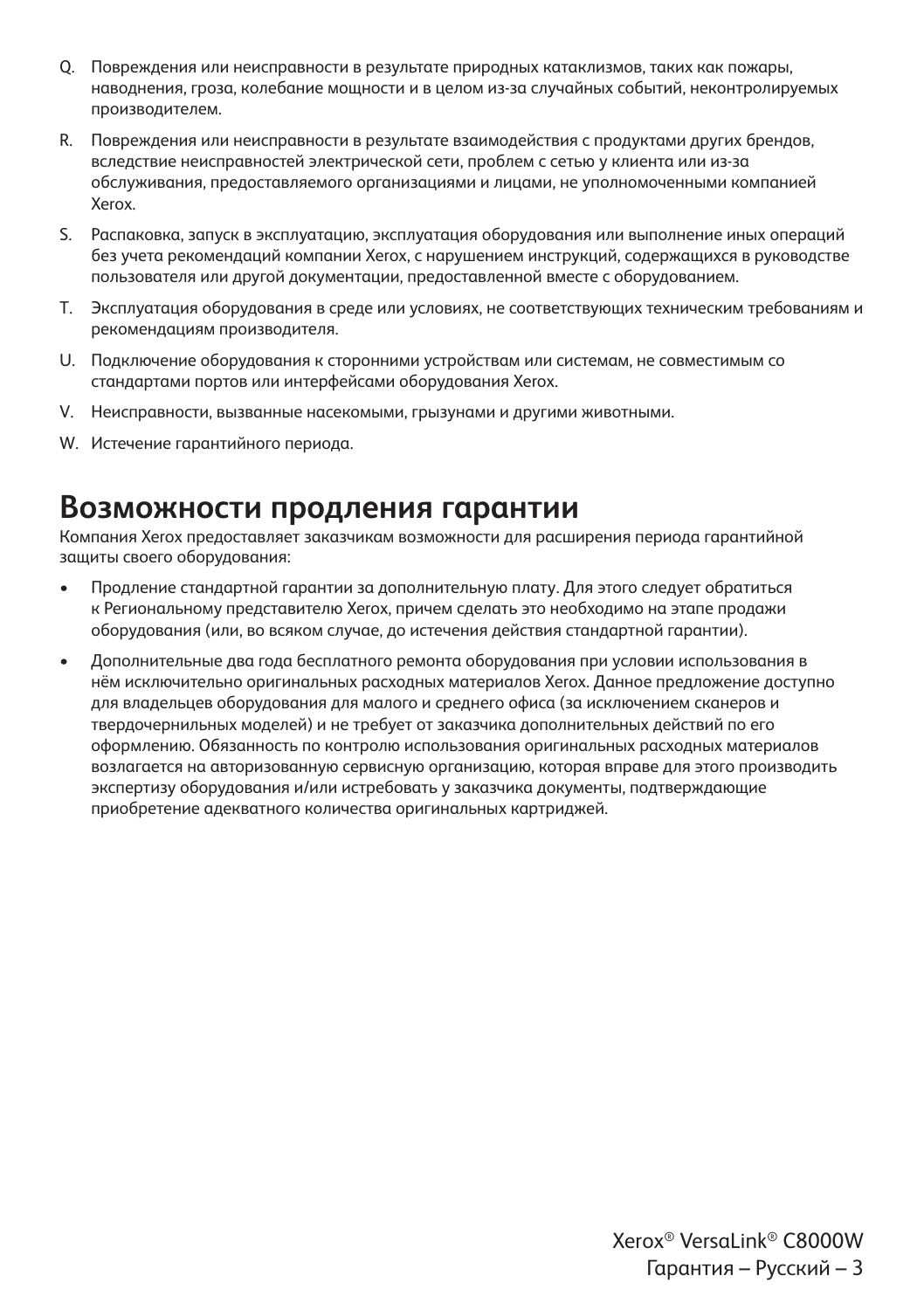## **Гарантийный талон / Warranty card / Гаранционна карта / Garantinē kortelē / Garantijas karte / Garantiieeskirjad / Гарантійний талон**

Customer (Name / Organization) / Покупатель (ФИО / Название организации) / Клиент (име, фирма) / Pirkējas (vardas, pavardē ir (arba) jmonē) / Pircēja Vārds, Uzvārds (uzņēmuma nosaukums) / Ostja nimi (organisatsioon, firma) / Покупець (ПІБ / Назва організації)

Model of the equipment / Модель оборудования / Модел на изделието / Įrangos modelis / Iekārtas modelis / Seade mudel / Модель обладнання



Serial Number / Серийный номер / Серией номер / Serijos numeris / Sērijas numurs / Seerianumber / Серійний номер

Date of purchase / Дата продажи / Дата на лродажба / Įsigijimo data / Pirkšanas datums / Ostu kuupäev / Дата продажу

Selling organization / Торговая организация – продавец / Фирма продавач / Parduodančioji jmonē / Uzņēmums – Pardevējs / Müüja / Торгова організація – продавець

Signature of Sales person / Подпись продавца / Подпис на продавача / Pardavējo parašas / Pārdevēja paraksts / Müüja allkiri / Підпис продавця

Stamp / МП / Пёчат на продавача / Spaudas / Zīmogs / Tempel / МП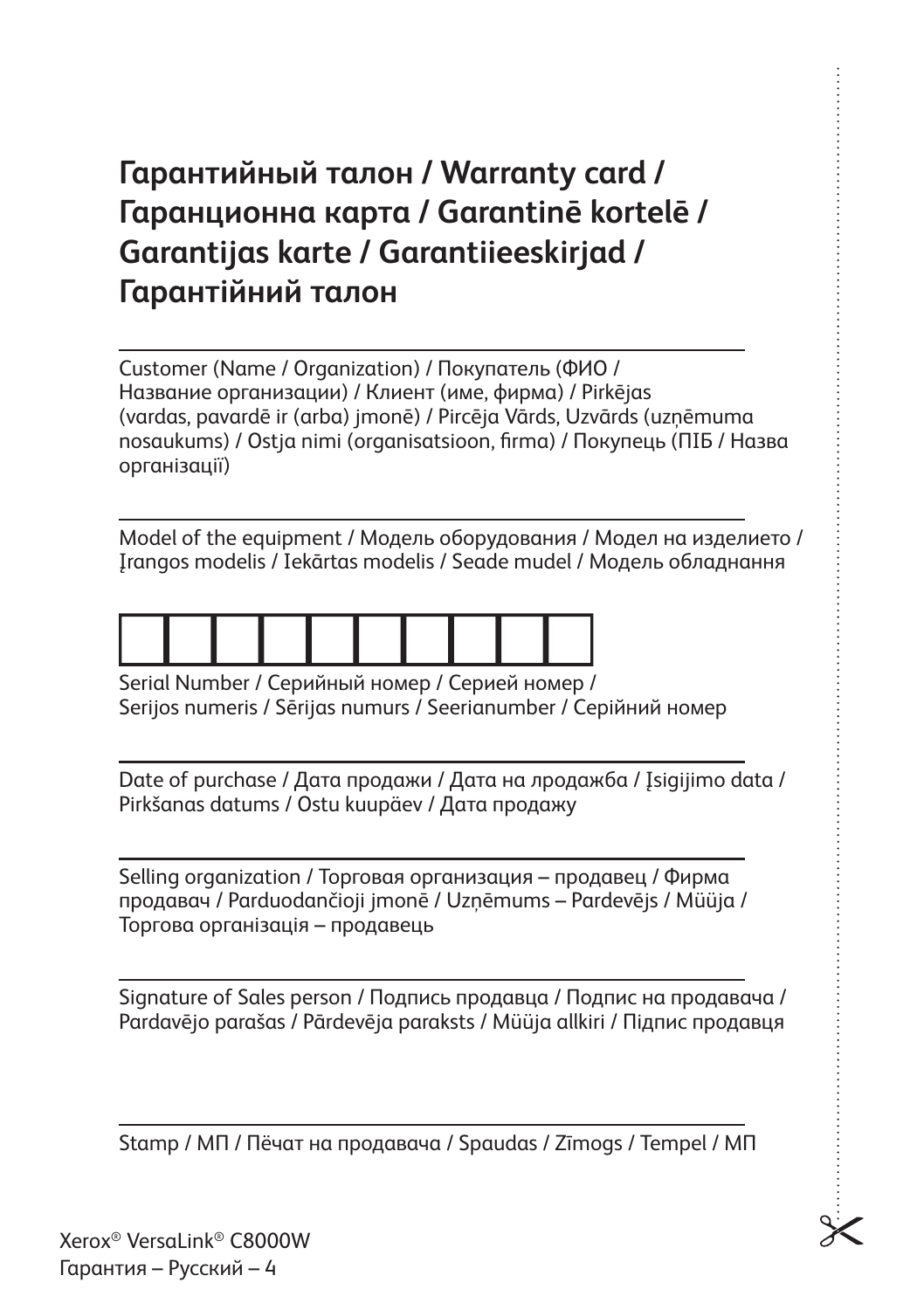The equipment has been received in working order, without damages, in the complete set. I am fully informed and agree with the text of the Warranty Card.

Оборудование получил в рабочем состоянии, без повреждений, в полном комплекте. С текстом гарантийного талона полностью ознакомлен и согласен.

Получих изделието в изправно състояние, без повреди и в пълен комплект. Напълно съм запознат и съгласен с текста на гаранционната карта.

Įranga gauta veikianti, nesugadinta ir visiškai sukomplektuota. Gerai supratau garantinēje kortelēje esančius teiginius ir su jais sutinku. Iekārtas saņemtas darba stāvoklī, bez bojājumiem, pilnā komplektā. Ar garantijas noteikumiem iepazinos un tiem piekrītu.

Kätte saadud toode on heas tookorras, ilma riketeta ning komplektne. Garantiitingimustega olen tutvunud ja nous.

Обладнання отримано в робочому стані, без пошкоджень, у повному комплекті. Із текстом гарантійного талону повністю ознайомлений і згоден.

Customer's Signature / Подпись покупателя / Подпис на клиента / Pirkējo parašas / Pircēja paraksts / Ostja allkiri / Підпис покупця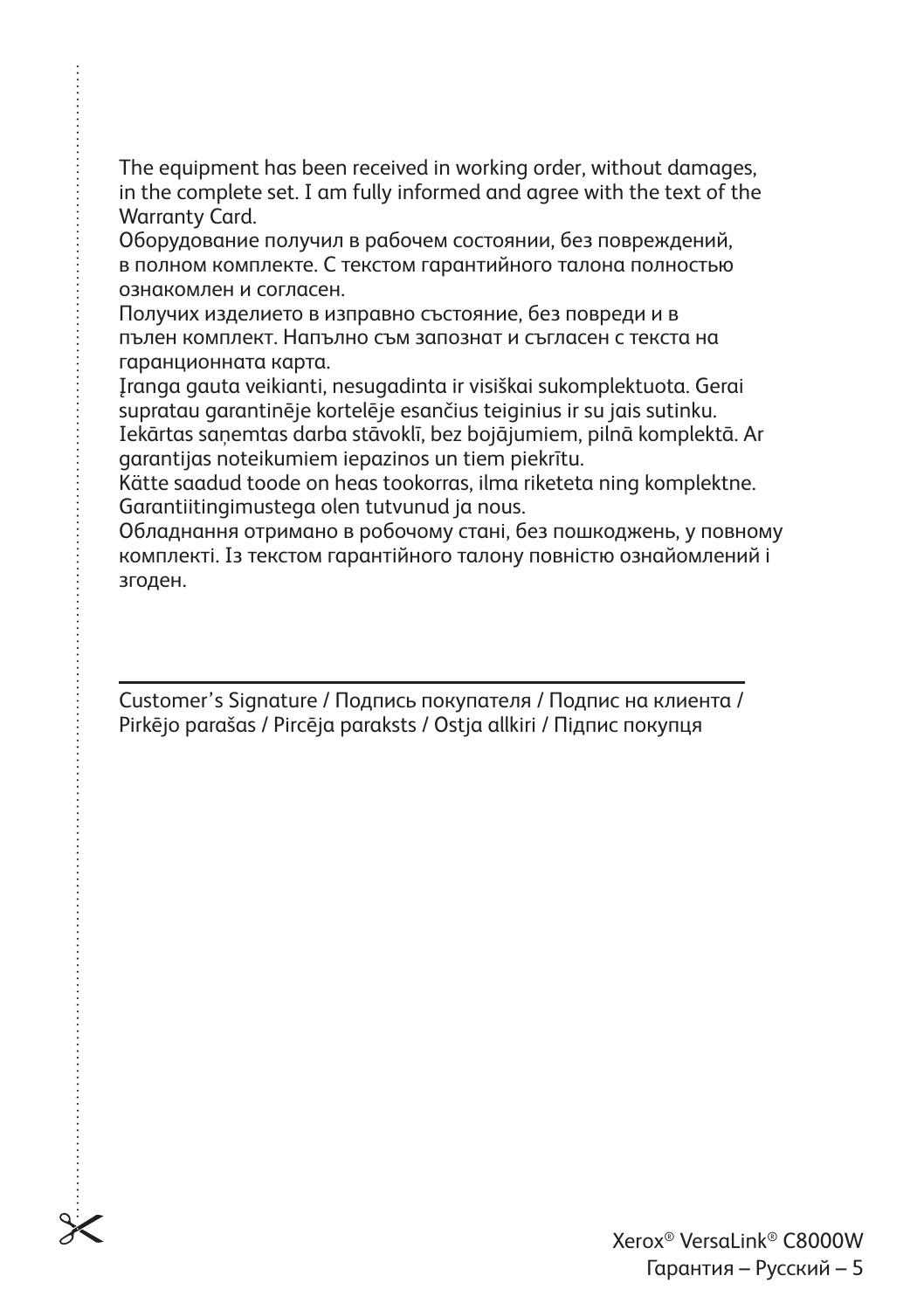## **Warranty and Its Extension**

Xerox offers the standard equipment warranty which covers manufacturing defects. Xerox warranty shall extend to the equipment imported to Russia by parties and organizations directly authorized by Xerox. Warranty obligations in relation to the equipment otherwise imported to Russia shall be borne by the equipment seller.

The equipment for small and medium offices and personal products, and the low-end models of mediumand high-performance equipment which are intended or permitted to be put into operation by the customers on their own are covered by the standard Xerox warranty for 12 months after the product is sold to the first end customer.

The medium- and high-performance equipment and wide format systems which are eligible for Xerox warranty provided that they were put into operation by the staff of a Xerox authorized service organization trained and certified by Xerox to maintain and repair the specific equipment model are covered by the Xerox warranty for 12 months after the product is initially put into operation. The service of an authorized service organization which puts this equipment into operation is free for the customer; however, if the equipment is installed at a remote location, far from the city where the authorized service organization operates, the latter shall have the right to claim from the customer the costs related to its staff travel to install the equipment.

The warranty shall be terminated before the above-specified time, if 18 months have expired upon the equipment delivery to the customer, or the produced number of prints exceeds the printing capacity covered by warranty (if any).

#### **Warranty coverage:**

The warranty shall cover equipment repair by an authorized service organization at the cost of Xerox in the case of defects originated through the manufacturer's fault (warranty repair).

The warranty shall extend to the parts and materials which are required to restore operability, and well as the labor costs for equipment repair, provided that the authorized service organization confirms the existence of a production defect, the correct equipment use according to Xerox guidelines, and the observance of other Xerox warranty provisions.

Xerox shall not offer any warranties related to the service life of consumables, resource-based parts and elements, because the decisive factors here are the conditions of equipment operation, the properties of paper which is used by the customer and the parameters of the produced prints. Consumables shall be understood as ink, ink cartridges, toner, toner cartridges, carrier, photoreceptors, copy- and print-cartridges, fuser oil, inkjet printer heads, waste toner collectors and other associated products marketed by Xerox for the Equipment. Resource-based parts and elements shall be understood as any parts and elements with the service life depending on the intensity of copying/printing, which are subject to mandatory replacement upon the production of a certain number of copies/prints according to the equipment manufacturer's engineering documentation (for instance, rubber items, heat and pressure rollers, cleaning blades, belts, filters, etc.).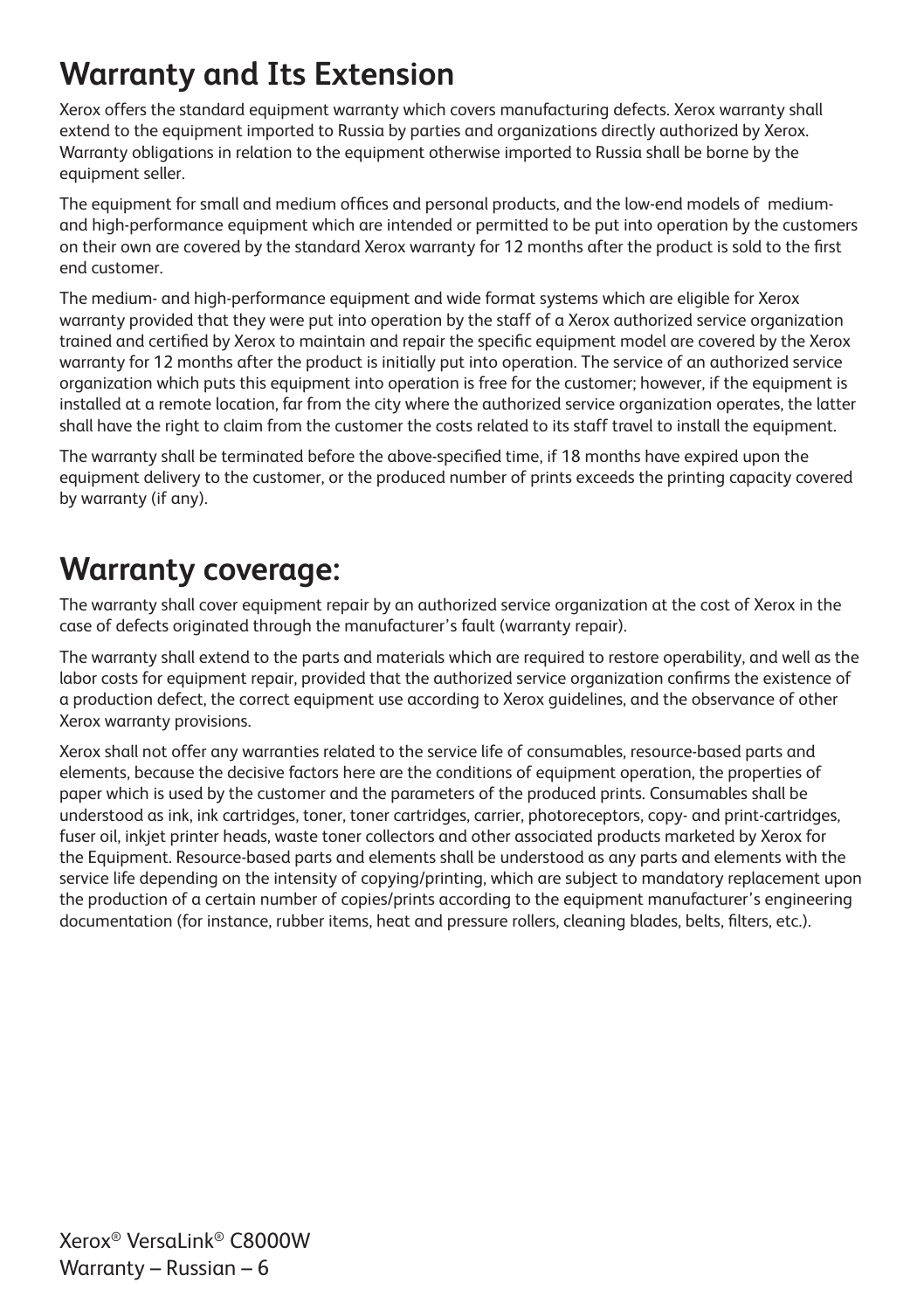## **Warranty terms:**

- 1. The Customer may be requested to produce a proof of purchase.
- 2. The warranty shall not extend to possible damage resulting from lost profit, lost data, other direct or indirect losses related to Equipment non-operability.
- 3. An authorized service organization can request from the customer the cost of spare parts and materials, as well as the cost of servicing, if the performed work is not related to a production defect.
- 4. All parts which are replaced under the warranty shall be the property of XEROX and, upon their replacement, shall be collected by an authorized service organization for custody during 12 months. During the above-specified period these parts shall be returned to Xerox upon first request.

## **The warranty shall not cover the following:**

- A. Abuse or incorrect operation of the equipment.
- B. Interference of persons not authorized by Xerox to carry out equipment maintenance and repair.
- C. Damage caused by special circumstances, such like explosions, military actions or civil unrests.
- D. Equipment exposure to drops and/or impacts.
- E. Equipment connection to unsuitable power supply systems, voltage surges or drops in the power grid, equipment connection without a separate ground line, electrical malfunctions at the customer's facility. Damage caused by malfunctioning voltage regulators or UPSs.
- F. Equipment operation beyond the recommended load.
- G. Other equipment or items utilized as the mounting support.
- H. Printer driver updates and settings.
- I. Software settings in the customer's network environment.
- J. Operations performed by the users according to the Guidelines and Manuals supplied with the Equipment (for instance, replacement of consumables, user settings of operation modes, removal of paper jams, etc.).
- K. Regular cleaning, adjustment and setup of the equipment and its assemblies (preventive maintenance, color calibration), replacement of resource-based parts.
- L. Problems originated from the use of other manufacturers' (not Xerox-branded) parts and consumables.
- M. Defects occurred during transportation.
- N. Equipment purchase through the channels not authorized by Xerox for the region in question.
- O. Removal or alteration of logos or stickers with serial numbers.
- P. Damage, failures and malfunctions resulting from the lack of regular maintenance, as well as abuse or incorrect use of the equipment, incorrect installation or general negligence, lack of competence of the owner, staff or other persons who accessed the equipment.
- Q. Defects or malfunctions resulted from natural calamities, such like fires, floods, storms, power fluctuations or, generally, accidents beyond the manufacturer's control.
- R. Defects or malfunctions resulting from the interaction with the products of other brands, power grid malfunctions, failures at the customer's network or maintenance by persons or organizations not authorized by Xerox.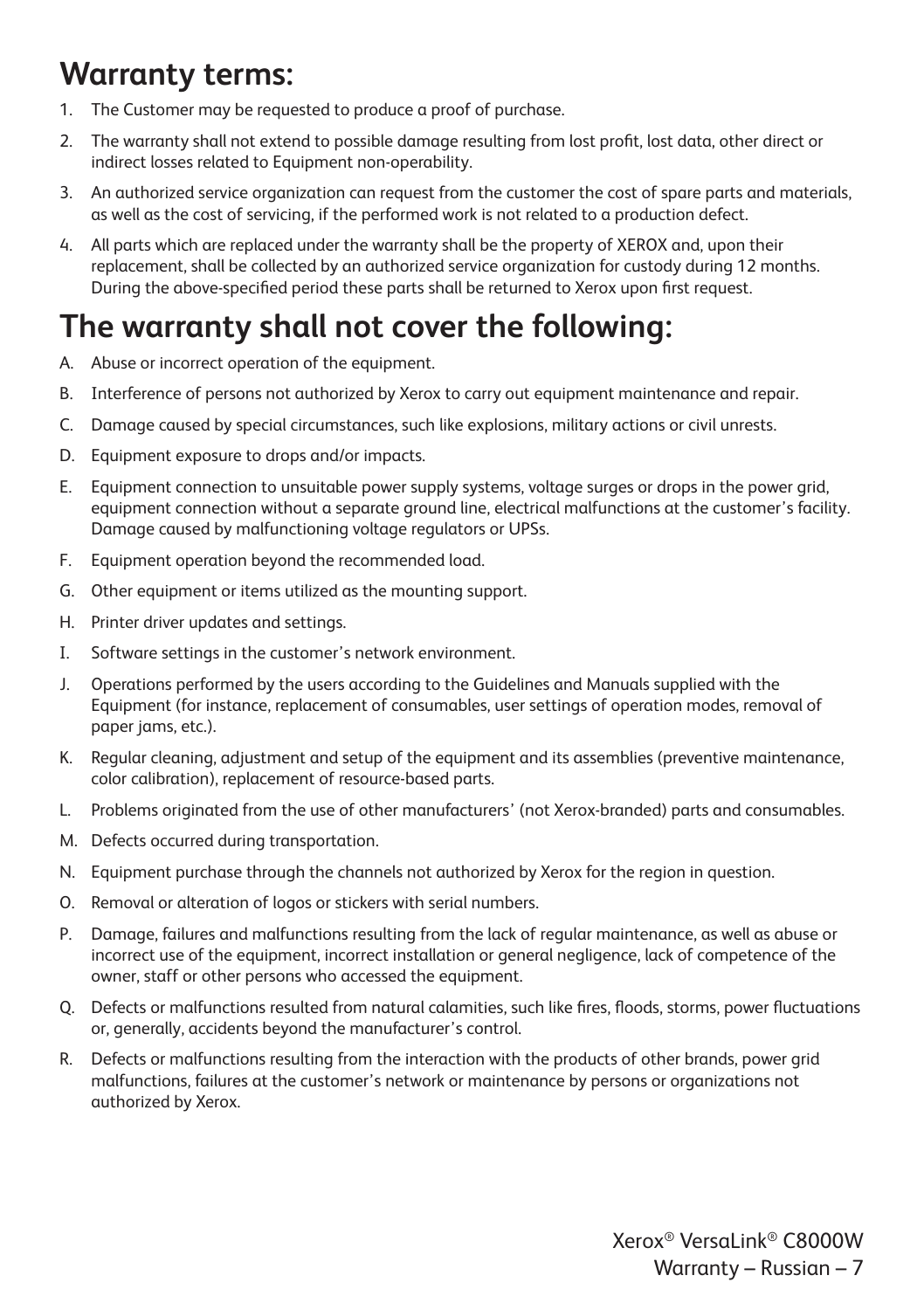- S. Equipment unpacking, putting into operation, use or other operations without observance of Xerox guidelines, with violation of instructions described in the user guide or other documents supplied with the equipment.
- T. Equipment operation in such environment or under such conditions which do not meet the manufacturer's technical requirements or recommendations.
- U. Equipment connection to third-party devices or systems not compatible with the Xerox equipment port or interface standards.
- V. Malfunctions caused by insects, rodents or other animals.
- W. Expired warranty period.

#### **Warranty extension options**

Xerox offers the following options to extend the equipment warranty coverage for the customers:

• Standard warranty extension for an extra fee. To proceed with this option, refer to the Regional Representative of Xerox at the stage of equipment sales (or, otherwise, before the expiry of the standard warranty).

• Two additional years of free equipment repair, provided that it is operated exclusively with the use of genuine Xerox consumables. This offer is available for the owners of equipment intended for small and medium offices (with the exception of scanners and solid-ink models) and can be documented without any additional efforts of the customer. The use of genuine consumables shall be verified by an authorized service organization; for this purpose the latter shall have the right to examine the equipment and/or request from the customer documents confirming that the adequate quantity of genuine cartridges was purchased.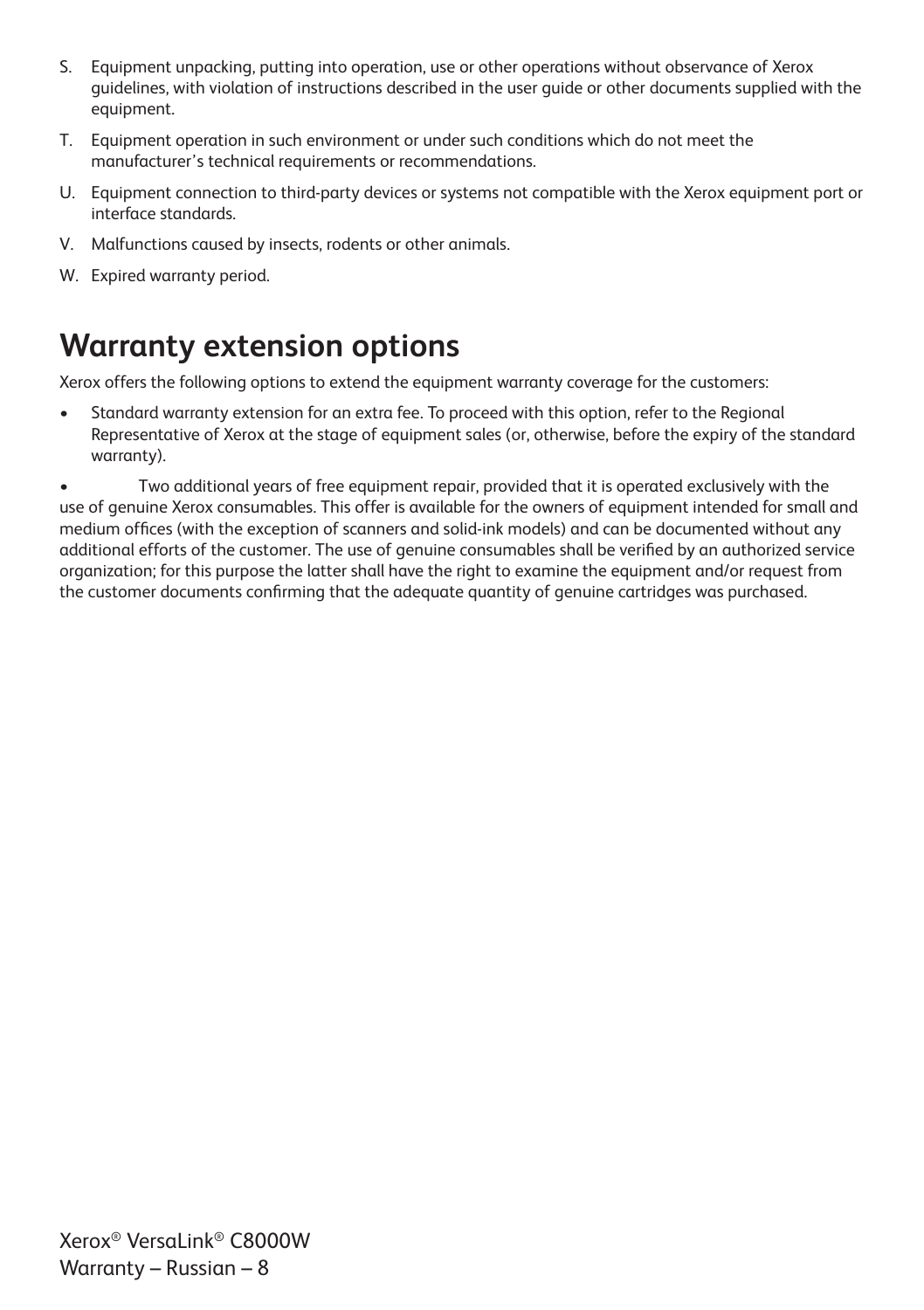### **Гарантійні зобов'язання Xerox**

Ця гарантія діє в Росії, Україні, Казахстані, Узбекистані, Киргизстані, Таджикистані, Туркменістані Азербайджані, Вірменії, Грузії, Монголії.

Xerox надає гарантію на цей апарат терміном на 12 місяців із дня продажу. Гарантія передбачає безкоштовний ремонт апарату Сервісною Організацією, уповноваженою компанією Xerox, за наявності дефектів, які виникли з вини виробника.

Гарантія Xerox надається за умови акуратного і чіткого заповнення всіх граф у талоні, відсутності в них виправлень, а також за наявності підписів Покупця і Продавця обладнання й печатки Торгової організації.

Витратні матеріали (тонер, тонер-картриджі, носії, фоторецептори, копі-/принт-картриджі, мастило, ємності для відпрацьованого тонера) і ресурсні деталі (вироби з гуми, нагрівальні й притискні вали, ножі очищення, ремені фільтри) мають природний обмежений термін служби і не підлягають безкоштовній заміні в рамках гарантійних зобов'язань Xerox.

У рамках гарантії не виконуються роботи з періодичного очищення, регулювання й налаштування апарата і його вузлів (профілактичні роботи, калібрування кольору), заміни ресурсних деталей, які виконує Користувач та опис яких наведено в Посібниках та Інструкціях, що постачаються разом з апаратом (наприклад, заміна витратних матеріалів, усунення застрягання паперу).

Діагностика апарата у випадку непідтвердження претензій щодо його справності й відсутності дефектів, що виникли з вини виробника, є платною послугою та оплачується власником апарата.

Безкоштовному гарантійному ремонту не підлягає обладнання, яке вийшло з ладу внаслідок порушення правил експлуатації, наведених у Посібниках та Інструкціях, що додаються до апарата, використання неоригінальних (що випускаються не під торговою маркою Xerox чи Tektronix by Xerox) витратних матеріалів і запасних частин, механічного пошкодження, потрапляння всередину апарата сторонніх предметів, вологи, комах тощо, а також унаслідок виникнення форс-мажорних обставин (пожежі, стихійного лиха і т.п.).

Гарантія не поширюється на всі види програмного забезпечення, як того, що постачається з обладнанням, так і додатково встановленого. Дія гарантії припиняється в разі ремонту чи спроб ремонту апарата особами / організаціями, які не уповноважені компанією Xerox. Ця гарантія не покриває можливих збитків від втрати прибутку, даних та інших прямих чи непрямих втрат, пов'язаних із несправністю апарата. Усі деталі, які було замінено за гарантією, є власністю Xerox і не підлягають поверненню власнику апарата після їх заміни.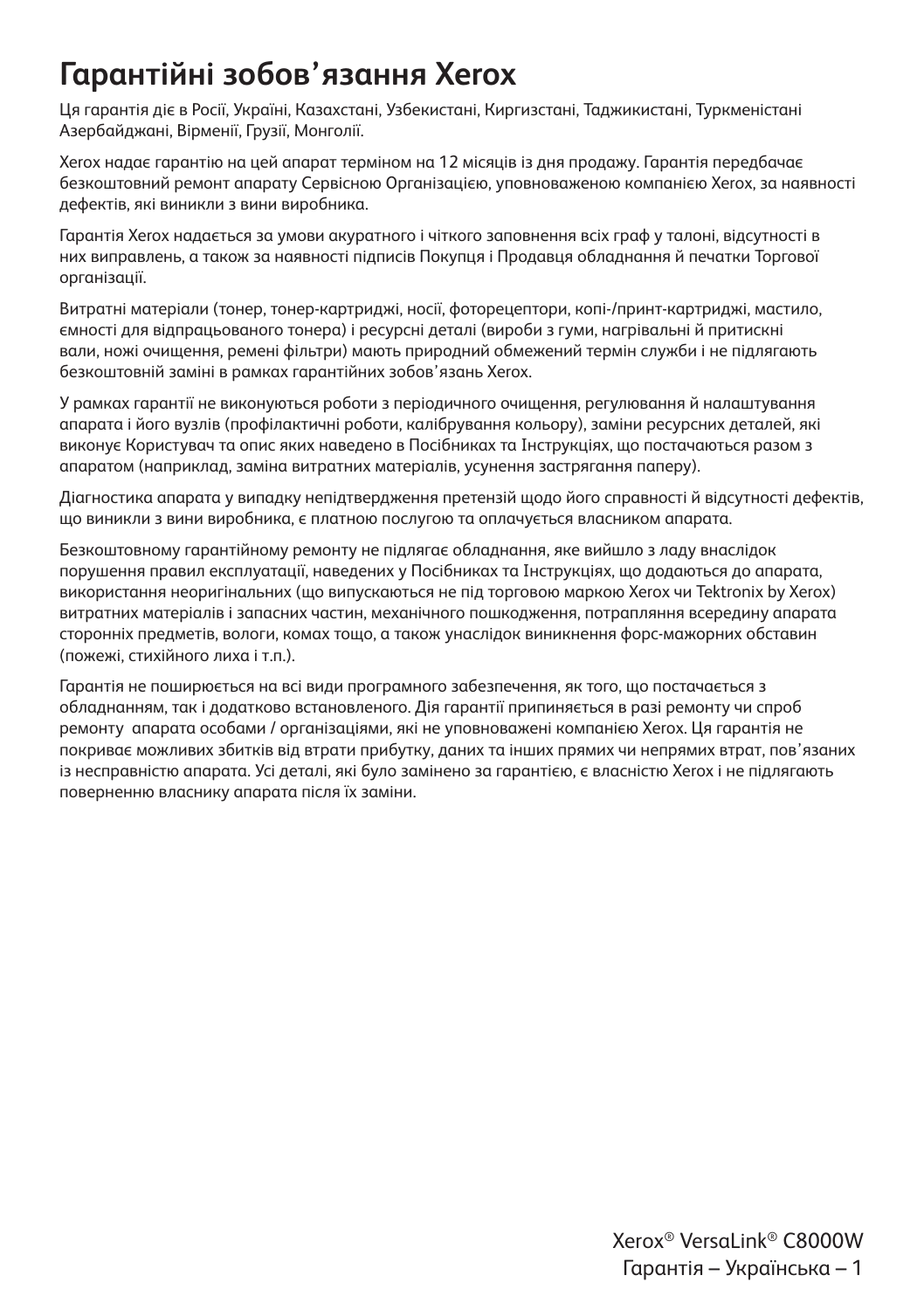## **Дякуємо за придбання обладнання компанії Xerox**

Прохання перевірити правильність заповнення цього талону.

Гарантія надається за умови акуратного і чіткого заповнення всіх граф у талоні, відсутності в них виправлень, а також за наявності підписів Покупця і Продавця обладнання й печатки Торгової організації.

Під час купівлі обладнання вимагайте його перевірки у Вашій присутності.

Список Уповноважених Сервісних Центрів Xerox надає Покупцю Продавець обладнання. Координати найближчого до Вас Уповноваженого Сервісного Центру, а також докладніші відомості Ви зможете отримати на корпоративному сайті Xerox www.xerox.ua.

Встановлення обладнання та програмного забезпечення, підключення обладнання до комп'ютерних мереж / локальних телефонних мереж, а також налаштування програмного забезпечення у локальному мережевому середовищі здійснює Користувач.

Перед початком роботи уважно ознайомтеся з Інструкціями та Посібниками, які додаються до обладнання.

З технічних питань, які виникають у Вас під час роботи з обладнанням, звертайтеся на корпоративний сайт Xerox www.xerox.ua або на «Гарячу лінію» Xerox: тел./факс +38 (044) 201 20 37, ел. пошта: Hotline. eurasia@xerox.com; www.hotline.xeroxeurasia.com. Режим роботи «Гарячої Лінії» Xerox: з 8:00 до 19:00 (за московським часом), окрім суботи, неділі й святкових днів.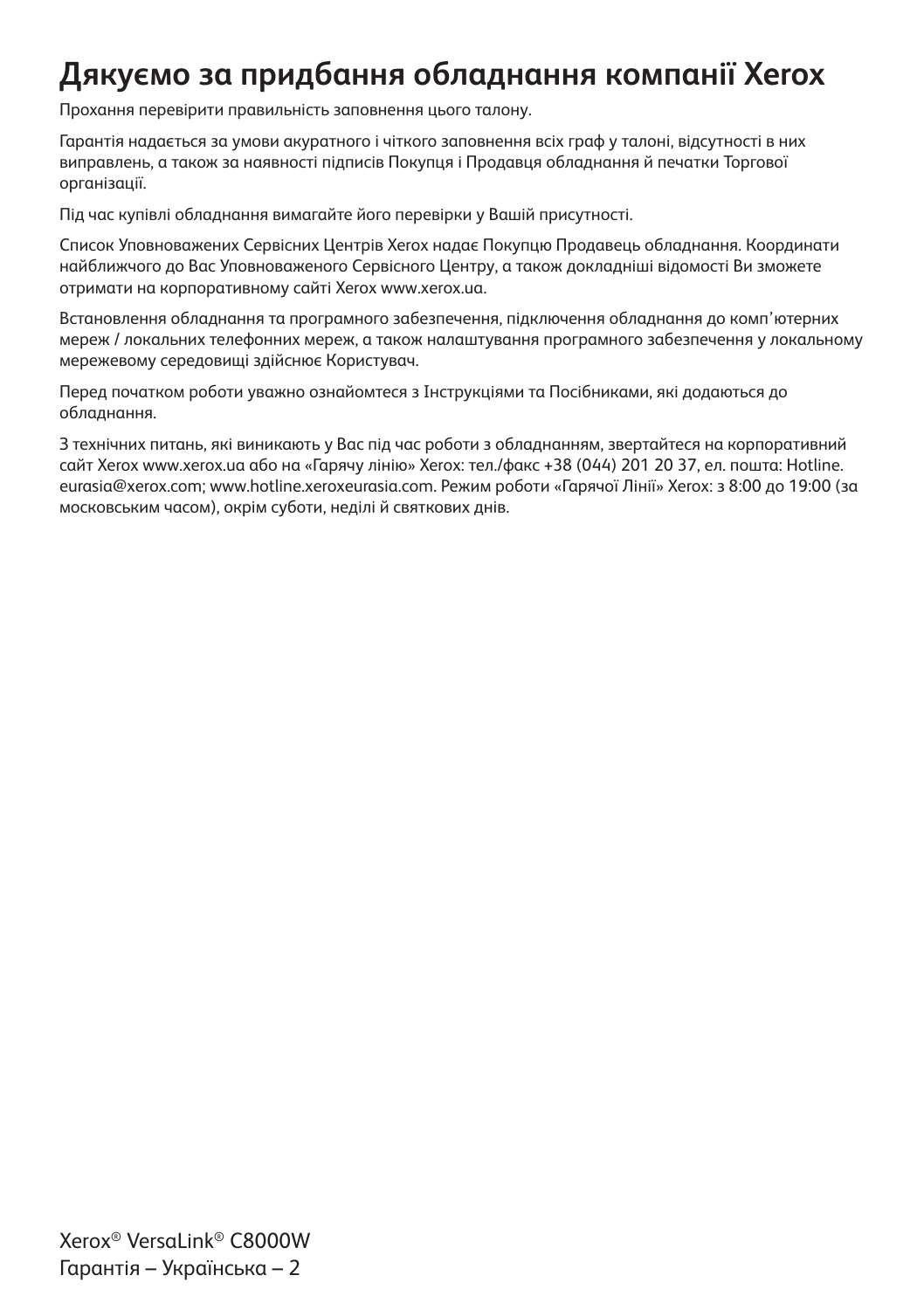#### **Гаранционни задължения на Xerox**

Тази гаранция е в сила за територията на Република България.

За това изделие Xerox предоставя гаранция от 12 месеца, считани от датата на продажбата. Гаранцията предвижда безплатен ремонт от оторизиран сервиз при наличие на дефекти, възникнали по вина на производителя.

Гаранцията на Xerox се предоставя при условие, че всички графи в гаранционната карта са попълнени точно, без грешки и при наличието на подпис на клиента, подпис и печат на продавача и фактура.

Консумативите (тонер, тонер-кертридж, девелопер, фоторецепторни барабани, касети, масло, контейнер за остатъчен тонер) и консумативните части (изделия от гума, нагревателни и притискащи ролки, ножове за почистване, ремъци и филтри), имат естествено ограничен срок на действие и не подлежат на замяна в рамките на гаранционните задължения на Xerox.

В рамките на гаранцията не се извършват:

- периодично почистване, регулировка и настройка на оборудването и неговите възли (профилактични дейности, Цветова калибрация) замяна на консумативните части.
- описаните в Ръководството по експлотация дейности, конто се извършват от потребителя (замяна на консумативи, замяна на консумативни части, почистване на заседнала хартия).

В случай на непотвърдени заявени претенции за работоспособност и при отсъствие на дефекти, възникнали по вина на производителя, диагностиката се заплаща от потребителя.

**На безплатен гаранционен ремонт не подлежат изделия, излезли от строя в резултат на нарушаване на правилата на експлотация, описани в ръководството и инструкцията, приложени в изделието, използването на неоригинални консумативи и резервни части (произведени не под търговската марка Xerox или Tektronix by Xerox), механично увредени консумативни материали и резервни части, попадане в изделието на външни предмети, влага, насекоми, гризачи и др. подобни, а така също и в следствие на форс-мажорни обстоятелства (пожари, стихийни бедствия).**

Гаранцията не покрива всички видове софтуер, доставен с изделието, както и допълнително инсталираният такъв.

Действието на гаранцията се прекратява в случай на ремонт или опит за ремонт на лица и организации, неоторизирани от Xerox.

Дадената гаранция не покрива възможни щети, загуби на данни и други преки и косвени загуби, свързани с неизправно оборудване.

Всички заменени по гаранцията части стават собственост на Хегох и не подлежат на връщане на собственика.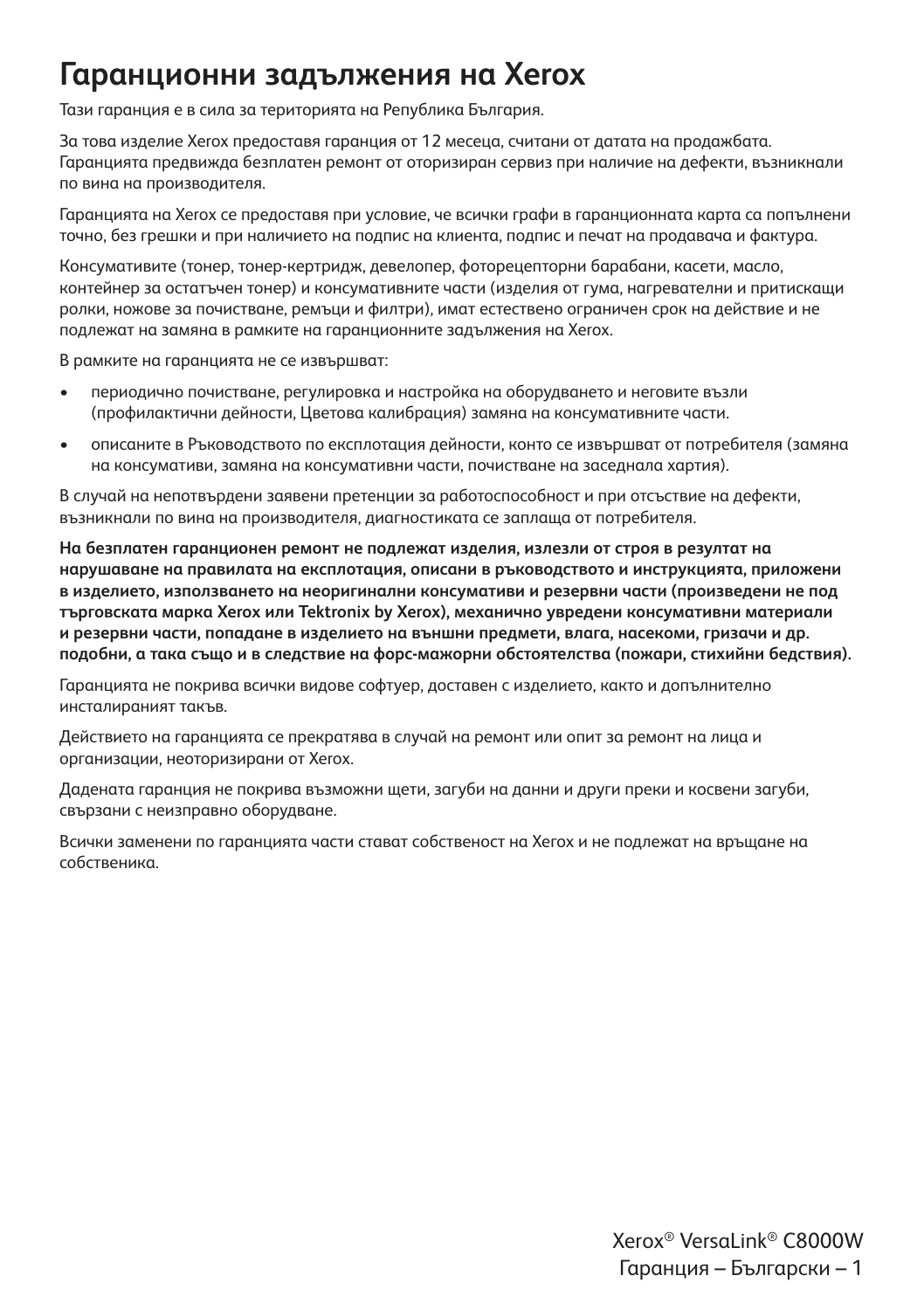#### **Благодарим Ви за покупката на оборудване от Xerox**

Моля, проверете правилността на попълване на настоящата карта.

Гаранцията се предоставя при условие, че картата е е попълнена точно, отсъстват недостатъци, има подпис на купувача и подпис и печат на продавача.

При покупка на изделието изисквайте проверка на работоспособността във Ваше присъствие.

Продавачът предоставя на купувача списък на оторизираните сервизни центрове на Xerox. От корпоративния сайт на Xerox www.xerox.bg или по телефона (виж "Допълнителна информация") също можете да получите информация за координатите на най-близкия сервизен център.

Инсталирането на потребителския софтуер, свързването на изделието в локалната компютърна и телефонна мрежа, както и настройката на софтуера в локалната мрежа се извършва от клиента.

Преди започване на работа внимателно се запознайте с Ръководството и Инструкциите, приложени в изделието.

По технически въпроси, възникнали при работа с изделието на Xerox, се обръщайте към корпоративния сайт www.xerox.bg или www.hotline.xeroxeurasia.com или се обаждайте на:

Тел. 0800 15 515 (02)9766919

Факс (02) 9766943 всеки официален работен ден от 09 до 17:30 часа.

Координатите на най-близкия оторизиран сервиз може да получите от корпоративния сайт www.xerox. bg или на посочените по-горе телефони.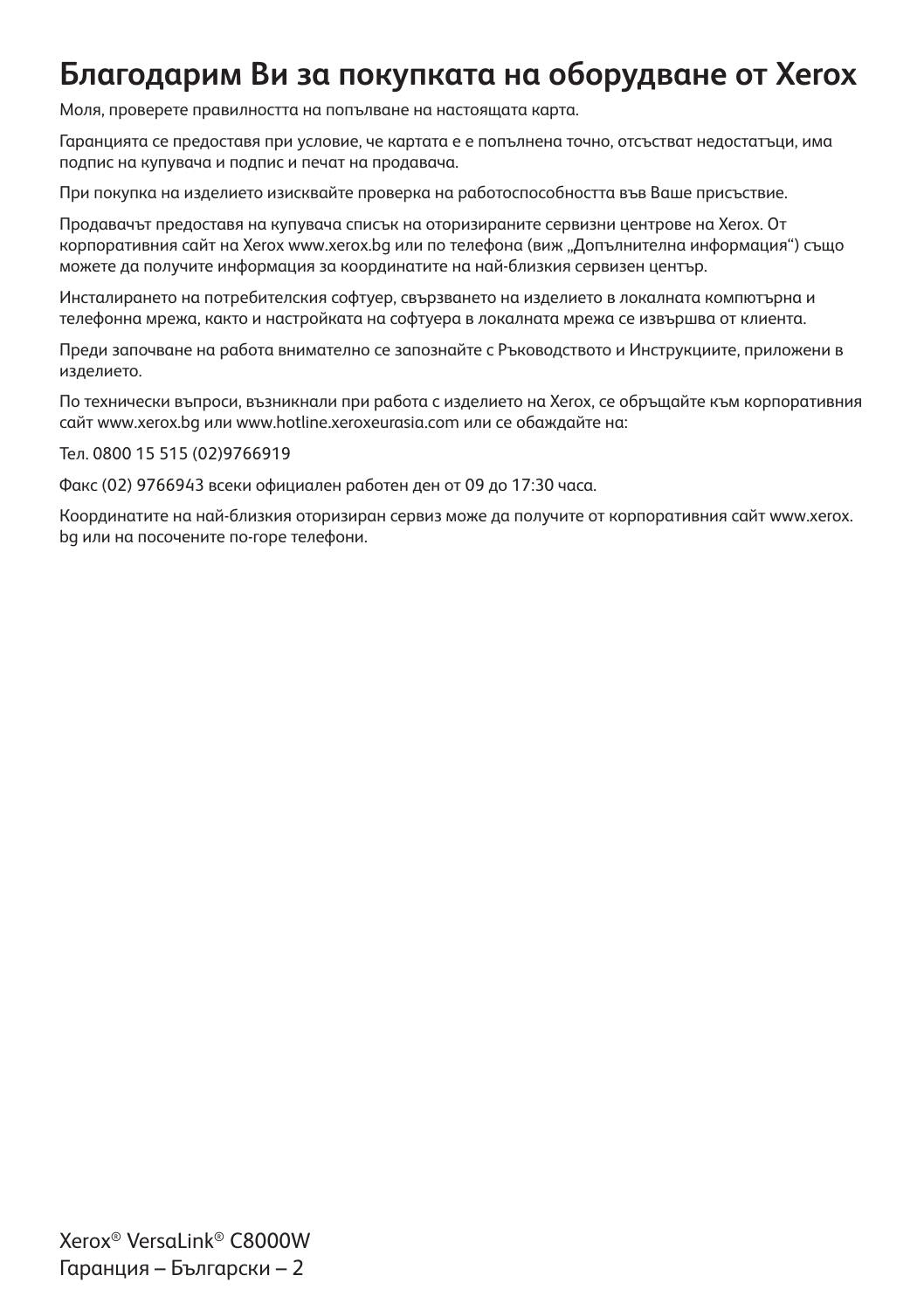# **"Xerox" garantiniai įsipareigojimai**

#### **Garantija galioje Estijoje, Latvijoje ir Lietuvoje**

"Xerox" suteikia įrangai 36 mėnesių garantiją, skaičiuojant nuo įsigijimo datos. Garantija užtikrina nemokamą irangos remontą, atliekamą ją aliotajame "Xerox" priežiūros centre, jei yra defektų dėl gamintojo kaltės.

"Xerox" garantija galioja tik su sąlyga, kad visi garantinės kortelės laukeliai užpildyti tiksliai, įskaitomai ir be taisymų, yra pirkėjo ir pardavėjo parašai bei pardavusios įmonės spaudas.

Vartojamų reikmenų (elektrostatinių miltelių ir jų kasečių, ryškalų, fotoreceptorių, kopijavimo ir (arba) spausdinimo kasečių, alyvos, panaudotų miltelių kasečių) ir susidėvinčių dalių (guminių detalių, terminių ir prispaudimo velenėlių, valymo plokštelių, diržų ir filtrų) naudojimo trukmė yra suprantamai ribota, todėl jų nemokamas pakeitimas į "Xerox" garantinius įsipareigojimus neitrauktas.

Į garantinį remontą neįtrauktos įprastos valymo procedūros, įrangos ir jos mazgų sureguliavimas bei paruošimas darbui (reguliari priežiūra, spalvų kalibravimas), susidėvinčių dalių keitimas, procedūros, kurias turi atlikti naudotojas ir kurios aprašytos su įranga pateikiamuose vadovuose bei instrukcijose (pvz., vartojamųjų reikmenų papildymas, popieriaus strigčių pašalinimas ir pan.).

Jeigu paaiškėtų, kad pretenzijos dėl įrangos veikimo yra neteisingos ir defektų dėl gamintojo kaltės nėra, įrangos diagnostikos paslaugos yra mokamos ir už jas turi sumokėti įrangos savininkas.

Nemokamas garantinis remontas neteikiamas, jeigu įrangos sutrikimas kyla dėl su įranga pateikiamuose vadovuose ir instrukcijose nustatytųįrangos eksploatacijos taisyklių pažeidimo; taip pat, jei naudojamos neoriginalios atsarginės dalys ar vartojamieji reikmenys (ne "Xerox" ir "Xerox Tektronix"), jeigu įranga pažeista mechaniškai, jeigu įįrangą patenka pašaliniai daiktai (drėgmė, vabzdžiai ir pan.) ar dėl nepavaldžiųjų aplinkybių (gaisro, nelaimės ir pan.).

Garantija neaprėpia jokios su įranga pateikiamos ar papildomai įdiegtos programinės įrangos.

Garantija nutrunka, jeigu įrangą taiso ar bando taisyti "Xerox" neįgalioti asmenys ir (arba) įmonės.

Garantija neaprėpia jokios žalos dėl prarasto pelno, prarastų duomenų ar kitų tiesiogiai ar netiesiogiai su įrangos sutrikimu susijusių patirtų nuostolių.

Visos pagal garantiją pakeičiamos dalys yra "Xerox" nuosavybė ir po pakeitimo įrangos savininkui negražinamos.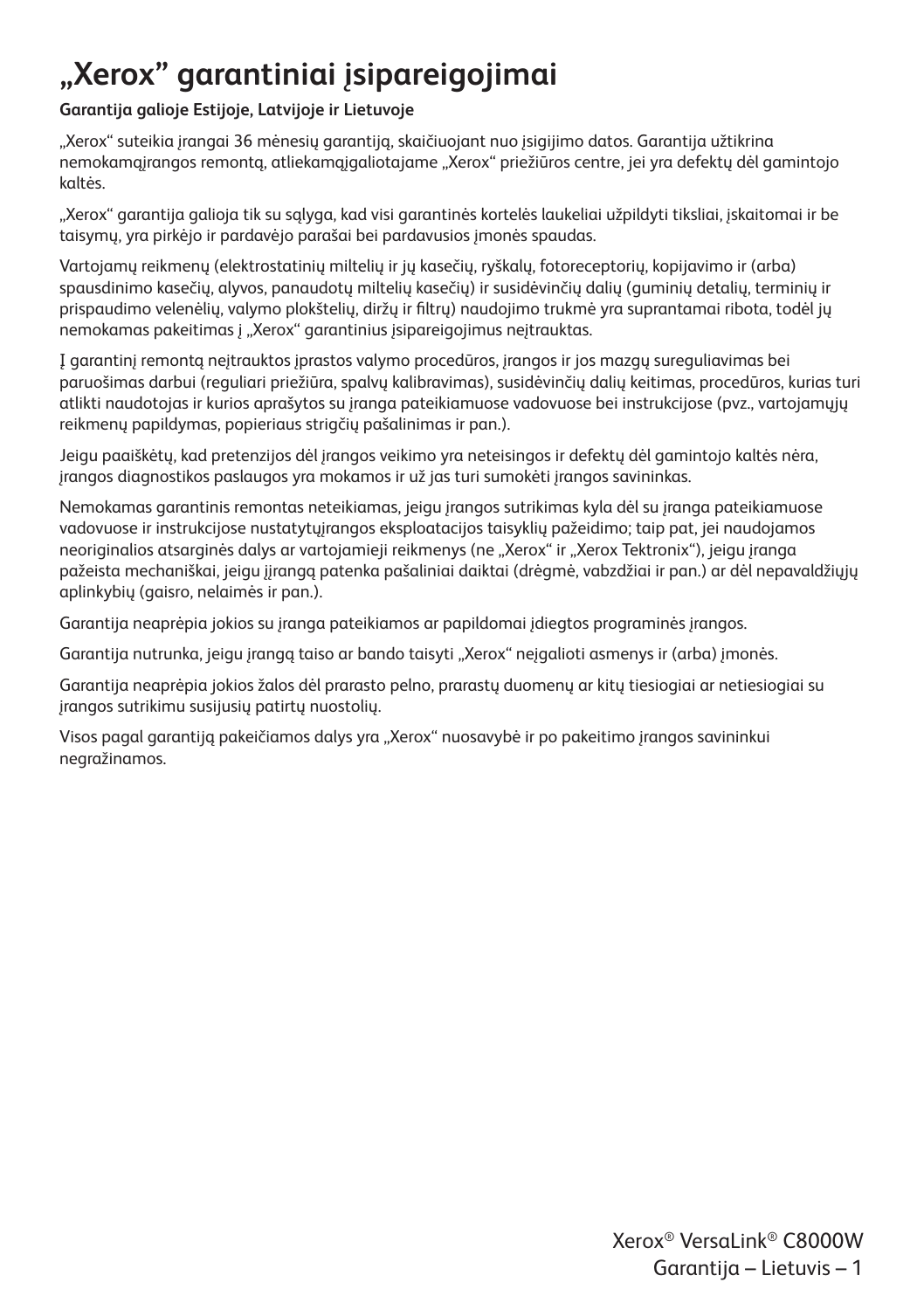## Sveikiname įsigijus "Xerox" įrangą

Įsitikinkite, kad garantinė kortelė užpildyta teisingai.

Garantija galioja tik su sąlyga, kad visi laukeliai užpildyti tiksliai, įskaitomai ir be taisymų, yra pirkėjo ir pardavėjo parašai bei pardavusios įmonės spaudas.

Įsigydami įrangą reikalaukite ją patikrinti jūsų akivaizdoje. Pardavėjas turi pateikti pirkėjui įgaliotųjų "Xerox" priežiūros centrų sąrašą. Išsamios žinios apie vietinįįgaliotąjį aptarnavimo centrą ir kita informacija pateikiama mūsų tinklavietėje adresu www.lithuania.xerox.eu.

Įrangą paruošia darbui ir jos programas įdiegia pats vartotojas. Vartotojas įrengia įrangą vietiniame tinkle, sujungia ją su telefono linija ir nustato programinės įrangos parametrus vietinio kompiuterių tinklo terpei. Prieš pradedant darbą, prašome atidžiai perskaityti visus su įranga pateikiamus vadovus ir instrukcijas.

Techninės pagalbos klausimais naudojant "Xerox" įrangą prašome kreiptis į "Xerox" tinklavietę www.lithuania. xerox.eu arba į "Xerox" Pagalbos liniją telefonu/ faksu +7495-956-37-12, ar el. paštu Hotline.eurasia@xerox. com www.hotline.xeroxeurasia.com "Xerox" Pagalbos linija veikia nuo 6:00 val. iki 18:00 val. CET laiku (išskyrus šeštadienius, sekmadienius ir švenčių dienas).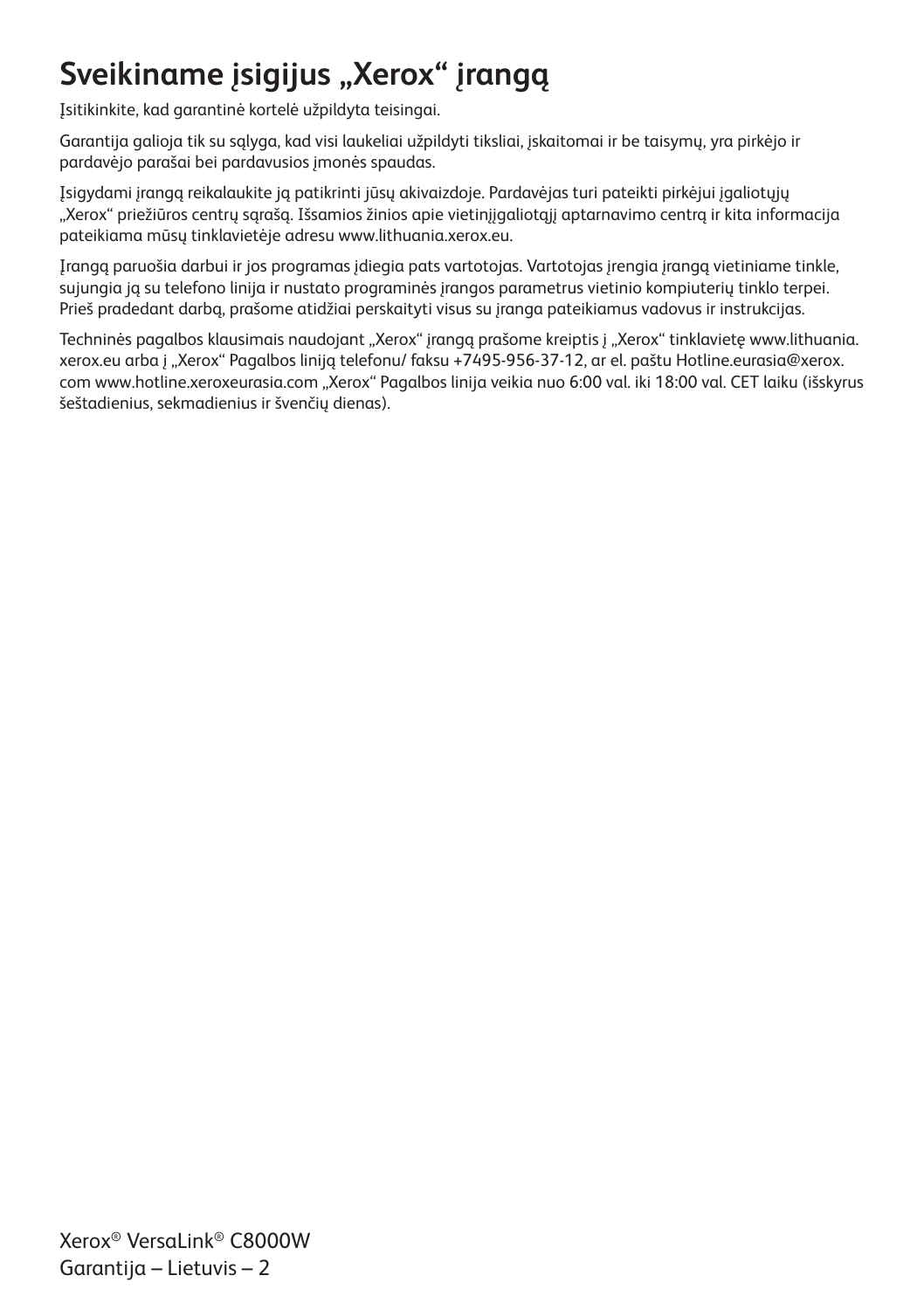## **Xerox garantijas saistības**

Garantija ir derīga Igaunijas, Latvijas un Lietuvas teritorijā.

Xerox iekārtām dod 36 mēnešu garantiju, sākot no pirkšanas datuma.Garantija paredz iekārtas bezmaksas remonta veikšanu Xerox pilnvarotos apkalpošanas centros gadījumos, ja konstatēts defekts izgatavotāja vainas dēļ.

Nolietojamiem materiāliem (toneri, tonera kasetnes, attīstītāji, fotoreceptori, kopēšanas un drukāšanas kasetnes, eļļa, rezervuāri izlietotiem toneriem) un nodiluma daļām (gumijas izstrādājumi, sildīšanas un spiešanas veltnīši, tīrīšanas asmeņi, siksnas, filtri) ir dabiski ierobežots derīguma laiks, tādēļ uz tiem neattiecas Xerox garantijas saistības attiecībā uz bezmaksas apmaiņu.

Garantijas remontā nav iekļauts:

- iekārtas un tās daļu regulāra tīrīšana, regulēšana un uzstādīšana (profilaktiskā apkalpošana, krāsas kalibrēšana), nodiluma daļu apmaiņa;
- darbi, kas jāveic Pircējam un kuri tiek aprakstīti iekārtai klāt pievienotā rokasgrāmatā un instrukcijās (piemēram, nolietojamo materiālu apmaiņa, papīra iesprūšanas likvidācija).

Gadījumā, ja sūdzības par iekārtas darbu netiek apstiprinātas un nav konstatēti defekti izgatavotāja vainas dēļ, iekārtas diagnostika ir maksas pakalpojums un par to maksā iekārtas īpašnieks.

Bezmaksas garantijas remonts netiks veikts, ja iekārtas bojājums noticis pārkāpjot iekārtai pievienotajā rokasgrāmatā un instrukcijās paredzētos ekspluatācijas noteikumus; izmantojot nolietojama un rezerves daļas, kas nav izgatavotas ne Xerox, ne Xerox Tektronix; mehāniska bojājuma dēļ; iekārtā iekļūstot svešiem priekšmetiem, mitrumam, kukaiņiem u.tml. vai nepārvaramas varas apstākļu dēļ (ugunsgrēks, katastrofa u.tml.).

Garantija neaptver nekāda veida programmatūru, kas piegādāta kopā ar iekārtu vai instalēta papildus.

Garantija izbeidzas, ja iekārtu remontējušas vai mēģinājušas remontēt personas/uzņēmumi, ko Xerox nav pilnvarojis.

Garantija neaptver zaudējumus peļņas nesaņemšanas, datu zaudēšanas dēļ vai citus tiešus un netiešus zaudējumus saistībā ar iekārtas bojājumu. Visas detaļas, kuras tiek mainītas garantijas ietvaros, paliek Xerox īpašumā un pēc apmaiņas netiek atstātas iekārtas īpašnieka rīcībā.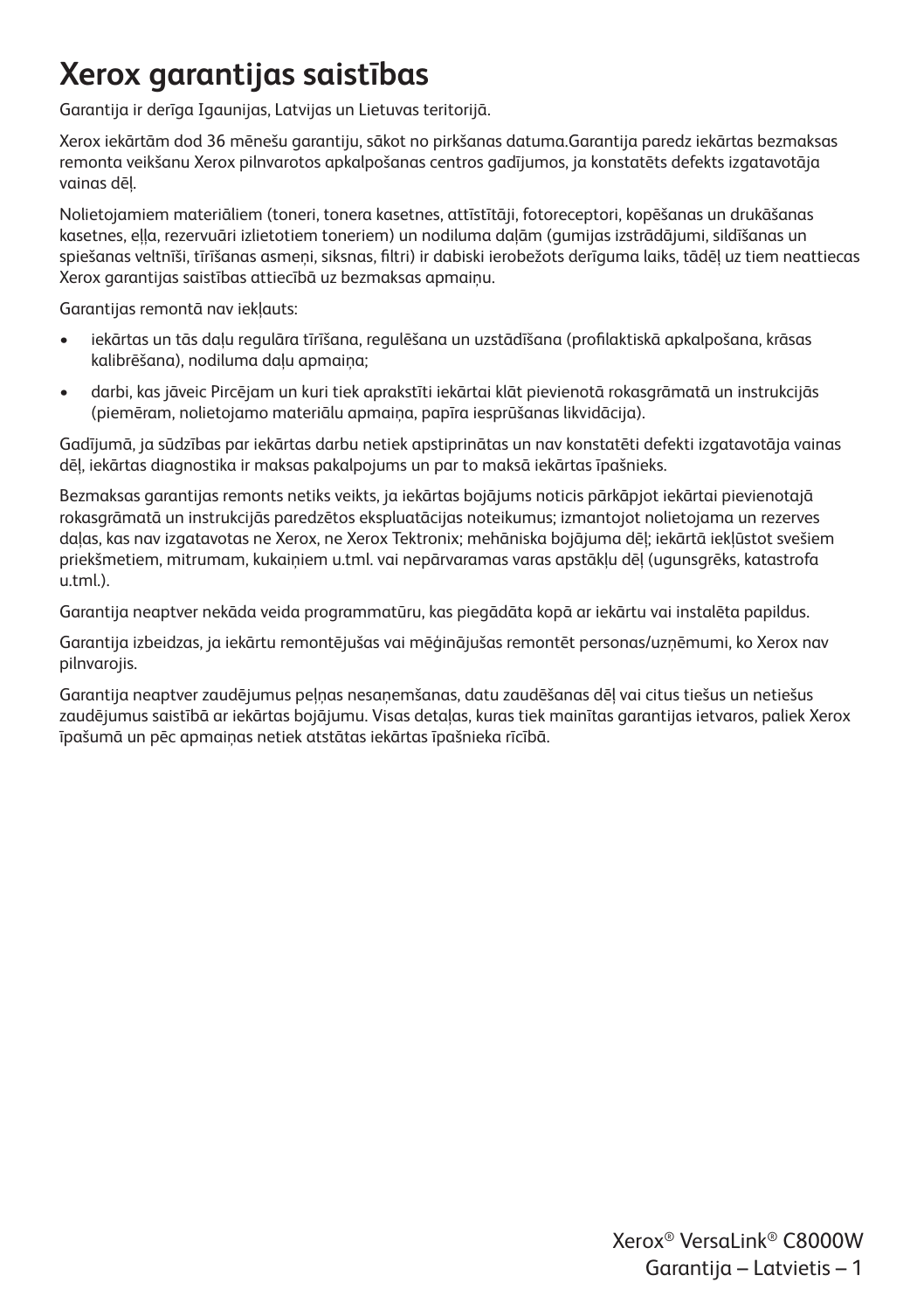## **Apsveicam ar Xerox iekārtas iegādāšanos**

Lūdzam pārliecināties, ka Garantijas karte ir pareizi aizpildīta.

Garantija ir derīga ar nosacījumu, ka visas ailītes ir aizpildītas precīzi, skaidri, bez jebkādiem labojumiem un ka iekārtas Pircēja un Pārdevēja paraksti, kā arī Uzņēmuma - Pārdevēja zīmogs, ir uzlikti.

Pērkot iekārtu, pieprasiet to pārbaudīt Jūsu klātbūtnē.

Pārdevējam jāiesniedz Pircējam Xerox pilnvaroto apkalpošanas centru saraksts. Sīkākai informācijai par Xerox vietējo pilnvaroto apkalpošanas centru skat. mājas lapā: www.latvia.xerox.eu

Nopirkto iekārtu un tās programmatūru instalē Pircējs. Pircējs instalē iekārtu lokālā tīklā un pievieno pie telefona līnijas, kā arī konfigurē programmas nodrošinājumu lokālā tīkla vidē. Lūdzam uzmanīgi izlasīt visas iekārtai klāt pievienotās rokasgrāmatas un instrukcijas pirms ekspluatācijas uzsākšanas.

Tehnisku jautājumu risināšanai darbā ar Xerox iekārtām lūdzam meklēt informāciju Xerox korporatīvajā mājas lapā www.latvia.xerox.eu vai arī sazināties ar Xerox Hotline. Tālr./ Fakss: +7 495-956-3712: E-pasts: hotline. eurasia@xerox.com; www.hotline.xeroxeurasia.com

Xerox Hotline darba laiks: no 6:00 līdz 18:00 pēc CET laika (izņemot sestdienas, svētdienas un svētku dienas).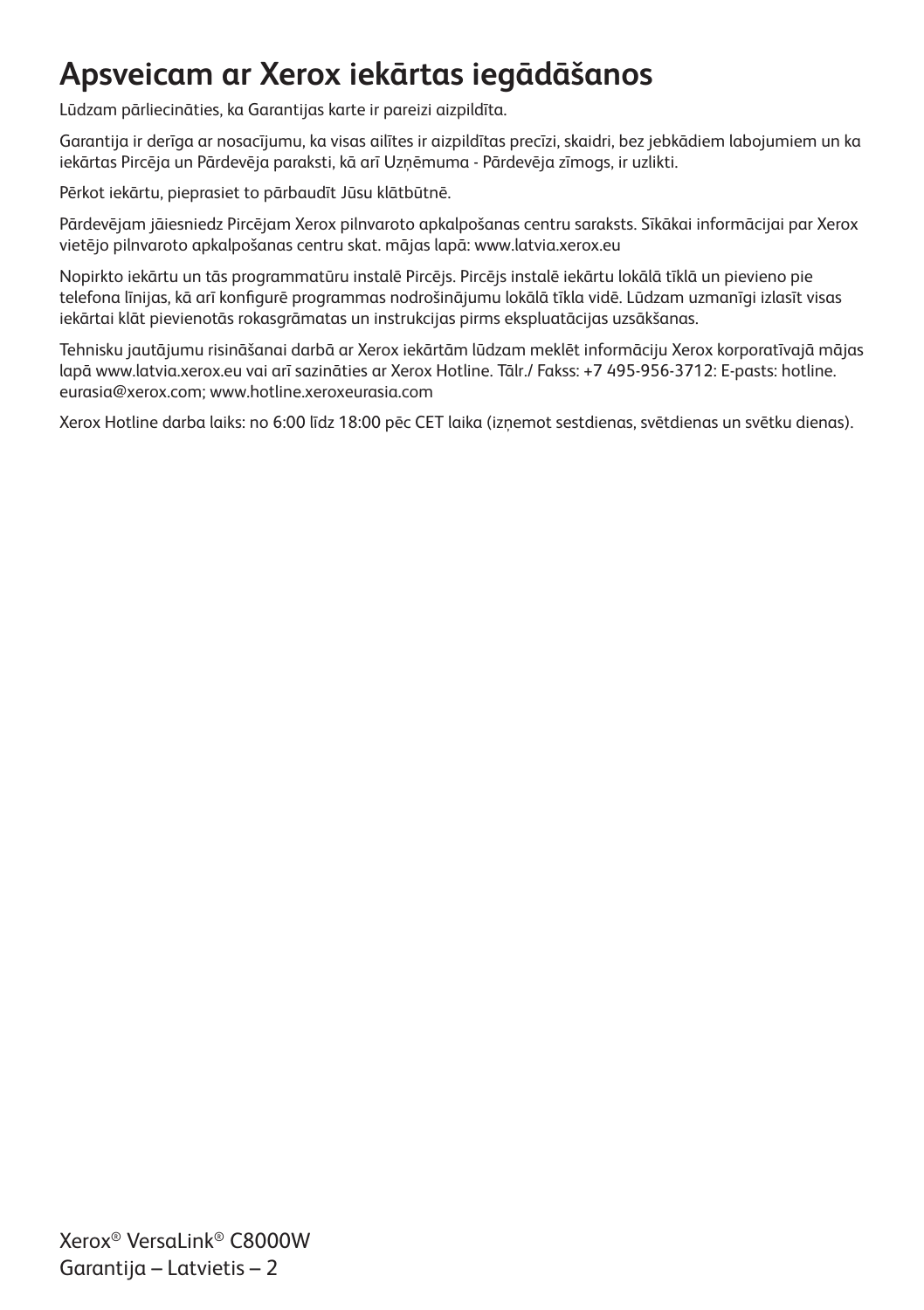## **Xeroxi garantiitingimused**

Garantii kehtib Eestis, Lätis, Leedus.

Xerox annab seadmele 36 kuulise garantii alates selle müügi kuupäevast. Garantii hõlmab tootjapoolsete vigade tasuta kõrvaldamist Xeroxi volitatud teeninduskeskuse poolt.

Xeroxi garantii kehtib tingimusel, et garantiieeskirjade dokument on täpselt, nõuetele vastavalt ja ilma parandusteta täidetud ning et sellel on ostja ja toote müüja allkirjad, samuti müügiettevõtte tempel.

Kulumaterjalide (tooner, toonerikassetid, magnetkandja, fotoretseptorid, trükikassetid, õli, tooneri ülejääkide mahutid) ja kindla kasutusajaga varuosade (kummist osad, kuum-ja surverullid, puhastusribad, rihmad, filtrid) tööaeg on loomulikult piiratud ning nende tasuta väljavahetamine ei kuulu Xeroxi garantiikohustuste hulka.

Garantii alla ei kuulu seadme ja selle osade regulaarne puhastamine, seadme häälestamine ja töökorda seadmine (perioodiline hooldus, värvide kalibreerimine), kulumaterjalide väljavahetamine; seadme kasutaja poolt teostatavad protseduurid, mida on kirjeldatud seadmega kaasa pandud instruktsioonides ja juhistes (kulumaterjalide asendamine, paberiummistuste kõrvaldamine).

Seadme diagnostika on tasuline ning omanikul tuleb selle eest maksta, kui seadme kohta tehtud kaebused ei vasta tõele ning tootjapoolseid vigu ei ilmne.

Tasuta garantiiremonti ei pakuta, kui seadme rikke on põhjustanud seadmega kaasa pandud instruktsioonides ja juhistes märgitud kasutamiseeskirjade eiramine; kui on kasutatud muid kui Tektronixi ja Xeroxri kulumaterjale ja varuosi; kui on tekitatud mehaanilisi kahjustusi; kui võõrkehad, niiskus, putukad jms on tunginud seadmesse; või kui põhjuseks on force majeure (tulekahju, katastroofid jms).

Garantii ei kata seadmega kaasa pandud või lisatarkvarana installeeritud mis tahes liiki tarkvara.

Garantii katkeb juhul, kui seadet on remontinud või püüdnud remontida isik/ettevõte, kellel puudub Xeroxi vastav sertifikaat.

Garantii ei korva kahju, mis on tingitud kasumi kaotusest, andmete kadumisest või muust otsesest või kaudsest kahjust seoses seadme rikkega.

Kõik garantii jooksul väljavahetatavad osad kuuluvad Xeroxile ning neid ei tagastata seadme omanikule pärast väljavahetamist.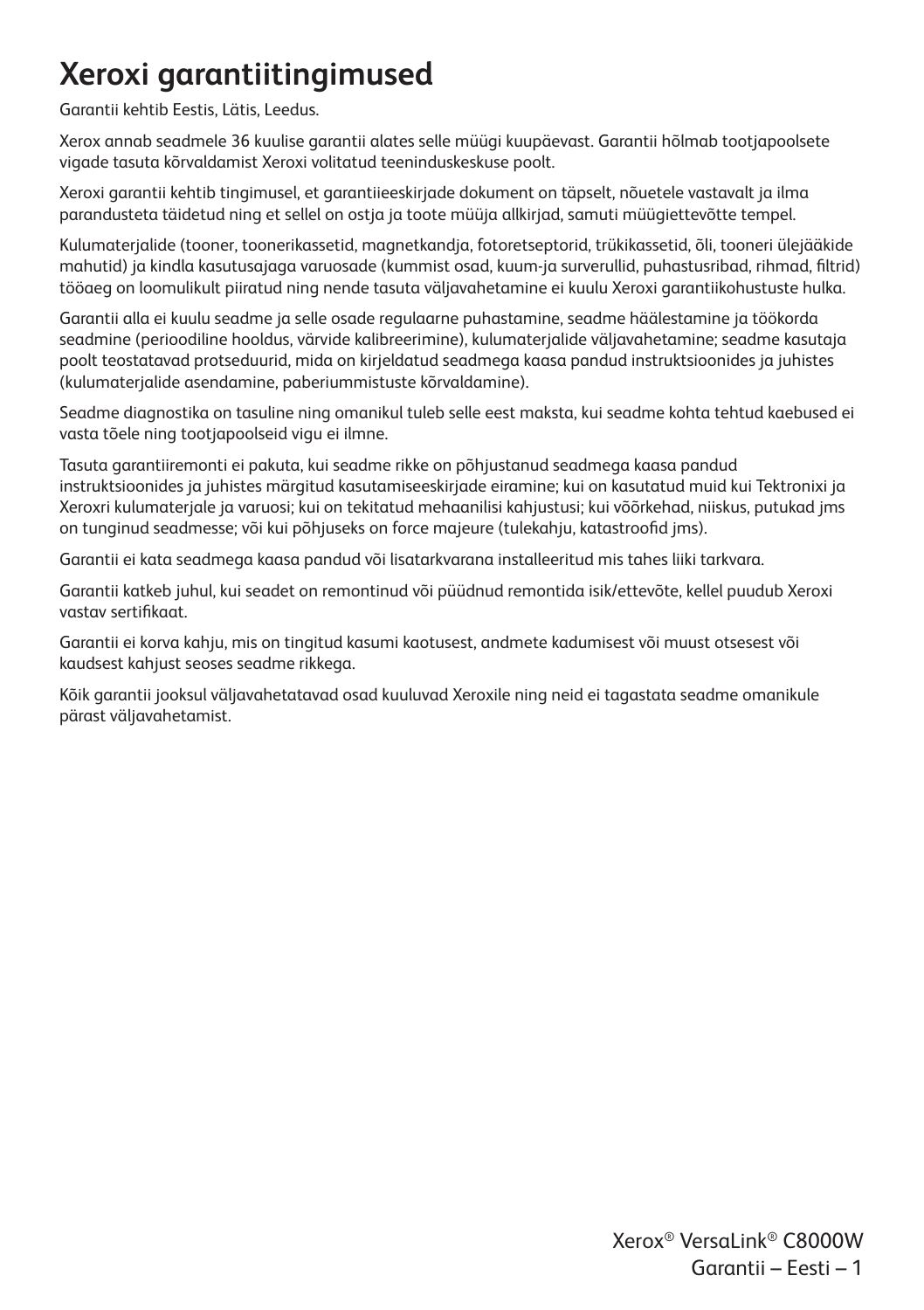## **Täname Teid Xeroxi toote ostu eest**

Palun kontrollige, et garantiieeskirjade dokument oleks õigesti täidetud.

Garantii kehtib tingimusel, et garantiieeskirjade dokument on täpselt, nõuetele vastavalt ja ilma parandusteta täidetud ning et sellel on ostja ja toote müüja allkirjad, samuti müügiettevõtte tempel.

Kauba ostmisel nõudke enda juuresolekul seadme kontrollimist.

Müüja peab ostjale andma Xeroxi volitatud teeninduskeskuste nimekirja. Kohaliku volitatud teeninduskeskuse kohta täpsemate andmete ning rohkema teabe saamiseks külastage meie veebisaiti www.estonia.xerox.eu.

Seadet ja selle tarkvara on ostjal võimalik paigaldada/installeerida. Kasutaja paigaldab seadme kohalikus võrgus ning ühendab selle telefoniliiniga, samuti konfigureerib tarkvara kohalikus võrgukeskkonnas. Enne paigaldamist palume tutvuda seadmega kaasa pandud instruktsioonide ja juhistega.

Xeroxi seadmega seotud tehniliste küsimuste korral vaadake Xeroxi ühist veebisaiti www.estonia.xerox.eu või võtke ühendust Xeroxi Hotline'iaa telefoni/ faksi +7 495 9563712 või e-posti hotline.eurasia@xerox.com teel; www.hotline.xeroxeurasia.com. Xerox Hotline'i tavatööaeg on 6.00–18.00 CET aja järgi (välja arvatud laupäevad, pühapäevad ja riigipühad).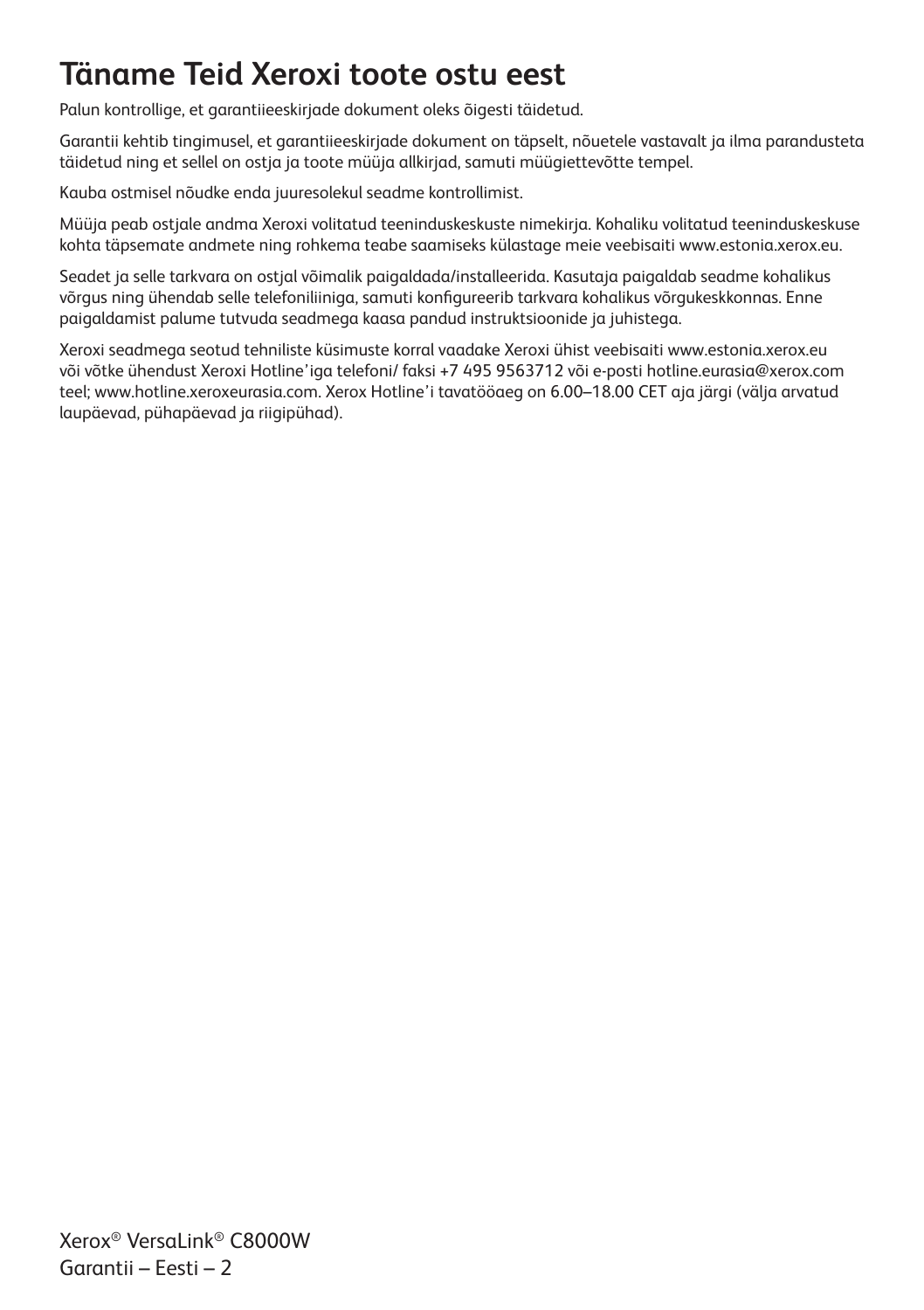## **Karta Gwarancyjna**

Xerox Polska Sp. z o. o z siedzibą w Warszawie (zwana dalej "Xerox") gwarantuje, że zakupione przez Państwa urządzenie jest wolne od wad materiałowych i fabrycznych oraz spełnia parametry techniczne dla danego urządzenia zawarte w instrukcji obsługi. Xerox udziela na produkty marki Xerox® 24 miesięcznej gwarancji od daty zakupu urządzenia.

Prosimy o zachowanie niniejszej karty gwarancyjnej oraz dowodu zakupu urządzenia (faktura VAT lub paragon fiskalny). Dane wyszczególnione w dolnej części karty gwarancyjnej będą niezbędne do zgłoszenia reklamacji. Prosimy o zachowanie oryginalnego opakowania, które będzie potrzebne przy ewentualnym transporcie urządzenia do i z punktu serwisowego. Gwarancja obejmuje swym zasięgiem wyłącznie urządzenia kupione i znajdujące się na terytorium Rzeczypospolitej Polskiej.

W przypadku sprzedaży konsumenckiej, Gwarancja ta nie ogranicza ani nie zawiesza uprawnień wynikających z Ustawy o szczególnych warunkach sprzedaży konsumenckiej.

#### **Uwaga**

W przypadku jakichkolwiek problemów z zakupionym produktem Xerox prosimy o wyłącznie bezpośredni kontakt z firmą Xerox, nr tel. (22) 878 79 00 lub 0 801 63 33 08 oraz email: serwis@xerox.pl

Jest to serwisowa Info-Linia Xerox gdzie uzyskacie Państwo wszelką potrzebną pomoc.

Prosimy w żadnym przypadku nie odwozić produktu w miejsce zakupu.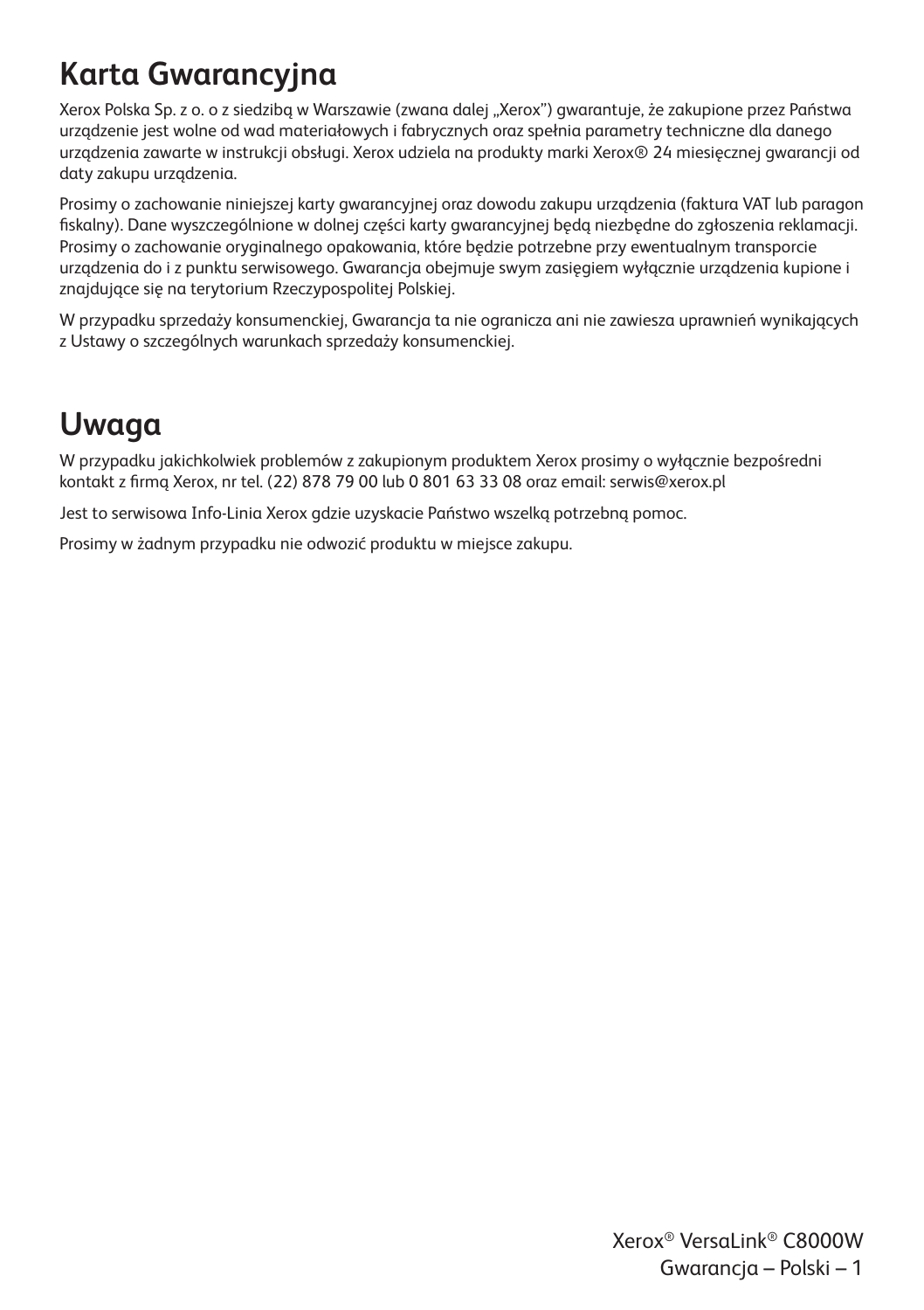## **Warunki gwarancji**

- **(1) Użytkownik jest zobowiązany do użytkowania Urządzenia w warunkach i w sposób podany w instrukcji obsługi, a także do stosowania wyłącznie oryginalnych materiałów eksploatacyjnych Xerox.**
- (2) Xerox udziela gwarancji na okres 24 miesięcy liczony od daty zakupu produktu Xerox ("Urządzenie").
- (3) Niniejsza karta gwarancyjna jest dowodem przysługujących uprawnień gwarancyjnych. Przy głaszaniu do Serwisu Xerox roszczeń wynikających z niniejszej gwarancji należy przedstawić czytelnie wypełnioną oraz potwierdzoną pieczęcią i podpisem sprzedawcy kartę gwarancyjną wraz z dowodem zakupu (faktura VAT, rachunek uproszczony lub paragon).
- (4) Xerox zapewnia, że Urządzenie jest wolne od wad materiałowych i produkcyjnych.
- (5) W okresie gwarancyjnym Xerox zapewnia bezpłatne usunięcie awarii wynikającej z wad materiałowych lub produkcyjnych Urządzenia.
- (6) Procedura zgłaszania wad Urządzenia:
	- w przypadku wykrycia wad Urządzenia prosimy wyłącznie o bezpośredni kontakt z firmą Xerox pod nr tel. (22) 878 79 00 lub O 801 63 33 08 lub mailem: serwis@xerox.pl
	- jest to Info-Linia Serwisowa Xerox gdzie uzyskacie Państwo wszelką niezbędną pomoc
	- Infolinia Serwisowa Xerox czynna jest w dni robocze, od poniedziałku do piątku w godzinach 8:00 16:30
	- zawsze w przypadku kontaktu z serwisową Info-Linia zgłoszenie powinno zawierać: datę zakupu, model i numer seryjny Urządzenia
	- w żadnym przypadku nie należy odwozić produktu w miejsce zakupu
	- po diagnozie, jeśli nie uda się rozwiązać problemu drogą telefoniczną, zostaną Państwo poinformowani o najbliższym punkcie serwisowym lub o wizycie specjalisty technicznego, oraz poproszeni o przygotowanie dokumentów wyszczególnionych w punkcie 2 niniejszej gwarancji
- (7) Użytkownik powinien przygotować Urządzenie do ewentualnego transportu do punktu serwisowego (zalecane oryginalne opakowanie). W razie braku opakowania fabrycznego, ryzyko uszkodzenia Urządzenia w czasie transportu do i z punktu Serwisowego ponosi Użytkownik.
- (8) Wszelkie wady objęte gwarancją w okresie obowiązywania gwarancji będą usunięte przez Xerox w terminie nie dłuższym niż 7 dni roboczych. W szczególnych nieprzewidzianych okolicznościach termin naprawy może być wydłużony do 15 dni roboczych.
- (9) Xerox zobowiązuje się do dołożenia najwyższej staranności przy wykonywaniu obsługi technicznej i napraw.
- (10)W okresie gwarancji jedynym podmiotem uprawnionym do dokonywania napraw sprzętu jest Xerox lub upoważniony przez Xerox Autoryzowane Punkty Serwisowe.
- (11)W zakres bezpłatnych napraw gwarancyjnych nie wchodzą naprawy wynikające z nieprzestrzegania zaleceń instrukcji obsługi, jak również uszkodzenia wynikłe ze stosowania nieoryginalnych materiałów eksploatacyjnych.
- (12)Gwarancja nie obejmuje:
	- materiałów eksploatacyjnych i części zużywających się podczas pracy: np: fotoreceptora, modułów drukujących, nośnika, tonera, modułów utrwalających, elementów pobierania oraz transportu papieru, pasów lub rolek transferowych, itp.

Xerox® VersaLink® C8000W Gwarancja – Polski – 2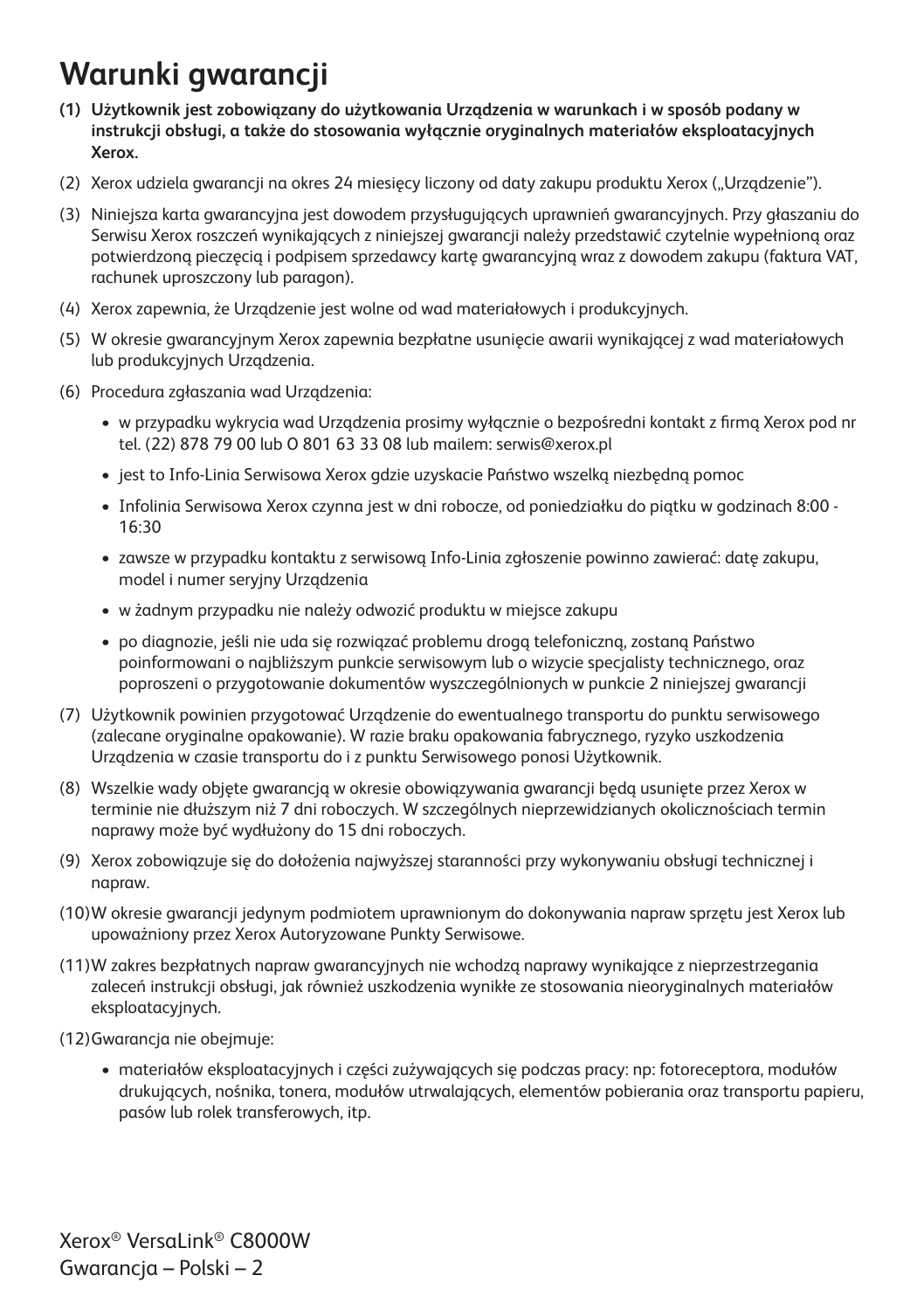- uszkodzeń wynikłych z niewłaściwej obsługi;
- uszkodzeń powstałych ze stosowania niewłaściwych, nieoryginalnych lub kompatybilnych materiałów eksploatacyjnych;
- awarii urządzeń w których zainstalowano inne niż oryginalne akcesoria Xerox np: rozszerzenia pamięci, interfejsy itp;
- uszkodzeń powstałych na skutek siły wyższej (pożar, powódź, wyładowania atmosferyczne, itp.);
- mechanicznych uszkodzeń Urządzenia.

(13)Użytkownik traci uprawnienia z Gwarancji, w sytuacji gdy:

- zostały usunięte numery fabryczne;
- urządzenie było eksploatowane w warunkach i w sposób inny niż opisany w instrukcji obsługi;
- stosowano nieoryginalne lub kompatybilne materiały eksploatacyjne;
- napraw dokonywała nieuprawniona osoba lub instytucja;
- dokonano przeróbek konstrukcyjnych Urządzenia.
- (14)Xerox zaleca użytkowanie oryginalnych materiałów eksploatacyjnych zakupionych wyłącznie w sieci Autoryzowanych Partnerów Handlowych Xerox.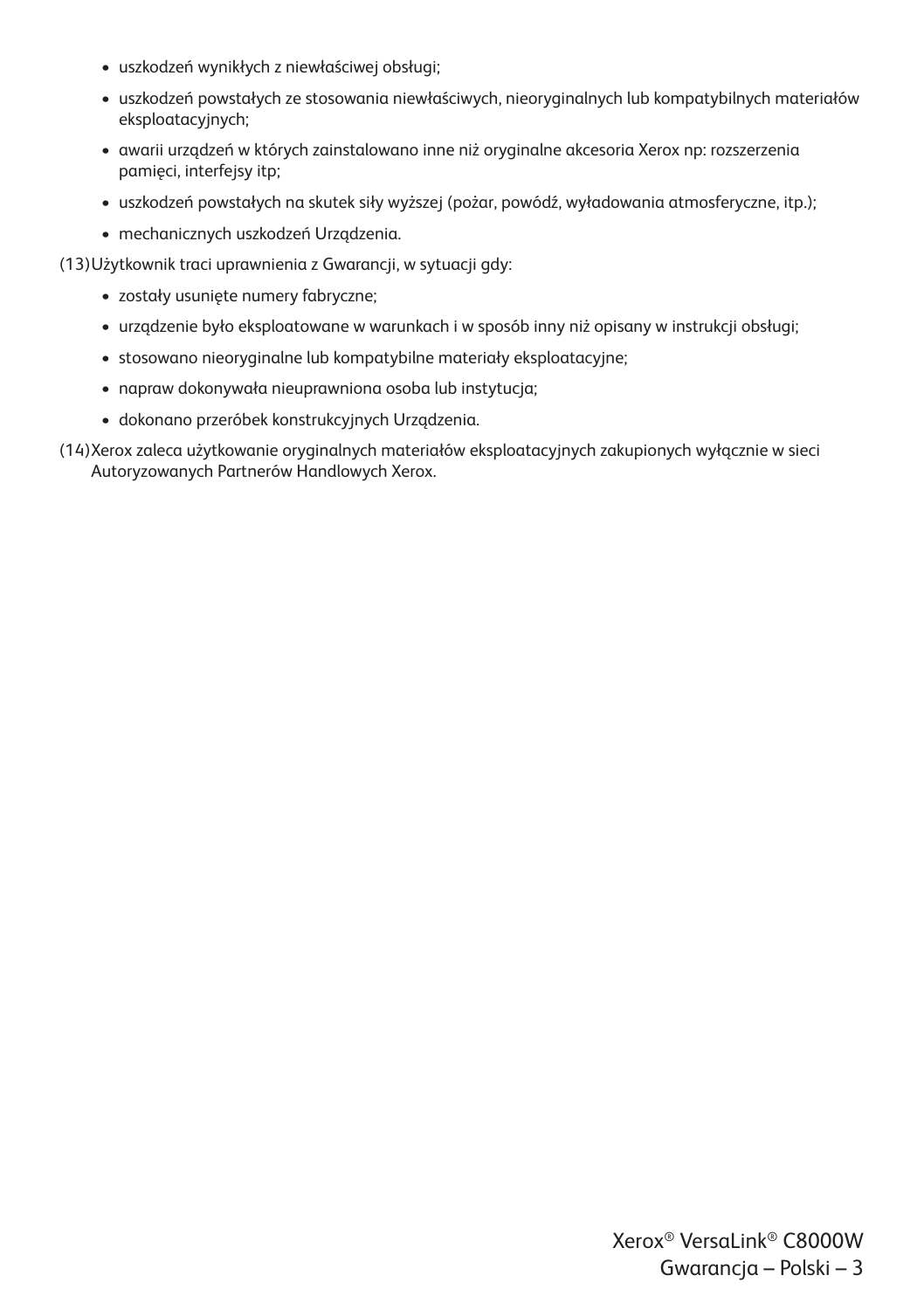#### **Informacja O Urządzeniu** (Wypełnia Punkt Sprzedaży)

| Typ gwarancji:   w miejscu instalacji | w Autoryzowanym Punkcie Serwisowym |
|---------------------------------------|------------------------------------|
|                                       |                                    |
|                                       |                                    |
|                                       |                                    |
|                                       |                                    |
|                                       |                                    |
|                                       |                                    |

PIECZĘĆ PUNKTU SPRZEDAŻY

Podpis sprzedawcy

Xerox® VersaLink® C8000W Gwarancja – Polski – 4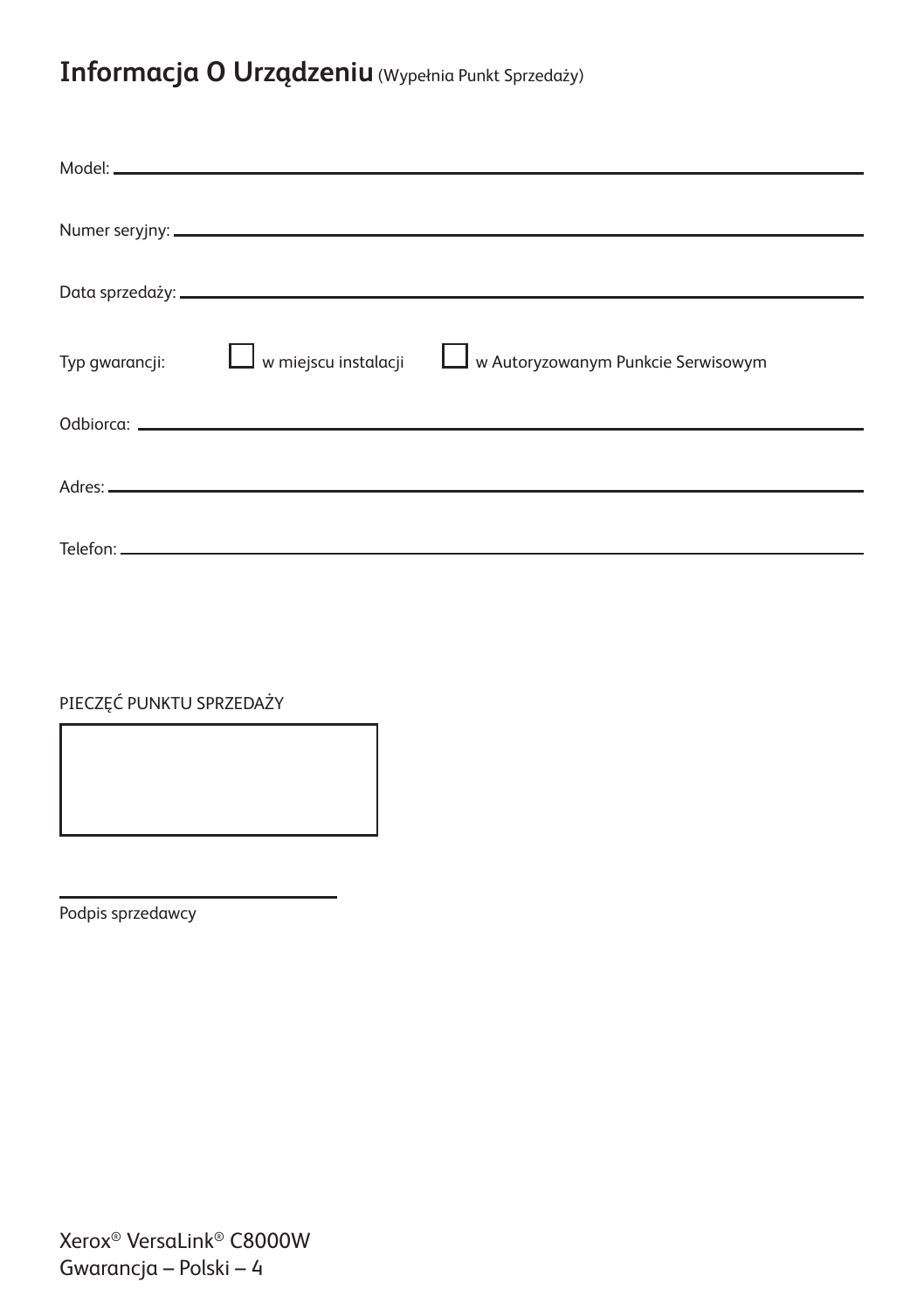## **Jótállási Jegy**

# **Nyomtató és kisteljesítményű multifunkcionális berendezésekre és tartozékaikra**

**ÜGYFÉL ADATAI** Név: Cím: Tel: Gép típusa:

Gyáriszám: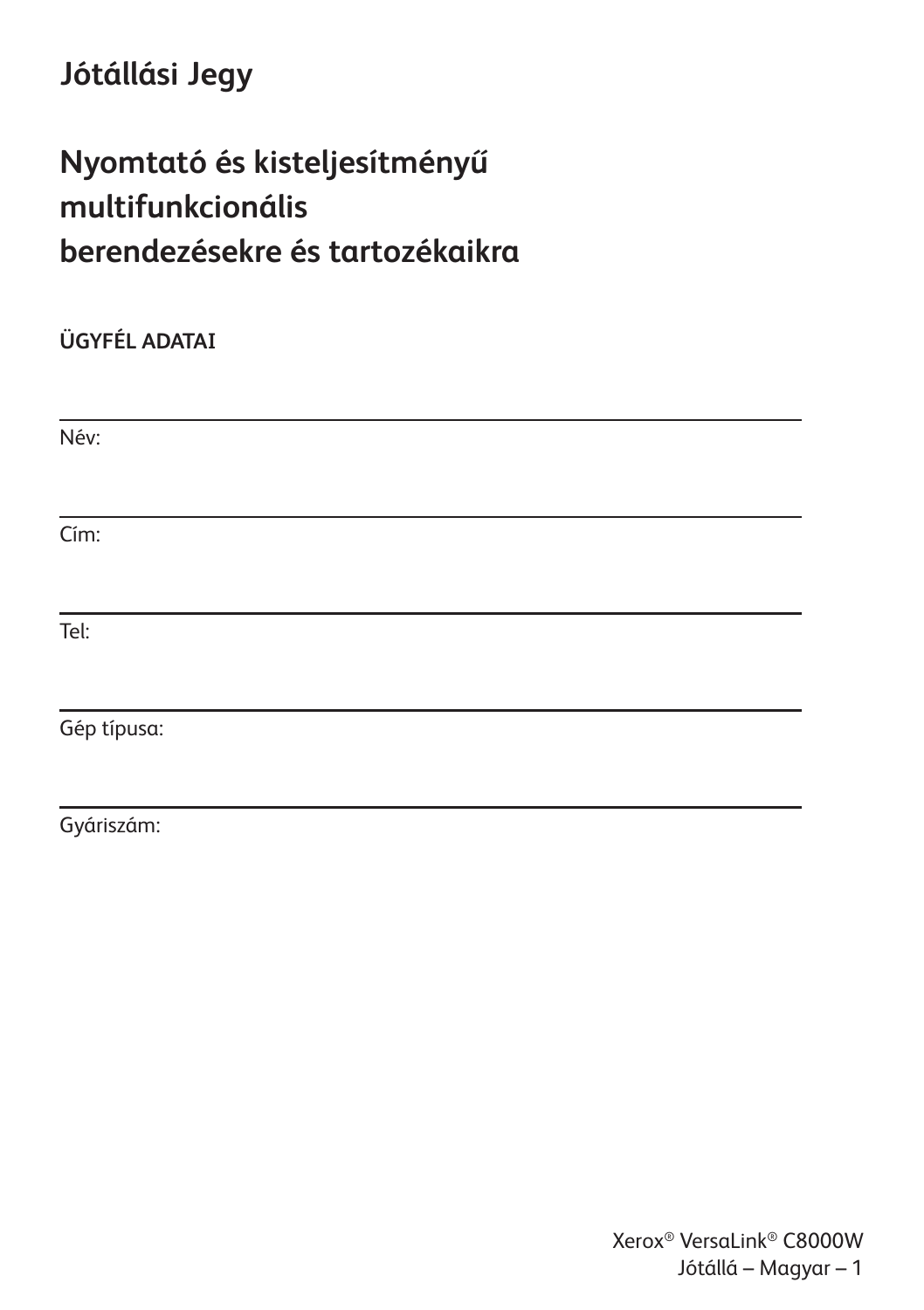# **Jótállási Feltételek:**

Ezen jótállási jegyen feltüntetett termékre a **Xerox Magyarország Kft**

jótállást vállal. A jótállás időtartama a vásárlás, illetve **Xerox Magyarország Kft** garanciális szerviz által történő üzembe helyezés esetén az üzembe helyezés napjától számított **1 év.**

# **A Jótállás Érvényesítése:**

A vásárló jótállási igényét e jótállási jeggyel érvényesítheti.

A jótállási jegyen bármely szabálytalan javítás, törlés vagy átírás, valótlan adatok bejegyzése a jótállási jegy érvénytelenségét vonja maga után.

A jótállás megszűnik a terméken elhelyezett azonosító címkék vagy a termék gyári számának eltávolításakor, módosításakor, megsérülésekor.

Az elveszett jótállási jegyet a **Xerox Magyarország Kft**. csak az eladás napjának hitelt érdemlő igazolása (dátummal és bélyegzővel ellátott eredeti számla) esetén pótolja.

## **A Jótállás Nem Terjed Ki:**

**A Xerox Magyarország Kft** nem vállal jótállást az alábbiak miatt bekövetkezett hibákért:

- **a rendeltetéstől eltérő üzemeltetés; a rendszeres karbantartás hiányából bekövetkező hibákra és azok javítására, idegen kellékanyagok használatára visszavezethető meghibásodás; illetéktelen személy beavatkozása; a kezelési utasításban foglaltak be nem tartása következtében bekövetkező hibákra.**
- átalakítás, helytelen tárolás, nem megfelelő szállítás vagy elemi kár.

Az ilyen használat miatt meghibásodott termék javítási költsége a jótállás időtartamán belül is a vásárlót terheli.

Nem tartozik a jótállási javítások körébe:

- a karbantartás,
- a kellékek (festékek- modulok, másolóhenger, előhívó egység) cseréje, és a gyár által megadott élettartam lejárta után az úgynevezett kopó, gumi-és üvegből készült alkatrészek (lámpák, fixálók, olajozók, behúzó görgők, koronaszálak, hulladékfesték-tartály) cseréje,
- a garanciális munkák előtt a vevő adatainak vagy saját szoftverjének elmentése.

A jótállási szolgáltatás során jelentkező adat- és információvesztésért a **Xerox Magyarország Kft** semmilyen felelősséget nem vállal.

A jótállás azonnali megszűnését vonja maga után, ha a vásárló az üzembe helyezést, illetve a garanciális javítást nem a **Xerox Magyarország Kft** kijelölt garanciális szervizével végezteti.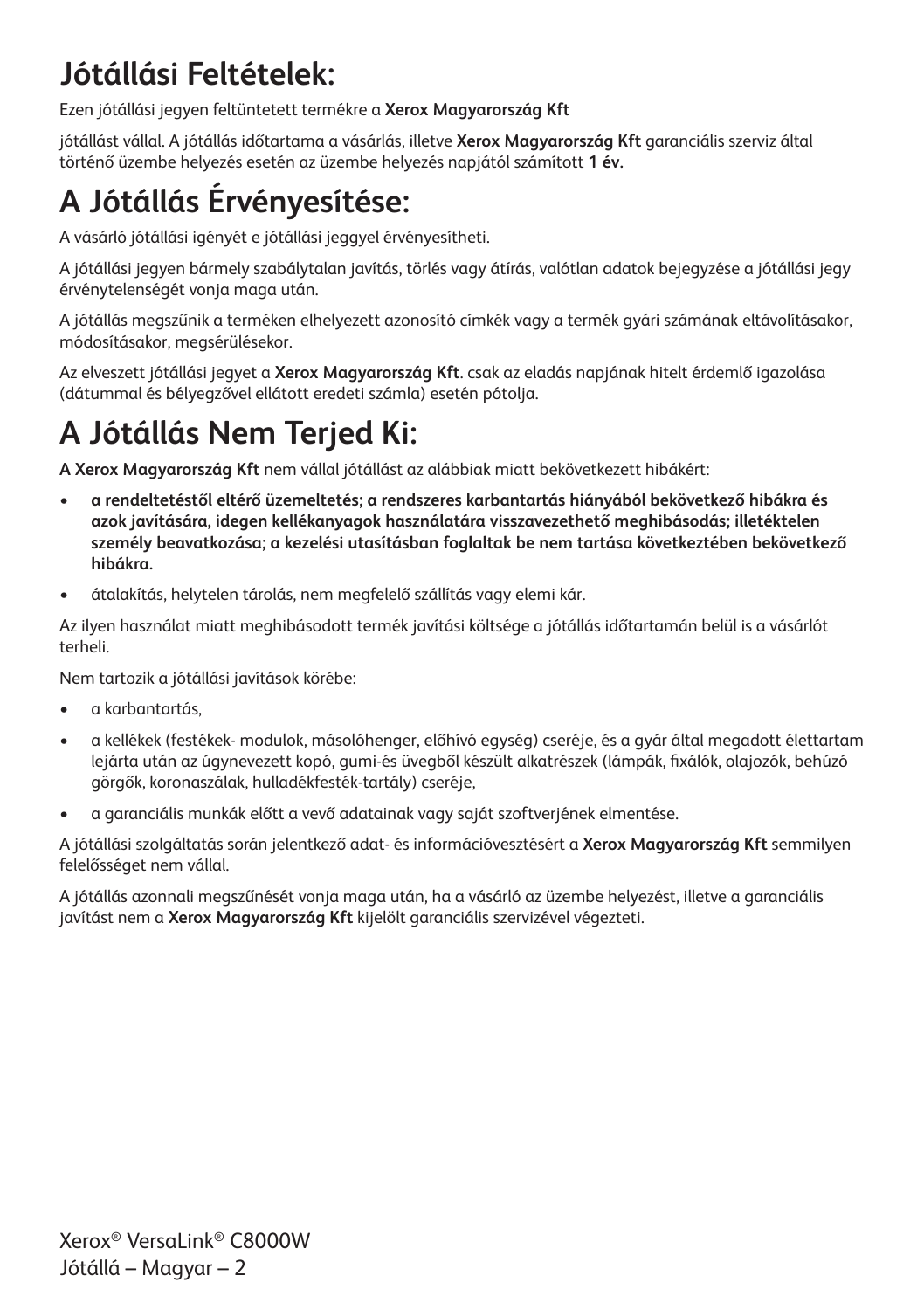# **Javítás:**

Hibás termék esetén a vásárló (részletesen lásd a Ptk. 306. § (1) bekezdésében):

- elsősorban választása szerint kijavítást vagy kicserélést követelhet,
- másodsorban választása szerint megfelelő árleszállítást igényelhet vagy elállhat (jelentéktelen hiba esetén elállásnak nincs helye) a szerződéstől,
- követelheti, hogy a javítást vagy a cserét a Xerox Magyarország Kft a termék tulajdonságaira és a vásárló által elvárható rendeltetésre figyelemmel – megfelelő határidőn belül, a vásárlónak okozott jelentős kényelmetlenség nélkül végezze el,
- a hibát a Xerox Magyarország Kft költségére maga kijavíthatja vagy mással kijavíttathatja, ha a garanciális szerviz a termék kijavítását a megfelelő határidőn belül nem vállalja vagy nem végzi el.

A termék javítása esetén a jótállási határidő meghosszabbodik azzal az idővel, amely alatt a vásárló a terméket a hiba miatt rendeltetésszerűen nem használhatta.

Ha a termék egy vagy több olyan egységgel került kiegészítésre (lásd az üzembe helyezési jegyzőkönyvben felsorolt kiegészítő egységeket), amelyek a terméknek többle funkciókat biztosítanak, akkor ezen egységek bármelyikének meghibásodásakor a csere kötelezettsége csak az ilyen meghibásodott egységre vonatkozik.

A rögzített bekötésű, illetve a 10 kg-nál súlyosabb, vagy tömegközlekedési eszközön kézi csomagként nem szállítható terméket az üzemeltetés helyén kell megjavítani. Ha a javítás az üzemeltetés helyén nem végezhető el, a le- és felszerelésről, valamint az el- és visszaszállításról a Xerox Magyarország Kft garanciális szervize gondoskodik. 10 kg-nál kisebb súlyú termék meghibásodása esetén a javítás a jótállási idő alatt is a garanciális szervizben történik. A vásárló kifejezett kívánságára és a kiszállási költségek megtérítése ellenében a garanciális szerviz köteles vállalni a helyszíni vizsgálatot – illetve, ha lehetséges – a helyszíni javítást is.

A jótállási, javítási igénnyel a garanciális szervizek jegyzékében megjelölt, a gép üzemeltetési helyéhez legközelebbi garanciális szervizt lehet megkeresni.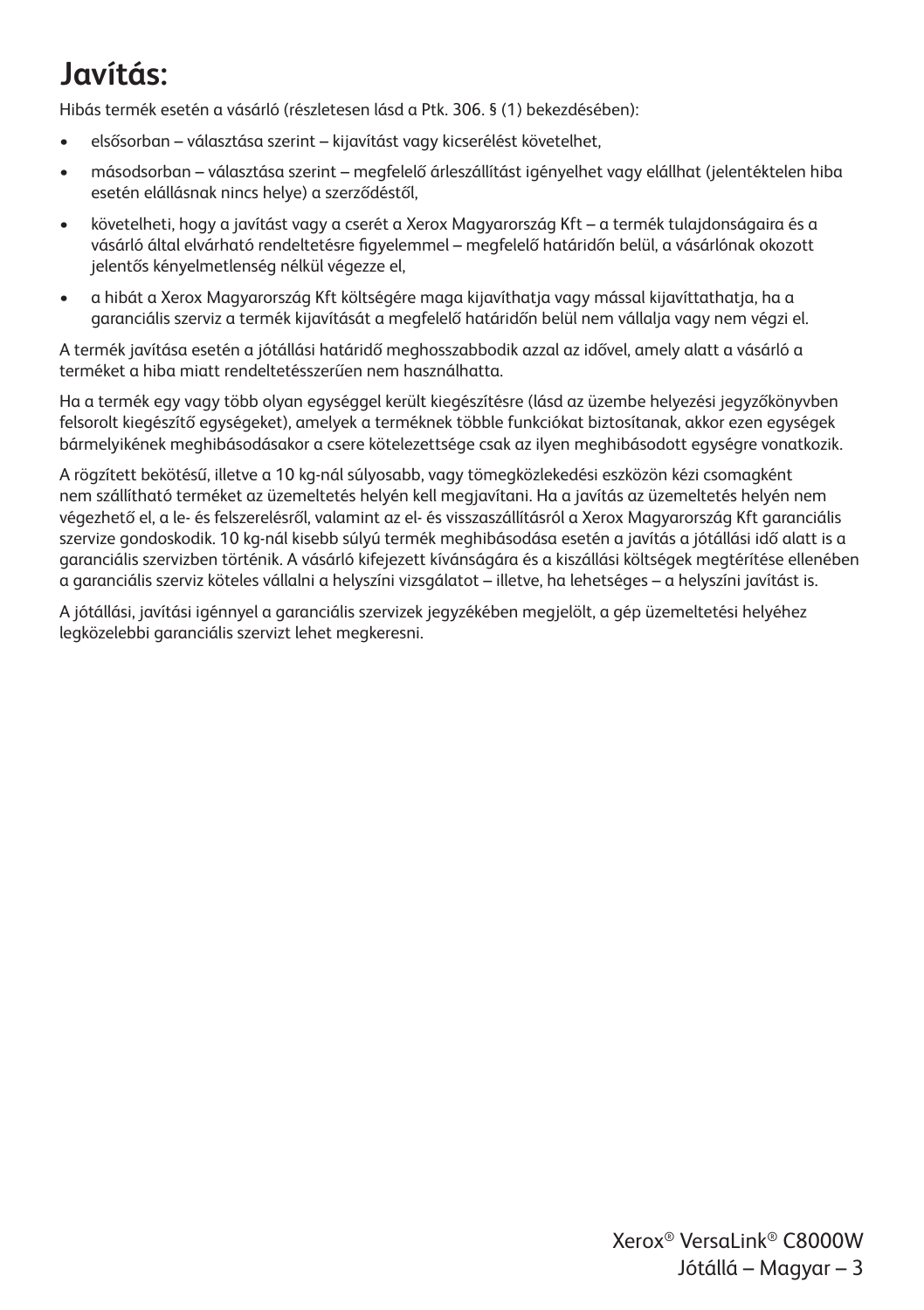A jelen jótállás nem érinti a vásárlónak a törvényből eredő szavatossági jogait.

## **Xerox Magyarország Kft kiemelt garanciális szervizei:**

**Kreps Kft** Budapest 1135 Szegedi út: 37-39 Tel: 06-1-2398-824

**Folder Trade Kft.** Budapest 1132 Victor Hugo u.18/22 Tel:06-1-3490-140

**Xcopy FT.** Budapest 1103 Gyömrői út 86 Tel: 06-1-2603-145

| Mono nyomtatók telefonos ügyfélszolgálat:    | 06-1-2398-824 |
|----------------------------------------------|---------------|
| Színes nyomtatók telefonos ügyfélszolgálata: | 06-1-3490-140 |

Xerox Magyarország • Kereskedelmi Kft. (Xerox) • H-1037 Budapest, Szépvölgyi út. 35-37 Telefon: 436-8800 • Fax: 4368808 • Szervizképviselet: 436-8900